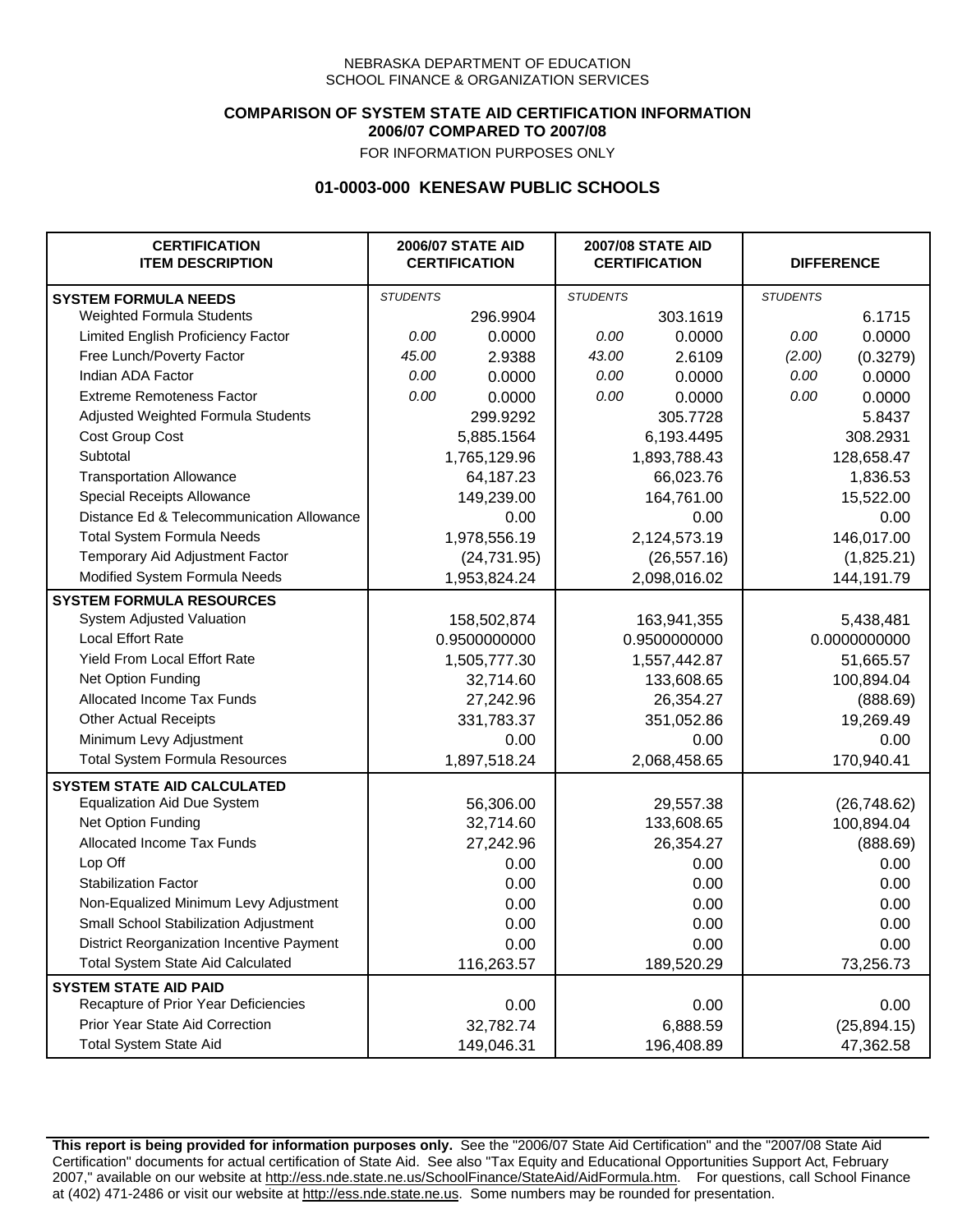### **COMPARISON OF SYSTEM STATE AID CERTIFICATION INFORMATION 2006/07 COMPARED TO 2007/08**

FOR INFORMATION PURPOSES ONLY

## **01-0018-000 HASTINGS PUBLIC SCHOOLS**

| <b>CERTIFICATION</b><br><b>ITEM DESCRIPTION</b> |                 | <b>2006/07 STATE AID</b><br><b>CERTIFICATION</b> |                 | <b>2007/08 STATE AID</b><br><b>CERTIFICATION</b> |                 | <b>DIFFERENCE</b> |
|-------------------------------------------------|-----------------|--------------------------------------------------|-----------------|--------------------------------------------------|-----------------|-------------------|
| <b>SYSTEM FORMULA NEEDS</b>                     | <b>STUDENTS</b> |                                                  | <b>STUDENTS</b> |                                                  | <b>STUDENTS</b> |                   |
| Weighted Formula Students                       |                 | 3,526.0156                                       |                 | 3,506.0586                                       |                 | (19.9571)         |
| Limited English Proficiency Factor              | 259.00          | 64.7500                                          | 238.00          | 59.5000                                          | (21.00)         | (5.2500)          |
| Free Lunch/Poverty Factor                       | 1,051.00        | 155.0875                                         | 1,067.00        | 160.2605                                         | 16.00           | 5.1730            |
| Indian ADA Factor                               | 0.00            | 0.0000                                           | 0.00            | 0.0000                                           | 0.00            | 0.0000            |
| <b>Extreme Remoteness Factor</b>                | 0.00            | 0.0000                                           | 0.00            | 0.0000                                           | 0.00            | 0.0000            |
| Adjusted Weighted Formula Students              |                 | 3,745.8531                                       |                 | 3,725.8191                                       |                 | (20.0341)         |
| Cost Group Cost                                 |                 | 5,885.1564                                       |                 | 6,193.4495                                       |                 | 308.2931          |
| Subtotal                                        |                 | 22,044,931.46                                    |                 | 23,075,672.08                                    |                 | 1,030,740.62      |
| <b>Transportation Allowance</b>                 |                 | 94,423.32                                        |                 | 97,348.20                                        |                 | 2,924.88          |
| Special Receipts Allowance                      |                 | 2,247,922.24                                     |                 | 2,442,634.02                                     |                 | 194,711.78        |
| Distance Ed & Telecommunication Allowance       |                 | 0.00                                             |                 | 0.00                                             |                 | 0.00              |
| <b>Total System Formula Needs</b>               |                 | 24, 387, 277.02                                  | 25,615,654.30   |                                                  | 1,228,377.28    |                   |
| Temporary Aid Adjustment Factor                 |                 | (304, 840.96)                                    | (320, 195.68)   |                                                  | (15, 354.72)    |                   |
| Modified System Formula Needs                   | 24,082,436.05   |                                                  | 25,295,458.62   |                                                  | 1,213,022.57    |                   |
| <b>SYSTEM FORMULA RESOURCES</b>                 |                 |                                                  |                 |                                                  |                 |                   |
| System Adjusted Valuation                       |                 | 833,387,942                                      |                 | 861,955,778                                      |                 | 28,567,836        |
| <b>Local Effort Rate</b>                        |                 | 0.9500000000                                     |                 | 0.9500000000                                     |                 | 0.0000000000      |
| Yield From Local Effort Rate                    |                 | 7,917,185.45                                     |                 | 8,188,579.89                                     |                 | 271,394.44        |
| Net Option Funding                              |                 | 0.00                                             | 0.00            |                                                  | 0.00            |                   |
| Allocated Income Tax Funds                      |                 | 213,615.92                                       | 195,293.73      |                                                  | (18, 322.19)    |                   |
| <b>Other Actual Receipts</b>                    |                 | 4,177,708.04                                     | 4,589,889.61    |                                                  | 412,181.57      |                   |
| Minimum Levy Adjustment                         |                 | 0.00                                             | 0.00            |                                                  | 0.00            |                   |
| <b>Total System Formula Resources</b>           |                 | 12,308,509.41                                    |                 | 12,973,763.23                                    |                 | 665,253.83        |
| <b>SYSTEM STATE AID CALCULATED</b>              |                 |                                                  |                 |                                                  |                 |                   |
| <b>Equalization Aid Due System</b>              |                 | 11,773,926.65                                    |                 | 12,321,695.39                                    |                 | 547,768.74        |
| Net Option Funding                              |                 | 0.00                                             |                 | 0.00                                             |                 | 0.00              |
| Allocated Income Tax Funds                      |                 | 213,615.92                                       |                 | 195,293.73                                       |                 | (18, 322.19)      |
| Lop Off                                         |                 | 0.00                                             |                 | 0.00                                             |                 | 0.00              |
| <b>Stabilization Factor</b>                     |                 | 0.00                                             |                 | 0.00                                             |                 | 0.00              |
| Non-Equalized Minimum Levy Adjustment           |                 | 0.00                                             |                 | 0.00                                             |                 | 0.00              |
| Small School Stabilization Adjustment           |                 | 0.00                                             |                 | 0.00                                             |                 | 0.00              |
| District Reorganization Incentive Payment       |                 | 0.00                                             |                 | 0.00                                             |                 | 0.00              |
| Total System State Aid Calculated               |                 | 11,987,542.57                                    |                 | 12,516,989.12                                    |                 | 529,446.55        |
| <b>SYSTEM STATE AID PAID</b>                    |                 |                                                  |                 |                                                  |                 |                   |
| Recapture of Prior Year Deficiencies            |                 | 0.00                                             |                 | 0.00                                             |                 | 0.00              |
| Prior Year State Aid Correction                 |                 | 103,463.07                                       |                 | (19,958.81)                                      |                 | (123, 421.88)     |
| <b>Total System State Aid</b>                   |                 | 12,091,005.63                                    |                 | 12,497,030.31                                    | 406,024.68      |                   |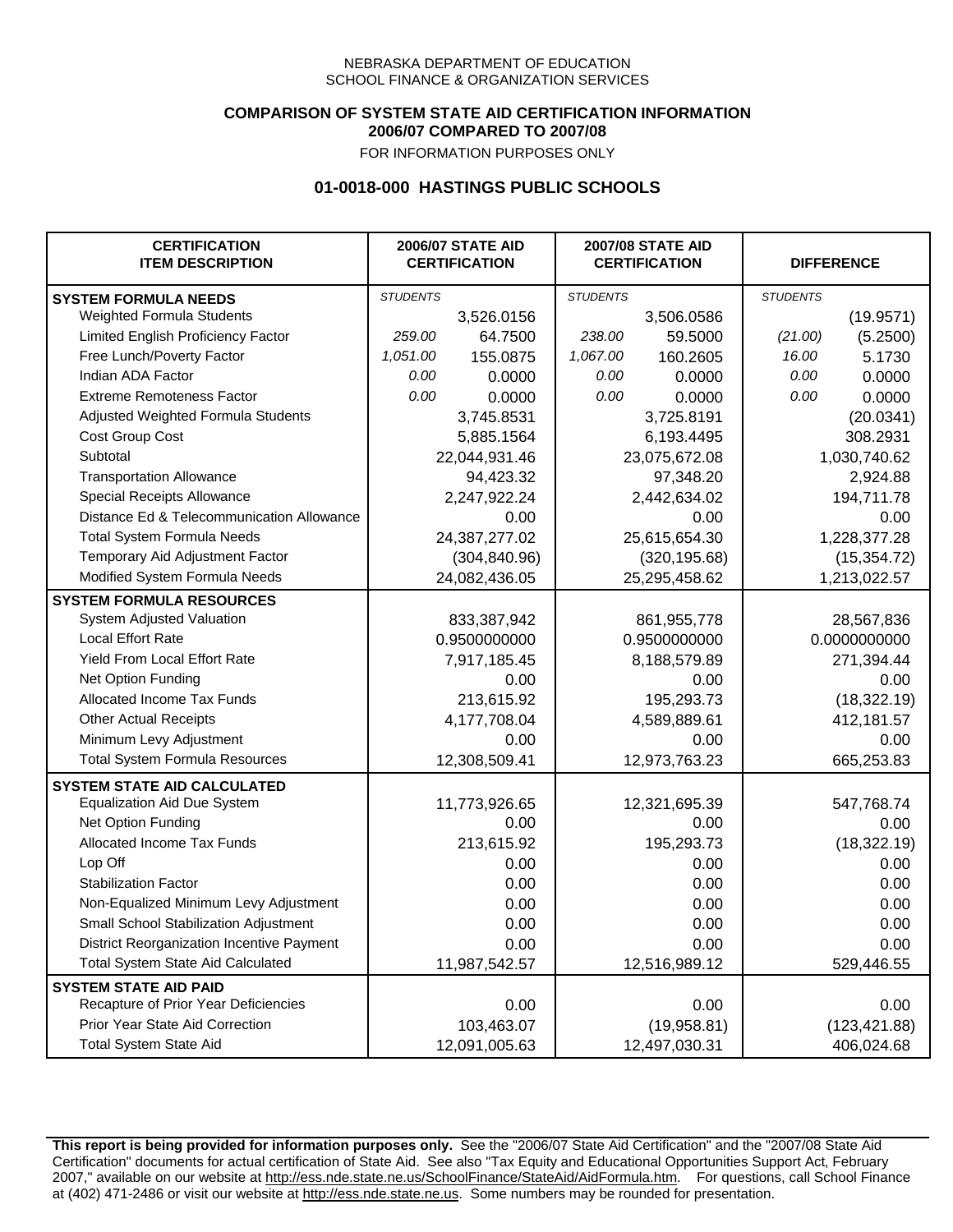### **COMPARISON OF SYSTEM STATE AID CERTIFICATION INFORMATION 2006/07 COMPARED TO 2007/08**

FOR INFORMATION PURPOSES ONLY

## **01-0090-000 ADAMS CENTRAL PUBLIC SCHOOLS**

| <b>CERTIFICATION</b><br><b>ITEM DESCRIPTION</b> |                 | <b>2006/07 STATE AID</b><br><b>CERTIFICATION</b> | <b>2007/08 STATE AID</b><br><b>CERTIFICATION</b> |              | <b>DIFFERENCE</b> |               |
|-------------------------------------------------|-----------------|--------------------------------------------------|--------------------------------------------------|--------------|-------------------|---------------|
| <b>SYSTEM FORMULA NEEDS</b>                     | <b>STUDENTS</b> |                                                  | <b>STUDENTS</b>                                  |              | <b>STUDENTS</b>   |               |
| Weighted Formula Students                       |                 | 990.3835                                         |                                                  | 1,030.0489   |                   | 39.6654       |
| Limited English Proficiency Factor              | 1.00            | 0.2500                                           | 0.00                                             | 0.0000       | (1.00)            | (0.2500)      |
| Free Lunch/Poverty Factor                       | 82.67           | 2.0238                                           | 82.00                                            | 1.9245       | (0.67)            | (0.0993)      |
| Indian ADA Factor                               | 0.00            | 0.0000                                           | 0.00                                             | 0.0000       | 0.00              | 0.0000        |
| <b>Extreme Remoteness Factor</b>                | 0.00            | 0.0000                                           | 0.00                                             | 0.0000       | 0.00              | 0.0000        |
| Adjusted Weighted Formula Students              |                 | 992.6573                                         |                                                  | 1,031.9734   |                   | 39.3161       |
| Cost Group Cost                                 |                 | 5,885.1564                                       |                                                  | 6,193.4495   |                   | 308.2931      |
| Subtotal                                        |                 | 5,841,943.56                                     |                                                  | 6,391,475.24 |                   | 549,531.69    |
| <b>Transportation Allowance</b>                 |                 | 123,052.82                                       |                                                  | 154,913.14   |                   | 31,860.31     |
| Special Receipts Allowance                      |                 | 683,176.37                                       |                                                  | 734,452.89   |                   | 51,276.53     |
| Distance Ed & Telecommunication Allowance       |                 | 0.00                                             |                                                  | 0.00         |                   | 0.00          |
| <b>Total System Formula Needs</b>               |                 | 6,648,172.75                                     |                                                  | 7,280,841.27 |                   | 632,668.53    |
| Temporary Aid Adjustment Factor                 |                 | (83, 102.16)                                     |                                                  | (91,010.52)  |                   | (7,908.36)    |
| Modified System Formula Needs                   |                 | 6,565,070.59                                     |                                                  | 7,189,830.76 |                   | 624,760.17    |
| <b>SYSTEM FORMULA RESOURCES</b>                 |                 |                                                  |                                                  |              |                   |               |
| System Adjusted Valuation                       |                 | 643,484,459                                      |                                                  | 677,252,024  |                   | 33,767,565    |
| <b>Local Effort Rate</b>                        |                 | 0.9500000000                                     |                                                  | 0.9500000000 |                   | 0.0000000000  |
| Yield From Local Effort Rate                    |                 | 6,113,102.36                                     |                                                  | 6,433,894.23 |                   | 320,791.87    |
| Net Option Funding                              |                 | 1,168,023.38                                     |                                                  | 797,877.83   |                   | (370, 145.55) |
| Allocated Income Tax Funds                      |                 | 134,975.88                                       |                                                  | 139,901.42   |                   | 4,925.53      |
| <b>Other Actual Receipts</b>                    |                 | 1,416,941.24                                     | 1,494,941.84                                     |              | 78,000.60         |               |
| Minimum Levy Adjustment                         |                 | 0.00                                             |                                                  | 0.00         |                   | 0.00          |
| <b>Total System Formula Resources</b>           |                 | 8,833,042.87                                     |                                                  | 8,866,615.32 |                   | 33,572.45     |
| <b>SYSTEM STATE AID CALCULATED</b>              |                 |                                                  |                                                  |              |                   |               |
| <b>Equalization Aid Due System</b>              |                 | 0.00                                             |                                                  | 0.00         |                   | 0.00          |
| Net Option Funding                              |                 | 1,168,023.38                                     |                                                  | 797,877.83   |                   | (370, 145.55) |
| Allocated Income Tax Funds                      |                 | 134,975.88                                       |                                                  | 139,901.42   |                   | 4,925.53      |
| Lop Off                                         |                 | 0.00                                             |                                                  | 0.00         |                   | 0.00          |
| <b>Stabilization Factor</b>                     |                 | 0.00                                             |                                                  | 0.00         |                   | 0.00          |
| Non-Equalized Minimum Levy Adjustment           |                 | 0.00                                             |                                                  | 0.00         |                   | 0.00          |
| Small School Stabilization Adjustment           |                 | 0.00                                             |                                                  | 0.00         |                   | 0.00          |
| District Reorganization Incentive Payment       |                 | 0.00                                             |                                                  | 0.00         |                   | 0.00          |
| <b>Total System State Aid Calculated</b>        |                 | 1,302,999.27                                     |                                                  | 937,779.25   |                   | (365, 220.02) |
| <b>SYSTEM STATE AID PAID</b>                    |                 |                                                  |                                                  |              |                   |               |
| Recapture of Prior Year Deficiencies            |                 | 0.00                                             |                                                  | 0.00         |                   | 0.00          |
| Prior Year State Aid Correction                 |                 | (0.47)                                           |                                                  | 467.68       |                   | 468.15        |
| <b>Total System State Aid</b>                   |                 | 1,302,998.79                                     |                                                  | 938,246.93   |                   | (364, 751.87) |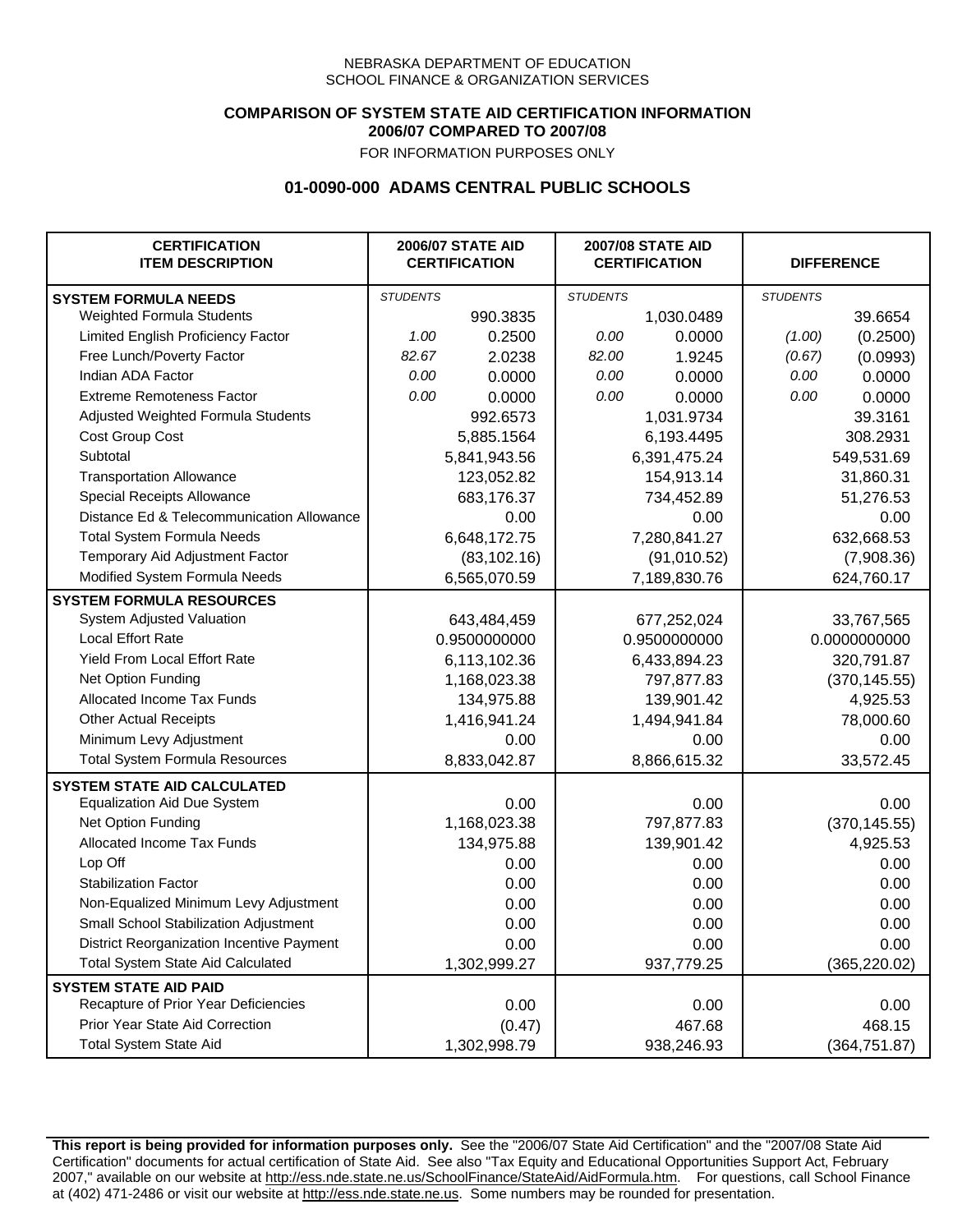### **COMPARISON OF SYSTEM STATE AID CERTIFICATION INFORMATION 2006/07 COMPARED TO 2007/08**

FOR INFORMATION PURPOSES ONLY

## **01-0123-000 SILVER LAKE PUBLIC SCHOOLS**

| <b>CERTIFICATION</b><br><b>ITEM DESCRIPTION</b> |                 | <b>2006/07 STATE AID</b><br><b>CERTIFICATION</b> |                 | <b>2007/08 STATE AID</b><br><b>CERTIFICATION</b> |                 | <b>DIFFERENCE</b> |
|-------------------------------------------------|-----------------|--------------------------------------------------|-----------------|--------------------------------------------------|-----------------|-------------------|
| <b>SYSTEM FORMULA NEEDS</b>                     | <b>STUDENTS</b> |                                                  | <b>STUDENTS</b> |                                                  | <b>STUDENTS</b> |                   |
| Weighted Formula Students                       |                 | 298.1648                                         |                 | 283.5625                                         |                 | (14.6023)         |
| Limited English Proficiency Factor              | 0.00            | 0.0000                                           | 0.00            | 0.0000                                           | 0.00            | 0.0000            |
| Free Lunch/Poverty Factor                       | 86.33           | 12.7912                                          | 69.85           | 8.5267                                           | (16.48)         | (4.2644)          |
| Indian ADA Factor                               | 0.00            | 0.0000                                           | 0.00            | 0.0000                                           | 0.00            | 0.0000            |
| <b>Extreme Remoteness Factor</b>                | 0.00            | 0.0000                                           | 0.00            | 0.0000                                           | 0.00            | 0.0000            |
| Adjusted Weighted Formula Students              |                 | 310.9560                                         |                 | 292.0893                                         |                 | (18.8667)         |
| Cost Group Cost                                 |                 | 7,482.7963                                       |                 | 7,975.8019                                       |                 | 493.0057          |
| Subtotal                                        |                 | 2,326,820.46                                     |                 | 2,329,646.33                                     |                 | 2,825.87          |
| <b>Transportation Allowance</b>                 |                 | 121,272.43                                       |                 | 167,255.55                                       |                 | 45,983.12         |
| Special Receipts Allowance                      |                 | 231,519.13                                       |                 | 271,208.32                                       |                 | 39,689.18         |
| Distance Ed & Telecommunication Allowance       |                 | 0.00                                             |                 | 0.00                                             |                 | 0.00              |
| <b>Total System Formula Needs</b>               |                 | 2,679,612.03                                     |                 | 2,768,110.20                                     |                 | 88,498.18         |
| Temporary Aid Adjustment Factor                 |                 | (33, 495.15)                                     |                 | (34,601.38)                                      |                 | (1, 106.23)       |
| Modified System Formula Needs                   |                 | 2,646,116.88                                     |                 | 2,733,508.83                                     |                 | 87,391.95         |
| <b>SYSTEM FORMULA RESOURCES</b>                 |                 |                                                  |                 |                                                  |                 |                   |
| System Adjusted Valuation                       |                 | 233,581,141                                      |                 | 240,050,898                                      |                 | 6,469,757         |
| <b>Local Effort Rate</b>                        |                 | 0.9500000000                                     |                 | 0.9500000000                                     |                 | 0.0000000000      |
| Yield From Local Effort Rate                    |                 | 2,219,020.84                                     |                 | 2,280,483.53                                     |                 | 61,462.69         |
| Net Option Funding                              |                 | 0.00                                             |                 | 0.00                                             |                 | 0.00              |
| Allocated Income Tax Funds                      |                 | 0.00                                             |                 | 0.00                                             |                 | 0.00              |
| <b>Other Actual Receipts</b>                    |                 | 550,706.06                                       | 521,166.69      |                                                  | (29, 539.37)    |                   |
| Minimum Levy Adjustment                         |                 | 0.00                                             | 0.00            |                                                  |                 | 0.00              |
| <b>Total System Formula Resources</b>           |                 | 2,769,726.89                                     |                 | 2,801,650.22                                     |                 | 31,923.32         |
| <b>SYSTEM STATE AID CALCULATED</b>              |                 |                                                  |                 |                                                  |                 |                   |
| <b>Equalization Aid Due System</b>              |                 | 0.00                                             |                 | 0.00                                             |                 | 0.00              |
| Net Option Funding                              |                 | 0.00                                             |                 | 0.00                                             |                 | 0.00              |
| Allocated Income Tax Funds                      |                 | 0.00                                             |                 | 0.00                                             |                 | 0.00              |
| Lop Off                                         |                 | 0.00                                             |                 | 0.00                                             |                 | 0.00              |
| <b>Stabilization Factor</b>                     |                 | 39,215.31                                        |                 | 0.00                                             |                 | (39, 215.31)      |
| Non-Equalized Minimum Levy Adjustment           |                 | 0.00                                             |                 | 0.00                                             |                 | 0.00              |
| Small School Stabilization Adjustment           |                 | 0.00                                             |                 | 0.00                                             |                 | 0.00              |
| District Reorganization Incentive Payment       |                 | 0.00                                             |                 | 0.00                                             |                 | 0.00              |
| <b>Total System State Aid Calculated</b>        |                 | 39,215.31                                        |                 | 0.00                                             |                 | (39, 215.31)      |
| <b>SYSTEM STATE AID PAID</b>                    |                 |                                                  |                 |                                                  |                 |                   |
| Recapture of Prior Year Deficiencies            |                 | 0.00                                             |                 | 0.00                                             |                 | 0.00              |
| Prior Year State Aid Correction                 |                 | (18,893.36)                                      |                 | 0.00                                             |                 | 18,893.36         |
| <b>Total System State Aid</b>                   |                 | 20,321.95                                        |                 | 0.00                                             |                 | (20, 321.95)      |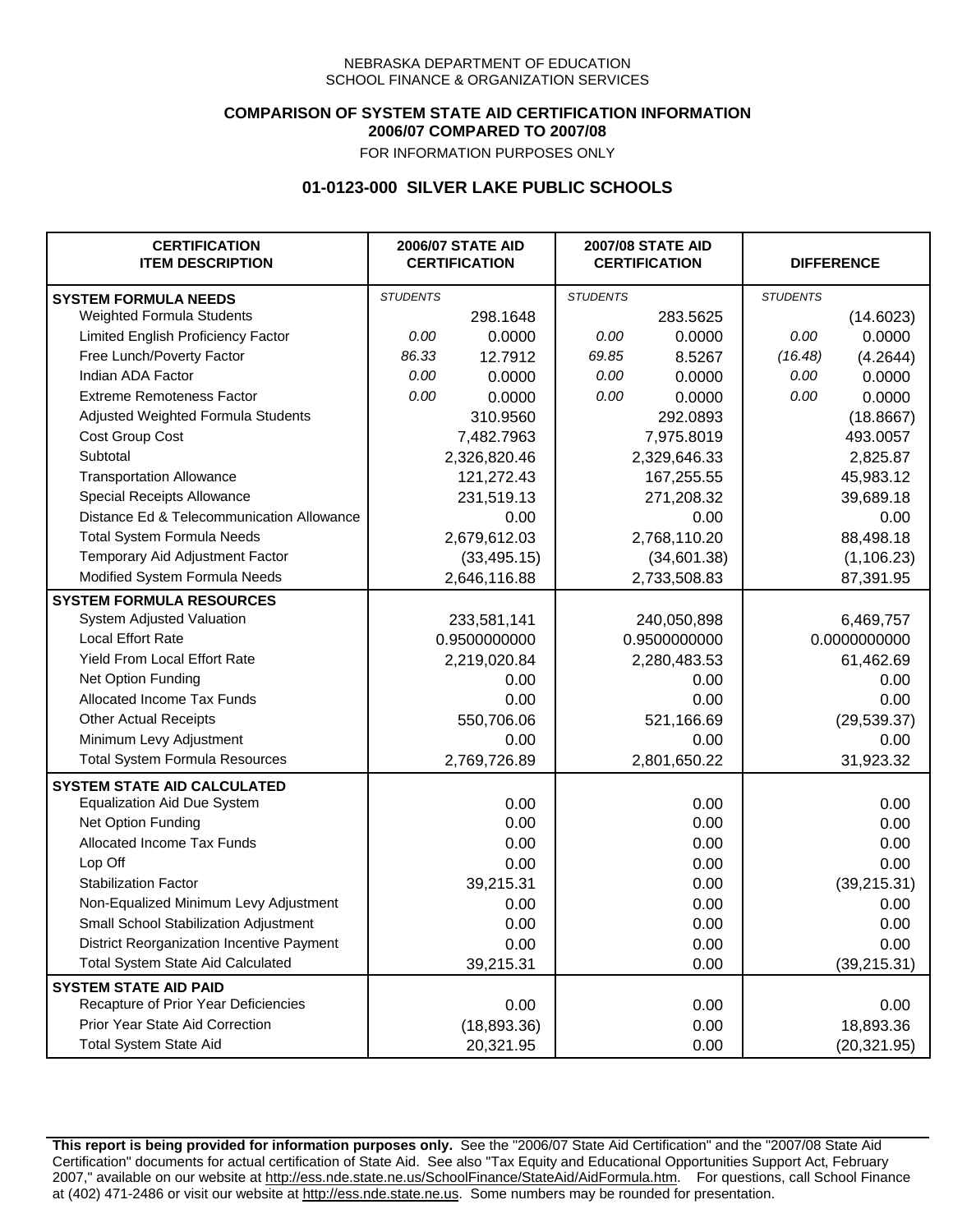### **COMPARISON OF SYSTEM STATE AID CERTIFICATION INFORMATION 2006/07 COMPARED TO 2007/08**

FOR INFORMATION PURPOSES ONLY

## **02-0009-000 NELIGH-OAKDALE SCHOOLS**

| <b>CERTIFICATION</b><br><b>ITEM DESCRIPTION</b> |                 | <b>2006/07 STATE AID</b><br><b>CERTIFICATION</b> | <b>2007/08 STATE AID</b><br><b>CERTIFICATION</b> |              | <b>DIFFERENCE</b> |               |
|-------------------------------------------------|-----------------|--------------------------------------------------|--------------------------------------------------|--------------|-------------------|---------------|
| <b>SYSTEM FORMULA NEEDS</b>                     | <b>STUDENTS</b> |                                                  | <b>STUDENTS</b>                                  |              | <b>STUDENTS</b>   |               |
| Weighted Formula Students                       |                 | 477.2098                                         |                                                  | 446.1178     |                   | (31.0921)     |
| Limited English Proficiency Factor              | 0.00            | 0.0000                                           | 0.00                                             | 0.0000       | 0.00              | 0.0000        |
| Free Lunch/Poverty Factor                       | 117.00          | 14.0009                                          | 108.00                                           | 12.6313      | (9.00)            | (1.3696)      |
| Indian ADA Factor                               | 0.00            | 0.0000                                           | 0.00                                             | 0.0000       | 0.00              | 0.0000        |
| <b>Extreme Remoteness Factor</b>                | 0.00            | 0.0000                                           | 0.00                                             | 0.0000       | 0.00              | 0.0000        |
| Adjusted Weighted Formula Students              |                 | 491.2108                                         |                                                  | 458.7491     |                   | (32.4617)     |
| Cost Group Cost                                 |                 | 5,885.1564                                       |                                                  | 6,193.4495   |                   | 308.2931      |
| Subtotal                                        |                 | 2,890,852.10                                     |                                                  | 2,841,239.29 |                   | (49, 612.81)  |
| <b>Transportation Allowance</b>                 |                 | 128,634.32                                       |                                                  | 131,661.20   |                   | 3,026.88      |
| Special Receipts Allowance                      |                 | 282,067.00                                       |                                                  | 292,375.30   |                   | 10,308.30     |
| Distance Ed & Telecommunication Allowance       |                 | 0.00                                             |                                                  | 0.00         |                   | 0.00          |
| <b>Total System Formula Needs</b>               |                 | 3,301,553.42                                     |                                                  | 3,265,275.79 |                   | (36, 277.63)  |
| Temporary Aid Adjustment Factor                 |                 | (41, 269.42)                                     | (40, 815.95)                                     |              | 453.47            |               |
| Modified System Formula Needs                   |                 | 3,260,284.01                                     |                                                  | 3,224,459.84 |                   | (35, 824.16)  |
| <b>SYSTEM FORMULA RESOURCES</b>                 |                 |                                                  |                                                  |              |                   |               |
| System Adjusted Valuation                       |                 | 192,001,358                                      |                                                  | 212,068,488  |                   | 20,067,130    |
| <b>Local Effort Rate</b>                        |                 | 0.9500000000                                     |                                                  | 0.9500000000 | 0.0000000000      |               |
| Yield From Local Effort Rate                    |                 | 1,824,012.90                                     | 2,014,650.64                                     |              | 190,637.74        |               |
| Net Option Funding                              |                 | 0.00                                             | 0.00                                             |              | 0.00              |               |
| Allocated Income Tax Funds                      |                 | 2,605.08                                         | 3,957.58                                         |              | 1,352.50          |               |
| <b>Other Actual Receipts</b>                    |                 | 551,190.16                                       | 578,726.37                                       |              | 27,536.21         |               |
| Minimum Levy Adjustment                         |                 | 0.00                                             | 0.00                                             |              |                   | 0.00          |
| <b>Total System Formula Resources</b>           |                 | 2,377,808.15                                     |                                                  | 2,597,334.59 |                   | 219,526.44    |
| <b>SYSTEM STATE AID CALCULATED</b>              |                 |                                                  |                                                  |              |                   |               |
| <b>Equalization Aid Due System</b>              |                 | 882,475.86                                       |                                                  | 627,125.25   |                   | (255, 350.61) |
| Net Option Funding                              |                 | 0.00                                             |                                                  | 0.00         |                   | 0.00          |
| Allocated Income Tax Funds                      |                 | 2,605.08                                         |                                                  | 3,957.58     |                   | 1,352.50      |
| Lop Off                                         |                 | 0.00                                             |                                                  | 0.00         |                   | 0.00          |
| <b>Stabilization Factor</b>                     |                 | 0.00                                             |                                                  | 0.00         |                   | 0.00          |
| Non-Equalized Minimum Levy Adjustment           |                 | 0.00                                             |                                                  | 0.00         |                   | 0.00          |
| Small School Stabilization Adjustment           |                 | 0.00                                             |                                                  | 0.00         |                   | 0.00          |
| District Reorganization Incentive Payment       |                 | 0.00                                             |                                                  | 0.00         |                   | 0.00          |
| Total System State Aid Calculated               |                 | 885,080.94                                       |                                                  | 631,082.83   |                   | (253, 998.11) |
| <b>SYSTEM STATE AID PAID</b>                    |                 |                                                  |                                                  |              |                   |               |
| Recapture of Prior Year Deficiencies            |                 | 0.00                                             |                                                  | 0.00         |                   | 0.00          |
| Prior Year State Aid Correction                 |                 | (1, 357.54)                                      |                                                  | (51,056.30)  |                   | (49,698.76)   |
| <b>Total System State Aid</b>                   |                 | 883,723.40                                       |                                                  | 580,026.53   |                   | (303, 696.87) |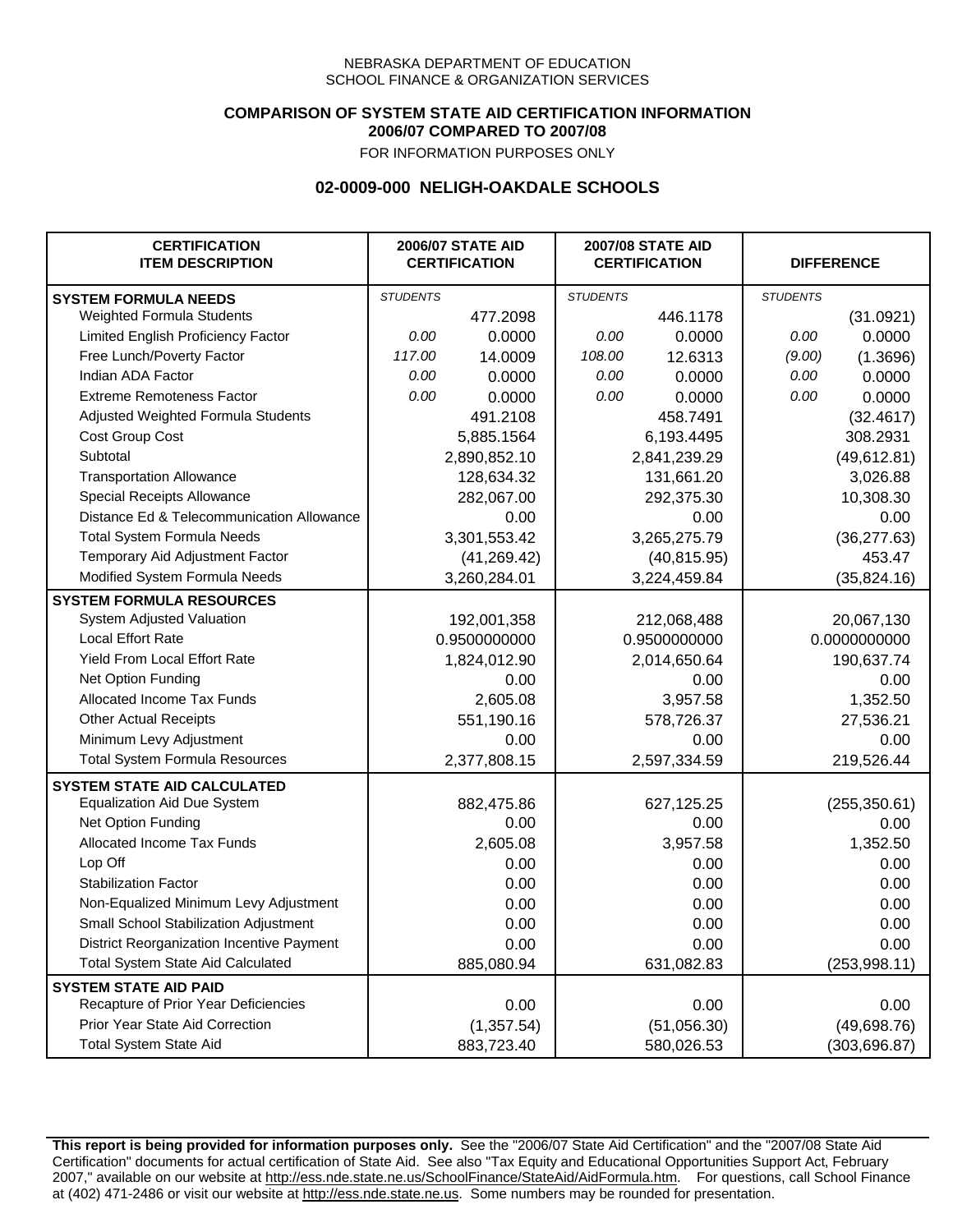### **COMPARISON OF SYSTEM STATE AID CERTIFICATION INFORMATION 2006/07 COMPARED TO 2007/08**

FOR INFORMATION PURPOSES ONLY

## **02-0018-000 ELGIN PUBLIC SCHOOLS**

| <b>CERTIFICATION</b><br><b>ITEM DESCRIPTION</b> |                 | <b>2006/07 STATE AID</b><br><b>CERTIFICATION</b> | <b>2007/08 STATE AID</b><br><b>CERTIFICATION</b> |              | <b>DIFFERENCE</b> |              |
|-------------------------------------------------|-----------------|--------------------------------------------------|--------------------------------------------------|--------------|-------------------|--------------|
| <b>SYSTEM FORMULA NEEDS</b>                     | <b>STUDENTS</b> |                                                  | <b>STUDENTS</b>                                  |              | <b>STUDENTS</b>   |              |
| Weighted Formula Students                       |                 | 214.0332                                         |                                                  | 212.9742     |                   | (1.0589)     |
| Limited English Proficiency Factor              | 0.00            | 0.0000                                           | 0.00                                             | 0.0000       | 0.00              | 0.0000       |
| Free Lunch/Poverty Factor                       | 65.00           | 10.1966                                          | 87.00                                            | 16.6614      | 22.00             | 6.4649       |
| Indian ADA Factor                               | 0.00            | 0.0000                                           | 0.00                                             | 0.0000       | 0.00              | 0.0000       |
| <b>Extreme Remoteness Factor</b>                | 0.00            | 0.0000                                           | 0.00                                             | 0.0000       | 0.00              | 0.0000       |
| Adjusted Weighted Formula Students              |                 | 224.2297                                         |                                                  | 229.6357     |                   | 5.4059       |
| Cost Group Cost                                 |                 | 7,482.7963                                       |                                                  | 7,975.8019   |                   | 493.0057     |
| Subtotal                                        |                 | 1,677,865.24                                     |                                                  | 1,831,528.51 |                   | 153,663.27   |
| <b>Transportation Allowance</b>                 |                 | 70,359.74                                        |                                                  | 64,431.72    |                   | (5,928.02)   |
| Special Receipts Allowance                      |                 | 110,474.00                                       |                                                  | 127,120.00   |                   | 16,646.00    |
| Distance Ed & Telecommunication Allowance       |                 | 0.00                                             |                                                  | 0.00         |                   | 0.00         |
| <b>Total System Formula Needs</b>               |                 | 1,858,698.98                                     | 2,023,080.23                                     |              | 164,381.25        |              |
| Temporary Aid Adjustment Factor                 |                 | (23, 233.74)                                     | (25, 288.50)                                     |              | (2,054.77)        |              |
| Modified System Formula Needs                   |                 | 1,835,465.24                                     |                                                  | 1,997,791.73 |                   | 162,326.48   |
| <b>SYSTEM FORMULA RESOURCES</b>                 |                 |                                                  |                                                  |              |                   |              |
| System Adjusted Valuation                       |                 | 206,365,119                                      |                                                  | 217,985,825  |                   | 11,620,706   |
| <b>Local Effort Rate</b>                        |                 | 0.9500000000                                     |                                                  | 0.9500000000 |                   | 0.0000000000 |
| <b>Yield From Local Effort Rate</b>             |                 | 1,960,468.63                                     | 2,070,865.34                                     |              | 110,396.71        |              |
| Net Option Funding                              |                 | 190,225.57                                       | 204,431.39                                       |              | 14,205.81         |              |
| Allocated Income Tax Funds                      |                 | 26,929.91                                        | 27,027.12                                        |              | 97.21             |              |
| <b>Other Actual Receipts</b>                    |                 | 310,976.00                                       |                                                  | 331,249.00   | 20,273.00         |              |
| Minimum Levy Adjustment                         |                 | 159,107.51                                       |                                                  | 170,900.89   |                   | 11,793.38    |
| <b>Total System Formula Resources</b>           |                 | 2,647,707.62                                     |                                                  | 2,804,473.73 |                   | 156,766.10   |
| <b>SYSTEM STATE AID CALCULATED</b>              |                 |                                                  |                                                  |              |                   |              |
| <b>Equalization Aid Due System</b>              |                 | 0.00                                             |                                                  | 0.00         |                   | 0.00         |
| Net Option Funding                              |                 | 190,225.57                                       |                                                  | 204,431.39   |                   | 14,205.81    |
| Allocated Income Tax Funds                      |                 | 26,929.91                                        |                                                  | 27,027.12    |                   | 97.21        |
| Lop Off                                         |                 | 0.00                                             |                                                  | 0.00         |                   | 0.00         |
| <b>Stabilization Factor</b>                     |                 | 0.00                                             |                                                  | 0.00         |                   | 0.00         |
| Non-Equalized Minimum Levy Adjustment           |                 | (26, 929.91)                                     |                                                  | (27, 027.12) |                   | (97.21)      |
| Small School Stabilization Adjustment           |                 | 0.00                                             |                                                  | 0.00         |                   | 0.00         |
| District Reorganization Incentive Payment       |                 | 0.00                                             |                                                  | 0.00         |                   | 0.00         |
| <b>Total System State Aid Calculated</b>        |                 | 190,225.57                                       |                                                  | 204,431.39   |                   | 14,205.81    |
| <b>SYSTEM STATE AID PAID</b>                    |                 |                                                  |                                                  |              |                   |              |
| Recapture of Prior Year Deficiencies            |                 | 0.00                                             |                                                  | 0.00         |                   | 0.00         |
| Prior Year State Aid Correction                 |                 | 255.00                                           |                                                  | 77.49        |                   | (177.51)     |
| <b>Total System State Aid</b>                   |                 | 190,480.57                                       |                                                  | 204,508.87   |                   | 14,028.30    |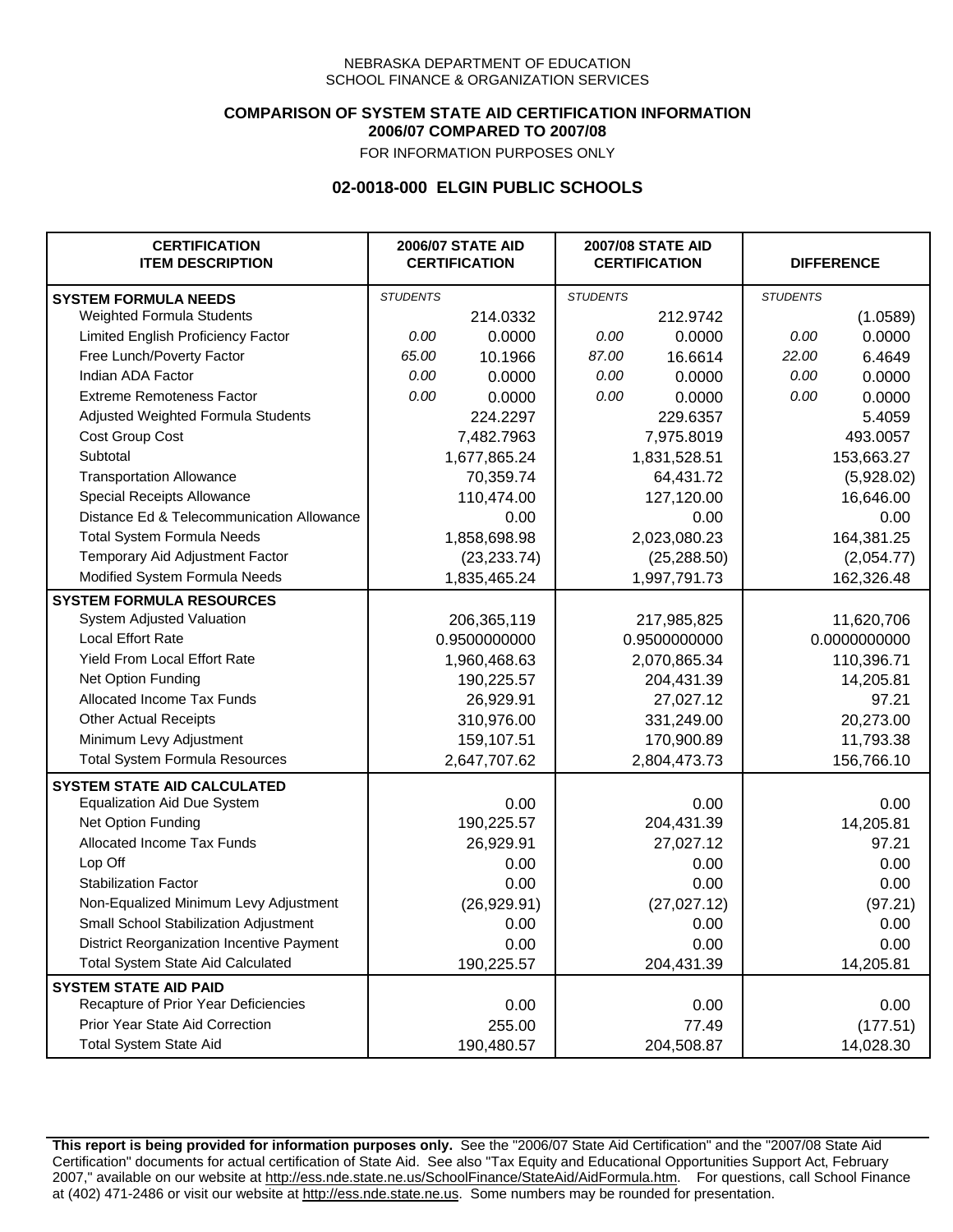### **COMPARISON OF SYSTEM STATE AID CERTIFICATION INFORMATION 2006/07 COMPARED TO 2007/08**

FOR INFORMATION PURPOSES ONLY

## **02-2001-000 NEBRASKA UNIFIED DISTRICT 1**

| <b>CERTIFICATION</b><br><b>ITEM DESCRIPTION</b> |                 | <b>2006/07 STATE AID</b><br><b>CERTIFICATION</b> |                 | <b>2007/08 STATE AID</b><br><b>CERTIFICATION</b> |                 | <b>DIFFERENCE</b> |
|-------------------------------------------------|-----------------|--------------------------------------------------|-----------------|--------------------------------------------------|-----------------|-------------------|
| <b>SYSTEM FORMULA NEEDS</b>                     | <b>STUDENTS</b> |                                                  | <b>STUDENTS</b> |                                                  | <b>STUDENTS</b> |                   |
| Weighted Formula Students                       |                 | 625.6196                                         |                 | 583.6628                                         |                 | (41.9568)         |
| Limited English Proficiency Factor              | 14.00           | 3.5000                                           | 10.00           | 2.5000                                           | (4.00)          | (1.0000)          |
| Free Lunch/Poverty Factor                       | 163.94          | 21.2063                                          | 163.50          | 22.9115                                          | (0.45)          | 1.7052            |
| Indian ADA Factor                               | 0.00            | 0.0000                                           | 0.00            | 0.0000                                           | 0.00            | 0.0000            |
| <b>Extreme Remoteness Factor</b>                | 0.00            | 0.0000                                           | 0.00            | 0.0000                                           | 0.00            | 0.0000            |
| Adjusted Weighted Formula Students              |                 | 650.3259                                         |                 | 609.0743                                         |                 | (41.2516)         |
| Cost Group Cost                                 |                 | 7,482.7963                                       |                 | 7,975.8019                                       |                 | 493.0057          |
| Subtotal                                        |                 | 4,866,256.20                                     |                 | 4,857,856.13                                     |                 | (8,400.07)        |
| <b>Transportation Allowance</b>                 |                 | 258,899.64                                       |                 | 279,664.52                                       |                 | 20,764.88         |
| Special Receipts Allowance                      |                 | 285,164.26                                       |                 | 366,535.30                                       |                 | 81,371.04         |
| Distance Ed & Telecommunication Allowance       |                 | 0.00                                             |                 | 0.00                                             |                 | 0.00              |
| <b>Total System Formula Needs</b>               |                 | 5,410,320.11                                     |                 | 5,504,055.95                                     |                 | 93,735.84         |
| Temporary Aid Adjustment Factor                 |                 | (67, 629.00)                                     | (68,800.70)     |                                                  | (1, 171.70)     |                   |
| Modified System Formula Needs                   |                 | 5,342,691.11                                     |                 | 5,435,255.25                                     |                 | 92,564.14         |
| <b>SYSTEM FORMULA RESOURCES</b>                 |                 |                                                  |                 |                                                  |                 |                   |
| System Adjusted Valuation                       |                 | 321,476,326                                      |                 | 345,295,350                                      |                 | 23,819,024        |
| <b>Local Effort Rate</b>                        |                 | 0.9500000000                                     |                 | 0.9500000000                                     |                 | 0.0000000000      |
| Yield From Local Effort Rate                    |                 | 3,054,025.10                                     | 3,280,305.83    |                                                  | 226,280.73      |                   |
| Net Option Funding                              |                 | 100,477.77                                       | 67,116.90       |                                                  | (33,360.86)     |                   |
| Allocated Income Tax Funds                      |                 | 36,675.68                                        | 36,068.92       |                                                  | (606.76)        |                   |
| <b>Other Actual Receipts</b>                    |                 | 652,054.72                                       | 789,913.81      |                                                  | 137,859.10      |                   |
| Minimum Levy Adjustment                         |                 | 0.00                                             | 0.00            |                                                  | 0.00            |                   |
| <b>Total System Formula Resources</b>           |                 | 3,843,233.26                                     |                 | 4,173,405.46                                     |                 | 330,172.20        |
| <b>SYSTEM STATE AID CALCULATED</b>              |                 |                                                  |                 |                                                  |                 |                   |
| <b>Equalization Aid Due System</b>              |                 | 1,499,457.85                                     |                 | 1,261,849.79                                     |                 | (237, 608.05)     |
| Net Option Funding                              |                 | 100,477.77                                       |                 | 67,116.90                                        |                 | (33,360.86)       |
| Allocated Income Tax Funds                      |                 | 36,675.68                                        |                 | 36,068.92                                        |                 | (606.76)          |
| Lop Off                                         |                 | 0.00                                             |                 | 0.00                                             |                 | 0.00              |
| <b>Stabilization Factor</b>                     |                 | 0.00                                             |                 | 0.00                                             |                 | 0.00              |
| Non-Equalized Minimum Levy Adjustment           |                 | 0.00                                             |                 | 0.00                                             |                 | 0.00              |
| Small School Stabilization Adjustment           |                 | 0.00                                             |                 | 0.00                                             |                 | 0.00              |
| District Reorganization Incentive Payment       |                 | 0.00                                             |                 | 0.00                                             |                 | 0.00              |
| <b>Total System State Aid Calculated</b>        |                 | 1,636,611.30                                     |                 | 1,365,035.61                                     |                 | (271, 575.68)     |
| <b>SYSTEM STATE AID PAID</b>                    |                 |                                                  |                 |                                                  |                 |                   |
| Recapture of Prior Year Deficiencies            |                 | 0.00                                             |                 | 0.00                                             |                 | 0.00              |
| Prior Year State Aid Correction                 |                 | 4,390.65                                         |                 | 54,033.11                                        |                 | 49,642.46         |
| <b>Total System State Aid</b>                   |                 | 1,641,001.94                                     |                 | 1,419,068.72                                     |                 | (221, 933.22)     |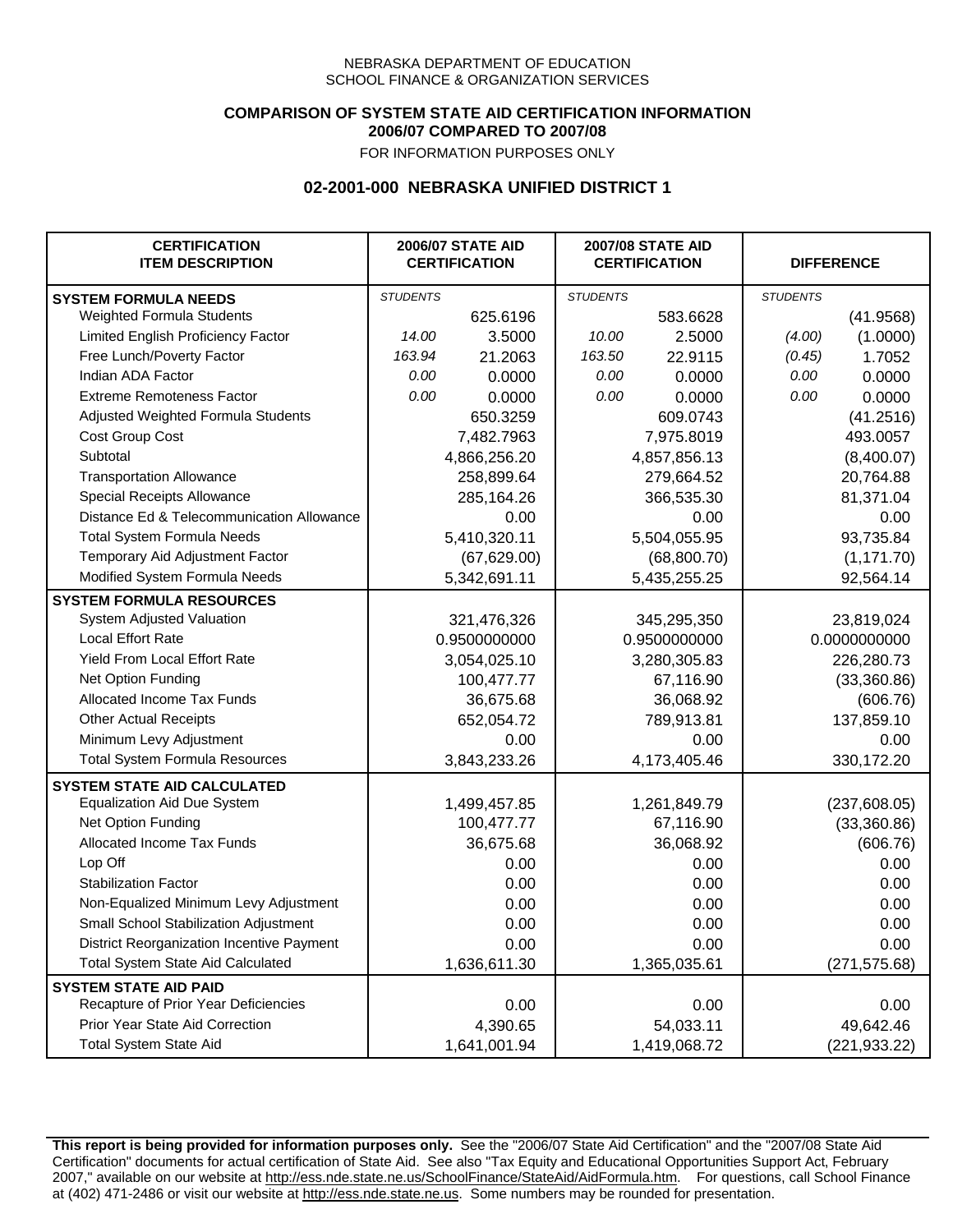### **COMPARISON OF SYSTEM STATE AID CERTIFICATION INFORMATION 2006/07 COMPARED TO 2007/08**

FOR INFORMATION PURPOSES ONLY

## **03-0500-000 ARTHUR COUNTY SCHOOLS**

| <b>CERTIFICATION</b><br><b>ITEM DESCRIPTION</b> |                 | <b>2006/07 STATE AID</b><br><b>CERTIFICATION</b> | <b>2007/08 STATE AID</b><br><b>CERTIFICATION</b> |              | <b>DIFFERENCE</b> |              |
|-------------------------------------------------|-----------------|--------------------------------------------------|--------------------------------------------------|--------------|-------------------|--------------|
| <b>SYSTEM FORMULA NEEDS</b>                     | <b>STUDENTS</b> |                                                  | <b>STUDENTS</b>                                  |              | <b>STUDENTS</b>   |              |
| Weighted Formula Students                       |                 | 92.9672                                          |                                                  | 87.2114      |                   | (5.7558)     |
| Limited English Proficiency Factor              | 0.00            | 0.0000                                           | 0.00                                             | 0.0000       | 0.00              | 0.0000       |
| Free Lunch/Poverty Factor                       | 12.00           | 0.5986                                           | 25.00                                            | 3.5032       | 13.00             | 2.9047       |
| Indian ADA Factor                               | 0.00            | 0.0000                                           | 0.00                                             | 0.0000       | 0.00              | 0.0000       |
| <b>Extreme Remoteness Factor</b>                | 80.19           | 10.0241                                          | 76.13                                            | 9.5162       | (4.06)            | (0.5080)     |
| Adjusted Weighted Formula Students              |                 | 150.0000                                         |                                                  | 150.0000     |                   | 0.0000       |
| Cost Group Cost                                 |                 | 8,672.7450                                       |                                                  | 9,486.1706   |                   | 813.4256     |
| Subtotal                                        |                 | 1,300,911.74                                     |                                                  | 1,422,925.59 |                   | 122,013.84   |
| <b>Transportation Allowance</b>                 |                 | 28,138.47                                        |                                                  | 45,579.53    |                   | 17,441.05    |
| Special Receipts Allowance                      |                 | 40,885.77                                        |                                                  | 37,741.65    |                   | (3, 144.12)  |
| Distance Ed & Telecommunication Allowance       |                 | 0.00                                             |                                                  | 0.00         |                   | 0.00         |
| <b>Total System Formula Needs</b>               |                 | 1,369,935.99                                     |                                                  | 1,506,246.77 | 136,310.77        |              |
| Temporary Aid Adjustment Factor                 |                 | (17, 124.20)                                     | (18, 828.08)                                     |              | (1,703.88)        |              |
| Modified System Formula Needs                   |                 | 1,352,811.79                                     |                                                  | 1,487,418.68 |                   | 134,606.89   |
| <b>SYSTEM FORMULA RESOURCES</b>                 |                 |                                                  |                                                  |              |                   |              |
| System Adjusted Valuation                       |                 | 90,851,813                                       |                                                  | 94,948,542   |                   | 4,096,729    |
| <b>Local Effort Rate</b>                        |                 | 0.9500000000                                     |                                                  | 0.9500000000 |                   | 0.0000000000 |
| Yield From Local Effort Rate                    |                 | 863,092.22                                       |                                                  | 902,011.15   |                   | 38,918.93    |
| Net Option Funding                              |                 | 45,621.72                                        |                                                  | 38,601.89    |                   | (7,019.83)   |
| Allocated Income Tax Funds                      |                 | 6,264.19                                         | 7,118.50                                         |              | 854.31            |              |
| <b>Other Actual Receipts</b>                    |                 | 146,201.30                                       | 123,913.01                                       |              | (22, 288.29)      |              |
| Minimum Levy Adjustment                         |                 | 0.00                                             |                                                  | 0.00         |                   | 0.00         |
| <b>Total System Formula Resources</b>           |                 | 1,061,179.44                                     |                                                  | 1,071,644.55 |                   | 10,465.11    |
| <b>SYSTEM STATE AID CALCULATED</b>              |                 |                                                  |                                                  |              |                   |              |
| <b>Equalization Aid Due System</b>              |                 | 291,632.36                                       |                                                  | 415,774.13   |                   | 124,141.78   |
| Net Option Funding                              |                 | 45,621.72                                        |                                                  | 38,601.89    |                   | (7,019.83)   |
| Allocated Income Tax Funds                      |                 | 6,264.19                                         |                                                  | 7,118.50     |                   | 854.31       |
| Lop Off                                         |                 | 0.00                                             |                                                  | 0.00         |                   | 0.00         |
| <b>Stabilization Factor</b>                     |                 | 0.00                                             |                                                  | 0.00         |                   | 0.00         |
| Non-Equalized Minimum Levy Adjustment           |                 | 0.00                                             |                                                  | 0.00         |                   | 0.00         |
| Small School Stabilization Adjustment           |                 | 0.00                                             |                                                  | 0.00         |                   | 0.00         |
| District Reorganization Incentive Payment       |                 | 0.00                                             |                                                  | 0.00         |                   | 0.00         |
| <b>Total System State Aid Calculated</b>        |                 | 343,518.27                                       |                                                  | 461,494.52   |                   | 117,976.25   |
| <b>SYSTEM STATE AID PAID</b>                    |                 |                                                  |                                                  |              |                   |              |
| Recapture of Prior Year Deficiencies            |                 | 0.00                                             |                                                  | 0.00         |                   | 0.00         |
| Prior Year State Aid Correction                 |                 | 3,508.86                                         |                                                  | 1,814.03     |                   | (1,694.83)   |
| <b>Total System State Aid</b>                   |                 | 347,027.14                                       |                                                  | 463,308.56   |                   | 116,281.42   |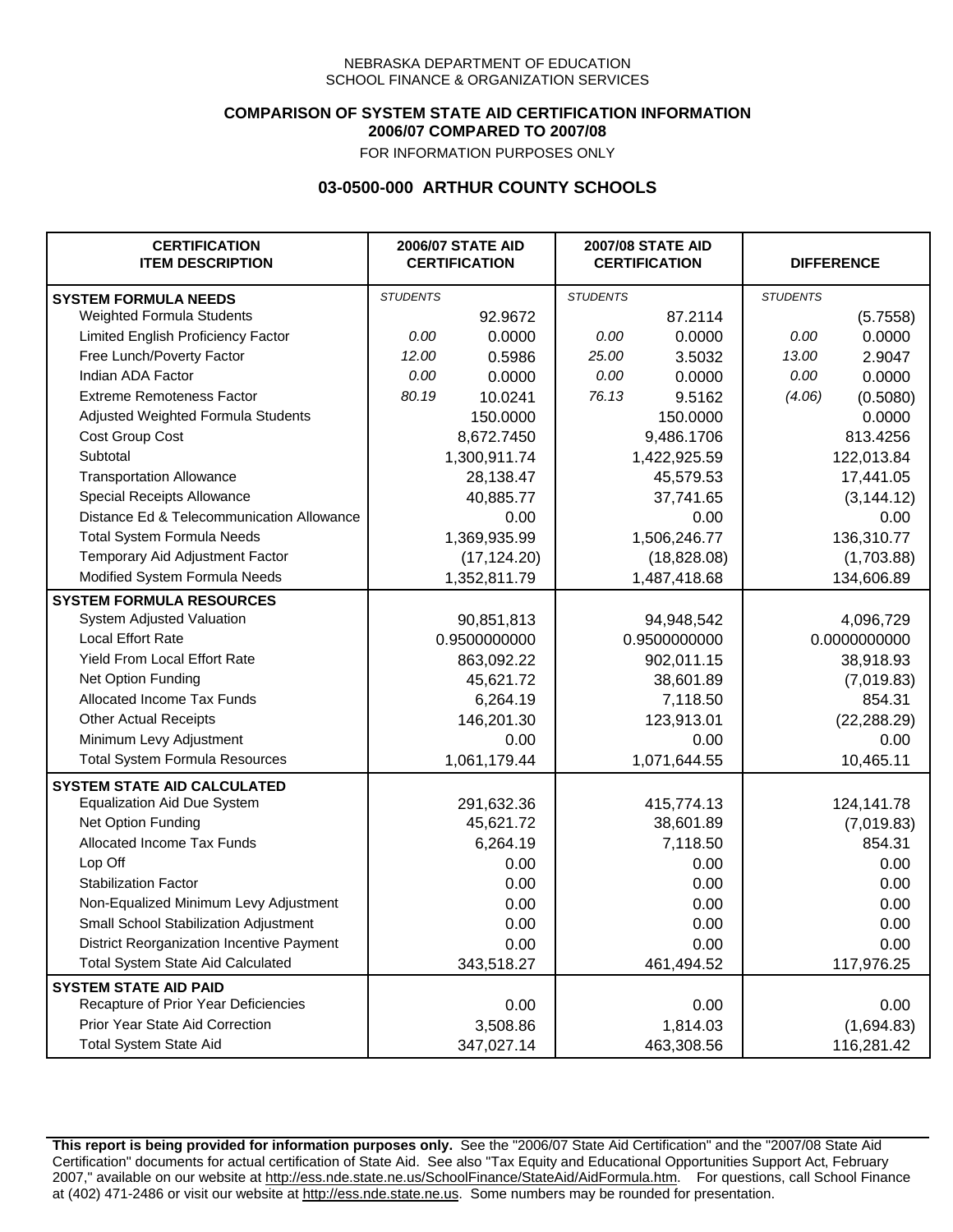### **COMPARISON OF SYSTEM STATE AID CERTIFICATION INFORMATION 2006/07 COMPARED TO 2007/08**

FOR INFORMATION PURPOSES ONLY

## **04-0001-000 BANNER COUNTY PUBLIC SCHOOLS**

| <b>CERTIFICATION</b><br><b>ITEM DESCRIPTION</b> |                 | <b>2006/07 STATE AID</b><br><b>CERTIFICATION</b> | <b>2007/08 STATE AID</b><br><b>CERTIFICATION</b> |              | <b>DIFFERENCE</b> |              |
|-------------------------------------------------|-----------------|--------------------------------------------------|--------------------------------------------------|--------------|-------------------|--------------|
| <b>SYSTEM FORMULA NEEDS</b>                     | <b>STUDENTS</b> |                                                  | <b>STUDENTS</b>                                  |              | <b>STUDENTS</b>   |              |
| Weighted Formula Students                       |                 | 195.0142                                         |                                                  | 214.1979     |                   | 19.1837      |
| Limited English Proficiency Factor              | 2.00            | 0.5000                                           | 1.00                                             | 0.2500       | (1.00)            | (0.2500)     |
| Free Lunch/Poverty Factor                       | 36.00           | 3.1868                                           | 33.00                                            | 2.2876       | (3.00)            | (0.8992)     |
| Indian ADA Factor                               | 0.00            | 0.0000                                           | 0.00                                             | 0.0000       | 0.00              | 0.0000       |
| <b>Extreme Remoteness Factor</b>                | 160.53          | 20.0662                                          | 177.50                                           | 22.1869      | 16.97             | 2.1207       |
| Adjusted Weighted Formula Students              |                 | 218.7672                                         |                                                  | 238.9223     |                   | 20.1552      |
| Cost Group Cost                                 |                 | 8,672.7450                                       |                                                  | 9,486.1706   |                   | 813.4256     |
| Subtotal                                        |                 | 1,897,312.09                                     |                                                  | 2,266,458.15 |                   | 369,146.06   |
| <b>Transportation Allowance</b>                 |                 | 158,723.00                                       |                                                  | 190,301.58   |                   | 31,578.58    |
| Special Receipts Allowance                      |                 | 79,550.00                                        |                                                  | 80,739.00    |                   | 1,189.00     |
| Distance Ed & Telecommunication Allowance       |                 | 0.00                                             |                                                  | 0.00         |                   | 0.00         |
| <b>Total System Formula Needs</b>               |                 | 2,135,585.09                                     |                                                  | 2,537,498.73 | 401,913.64        |              |
| Temporary Aid Adjustment Factor                 |                 | (26, 694.81)                                     | (31,718.73)                                      |              | (5,023.92)        |              |
| Modified System Formula Needs                   |                 | 2,108,890.28                                     |                                                  | 2,505,780.00 |                   | 396,889.72   |
| <b>SYSTEM FORMULA RESOURCES</b>                 |                 |                                                  |                                                  |              |                   |              |
| System Adjusted Valuation                       |                 | 145,435,316                                      |                                                  | 152,551,367  |                   | 7,116,051    |
| <b>Local Effort Rate</b>                        |                 | 0.9500000000                                     |                                                  | 0.9500000000 |                   | 0.0000000000 |
| <b>Yield From Local Effort Rate</b>             |                 | 1,381,635.50                                     |                                                  | 1,449,237.99 |                   | 67,602.48    |
| Net Option Funding                              |                 | 105,734.62                                       |                                                  | 236,925.91   |                   | 131,191.30   |
| Allocated Income Tax Funds                      |                 | 9,131.97                                         |                                                  | 9,893.11     |                   | 761.14       |
| <b>Other Actual Receipts</b>                    |                 | 236,273.00                                       | 233,957.79                                       |              | (2,315.21)        |              |
| Minimum Levy Adjustment                         |                 | 0.00                                             |                                                  | 0.00         |                   | 0.00         |
| <b>Total System Formula Resources</b>           |                 | 1,732,775.09                                     |                                                  | 1,930,014.80 |                   | 197,239.71   |
| <b>SYSTEM STATE AID CALCULATED</b>              |                 |                                                  |                                                  |              |                   |              |
| <b>Equalization Aid Due System</b>              |                 | 376,115.18                                       |                                                  | 575,765.19   |                   | 199,650.01   |
| Net Option Funding                              |                 | 105,734.62                                       |                                                  | 236,925.91   |                   | 131,191.30   |
| Allocated Income Tax Funds                      |                 | 9,131.97                                         |                                                  | 9,893.11     |                   | 761.14       |
| Lop Off                                         |                 | 0.00                                             |                                                  | (23,930.75)  |                   | (23,930.75)  |
| <b>Stabilization Factor</b>                     |                 | 0.00                                             |                                                  | 0.00         |                   | 0.00         |
| Non-Equalized Minimum Levy Adjustment           |                 | 0.00                                             |                                                  | 0.00         |                   | 0.00         |
| Small School Stabilization Adjustment           |                 | 0.00                                             |                                                  | 0.00         |                   | 0.00         |
| District Reorganization Incentive Payment       |                 | 0.00                                             |                                                  | 0.00         |                   | 0.00         |
| Total System State Aid Calculated               |                 | 490,981.78                                       |                                                  | 798,653.47   |                   | 307,671.70   |
| <b>SYSTEM STATE AID PAID</b>                    |                 |                                                  |                                                  |              |                   |              |
| Recapture of Prior Year Deficiencies            |                 | 0.00                                             |                                                  | 0.00         |                   | 0.00         |
| Prior Year State Aid Correction                 |                 | 78,303.17                                        |                                                  | 87,303.76    |                   | 9,000.58     |
| <b>Total System State Aid</b>                   |                 | 569,284.95                                       |                                                  | 885,957.23   |                   | 316,672.28   |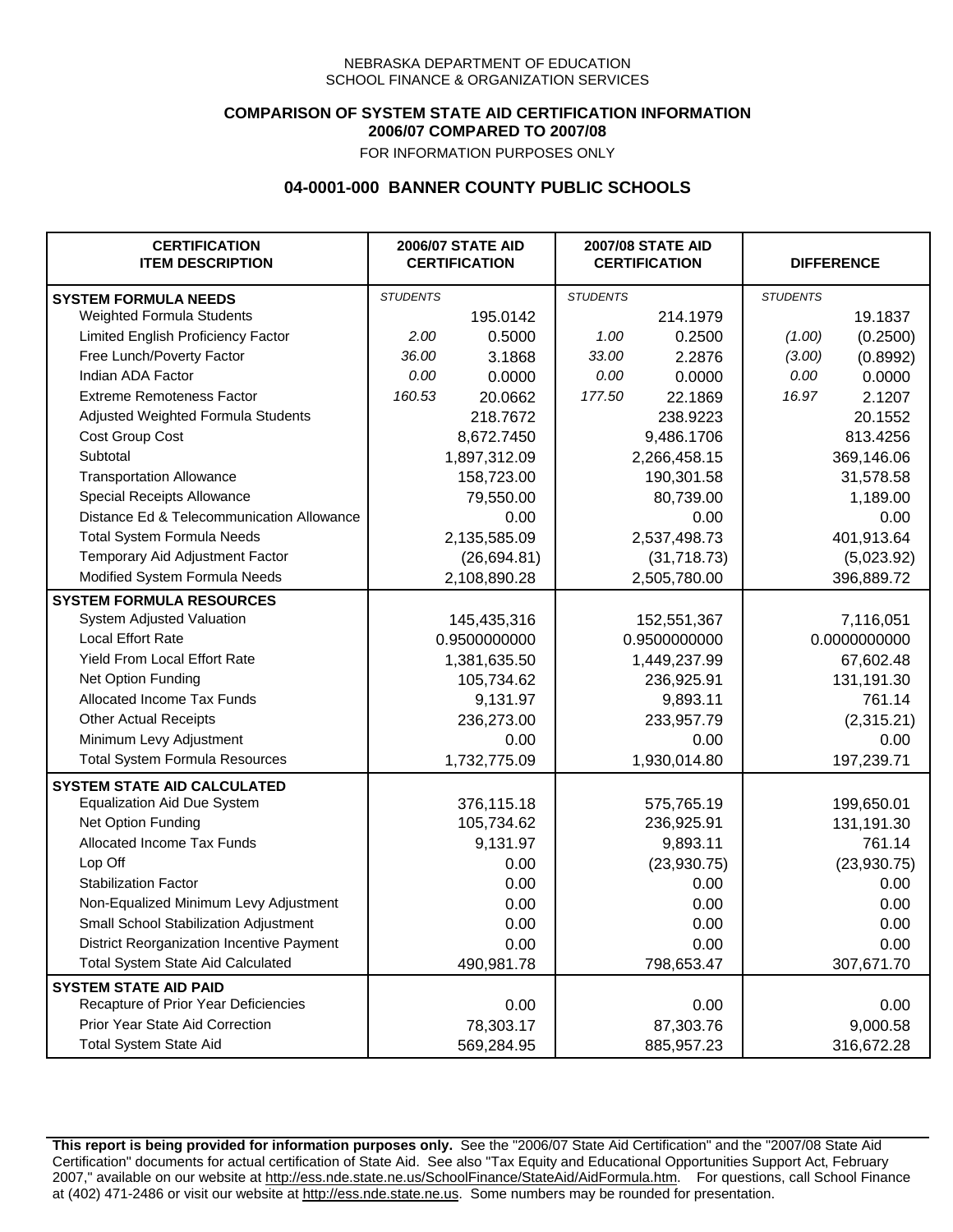### **COMPARISON OF SYSTEM STATE AID CERTIFICATION INFORMATION 2006/07 COMPARED TO 2007/08**

FOR INFORMATION PURPOSES ONLY

## **05-0071-000 SANDHILLS PUBLIC SCHOOLS**

| <b>CERTIFICATION</b><br><b>ITEM DESCRIPTION</b> |                 | <b>2006/07 STATE AID</b><br><b>CERTIFICATION</b> | <b>2007/08 STATE AID</b><br><b>CERTIFICATION</b> |              | <b>DIFFERENCE</b> |               |
|-------------------------------------------------|-----------------|--------------------------------------------------|--------------------------------------------------|--------------|-------------------|---------------|
| <b>SYSTEM FORMULA NEEDS</b>                     | <b>STUDENTS</b> |                                                  | <b>STUDENTS</b>                                  |              | <b>STUDENTS</b>   |               |
| Weighted Formula Students                       |                 | 162.6769                                         |                                                  | 153.5192     |                   | (9.1577)      |
| Limited English Proficiency Factor              | 0.00            | 0.0000                                           | 0.00                                             | 0.0000       | 0.00              | 0.0000        |
| Free Lunch/Poverty Factor                       | 56.00           | 9.5596                                           | 61.00                                            | 11.3827      | 5.00              | 1.8231        |
| Indian ADA Factor                               | 0.00            | 0.0000                                           | 0.00                                             | 0.0000       | 0.00              | 0.0000        |
| <b>Extreme Remoteness Factor</b>                | 137.91          | 17.2391                                          | 131.76                                           | 16.4699      | (6.15)            | (0.7692)      |
| Adjusted Weighted Formula Students              |                 | 189.4756                                         |                                                  | 181.3717     |                   | (8.1039)      |
| Cost Group Cost                                 |                 | 8,672.7450                                       |                                                  | 9,486.1706   |                   | 813.4256      |
| Subtotal                                        |                 | 1,643,273.39                                     |                                                  | 1,720,522.93 |                   | 77,249.54     |
| <b>Transportation Allowance</b>                 |                 | 105,724.16                                       |                                                  | 128,448.00   |                   | 22,723.84     |
| Special Receipts Allowance                      |                 | 74,159.00                                        |                                                  | 61,692.00    |                   | (12, 467.00)  |
| Distance Ed & Telecommunication Allowance       |                 | 0.00                                             |                                                  | 0.00         |                   | 0.00          |
| <b>Total System Formula Needs</b>               |                 | 1,823,156.55                                     |                                                  | 1,910,662.93 |                   | 87,506.38     |
| Temporary Aid Adjustment Factor                 |                 | (22,789.46)                                      | (23,883.29)                                      |              | (1,093.83)        |               |
| Modified System Formula Needs                   |                 | 1,800,367.09                                     |                                                  | 1,886,779.65 |                   | 86,412.55     |
| <b>SYSTEM FORMULA RESOURCES</b>                 |                 |                                                  |                                                  |              |                   |               |
| System Adjusted Valuation                       |                 | 124,982,060                                      |                                                  | 160,919,999  |                   | 35,937,939    |
| <b>Local Effort Rate</b>                        |                 | 0.9500000000                                     |                                                  | 0.9500000000 |                   | 0.0000000000  |
| <b>Yield From Local Effort Rate</b>             |                 | 1,187,329.57                                     |                                                  | 1,528,739.99 |                   | 341,410.42    |
| Net Option Funding                              |                 | 33,447.70                                        | 48,223.23                                        |              | 14,775.53         |               |
| Allocated Income Tax Funds                      |                 | 10,004.54                                        | 14,587.75                                        |              | 4,583.21          |               |
| <b>Other Actual Receipts</b>                    |                 | 210,176.64                                       | 205,244.00                                       |              | (4,932.64)        |               |
| Minimum Levy Adjustment                         |                 | 0.00                                             |                                                  | 191,977.56   |                   | 191,977.56    |
| <b>Total System Formula Resources</b>           |                 | 1,440,958.45                                     |                                                  | 1,988,772.53 |                   | 547,814.08    |
| <b>SYSTEM STATE AID CALCULATED</b>              |                 |                                                  |                                                  |              |                   |               |
| <b>Equalization Aid Due System</b>              |                 | 359,408.64                                       |                                                  | 0.00         |                   | (359, 408.64) |
| Net Option Funding                              |                 | 33,447.70                                        |                                                  | 48,223.23    |                   | 14,775.53     |
| Allocated Income Tax Funds                      |                 | 10,004.54                                        |                                                  | 14,587.75    |                   | 4,583.21      |
| Lop Off                                         |                 | 0.00                                             |                                                  | 0.00         |                   | 0.00          |
| <b>Stabilization Factor</b>                     |                 | 0.00                                             |                                                  | 0.00         |                   | 0.00          |
| Non-Equalized Minimum Levy Adjustment           |                 | 0.00                                             |                                                  | (14, 587.75) |                   | (14, 587.75)  |
| Small School Stabilization Adjustment           |                 | 0.00                                             |                                                  | 0.00         |                   | 0.00          |
| District Reorganization Incentive Payment       |                 | 0.00                                             |                                                  | 0.00         |                   | 0.00          |
| <b>Total System State Aid Calculated</b>        |                 | 402,860.88                                       |                                                  | 48,223.23    |                   | (354, 637.65) |
| <b>SYSTEM STATE AID PAID</b>                    |                 |                                                  |                                                  |              |                   |               |
| Recapture of Prior Year Deficiencies            |                 | 0.00                                             |                                                  | 0.00         |                   | 0.00          |
| Prior Year State Aid Correction                 |                 | 74,936.29                                        |                                                  | (42, 682.69) |                   | (117, 618.98) |
| <b>Total System State Aid</b>                   |                 | 477,797.17                                       |                                                  | 5,540.54     |                   | (472, 256.63) |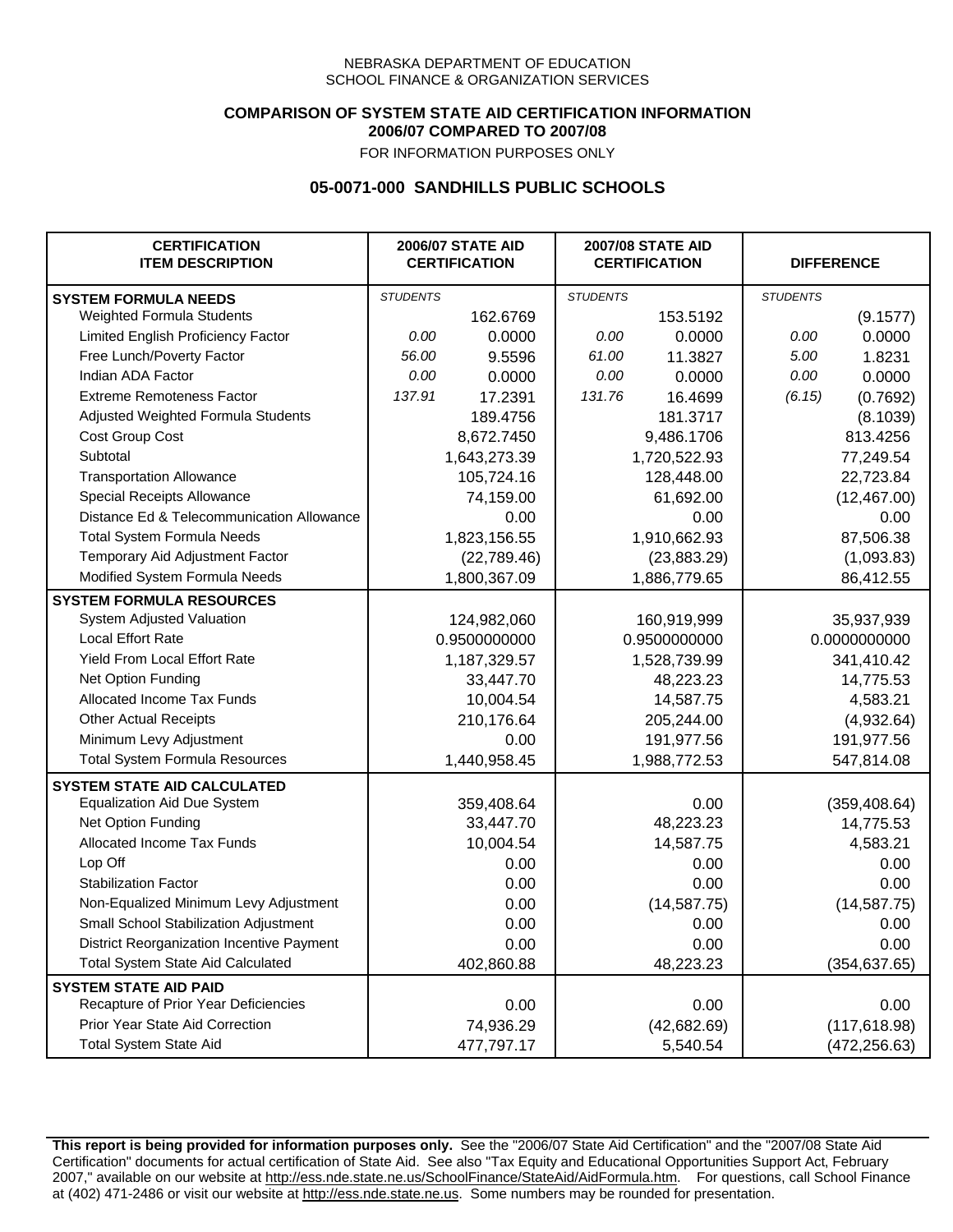### **COMPARISON OF SYSTEM STATE AID CERTIFICATION INFORMATION 2006/07 COMPARED TO 2007/08**

FOR INFORMATION PURPOSES ONLY

## **06-0001-000 BOONE CENTRAL SCHOOLS**

| <b>CERTIFICATION</b><br><b>ITEM DESCRIPTION</b> |                 | <b>2006/07 STATE AID</b><br><b>CERTIFICATION</b> | <b>2007/08 STATE AID</b><br><b>CERTIFICATION</b> |              | <b>DIFFERENCE</b> |               |
|-------------------------------------------------|-----------------|--------------------------------------------------|--------------------------------------------------|--------------|-------------------|---------------|
| <b>SYSTEM FORMULA NEEDS</b>                     | <b>STUDENTS</b> |                                                  | <b>STUDENTS</b>                                  |              | <b>STUDENTS</b>   |               |
| Weighted Formula Students                       |                 | 761.4459                                         |                                                  | 704.8788     |                   | (56.5671)     |
| Limited English Proficiency Factor              | 0.00            | 0.0000                                           | 0.00                                             | 0.0000       | 0.00              | 0.0000        |
| Free Lunch/Poverty Factor                       | 124.00          | 9.1639                                           | 128.00                                           | 10.9900      | 4.00              | 1.8261        |
| Indian ADA Factor                               | 0.00            | 0.0000                                           | 0.00                                             | 0.0000       | 0.00              | 0.0000        |
| <b>Extreme Remoteness Factor</b>                | 0.00            | 0.0000                                           | 0.00                                             | 0.0000       | 0.00              | 0.0000        |
| Adjusted Weighted Formula Students              |                 | 770.6097                                         |                                                  | 715.8687     |                   | (54.7410)     |
| Cost Group Cost                                 |                 | 5,885.1564                                       |                                                  | 6,193.4495   |                   | 308.2931      |
| Subtotal                                        |                 | 4,535,158.78                                     |                                                  | 4,433,696.71 |                   | (101, 462.06) |
| <b>Transportation Allowance</b>                 |                 | 157,698.69                                       |                                                  | 117,407.87   |                   | (40, 290.82)  |
| Special Receipts Allowance                      |                 | 316,019.63                                       |                                                  | 348,971.90   |                   | 32,952.27     |
| Distance Ed & Telecommunication Allowance       |                 | 0.00                                             |                                                  | 0.00         |                   | 0.00          |
| <b>Total System Formula Needs</b>               |                 | 5,008,877.09                                     |                                                  | 4,900,076.48 | (108, 800.61)     |               |
| Temporary Aid Adjustment Factor                 |                 | (62,610.96)                                      | (61, 250.96)                                     |              | 1,360.01          |               |
| Modified System Formula Needs                   |                 | 4,946,266.13                                     |                                                  | 4,838,825.53 |                   | (107, 440.60) |
| <b>SYSTEM FORMULA RESOURCES</b>                 |                 |                                                  |                                                  |              |                   |               |
| System Adjusted Valuation                       |                 | 403,442,810                                      |                                                  | 414,394,529  |                   | 10,951,719    |
| <b>Local Effort Rate</b>                        |                 | 0.9500000000                                     |                                                  | 0.9500000000 |                   | 0.0000000000  |
| <b>Yield From Local Effort Rate</b>             |                 | 3,832,706.70                                     |                                                  | 3,936,748.03 |                   | 104,041.33    |
| Net Option Funding                              |                 | 0.00                                             | 0.00                                             |              | 0.00              |               |
| Allocated Income Tax Funds                      |                 | 9,191.81                                         |                                                  | 14,075.49    | 4,883.68          |               |
| <b>Other Actual Receipts</b>                    |                 | 850,998.51                                       | 894,397.68                                       |              | 43,399.17         |               |
| Minimum Levy Adjustment                         |                 | 0.00                                             | 0.00                                             |              |                   | 0.00          |
| <b>Total System Formula Resources</b>           |                 | 4,692,897.01                                     |                                                  | 4,845,221.20 |                   | 152,324.18    |
| <b>SYSTEM STATE AID CALCULATED</b>              |                 |                                                  |                                                  |              |                   |               |
| <b>Equalization Aid Due System</b>              |                 | 253,369.12                                       |                                                  | 0.00         |                   | (253, 369.12) |
| Net Option Funding                              |                 | 0.00                                             |                                                  | 0.00         |                   | 0.00          |
| Allocated Income Tax Funds                      |                 | 9,191.81                                         |                                                  | 14,075.49    |                   | 4,883.68      |
| Lop Off                                         |                 | 0.00                                             |                                                  | 0.00         |                   | 0.00          |
| <b>Stabilization Factor</b>                     |                 | 11,672.32                                        |                                                  | 79,552.53    |                   | 67,880.21     |
| Non-Equalized Minimum Levy Adjustment           |                 | 0.00                                             |                                                  | 0.00         |                   | 0.00          |
| <b>Small School Stabilization Adjustment</b>    |                 | 0.00                                             |                                                  | 0.00         |                   | 0.00          |
| District Reorganization Incentive Payment       |                 | 0.00                                             |                                                  | 0.00         |                   | 0.00          |
| <b>Total System State Aid Calculated</b>        |                 | 274,233.24                                       |                                                  | 93,628.01    |                   | (180, 605.23) |
| <b>SYSTEM STATE AID PAID</b>                    |                 |                                                  |                                                  |              |                   |               |
| Recapture of Prior Year Deficiencies            |                 | 0.00                                             |                                                  | 0.00         |                   | 0.00          |
| Prior Year State Aid Correction                 |                 | (25, 133.46)                                     |                                                  | 0.00         |                   | 25,133.46     |
| <b>Total System State Aid</b>                   |                 | 249,099.78                                       |                                                  | 93,628.01    |                   | (155, 471.76) |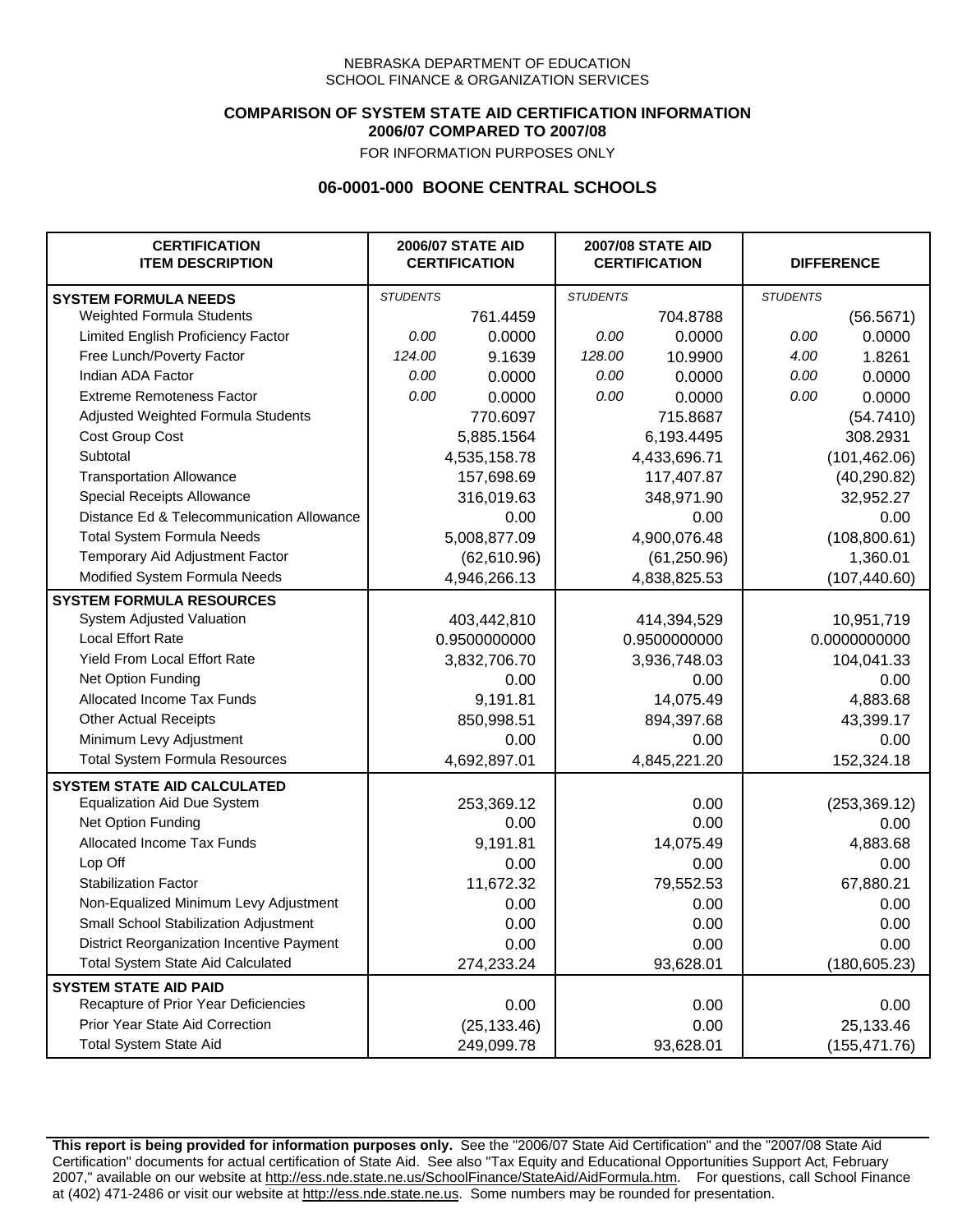### **COMPARISON OF SYSTEM STATE AID CERTIFICATION INFORMATION 2006/07 COMPARED TO 2007/08**

FOR INFORMATION PURPOSES ONLY

## **06-0006-000 CEDAR RAPIDS PUBLIC SCHOOLS**

| <b>CERTIFICATION</b><br><b>ITEM DESCRIPTION</b> |                 | <b>2006/07 STATE AID</b><br><b>CERTIFICATION</b> | <b>2007/08 STATE AID</b><br><b>CERTIFICATION</b> |              | <b>DIFFERENCE</b> |              |
|-------------------------------------------------|-----------------|--------------------------------------------------|--------------------------------------------------|--------------|-------------------|--------------|
| <b>SYSTEM FORMULA NEEDS</b>                     | <b>STUDENTS</b> |                                                  | <b>STUDENTS</b>                                  |              | <b>STUDENTS</b>   |              |
| Weighted Formula Students                       |                 | 197.8708                                         |                                                  | 188.0485     |                   | (9.8223)     |
| Limited English Proficiency Factor              | 0.00            | 0.0000                                           | 0.00                                             | 0.0000       | 0.00              | 0.0000       |
| Free Lunch/Poverty Factor                       | 37.46           | 3.4062                                           | 33.00                                            | 2.7237       | (4.46)            | (0.6825)     |
| Indian ADA Factor                               | 0.00            | 0.0000                                           | 0.00                                             | 0.0000       | 0.00              | 0.0000       |
| <b>Extreme Remoteness Factor</b>                | 0.00            | 0.0000                                           | 0.00                                             | 0.0000       | 0.00              | 0.0000       |
| Adjusted Weighted Formula Students              |                 | 201.2770                                         |                                                  | 190.7722     |                   | (10.5047)    |
| Cost Group Cost                                 |                 | 7,482.7963                                       |                                                  | 7,975.8019   |                   | 493.0057     |
| Subtotal                                        |                 | 1,506,114.59                                     |                                                  | 1,521,561.67 |                   | 15,447.08    |
| <b>Transportation Allowance</b>                 |                 | 74,803.80                                        |                                                  | 79,046.91    |                   | 4,243.11     |
| Special Receipts Allowance                      |                 | 98,286.84                                        |                                                  | 122,104.83   |                   | 23,818.00    |
| Distance Ed & Telecommunication Allowance       |                 | 0.00                                             |                                                  | 0.00         |                   | 0.00         |
| <b>Total System Formula Needs</b>               |                 | 1,679,205.23                                     |                                                  | 1,722,713.42 |                   | 43,508.19    |
| Temporary Aid Adjustment Factor                 |                 | (20,990.07)                                      | (21, 533.92)                                     |              | (543.85)          |              |
| Modified System Formula Needs                   |                 | 1,658,215.16                                     |                                                  | 1,701,179.50 |                   | 42,964.34    |
| <b>SYSTEM FORMULA RESOURCES</b>                 |                 |                                                  |                                                  |              |                   |              |
| System Adjusted Valuation                       |                 | 149,494,888                                      |                                                  | 150,005,232  |                   | 510,344      |
| <b>Local Effort Rate</b>                        |                 | 0.9500000000                                     |                                                  | 0.9500000000 |                   | 0.0000000000 |
| <b>Yield From Local Effort Rate</b>             |                 | 1,420,201.44                                     |                                                  | 1,425,049.70 |                   | 4,848.27     |
| Net Option Funding                              |                 | 88,460.74                                        |                                                  | 62,058.60    |                   | (26, 402.15) |
| Allocated Income Tax Funds                      |                 | 11,970.65                                        | 11,964.43                                        |              | (6.22)            |              |
| <b>Other Actual Receipts</b>                    |                 | 238,759.32                                       | 256,253.00                                       |              | 17,493.68         |              |
| Minimum Levy Adjustment                         |                 | 0.00                                             | 0.00                                             |              | 0.00              |              |
| <b>Total System Formula Resources</b>           |                 | 1,759,392.15                                     | 1,755,325.73                                     |              |                   | (4,066.41)   |
| <b>SYSTEM STATE AID CALCULATED</b>              |                 |                                                  |                                                  |              |                   |              |
| <b>Equalization Aid Due System</b>              |                 | 0.00                                             |                                                  | 0.00         |                   | 0.00         |
| Net Option Funding                              |                 | 88,460.74                                        |                                                  | 62,058.60    |                   | (26, 402.15) |
| Allocated Income Tax Funds                      |                 | 11,970.65                                        |                                                  | 11,964.43    |                   | (6.22)       |
| Lop Off                                         |                 | 0.00                                             |                                                  | 0.00         |                   | 0.00         |
| <b>Stabilization Factor</b>                     |                 | 0.00                                             |                                                  | 4,538.62     |                   | 4,538.62     |
| Non-Equalized Minimum Levy Adjustment           |                 | 0.00                                             |                                                  | 0.00         |                   | 0.00         |
| Small School Stabilization Adjustment           |                 | 0.00                                             |                                                  | 0.00         |                   | 0.00         |
| District Reorganization Incentive Payment       |                 | 0.00                                             |                                                  | 0.00         |                   | 0.00         |
| <b>Total System State Aid Calculated</b>        |                 | 100,431.40                                       |                                                  | 78,561.65    |                   | (21, 869.74) |
| <b>SYSTEM STATE AID PAID</b>                    |                 |                                                  |                                                  |              |                   |              |
| Recapture of Prior Year Deficiencies            |                 | 0.00                                             |                                                  | 0.00         |                   | 0.00         |
| Prior Year State Aid Correction                 |                 | (228.09)                                         |                                                  | 243.43       |                   | 471.53       |
| <b>Total System State Aid</b>                   |                 | 100,203.30                                       |                                                  | 78,805.09    |                   | (21, 398.21) |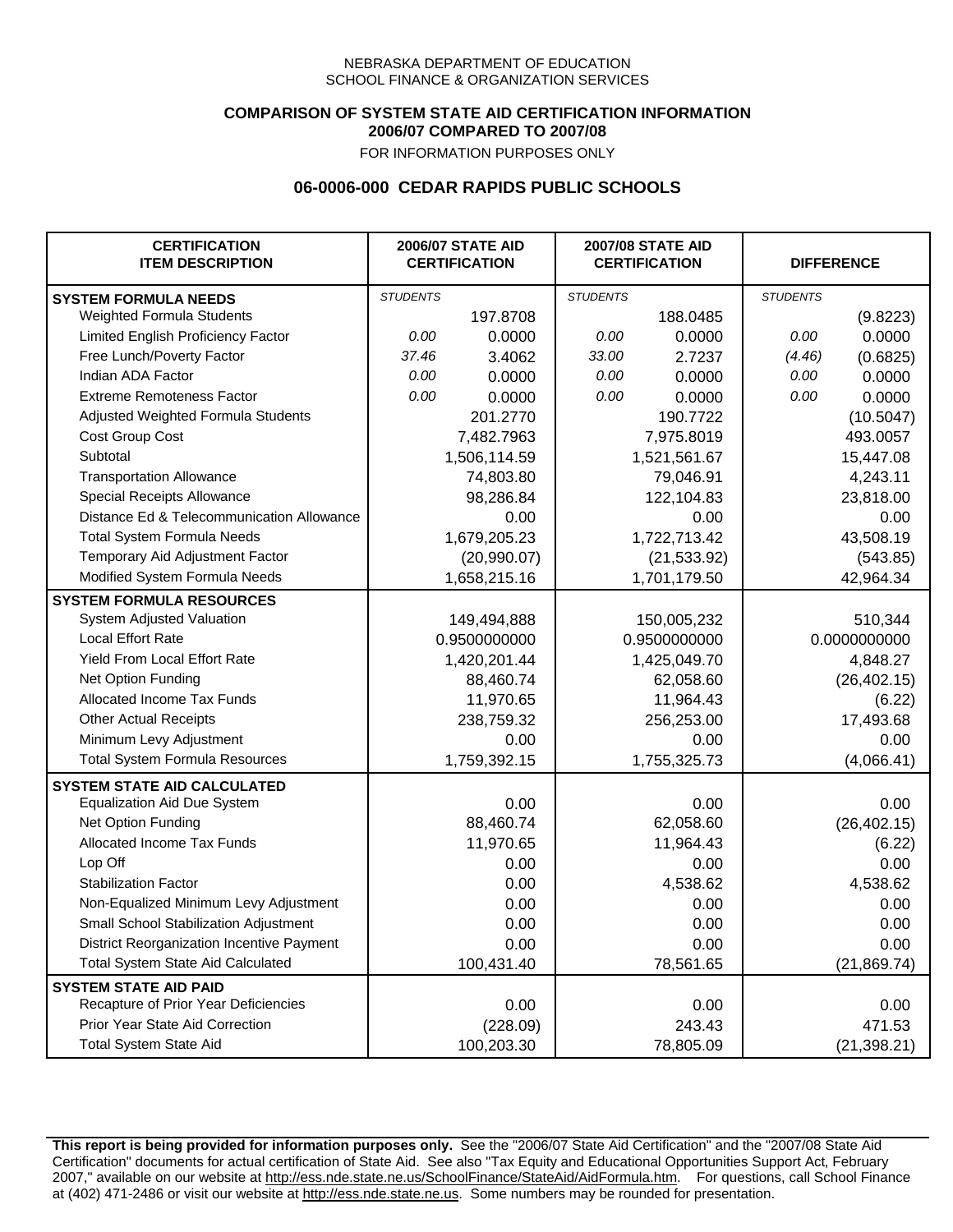### **COMPARISON OF SYSTEM STATE AID CERTIFICATION INFORMATION 2006/07 COMPARED TO 2007/08**

FOR INFORMATION PURPOSES ONLY

## **06-0017-000 ST EDWARD PUBLIC SCHOOLS**

| <b>CERTIFICATION</b><br><b>ITEM DESCRIPTION</b> |                 | <b>2006/07 STATE AID</b><br><b>CERTIFICATION</b> | <b>2007/08 STATE AID</b><br><b>CERTIFICATION</b> |              | <b>DIFFERENCE</b> |              |
|-------------------------------------------------|-----------------|--------------------------------------------------|--------------------------------------------------|--------------|-------------------|--------------|
| <b>SYSTEM FORMULA NEEDS</b>                     | <b>STUDENTS</b> |                                                  | <b>STUDENTS</b>                                  |              | <b>STUDENTS</b>   |              |
| Weighted Formula Students                       |                 | 206.0892                                         |                                                  | 202.8554     |                   | (3.2337)     |
| Limited English Proficiency Factor              | 0.00            | 0.0000                                           | 0.00                                             | 0.0000       | 0.00              | 0.0000       |
| Free Lunch/Poverty Factor                       | 60.00           | 8.6938                                           | 60.00                                            | 8.8861       | 0.00              | 0.1923       |
| Indian ADA Factor                               | 0.00            | 0.0000                                           | 0.00                                             | 0.0000       | 0.00              | 0.0000       |
| <b>Extreme Remoteness Factor</b>                | 0.00            | 0.0000                                           | 0.00                                             | 0.0000       | 0.00              | 0.0000       |
| Adjusted Weighted Formula Students              |                 | 214.7830                                         |                                                  | 211.7415     |                   | (3.0415)     |
| Cost Group Cost                                 |                 | 5,885.1564                                       |                                                  | 6,193.4495   |                   | 308.2931     |
| Subtotal                                        |                 | 1,264,031.56                                     |                                                  | 1,311,410.53 |                   | 47,378.97    |
| <b>Transportation Allowance</b>                 |                 | 26,636.04                                        |                                                  | 43,271.87    |                   | 16,635.83    |
| Special Receipts Allowance                      |                 | 134,582.00                                       |                                                  | 135,396.00   |                   | 814.00       |
| Distance Ed & Telecommunication Allowance       |                 | 0.00                                             |                                                  | 0.00         |                   | 0.00         |
| <b>Total System Formula Needs</b>               |                 | 1,425,249.60                                     |                                                  | 1,490,078.40 | 64,828.80         |              |
| Temporary Aid Adjustment Factor                 |                 | (17, 815.62)                                     | (18,625.98)                                      |              | (810.36)          |              |
| Modified System Formula Needs                   |                 | 1,407,433.98                                     |                                                  | 1,471,452.42 |                   | 64,018.44    |
| <b>SYSTEM FORMULA RESOURCES</b>                 |                 |                                                  |                                                  |              |                   |              |
| System Adjusted Valuation                       |                 | 144,371,690                                      |                                                  | 147,588,009  |                   | 3,216,319    |
| <b>Local Effort Rate</b>                        |                 | 0.9500000000                                     |                                                  | 0.9500000000 |                   | 0.0000000000 |
| Yield From Local Effort Rate                    |                 | 1,371,531.06                                     |                                                  | 1,402,086.09 |                   | 30,555.03    |
| Net Option Funding                              |                 | 0.00                                             |                                                  | 0.00         |                   | 0.00         |
| Allocated Income Tax Funds                      |                 | 0.00                                             |                                                  | 0.00         |                   | 0.00         |
| <b>Other Actual Receipts</b>                    |                 | 276,302.33                                       |                                                  | 257,719.10   | (18, 583.23)      |              |
| Minimum Levy Adjustment                         |                 | 0.00                                             |                                                  | 0.00         |                   | 0.00         |
| <b>Total System Formula Resources</b>           |                 | 1,647,833.39                                     |                                                  | 1,659,805.19 |                   | 11,971.80    |
| <b>SYSTEM STATE AID CALCULATED</b>              |                 |                                                  |                                                  |              |                   |              |
| <b>Equalization Aid Due System</b>              |                 | 0.00                                             |                                                  | 0.00         |                   | 0.00         |
| Net Option Funding                              |                 | 0.00                                             |                                                  | 0.00         |                   | 0.00         |
| Allocated Income Tax Funds                      |                 | 0.00                                             |                                                  | 0.00         |                   | 0.00         |
| Lop Off                                         |                 | 0.00                                             |                                                  | 0.00         |                   | 0.00         |
| <b>Stabilization Factor</b>                     |                 | 0.00                                             |                                                  | 0.00         |                   | 0.00         |
| Non-Equalized Minimum Levy Adjustment           |                 | 0.00                                             |                                                  | 0.00         |                   | 0.00         |
| Small School Stabilization Adjustment           |                 | 0.00                                             |                                                  | 0.00         |                   | 0.00         |
| District Reorganization Incentive Payment       |                 | 0.00                                             |                                                  | 0.00         |                   | 0.00         |
| <b>Total System State Aid Calculated</b>        |                 | 0.00                                             |                                                  | 0.00         |                   | 0.00         |
| <b>SYSTEM STATE AID PAID</b>                    |                 |                                                  |                                                  |              |                   |              |
| Recapture of Prior Year Deficiencies            |                 | 0.00                                             |                                                  | 0.00         |                   | 0.00         |
| Prior Year State Aid Correction                 |                 | 0.00                                             |                                                  | 0.00         |                   | 0.00         |
| <b>Total System State Aid</b>                   |                 | 0.00                                             |                                                  | 0.00         |                   | 0.00         |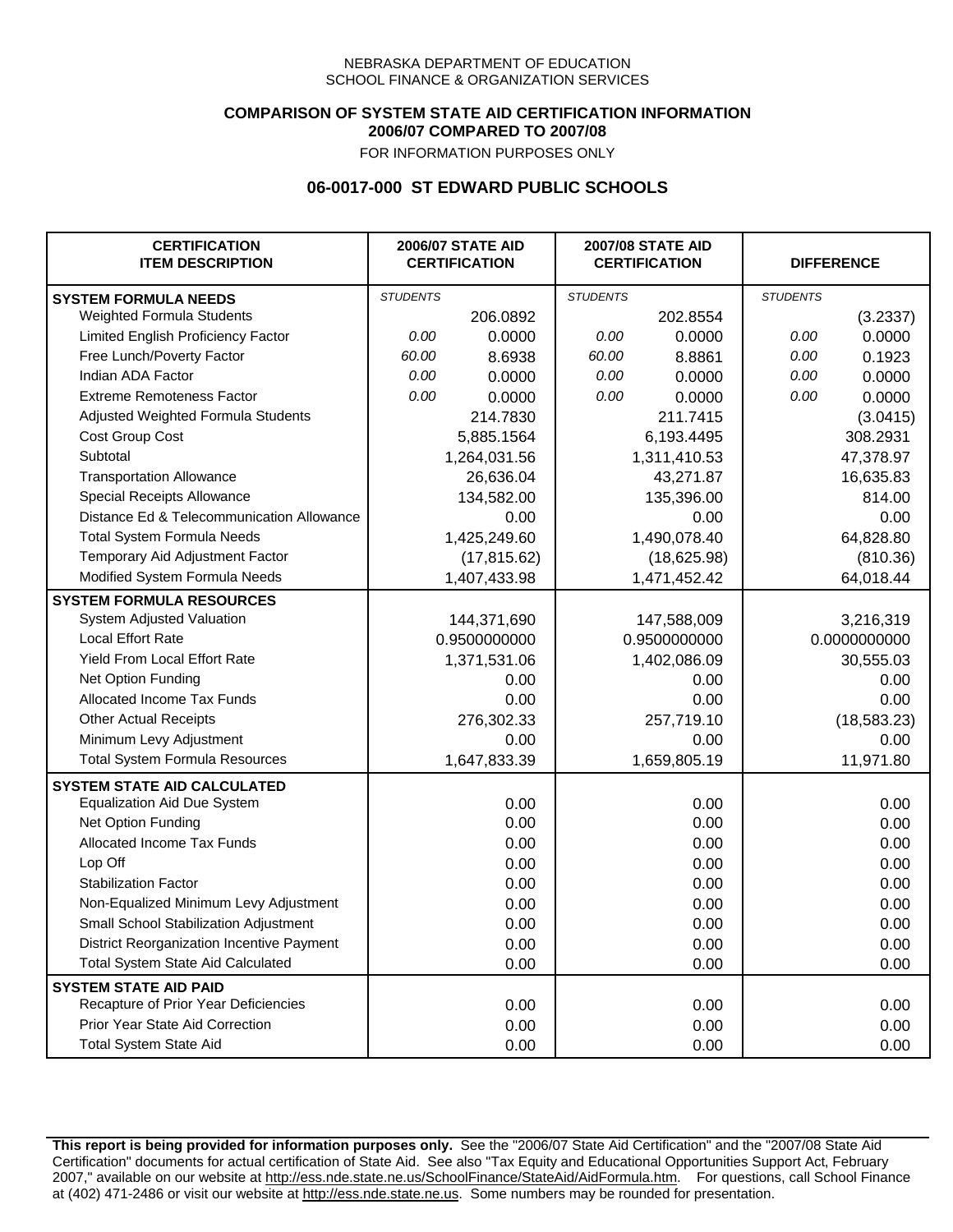### **COMPARISON OF SYSTEM STATE AID CERTIFICATION INFORMATION 2006/07 COMPARED TO 2007/08**

FOR INFORMATION PURPOSES ONLY

## **07-0006-000 ALLIANCE PUBLIC SCHOOLS**

| <b>CERTIFICATION</b><br><b>ITEM DESCRIPTION</b> |                 | <b>2006/07 STATE AID</b><br><b>CERTIFICATION</b> | <b>2007/08 STATE AID</b><br><b>CERTIFICATION</b> |               | <b>DIFFERENCE</b> |              |
|-------------------------------------------------|-----------------|--------------------------------------------------|--------------------------------------------------|---------------|-------------------|--------------|
| <b>SYSTEM FORMULA NEEDS</b>                     | <b>STUDENTS</b> |                                                  | <b>STUDENTS</b>                                  |               | <b>STUDENTS</b>   |              |
| Weighted Formula Students                       |                 | 1,970.8302                                       |                                                  | 1,948.0439    |                   | (22.7863)    |
| Limited English Proficiency Factor              | 63.00           | 15.7500                                          | 101.00                                           | 25.2500       | 38.00             | 9.5000       |
| Free Lunch/Poverty Factor                       | 464.31          | 52.9043                                          | 474.30                                           | 56.2876       | 9.99              | 3.3834       |
| Indian ADA Factor                               | 0.00            | 0.0000                                           | 0.00                                             | 0.0000        | 0.00              | 0.0000       |
| <b>Extreme Remoteness Factor</b>                | 0.00            | 0.0000                                           | 0.00                                             | 0.0000        | 0.00              | 0.0000       |
| Adjusted Weighted Formula Students              |                 | 2,039.4844                                       |                                                  | 2,029.5815    |                   | (9.9029)     |
| Cost Group Cost                                 |                 | 5,885.1564                                       |                                                  | 6,193.4495    |                   | 308.2931     |
| Subtotal                                        |                 | 12,002,684.91                                    |                                                  | 12,570,110.67 |                   | 567,425.75   |
| <b>Transportation Allowance</b>                 |                 | 59,903.08                                        |                                                  | 62,364.44     |                   | 2,461.36     |
| Special Receipts Allowance                      |                 | 921,485.00                                       |                                                  | 1,094,057.51  |                   | 172,572.52   |
| Distance Ed & Telecommunication Allowance       |                 | 0.00                                             |                                                  | 0.00          |                   | 0.00         |
| <b>Total System Formula Needs</b>               |                 | 12,984,072.99                                    |                                                  | 13,726,532.62 |                   | 742,459.63   |
| Temporary Aid Adjustment Factor                 |                 | (162, 300.91)                                    | (171, 581.66)                                    |               | (9,280.75)        |              |
| Modified System Formula Needs                   | 12,821,772.08   |                                                  | 13,554,950.96                                    |               | 733,178.89        |              |
| <b>SYSTEM FORMULA RESOURCES</b>                 |                 |                                                  |                                                  |               |                   |              |
| System Adjusted Valuation                       |                 | 511,230,749                                      |                                                  | 517,292,130   |                   | 6,061,381    |
| <b>Local Effort Rate</b>                        |                 | 0.9500000000                                     |                                                  | 0.9500000000  | 0.0000000000      |              |
| Yield From Local Effort Rate                    |                 | 4,856,692.12                                     |                                                  | 4,914,275.24  | 57,583.12         |              |
| Net Option Funding                              |                 | 0.00                                             | 0.00                                             |               | 0.00              |              |
| Allocated Income Tax Funds                      |                 | 145,849.33                                       | 72,473.20                                        |               | (73, 376.14)      |              |
| <b>Other Actual Receipts</b>                    |                 | 1,986,230.48                                     | 2,207,649.68                                     |               | 221,419.20        |              |
| Minimum Levy Adjustment                         |                 | 0.00                                             |                                                  | 0.00          |                   | 0.00         |
| <b>Total System Formula Resources</b>           |                 | 6,988,771.93                                     |                                                  | 7,194,398.11  |                   | 205,626.18   |
| <b>SYSTEM STATE AID CALCULATED</b>              |                 |                                                  |                                                  |               |                   |              |
| <b>Equalization Aid Due System</b>              |                 | 5,833,000.14                                     |                                                  | 6,360,552.85  |                   | 527,552.71   |
| Net Option Funding                              |                 | 0.00                                             |                                                  | 0.00          |                   | 0.00         |
| Allocated Income Tax Funds                      |                 | 145,849.33                                       |                                                  | 72,473.20     |                   | (73, 376.14) |
| Lop Off                                         |                 | 0.00                                             |                                                  | 0.00          |                   | 0.00         |
| <b>Stabilization Factor</b>                     |                 | 0.00                                             |                                                  | 0.00          |                   | 0.00         |
| Non-Equalized Minimum Levy Adjustment           |                 | 0.00                                             |                                                  | 0.00          |                   | 0.00         |
| Small School Stabilization Adjustment           |                 | 0.00                                             |                                                  | 0.00          |                   | 0.00         |
| District Reorganization Incentive Payment       |                 | 0.00                                             |                                                  | 0.00          |                   | 0.00         |
| Total System State Aid Calculated               |                 | 5,978,849.48                                     |                                                  | 6,433,026.05  |                   | 454,176.57   |
| <b>SYSTEM STATE AID PAID</b>                    |                 |                                                  |                                                  |               |                   |              |
| Recapture of Prior Year Deficiencies            |                 | 0.00                                             |                                                  | 0.00          |                   | 0.00         |
| Prior Year State Aid Correction                 |                 | 16,248.46                                        |                                                  | 237,340.81    |                   | 221,092.35   |
| <b>Total System State Aid</b>                   |                 | 5,995,097.94                                     |                                                  | 6,670,366.86  | 675,268.92        |              |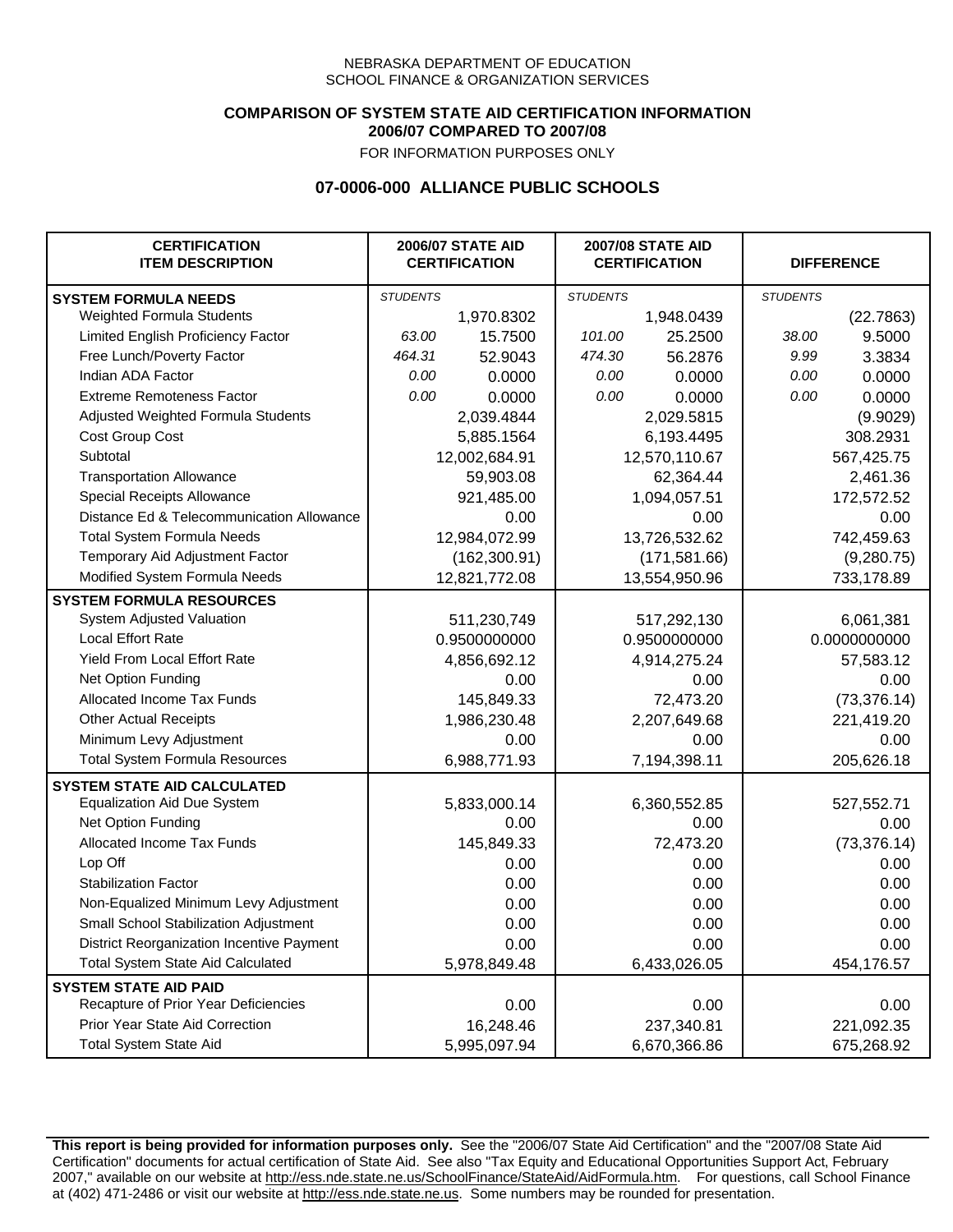### **COMPARISON OF SYSTEM STATE AID CERTIFICATION INFORMATION 2006/07 COMPARED TO 2007/08**

FOR INFORMATION PURPOSES ONLY

## **07-0010-000 HEMINGFORD PUBLIC SCHOOLS**

| <b>CERTIFICATION</b><br><b>ITEM DESCRIPTION</b> |                 | <b>2006/07 STATE AID</b><br><b>CERTIFICATION</b> | <b>2007/08 STATE AID</b><br><b>CERTIFICATION</b> |               | <b>DIFFERENCE</b> |               |
|-------------------------------------------------|-----------------|--------------------------------------------------|--------------------------------------------------|---------------|-------------------|---------------|
| <b>SYSTEM FORMULA NEEDS</b>                     | <b>STUDENTS</b> |                                                  | <b>STUDENTS</b>                                  |               | <b>STUDENTS</b>   |               |
| Weighted Formula Students                       |                 | 409.6289                                         |                                                  | 387.7926      |                   | (21.8364)     |
| Limited English Proficiency Factor              | 0.00            | 0.0000                                           | 1.00                                             | 0.2500        | 1.00              | 0.2500        |
| Free Lunch/Poverty Factor                       | 83.69           | 8.0012                                           | 100.70                                           | 12.8583       | 17.01             | 4.8570        |
| Indian ADA Factor                               | 0.00            | 0.0000                                           | 0.00                                             | 0.0000        | 0.00              | 0.0000        |
| <b>Extreme Remoteness Factor</b>                | 0.00            | 0.0000                                           | 0.00                                             | 0.0000        | 0.00              | 0.0000        |
| Adjusted Weighted Formula Students              |                 | 417.6302                                         |                                                  | 400.9008      |                   | (16.7293)     |
| Cost Group Cost                                 |                 | 8,672.7450                                       |                                                  | 9,486.1706    |                   | 813.4256      |
| Subtotal                                        |                 | 3,621,999.84                                     |                                                  | 3,803,013.65  |                   | 181,013.82    |
| <b>Transportation Allowance</b>                 |                 | 140,498.49                                       |                                                  | 163,244.34    |                   | 22,745.85     |
| Special Receipts Allowance                      |                 | 224,332.13                                       |                                                  | 238,939.99    |                   | 14,607.86     |
| Distance Ed & Telecommunication Allowance       |                 | 0.00                                             |                                                  | 0.00          |                   | 0.00          |
| <b>Total System Formula Needs</b>               |                 | 3,986,830.45                                     | 4,205,197.98                                     |               | 218,367.53        |               |
| Temporary Aid Adjustment Factor                 |                 | (49, 835.38)                                     | (52, 564.97)                                     |               | (2,729.59)        |               |
| Modified System Formula Needs                   |                 | 3,936,995.07                                     |                                                  | 4,152,633.00  |                   | 215,637.93    |
| <b>SYSTEM FORMULA RESOURCES</b>                 |                 |                                                  |                                                  |               |                   |               |
| System Adjusted Valuation                       |                 | 262,400,398                                      |                                                  | 263,020,909   |                   | 620,511       |
| <b>Local Effort Rate</b>                        |                 | 0.9500000000                                     |                                                  | 0.9500000000  | 0.0000000000      |               |
| <b>Yield From Local Effort Rate</b>             |                 | 2,492,803.78                                     | 2,498,698.64                                     |               | 5,894.85          |               |
| Net Option Funding                              |                 | 173,299.14                                       | 142,058.82                                       |               | (31, 240.32)      |               |
| Allocated Income Tax Funds                      |                 | 35,883.82                                        | 34,730.22                                        |               | (1, 153.60)       |               |
| <b>Other Actual Receipts</b>                    |                 | 517,190.76                                       | 515,349.83                                       |               | (1,840.93)        |               |
| Minimum Levy Adjustment                         |                 | 0.00                                             |                                                  | 0.00          |                   | 0.00          |
| <b>Total System Formula Resources</b>           |                 | 3,219,177.50                                     |                                                  | 3,190,837.51  |                   | (28, 340.00)  |
| <b>SYSTEM STATE AID CALCULATED</b>              |                 |                                                  |                                                  |               |                   |               |
| <b>Equalization Aid Due System</b>              |                 | 717,817.57                                       |                                                  | 961,795.50    |                   | 243,977.93    |
| Net Option Funding                              |                 | 173,299.14                                       |                                                  | 142,058.82    |                   | (31, 240.32)  |
| Allocated Income Tax Funds                      |                 | 35,883.82                                        |                                                  | 34,730.22     |                   | (1, 153.60)   |
| Lop Off                                         |                 | 0.00                                             |                                                  | (101, 161.77) |                   | (101, 161.77) |
| <b>Stabilization Factor</b>                     |                 | 0.00                                             |                                                  | 0.00          |                   | 0.00          |
| Non-Equalized Minimum Levy Adjustment           |                 | 0.00                                             |                                                  | 0.00          |                   | 0.00          |
| Small School Stabilization Adjustment           |                 | 0.00                                             |                                                  | 0.00          |                   | 0.00          |
| District Reorganization Incentive Payment       |                 | 0.00                                             |                                                  | 0.00          |                   | 0.00          |
| <b>Total System State Aid Calculated</b>        |                 | 927,000.53                                       |                                                  | 1,037,422.77  |                   | 110,422.23    |
| <b>SYSTEM STATE AID PAID</b>                    |                 |                                                  |                                                  |               |                   |               |
| Recapture of Prior Year Deficiencies            |                 | 0.00                                             |                                                  | 0.00          |                   | 0.00          |
| Prior Year State Aid Correction                 |                 | (31, 110.23)                                     |                                                  | 57,665.26     |                   | 88,775.49     |
| <b>Total System State Aid</b>                   |                 | 895,890.31                                       |                                                  | 1,095,088.02  |                   | 199,197.72    |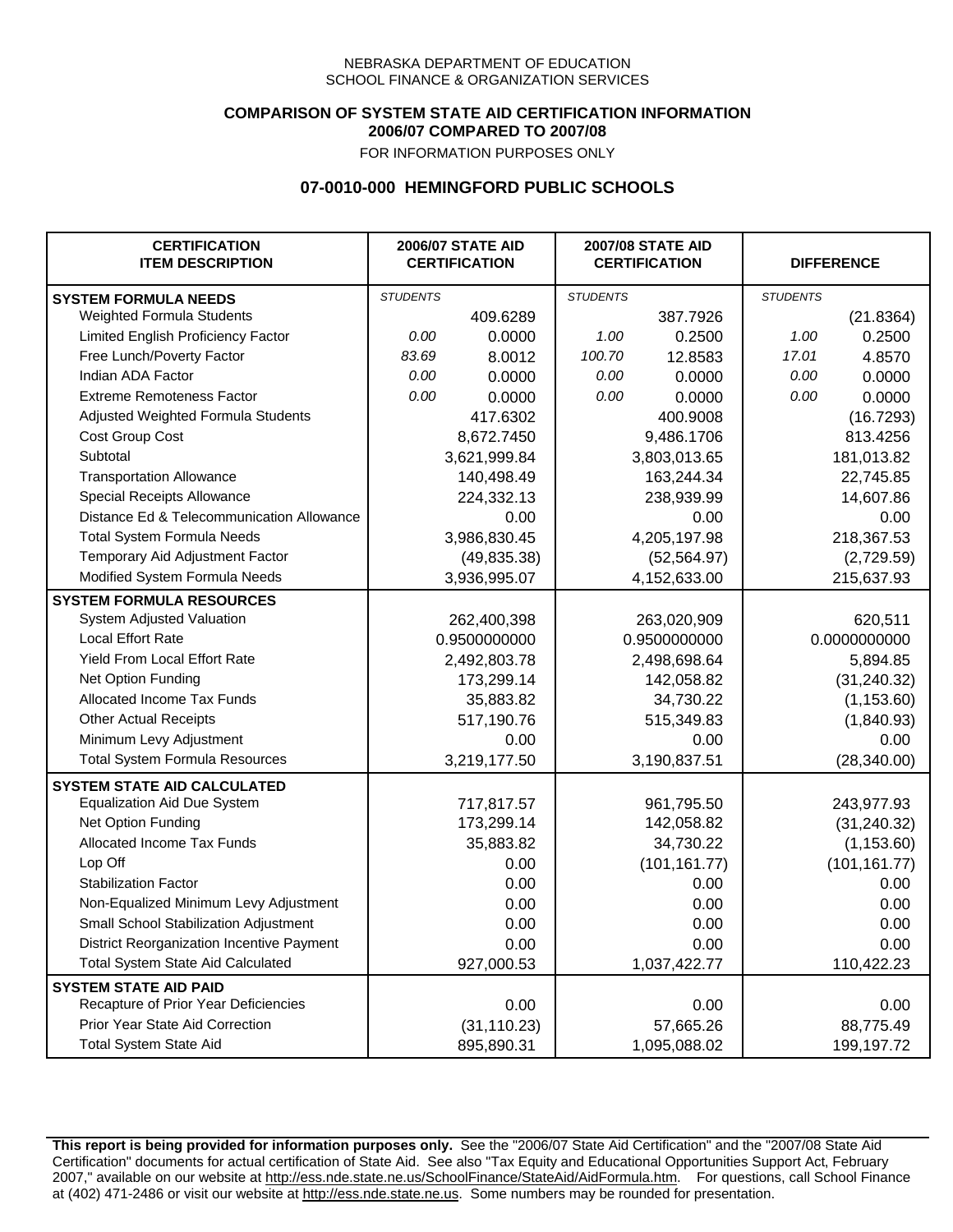### **COMPARISON OF SYSTEM STATE AID CERTIFICATION INFORMATION 2006/07 COMPARED TO 2007/08**

FOR INFORMATION PURPOSES ONLY

# **08-0036-000 LYNCH PUBLIC SCHOOLS**

| <b>CERTIFICATION</b><br><b>ITEM DESCRIPTION</b> | <b>2006/07 STATE AID</b><br><b>CERTIFICATION</b> |              | <b>2007/08 STATE AID</b><br><b>CERTIFICATION</b> |              | <b>DIFFERENCE</b> |               |
|-------------------------------------------------|--------------------------------------------------|--------------|--------------------------------------------------|--------------|-------------------|---------------|
| <b>SYSTEM FORMULA NEEDS</b>                     | <b>STUDENTS</b>                                  |              | <b>STUDENTS</b>                                  |              | <b>STUDENTS</b>   |               |
| Weighted Formula Students                       |                                                  | 127.7787     |                                                  | 119.0890     |                   | (8.6897)      |
| Limited English Proficiency Factor              | 0.00                                             | 0.0000       | 0.00                                             | 0.0000       | 0.00              | 0.0000        |
| Free Lunch/Poverty Factor                       | 40.00                                            | 6.3173       | 37.00                                            | 5.8383       | (3.00)            | (0.4790)      |
| Indian ADA Factor                               | 0.00                                             | 0.0000       | 0.00                                             | 0.0000       | 0.00              | 0.0000        |
| <b>Extreme Remoteness Factor</b>                | 0.00                                             | 0.0000       | 0.00                                             | 0.0000       | 0.00              | 0.0000        |
| Adjusted Weighted Formula Students              |                                                  | 134.0960     |                                                  | 124.9273     |                   | (9.1688)      |
| Cost Group Cost                                 |                                                  | 7,482.7963   |                                                  | 7,975.8019   |                   | 493.0057      |
| Subtotal                                        |                                                  | 1,003,413.18 |                                                  | 996,395.06   |                   | (7,018.12)    |
| <b>Transportation Allowance</b>                 |                                                  | 64,782.26    |                                                  | 62,099.07    |                   | (2,683.19)    |
| Special Receipts Allowance                      |                                                  | 84,689.67    |                                                  | 117,430.00   |                   | 32,740.33     |
| Distance Ed & Telecommunication Allowance       |                                                  | 0.00         |                                                  | 0.00         |                   | 0.00          |
| <b>Total System Formula Needs</b>               |                                                  | 1,152,885.11 |                                                  | 1,175,924.13 |                   | 23,039.02     |
| Temporary Aid Adjustment Factor                 |                                                  | (14, 411.06) |                                                  | (14,699.05)  |                   | (287.99)      |
| Modified System Formula Needs                   |                                                  | 1,138,474.05 |                                                  | 1,161,225.08 |                   | 22,751.03     |
| <b>SYSTEM FORMULA RESOURCES</b>                 |                                                  |              |                                                  |              |                   |               |
| System Adjusted Valuation                       |                                                  | 60,439,562   |                                                  | 66,088,520   |                   | 5,648,958     |
| <b>Local Effort Rate</b>                        |                                                  | 0.9500000000 |                                                  | 0.9500000000 |                   | 0.0000000000  |
| Yield From Local Effort Rate                    |                                                  | 574,175.84   |                                                  | 627,840.94   |                   | 53,665.10     |
| Net Option Funding                              |                                                  | 37,593.19    |                                                  | 0.00         |                   | (37, 593.19)  |
| Allocated Income Tax Funds                      |                                                  | 5,502.17     |                                                  | 1,565.78     |                   | (3,936.40)    |
| <b>Other Actual Receipts</b>                    |                                                  | 143,434.39   |                                                  | 186,168.15   |                   | 42,733.76     |
| Minimum Levy Adjustment                         |                                                  | 0.00         |                                                  | 0.00         |                   | 0.00          |
| <b>Total System Formula Resources</b>           |                                                  | 760,705.58   |                                                  | 815,574.86   |                   | 54,869.28     |
| <b>SYSTEM STATE AID CALCULATED</b>              |                                                  |              |                                                  |              |                   |               |
| <b>Equalization Aid Due System</b>              |                                                  | 377,768.47   |                                                  | 345,650.22   |                   | (32, 118.25)  |
| Net Option Funding                              |                                                  | 37,593.19    |                                                  | 0.00         |                   | (37,593.19)   |
| Allocated Income Tax Funds                      |                                                  | 5,502.17     |                                                  | 1,565.78     |                   | (3,936.40)    |
| Lop Off                                         |                                                  | 0.00         |                                                  | 0.00         |                   | 0.00          |
| <b>Stabilization Factor</b>                     |                                                  | 0.00         |                                                  | 0.00         |                   | 0.00          |
| Non-Equalized Minimum Levy Adjustment           |                                                  | 0.00         |                                                  | 0.00         |                   | 0.00          |
| Small School Stabilization Adjustment           |                                                  | 0.00         |                                                  | 0.00         |                   | 0.00          |
| District Reorganization Incentive Payment       |                                                  | 0.00         |                                                  | 0.00         |                   | 0.00          |
| <b>Total System State Aid Calculated</b>        |                                                  | 420,863.83   |                                                  | 347,215.99   |                   | (73, 647.83)  |
| <b>SYSTEM STATE AID PAID</b>                    |                                                  |              |                                                  |              |                   |               |
| Recapture of Prior Year Deficiencies            |                                                  | 0.00         |                                                  | 0.00         |                   | 0.00          |
| Prior Year State Aid Correction                 |                                                  | 0.00         |                                                  | (49, 942.13) |                   | (49, 942.13)  |
| <b>Total System State Aid</b>                   |                                                  | 420,863.83   |                                                  | 297,273.86   |                   | (123, 589.97) |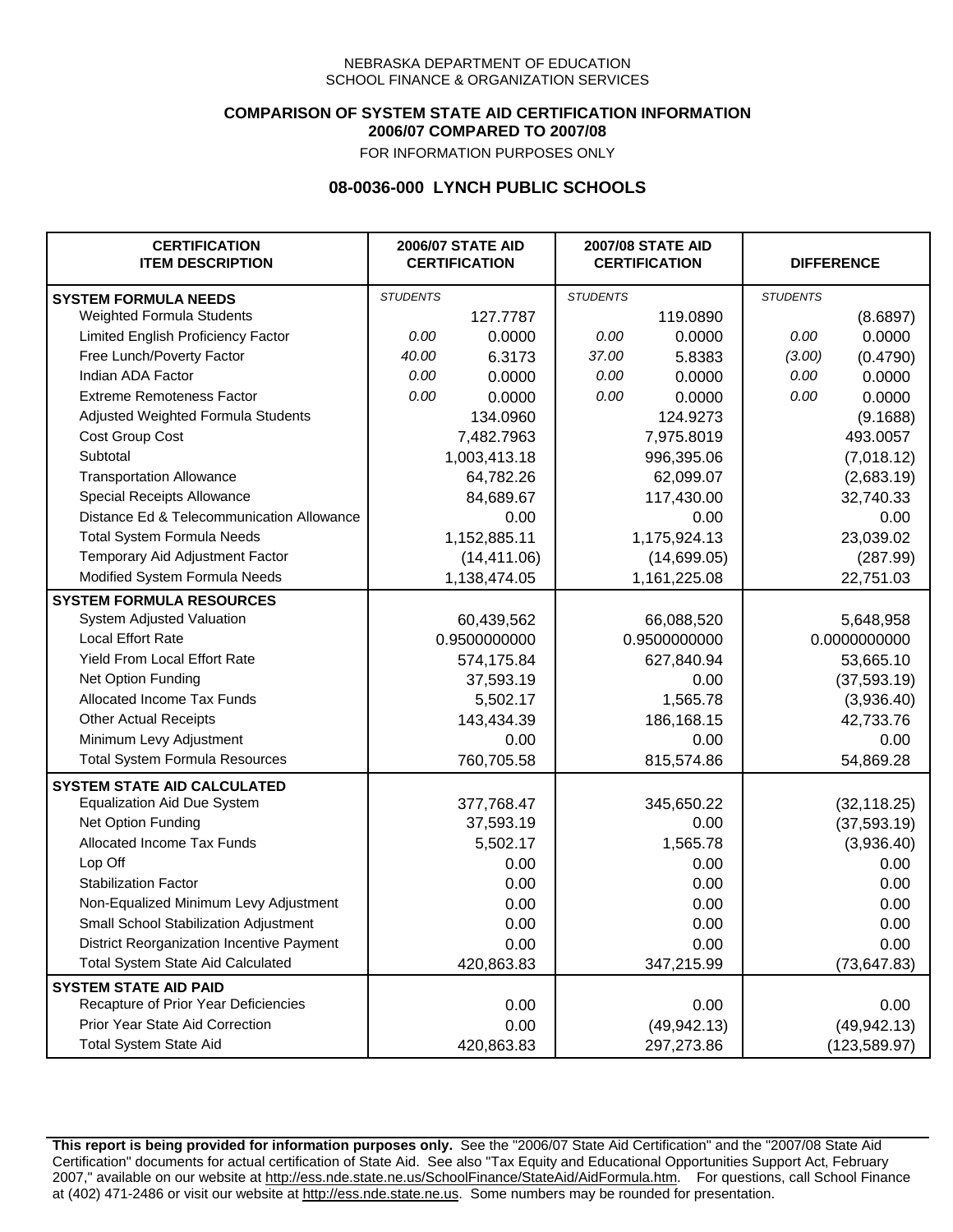### **COMPARISON OF SYSTEM STATE AID CERTIFICATION INFORMATION 2006/07 COMPARED TO 2007/08**

FOR INFORMATION PURPOSES ONLY

# **08-2002-000 WEST BOYD UNIFIED SYSTEM**

| <b>CERTIFICATION</b><br><b>ITEM DESCRIPTION</b> | <b>2006/07 STATE AID</b><br><b>CERTIFICATION</b> |              | <b>2007/08 STATE AID</b><br><b>CERTIFICATION</b> |              | <b>DIFFERENCE</b> |              |  |
|-------------------------------------------------|--------------------------------------------------|--------------|--------------------------------------------------|--------------|-------------------|--------------|--|
| <b>SYSTEM FORMULA NEEDS</b>                     | <b>STUDENTS</b>                                  |              | <b>STUDENTS</b>                                  |              | <b>STUDENTS</b>   |              |  |
| Weighted Formula Students                       |                                                  | 330.6840     |                                                  | 329.6566     |                   | (1.0274)     |  |
| Limited English Proficiency Factor              | 0.00                                             | 0.0000       | 0.00                                             | 0.0000       | 0.00              | 0.0000       |  |
| Free Lunch/Poverty Factor                       | 98.00                                            | 14.6705      | 109.00                                           | 18.2341      | 11.00             | 3.5635       |  |
| Indian ADA Factor                               | 0.00                                             | 0.0000       | 0.00                                             | 0.0000       | 0.00              | 0.0000       |  |
| <b>Extreme Remoteness Factor</b>                | 0.00                                             | 0.0000       | 0.00                                             | 0.0000       | 0.00              | 0.0000       |  |
| Adjusted Weighted Formula Students              |                                                  | 345.3545     |                                                  | 347.8907     |                   | 2.5362       |  |
| Cost Group Cost                                 |                                                  | 7,482.7963   |                                                  | 7,975.8019   |                   | 493.0057     |  |
| Subtotal                                        |                                                  | 2,584,217.43 |                                                  | 2,774,707.23 |                   | 190,489.80   |  |
| <b>Transportation Allowance</b>                 |                                                  | 167,765.00   |                                                  | 167,140.00   |                   | (625.00)     |  |
| Special Receipts Allowance                      |                                                  | 270,102.00   |                                                  | 279,821.00   |                   | 9,719.00     |  |
| Distance Ed & Telecommunication Allowance       |                                                  | 0.00         |                                                  | 0.00         |                   | 0.00         |  |
| <b>Total System Formula Needs</b>               |                                                  | 3,022,084.43 |                                                  | 3,221,668.23 | 199,583.80        |              |  |
| Temporary Aid Adjustment Factor                 |                                                  | (37,776.06)  |                                                  | (40, 270.85) |                   | (2,494.80)   |  |
| Modified System Formula Needs                   |                                                  | 2,984,308.38 |                                                  | 3,181,397.38 |                   | 197,089.00   |  |
| <b>SYSTEM FORMULA RESOURCES</b>                 |                                                  |              |                                                  |              |                   |              |  |
| System Adjusted Valuation                       |                                                  | 148,683,399  |                                                  | 158,124,229  |                   | 9,440,830    |  |
| <b>Local Effort Rate</b>                        |                                                  | 0.9500000000 |                                                  | 0.9500000000 |                   | 0.0000000000 |  |
| Yield From Local Effort Rate                    |                                                  | 1,412,492.29 |                                                  | 1,502,180.18 |                   | 89,687.89    |  |
| Net Option Funding                              |                                                  | 29,950.41    |                                                  | 0.00         |                   | (29,950.41)  |  |
| Allocated Income Tax Funds                      |                                                  | 19,224.04    |                                                  | 0.00         |                   | (19, 224.04) |  |
| <b>Other Actual Receipts</b>                    |                                                  | 461,034.08   | 487,065.00                                       |              | 26,030.92         |              |  |
| Minimum Levy Adjustment                         |                                                  | 0.00         |                                                  | 0.00         |                   | 0.00         |  |
| <b>Total System Formula Resources</b>           |                                                  | 1,922,700.82 |                                                  | 1,989,245.18 |                   | 66,544.35    |  |
| <b>SYSTEM STATE AID CALCULATED</b>              |                                                  |              |                                                  |              |                   |              |  |
| <b>Equalization Aid Due System</b>              |                                                  | 1,061,607.55 |                                                  | 1,192,152.20 |                   | 130,544.65   |  |
| Net Option Funding                              |                                                  | 29,950.41    |                                                  | 0.00         |                   | (29,950.41)  |  |
| <b>Allocated Income Tax Funds</b>               |                                                  | 19,224.04    |                                                  | 0.00         |                   | (19, 224.04) |  |
| Lop Off                                         |                                                  | 0.00         |                                                  | 0.00         |                   | 0.00         |  |
| <b>Stabilization Factor</b>                     |                                                  | 0.00         |                                                  | 0.00         |                   | 0.00         |  |
| Non-Equalized Minimum Levy Adjustment           |                                                  | 0.00         |                                                  | 0.00         |                   | 0.00         |  |
| Small School Stabilization Adjustment           |                                                  | 0.00         |                                                  | 0.00         |                   | 0.00         |  |
| District Reorganization Incentive Payment       |                                                  | 0.00         |                                                  | 0.00         |                   | 0.00         |  |
| <b>Total System State Aid Calculated</b>        |                                                  | 1,110,782.00 |                                                  | 1,192,152.20 |                   | 81,370.20    |  |
| <b>SYSTEM STATE AID PAID</b>                    |                                                  |              |                                                  |              |                   |              |  |
| Recapture of Prior Year Deficiencies            |                                                  | 0.00         |                                                  | 0.00         |                   | 0.00         |  |
| Prior Year State Aid Correction                 |                                                  | (88, 440.25) |                                                  | 36,759.23    |                   | 125,199.48   |  |
| <b>Total System State Aid</b>                   |                                                  | 1,022,341.75 |                                                  | 1,228,911.44 |                   | 206,569.69   |  |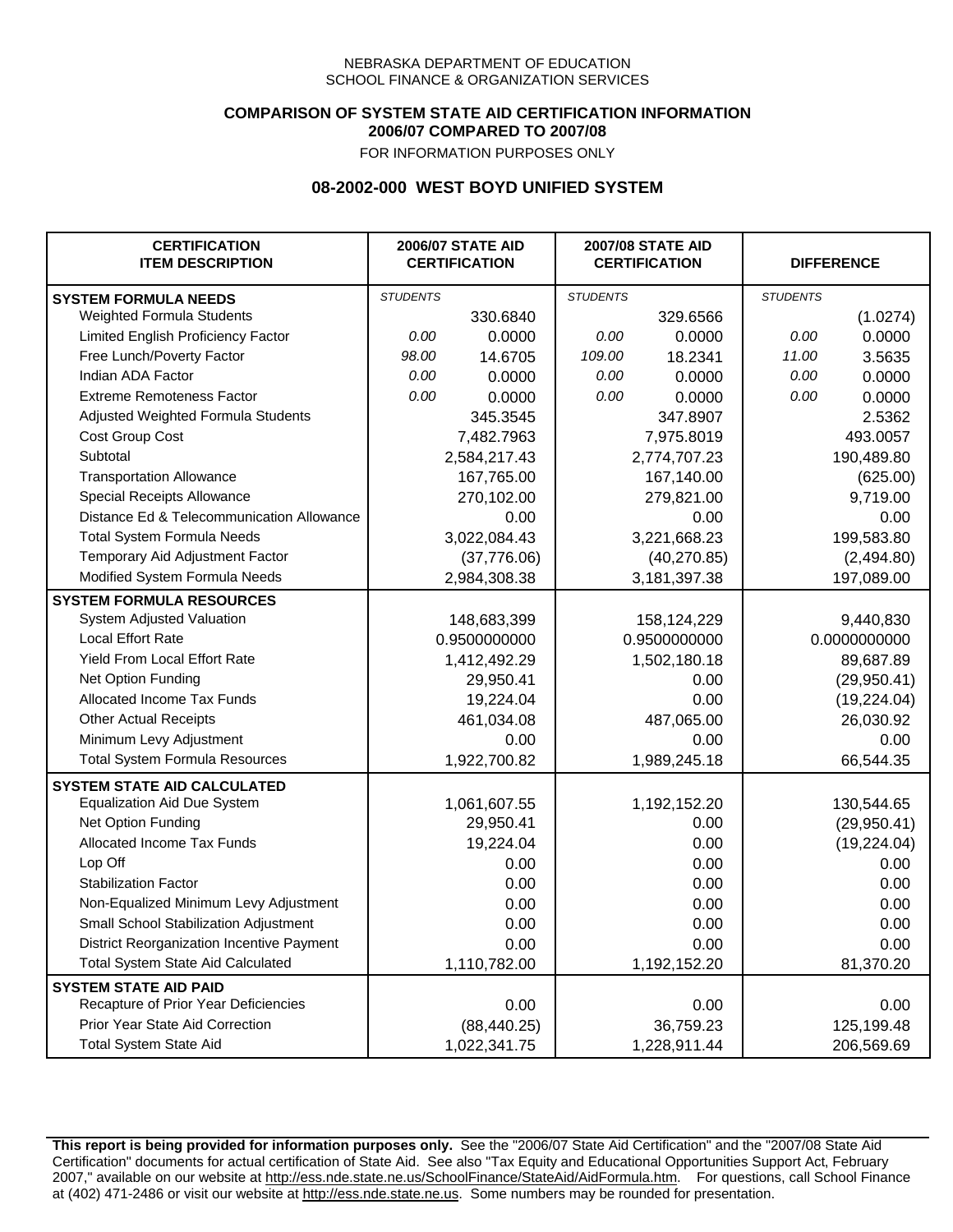### **COMPARISON OF SYSTEM STATE AID CERTIFICATION INFORMATION 2006/07 COMPARED TO 2007/08**

FOR INFORMATION PURPOSES ONLY

## **09-0010-000 AINSWORTH COMMUNITY SCHOOLS**

| <b>CERTIFICATION</b><br><b>ITEM DESCRIPTION</b> |                 | <b>2006/07 STATE AID</b><br><b>CERTIFICATION</b> | <b>2007/08 STATE AID</b><br><b>CERTIFICATION</b> |              | <b>DIFFERENCE</b> |              |
|-------------------------------------------------|-----------------|--------------------------------------------------|--------------------------------------------------|--------------|-------------------|--------------|
| <b>SYSTEM FORMULA NEEDS</b>                     | <b>STUDENTS</b> |                                                  | <b>STUDENTS</b>                                  |              | <b>STUDENTS</b>   |              |
| Weighted Formula Students                       |                 | 633.6203                                         |                                                  | 595.7740     |                   | (37.8463)    |
| Limited English Proficiency Factor              | 0.00            | 0.0000                                           | 0.00                                             | 0.0000       | 0.00              | 0.0000       |
| Free Lunch/Poverty Factor                       | 148.00          | 16.7184                                          | 138.00                                           | 15.4779      | (10.00)           | (1.2406)     |
| Indian ADA Factor                               | 0.00            | 0.0000                                           | 0.00                                             | 0.0000       | 0.00              | 0.0000       |
| <b>Extreme Remoteness Factor</b>                | 0.00            | 0.0000                                           | 0.00                                             | 0.0000       | 0.00              | 0.0000       |
| Adjusted Weighted Formula Students              |                 | 650.3387                                         |                                                  | 611.2518     |                   | (39.0869)    |
| Cost Group Cost                                 |                 | 8,672.7450                                       |                                                  | 9,486.1706   |                   | 813.4256     |
| Subtotal                                        |                 | 5,640,221.76                                     |                                                  | 5,798,439.27 |                   | 158,217.51   |
| <b>Transportation Allowance</b>                 |                 | 79,807.30                                        |                                                  | 65,192.02    |                   | (14,615.28)  |
| Special Receipts Allowance                      |                 | 379,884.13                                       |                                                  | 425,469.34   |                   | 45,585.21    |
| Distance Ed & Telecommunication Allowance       |                 | 0.00                                             |                                                  | 0.00         |                   | 0.00         |
| <b>Total System Formula Needs</b>               |                 | 6,099,913.19                                     |                                                  | 6,289,100.63 | 189,187.44        |              |
| Temporary Aid Adjustment Factor                 |                 | (76, 248.91)                                     | (78, 613.76)                                     |              | (2,364.84)        |              |
| Modified System Formula Needs                   |                 | 6,023,664.28                                     |                                                  | 6,210,486.87 |                   | 186,822.59   |
| <b>SYSTEM FORMULA RESOURCES</b>                 |                 |                                                  |                                                  |              |                   |              |
| System Adjusted Valuation                       |                 | 291,924,227                                      |                                                  | 289,556,379  |                   | (2,367,848)  |
| <b>Local Effort Rate</b>                        |                 | 0.9500000000                                     |                                                  | 0.9500000000 |                   | 0.0000000000 |
| Yield From Local Effort Rate                    |                 | 2,773,280.16                                     | 2,750,785.60                                     |              | (22, 494.56)      |              |
| Net Option Funding                              |                 | 16,270.28                                        | 0.00                                             |              | (16, 270.28)      |              |
| Allocated Income Tax Funds                      |                 | 49,377.83                                        | 3,326.62                                         |              | (46,051.21)       |              |
| <b>Other Actual Receipts</b>                    |                 | 770,918.24                                       | 876,334.34                                       |              | 105,416.10        |              |
| Minimum Levy Adjustment                         |                 | 0.00                                             |                                                  | 159,256.01   |                   | 159,256.01   |
| <b>Total System Formula Resources</b>           |                 | 3,609,846.51                                     |                                                  | 3,789,702.57 |                   | 179,856.07   |
| <b>SYSTEM STATE AID CALCULATED</b>              |                 |                                                  |                                                  |              |                   |              |
| <b>Equalization Aid Due System</b>              |                 | 2,413,817.77                                     |                                                  | 2,420,784.30 |                   | 6,966.53     |
| Net Option Funding                              |                 | 16,270.28                                        |                                                  | 0.00         |                   | (16, 270.28) |
| Allocated Income Tax Funds                      |                 | 49,377.83                                        |                                                  | 3,326.62     |                   | (46,051.21)  |
| Lop Off                                         |                 | 0.00                                             |                                                  | 0.00         |                   | 0.00         |
| <b>Stabilization Factor</b>                     |                 | 0.00                                             |                                                  | 0.00         |                   | 0.00         |
| Non-Equalized Minimum Levy Adjustment           |                 | 0.00                                             |                                                  | 0.00         |                   | 0.00         |
| Small School Stabilization Adjustment           |                 | 0.00                                             |                                                  | 0.00         |                   | 0.00         |
| District Reorganization Incentive Payment       |                 | 0.00                                             |                                                  | 0.00         |                   | 0.00         |
| <b>Total System State Aid Calculated</b>        |                 | 2,479,465.88                                     |                                                  | 2,424,110.92 |                   | (55, 354.96) |
| <b>SYSTEM STATE AID PAID</b>                    |                 |                                                  |                                                  |              |                   |              |
| Recapture of Prior Year Deficiencies            |                 | 0.00                                             |                                                  | 0.00         |                   | 0.00         |
| Prior Year State Aid Correction                 |                 | 14,025.51                                        |                                                  | (6, 135.11)  |                   | (20, 160.62) |
| <b>Total System State Aid</b>                   |                 | 2,493,491.38                                     |                                                  | 2,417,975.81 |                   | (75, 515.58) |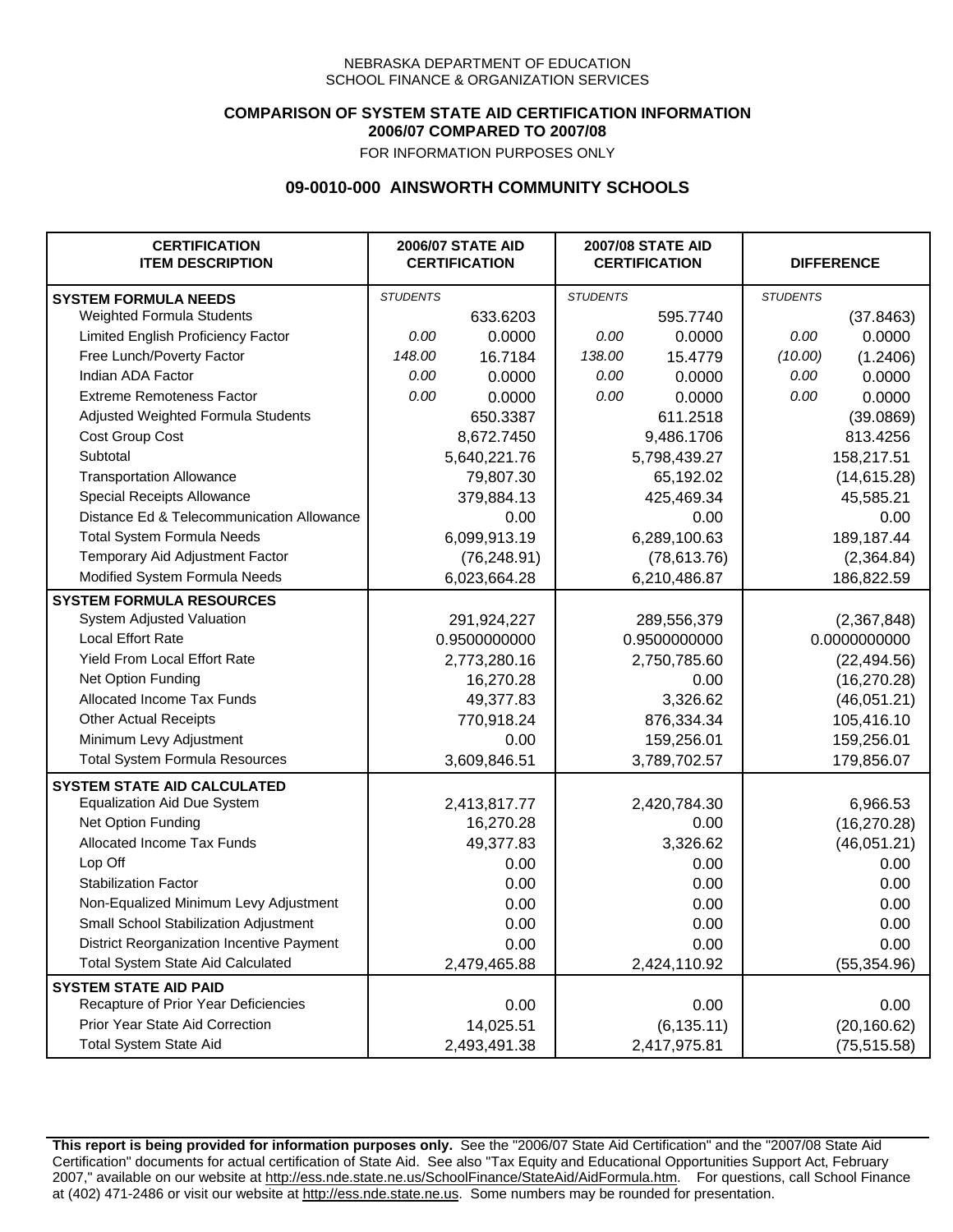### **COMPARISON OF SYSTEM STATE AID CERTIFICATION INFORMATION 2006/07 COMPARED TO 2007/08**

FOR INFORMATION PURPOSES ONLY

## **10-0002-000 GIBBON PUBLIC SCHOOLS**

| <b>CERTIFICATION</b><br><b>ITEM DESCRIPTION</b> |                 | <b>2006/07 STATE AID</b><br><b>CERTIFICATION</b> |                 | <b>2007/08 STATE AID</b><br><b>CERTIFICATION</b> |                 | <b>DIFFERENCE</b> |  |
|-------------------------------------------------|-----------------|--------------------------------------------------|-----------------|--------------------------------------------------|-----------------|-------------------|--|
| <b>SYSTEM FORMULA NEEDS</b>                     | <b>STUDENTS</b> |                                                  | <b>STUDENTS</b> |                                                  | <b>STUDENTS</b> |                   |  |
| Weighted Formula Students                       |                 | 675.0404                                         |                 | 652.5138                                         |                 | (22.5265)         |  |
| Limited English Proficiency Factor              | 50.00           | 12.5000                                          | 43.00           | 10.7500                                          | (7.00)          | (1.7500)          |  |
| Free Lunch/Poverty Factor                       | 178.44          | 23.0282                                          | 202.70          | 31.2044                                          | 24.26           | 8.1762            |  |
| Indian ADA Factor                               | 0.00            | 0.0000                                           | 0.00            | 0.0000                                           | 0.00            | 0.0000            |  |
| <b>Extreme Remoteness Factor</b>                | 0.00            | 0.0000                                           | 0.00            | 0.0000                                           | 0.00            | 0.0000            |  |
| Adjusted Weighted Formula Students              |                 | 710.5686                                         |                 | 694.4683                                         |                 | (16.1003)         |  |
| Cost Group Cost                                 |                 | 5,885.1564                                       |                 | 6,193.4495                                       |                 | 308.2931          |  |
| Subtotal                                        |                 | 4,181,807.13                                     |                 | 4,301,154.23                                     |                 | 119,347.10        |  |
| <b>Transportation Allowance</b>                 |                 | 111,595.87                                       |                 | 93,158.08                                        |                 | (18, 437.79)      |  |
| Special Receipts Allowance                      |                 | 262,548.91                                       |                 | 282,403.72                                       |                 | 19,854.80         |  |
| Distance Ed & Telecommunication Allowance       |                 | 0.00                                             |                 | 0.00                                             |                 | 0.00              |  |
| <b>Total System Formula Needs</b>               |                 | 4,555,951.91                                     | 4,676,716.03    |                                                  | 120,764.12      |                   |  |
| Temporary Aid Adjustment Factor                 |                 | (56, 949.40)                                     | (58, 458.95)    |                                                  | (1,509.55)      |                   |  |
| Modified System Formula Needs                   |                 | 4,499,002.51                                     |                 | 4,618,257.08                                     |                 | 119,254.56        |  |
| <b>SYSTEM FORMULA RESOURCES</b>                 |                 |                                                  |                 |                                                  |                 |                   |  |
| System Adjusted Valuation                       |                 | 218,847,692                                      |                 | 218,944,863                                      |                 | 97,171            |  |
| <b>Local Effort Rate</b>                        |                 | 0.9500000000                                     |                 | 0.9500000000                                     |                 | 0.0000000000      |  |
| <b>Yield From Local Effort Rate</b>             |                 | 2,079,053.07                                     | 2,079,976.20    |                                                  | 923.12          |                   |  |
| Net Option Funding                              |                 | 0.00                                             | 0.00            |                                                  | 0.00            |                   |  |
| Allocated Income Tax Funds                      |                 | 4,110.44                                         | 0.00            |                                                  | (4, 110.44)     |                   |  |
| <b>Other Actual Receipts</b>                    |                 | 651,814.50                                       |                 | 678,379.79                                       | 26,565.29       |                   |  |
| Minimum Levy Adjustment                         |                 | 0.00                                             |                 | 0.00                                             |                 | 0.00              |  |
| <b>Total System Formula Resources</b>           |                 | 2,734,978.01                                     |                 | 2,758,355.99                                     |                 | 23,377.97         |  |
| <b>SYSTEM STATE AID CALCULATED</b>              |                 |                                                  |                 |                                                  |                 |                   |  |
| <b>Equalization Aid Due System</b>              |                 | 1,764,024.50                                     |                 | 1,859,901.09                                     |                 | 95,876.59         |  |
| Net Option Funding                              |                 | 0.00                                             |                 | 0.00                                             |                 | 0.00              |  |
| Allocated Income Tax Funds                      |                 | 4,110.44                                         |                 | 0.00                                             |                 | (4, 110.44)       |  |
| Lop Off                                         |                 | 0.00                                             |                 | 0.00                                             |                 | 0.00              |  |
| <b>Stabilization Factor</b>                     |                 | 0.00                                             |                 | 0.00                                             |                 | 0.00              |  |
| Non-Equalized Minimum Levy Adjustment           |                 | 0.00                                             |                 | 0.00                                             |                 | 0.00              |  |
| <b>Small School Stabilization Adjustment</b>    |                 | 0.00                                             |                 | 0.00                                             |                 | 0.00              |  |
| District Reorganization Incentive Payment       |                 | 0.00                                             |                 | 0.00                                             |                 | 0.00              |  |
| <b>Total System State Aid Calculated</b>        |                 | 1,768,134.94                                     |                 | 1,859,901.09                                     |                 | 91,766.15         |  |
| <b>SYSTEM STATE AID PAID</b>                    |                 |                                                  |                 |                                                  |                 |                   |  |
| Recapture of Prior Year Deficiencies            |                 | 0.00                                             |                 | 0.00                                             |                 | 0.00              |  |
| Prior Year State Aid Correction                 |                 | (81,074.29)                                      |                 | (38,500.87)                                      | 42,573.43       |                   |  |
| <b>Total System State Aid</b>                   |                 | 1,687,060.65                                     |                 | 1,821,400.23                                     |                 | 134,339.58        |  |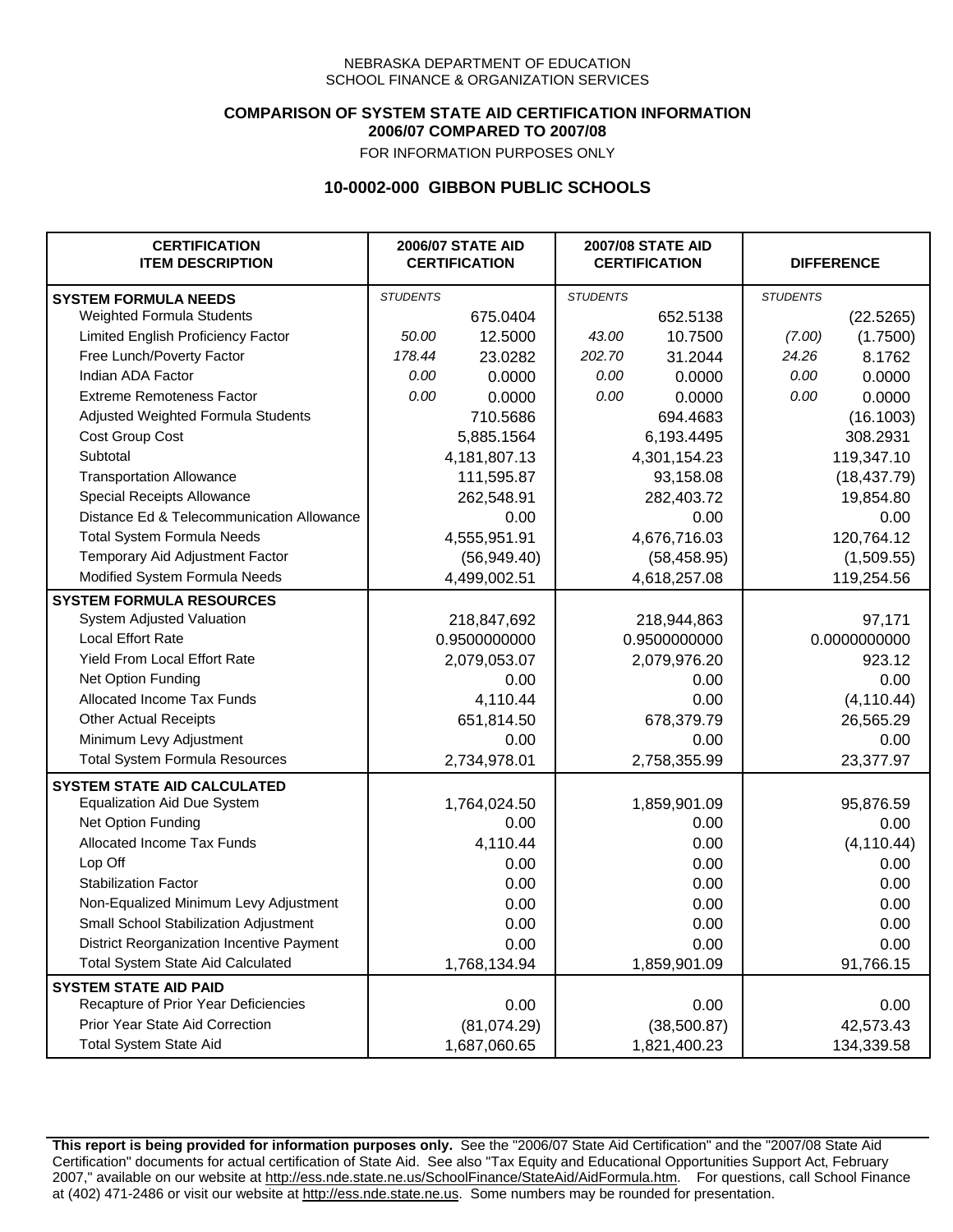### **COMPARISON OF SYSTEM STATE AID CERTIFICATION INFORMATION 2006/07 COMPARED TO 2007/08**

FOR INFORMATION PURPOSES ONLY

## **10-0007-000 KEARNEY PUBLIC SCHOOLS**

| <b>CERTIFICATION</b><br><b>ITEM DESCRIPTION</b> |                 | <b>2006/07 STATE AID</b><br><b>CERTIFICATION</b> | <b>2007/08 STATE AID</b><br><b>CERTIFICATION</b> |               | <b>DIFFERENCE</b> |               |  |
|-------------------------------------------------|-----------------|--------------------------------------------------|--------------------------------------------------|---------------|-------------------|---------------|--|
| <b>SYSTEM FORMULA NEEDS</b>                     | <b>STUDENTS</b> |                                                  | <b>STUDENTS</b>                                  |               | <b>STUDENTS</b>   |               |  |
| Weighted Formula Students                       |                 | 5,326.4252                                       |                                                  | 5,525.8279    |                   | 199.4026      |  |
| Limited English Proficiency Factor              | 157.00          | 39.2500                                          | 207.00                                           | 51.7500       | 50.00             | 12.5000       |  |
| Free Lunch/Poverty Factor                       | 1,166.88        | 114.2229                                         | 1,151.54                                         | 108.4807      | (15.33)           | (5.7422)      |  |
| Indian ADA Factor                               | 0.00            | 0.0000                                           | 0.00                                             | 0.0000        | 0.00              | 0.0000        |  |
| <b>Extreme Remoteness Factor</b>                | 0.00            | 0.0000                                           | 0.00                                             | 0.0000        | 0.00              | 0.0000        |  |
| Adjusted Weighted Formula Students              |                 | 5,479.8981                                       |                                                  | 5,686.0585    |                   | 206.1604      |  |
| Cost Group Cost                                 |                 | 5,885.1564                                       |                                                  | 6,193.4495    |                   | 308.2931      |  |
| Subtotal                                        |                 | 32,250,057.58                                    |                                                  | 35,216,316.18 |                   | 2,966,258.60  |  |
| <b>Transportation Allowance</b>                 |                 | 206,052.83                                       |                                                  | 193,811.11    |                   | (12, 241.73)  |  |
| Special Receipts Allowance                      |                 | 2,681,438.67                                     |                                                  | 2,715,534.87  |                   | 34,096.20     |  |
| Distance Ed & Telecommunication Allowance       |                 | 0.00                                             |                                                  | 509.37        |                   | 509.37        |  |
| <b>Total System Formula Needs</b>               |                 | 35,137,549.09                                    |                                                  | 38,126,171.53 | 2,988,622.44      |               |  |
| Temporary Aid Adjustment Factor                 |                 | (439, 219.36)                                    | (476, 577.14)                                    |               | (37, 357.78)      |               |  |
| Modified System Formula Needs                   | 34,698,329.72   |                                                  |                                                  | 37,649,594.38 | 2,951,264.66      |               |  |
| <b>SYSTEM FORMULA RESOURCES</b>                 |                 |                                                  |                                                  |               |                   |               |  |
| System Adjusted Valuation                       |                 | 1,758,946,507                                    |                                                  | 1,863,073,614 |                   | 104,127,107   |  |
| <b>Local Effort Rate</b>                        |                 | 0.9500000000                                     |                                                  | 0.9500000000  |                   | 0.0000000000  |  |
| Yield From Local Effort Rate                    |                 | 16,709,991.82                                    |                                                  | 17,699,199.33 | 989,207.52        |               |  |
| Net Option Funding                              |                 | 157,214.44                                       | 54,331.04                                        |               | (102, 883.40)     |               |  |
| Allocated Income Tax Funds                      |                 | 886,494.31                                       | 915,291.30                                       |               | 28,796.99         |               |  |
| <b>Other Actual Receipts</b>                    |                 | 6,744,356.52                                     | 7,037,018.09                                     |               | 292,661.57        |               |  |
| Minimum Levy Adjustment                         |                 | 0.00                                             |                                                  | 0.00          |                   | 0.00          |  |
| <b>Total System Formula Resources</b>           |                 | 24,498,057.09                                    |                                                  | 25,705,839.77 |                   | 1,207,782.68  |  |
| <b>SYSTEM STATE AID CALCULATED</b>              |                 |                                                  |                                                  |               |                   |               |  |
| <b>Equalization Aid Due System</b>              |                 | 10,200,272.64                                    |                                                  | 11,943,754.62 |                   | 1,743,481.98  |  |
| Net Option Funding                              |                 | 157,214.44                                       |                                                  | 54,331.04     |                   | (102, 883.40) |  |
| Allocated Income Tax Funds                      |                 | 886,494.31                                       |                                                  | 915,291.30    |                   | 28,796.99     |  |
| Lop Off                                         |                 | 0.00                                             |                                                  | 0.00          |                   | 0.00          |  |
| <b>Stabilization Factor</b>                     |                 | 0.00                                             |                                                  | 0.00          |                   | 0.00          |  |
| Non-Equalized Minimum Levy Adjustment           |                 | 0.00                                             |                                                  | 0.00          |                   | 0.00          |  |
| Small School Stabilization Adjustment           |                 | 0.00                                             |                                                  | 0.00          |                   | 0.00          |  |
| District Reorganization Incentive Payment       |                 | 0.00                                             |                                                  | 0.00          |                   | 0.00          |  |
| <b>Total System State Aid Calculated</b>        |                 | 11,243,981.39                                    |                                                  | 12,913,376.96 |                   | 1,669,395.57  |  |
| <b>SYSTEM STATE AID PAID</b>                    |                 |                                                  |                                                  |               |                   |               |  |
| Recapture of Prior Year Deficiencies            |                 | 0.00                                             |                                                  | 0.00          |                   | 0.00          |  |
| Prior Year State Aid Correction                 |                 | 305,537.97                                       |                                                  | 82,840.86     | (222, 697.11)     |               |  |
| <b>Total System State Aid</b>                   |                 | 11,549,519.36                                    |                                                  | 12,996,217.82 |                   | 1,446,698.46  |  |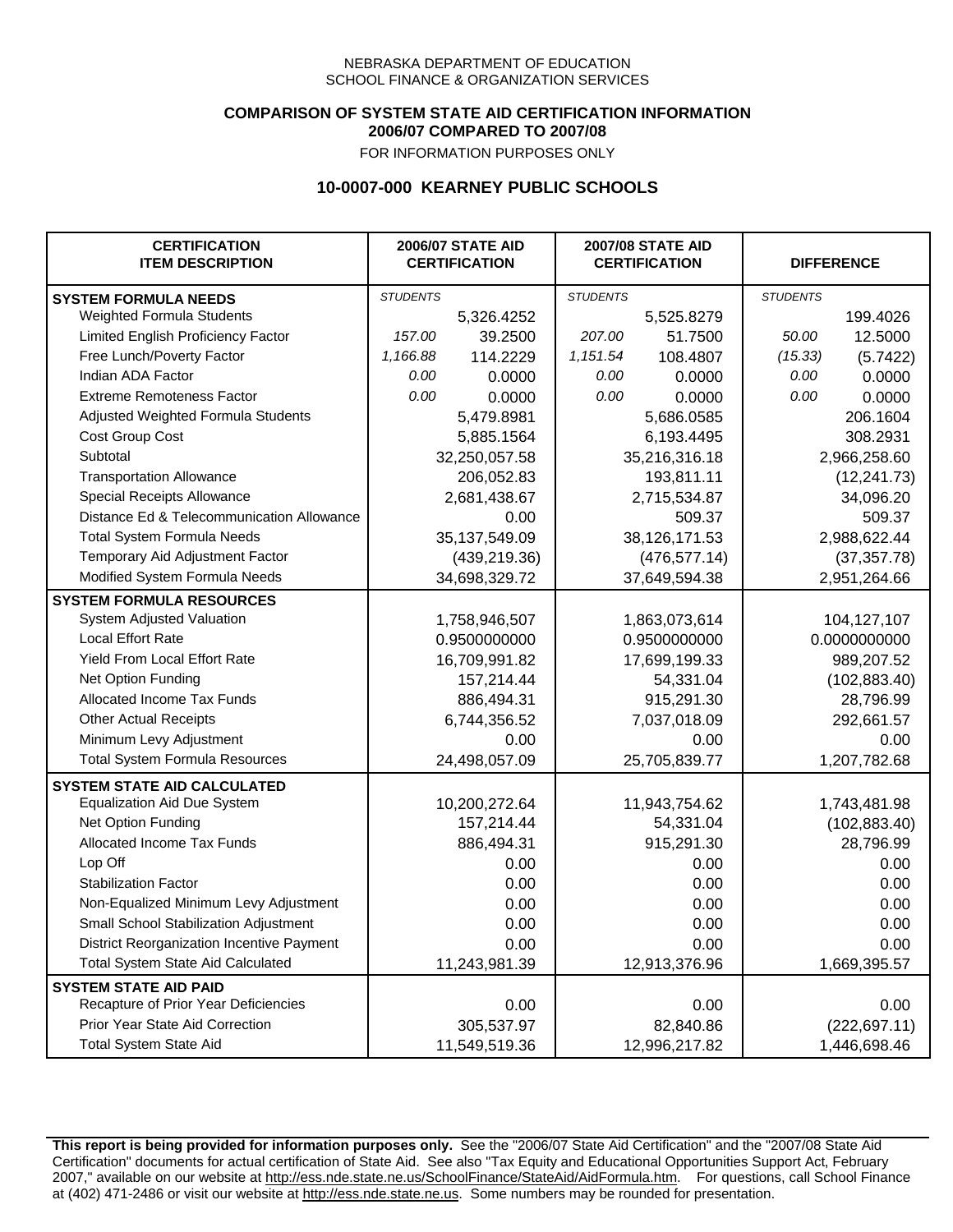### **COMPARISON OF SYSTEM STATE AID CERTIFICATION INFORMATION 2006/07 COMPARED TO 2007/08**

FOR INFORMATION PURPOSES ONLY

## **10-0009-000 ELM CREEK PUBLIC SCHOOLS**

| <b>CERTIFICATION</b><br><b>ITEM DESCRIPTION</b> |                 | <b>2006/07 STATE AID</b><br><b>CERTIFICATION</b> | <b>2007/08 STATE AID</b><br><b>CERTIFICATION</b> |              | <b>DIFFERENCE</b> |               |
|-------------------------------------------------|-----------------|--------------------------------------------------|--------------------------------------------------|--------------|-------------------|---------------|
| <b>SYSTEM FORMULA NEEDS</b>                     | <b>STUDENTS</b> |                                                  | <b>STUDENTS</b>                                  |              | <b>STUDENTS</b>   |               |
| Weighted Formula Students                       |                 | 421.6151                                         |                                                  | 411.1251     |                   | (10.4900)     |
| Limited English Proficiency Factor              | 0.00            | 0.0000                                           | 0.00                                             | 0.0000       | 0.00              | 0.0000        |
| Free Lunch/Poverty Factor                       | 72.47           | 5.4929                                           | 69.00                                            | 5.1096       | (3.47)            | (0.3833)      |
| Indian ADA Factor                               | 0.00            | 0.0000                                           | 0.00                                             | 0.0000       | 0.00              | 0.0000        |
| <b>Extreme Remoteness Factor</b>                | 0.00            | 0.0000                                           | 0.00                                             | 0.0000       | 0.00              | 0.0000        |
| Adjusted Weighted Formula Students              |                 | 427.1080                                         |                                                  | 416.2347     |                   | (10.8733)     |
| Cost Group Cost                                 |                 | 5,885.1564                                       |                                                  | 6,193.4495   |                   | 308.2931      |
| Subtotal                                        |                 | 2,513,597.62                                     |                                                  | 2,577,928.53 |                   | 64,330.91     |
| <b>Transportation Allowance</b>                 |                 | 79,445.22                                        |                                                  | 82,917.41    |                   | 3,472.19      |
| Special Receipts Allowance                      |                 | 181,729.81                                       |                                                  | 176,419.21   |                   | (5,310.60)    |
| Distance Ed & Telecommunication Allowance       |                 | 0.00                                             |                                                  | 0.00         |                   | 0.00          |
| <b>Total System Formula Needs</b>               |                 | 2,774,772.65                                     |                                                  | 2,837,265.15 |                   | 62,492.50     |
| Temporary Aid Adjustment Factor                 |                 | (34, 684.66)                                     | (35, 465.81)                                     |              | (781.16)          |               |
| Modified System Formula Needs                   |                 | 2,740,087.99                                     |                                                  | 2,801,799.33 |                   | 61,711.34     |
| <b>SYSTEM FORMULA RESOURCES</b>                 |                 |                                                  |                                                  |              |                   |               |
| System Adjusted Valuation                       |                 | 138,478,953                                      |                                                  | 137,441,272  |                   | (1,037,681)   |
| <b>Local Effort Rate</b>                        |                 | 0.9500000000                                     |                                                  | 0.9500000000 |                   | 0.0000000000  |
| Yield From Local Effort Rate                    |                 | 1,315,550.05                                     |                                                  | 1,305,692.08 |                   | (9,857.97)    |
| Net Option Funding                              |                 | 136,556.01                                       |                                                  | 0.00         |                   | (136, 556.01) |
| Allocated Income Tax Funds                      |                 | 31,747.82                                        |                                                  | 20,208.49    |                   | (11, 539.33)  |
| <b>Other Actual Receipts</b>                    |                 | 407,103.23                                       | 443,192.00                                       |              | 36,088.77         |               |
| Minimum Levy Adjustment                         |                 | 0.00                                             |                                                  | 0.00         |                   | 0.00          |
| <b>Total System Formula Resources</b>           |                 | 1,890,957.11                                     |                                                  | 1,769,092.57 |                   | (121, 864.54) |
| <b>SYSTEM STATE AID CALCULATED</b>              |                 |                                                  |                                                  |              |                   |               |
| <b>Equalization Aid Due System</b>              |                 | 849,130.88                                       |                                                  | 1,032,706.76 |                   | 183,575.88    |
| Net Option Funding                              |                 | 136,556.01                                       |                                                  | 0.00         |                   | (136, 556.01) |
| Allocated Income Tax Funds                      |                 | 31,747.82                                        |                                                  | 20,208.49    |                   | (11, 539.33)  |
| Lop Off                                         |                 | 0.00                                             |                                                  | 0.00         |                   | 0.00          |
| <b>Stabilization Factor</b>                     |                 | 0.00                                             |                                                  | 0.00         |                   | 0.00          |
| Non-Equalized Minimum Levy Adjustment           |                 | 0.00                                             |                                                  | 0.00         |                   | 0.00          |
| Small School Stabilization Adjustment           |                 | 0.00                                             |                                                  | 0.00         |                   | 0.00          |
| District Reorganization Incentive Payment       |                 | 0.00                                             |                                                  | 0.00         |                   | 0.00          |
| Total System State Aid Calculated               |                 | 1,017,434.71                                     |                                                  | 1,052,915.25 |                   | 35,480.54     |
| <b>SYSTEM STATE AID PAID</b>                    |                 |                                                  |                                                  |              |                   |               |
| Recapture of Prior Year Deficiencies            |                 | 0.00                                             |                                                  | 0.00         |                   | 0.00          |
| Prior Year State Aid Correction                 |                 | 765.85                                           |                                                  | 37,900.04    |                   | 37,134.19     |
| <b>Total System State Aid</b>                   |                 | 1,018,200.56                                     |                                                  | 1,090,815.29 |                   | 72,614.73     |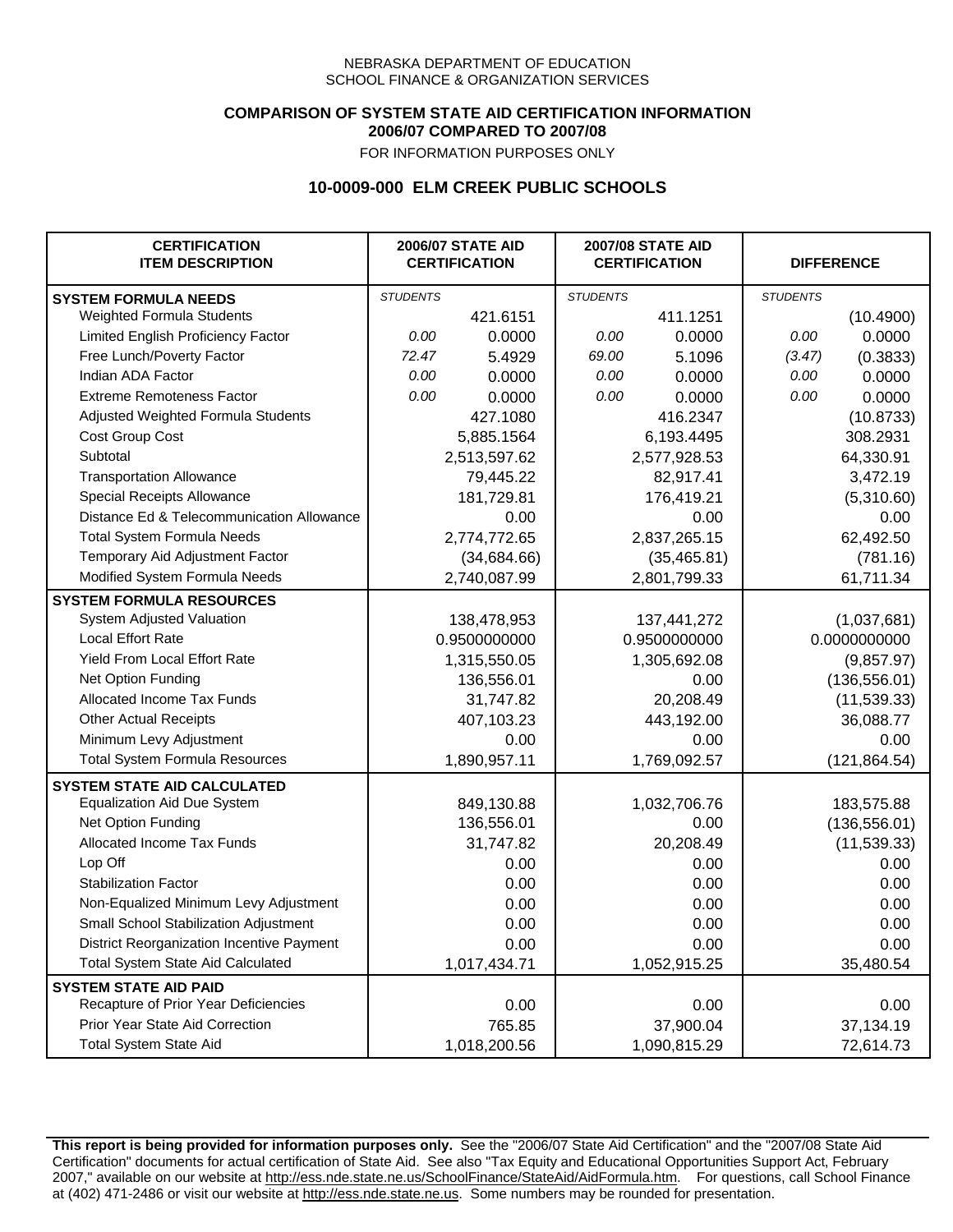### **COMPARISON OF SYSTEM STATE AID CERTIFICATION INFORMATION 2006/07 COMPARED TO 2007/08**

FOR INFORMATION PURPOSES ONLY

## **10-0019-000 SHELTON PUBLIC SCHOOLS**

| <b>CERTIFICATION</b><br><b>ITEM DESCRIPTION</b> |                 | <b>2006/07 STATE AID</b><br><b>CERTIFICATION</b> | <b>2007/08 STATE AID</b><br><b>CERTIFICATION</b> |              | <b>DIFFERENCE</b> |              |
|-------------------------------------------------|-----------------|--------------------------------------------------|--------------------------------------------------|--------------|-------------------|--------------|
| <b>SYSTEM FORMULA NEEDS</b>                     | <b>STUDENTS</b> |                                                  | <b>STUDENTS</b>                                  |              | <b>STUDENTS</b>   |              |
| Weighted Formula Students                       |                 | 408.6531                                         |                                                  | 381.4080     |                   | (27.2451)    |
| Limited English Proficiency Factor              | 9.00            | 2.2500                                           | 9.00                                             | 2.2500       | 0.00              | 0.0000       |
| Free Lunch/Poverty Factor                       | 94.00           | 10.3381                                          | 94.00                                            | 11.2903      | 0.00              | 0.9522       |
| Indian ADA Factor                               | 0.00            | 0.0000                                           | 0.00                                             | 0.0000       | 0.00              | 0.0000       |
| <b>Extreme Remoteness Factor</b>                | 0.00            | 0.0000                                           | 0.00                                             | 0.0000       | 0.00              | 0.0000       |
| Adjusted Weighted Formula Students              |                 | 421.2412                                         |                                                  | 394.9483     |                   | (26.2929)    |
| Cost Group Cost                                 |                 | 5,885.1564                                       |                                                  | 6,193.4495   |                   | 308.2931     |
| Subtotal                                        |                 | 2,479,070.21                                     |                                                  | 2,446,092.12 |                   | (32,978.09)  |
| <b>Transportation Allowance</b>                 |                 | 37,296.00                                        |                                                  | 33,817.00    |                   | (3,479.00)   |
| Special Receipts Allowance                      |                 | 162,254.00                                       |                                                  | 198,177.00   |                   | 35,923.00    |
| Distance Ed & Telecommunication Allowance       |                 | 0.00                                             |                                                  | 5,502.05     |                   | 5,502.05     |
| <b>Total System Formula Needs</b>               |                 | 2,678,620.21                                     |                                                  | 2,683,588.17 | 4,967.96          |              |
| Temporary Aid Adjustment Factor                 |                 | (33, 482.75)                                     | (33,544.85)                                      |              | (62.10)           |              |
| Modified System Formula Needs                   |                 | 2,645,137.46                                     |                                                  | 2,650,043.32 |                   | 4,905.86     |
| <b>SYSTEM FORMULA RESOURCES</b>                 |                 |                                                  |                                                  |              |                   |              |
| System Adjusted Valuation                       |                 | 133,758,123                                      |                                                  | 132,526,592  |                   | (1,231,531)  |
| <b>Local Effort Rate</b>                        |                 | 0.9500000000                                     |                                                  | 0.9500000000 |                   | 0.0000000000 |
| Yield From Local Effort Rate                    |                 | 1,270,702.17                                     | 1,259,002.62                                     |              | (11,699.54)       |              |
| Net Option Funding                              |                 | 0.00                                             | 0.00                                             |              | 0.00              |              |
| Allocated Income Tax Funds                      |                 | 25,667.70                                        | 37,130.62                                        |              | 11,462.92         |              |
| <b>Other Actual Receipts</b>                    |                 | 365,157.00                                       | 418,523.00                                       |              | 53,366.00         |              |
| Minimum Levy Adjustment                         |                 | 0.00                                             | 0.00                                             |              |                   | 0.00         |
| <b>Total System Formula Resources</b>           |                 | 1,661,526.87                                     |                                                  | 1,714,656.24 |                   | 53,129.37    |
| <b>SYSTEM STATE AID CALCULATED</b>              |                 |                                                  |                                                  |              |                   |              |
| <b>Equalization Aid Due System</b>              |                 | 983,610.59                                       |                                                  | 935,387.08   |                   | (48, 223.51) |
| Net Option Funding                              |                 | 0.00                                             |                                                  | 0.00         |                   | 0.00         |
| Allocated Income Tax Funds                      |                 | 25,667.70                                        |                                                  | 37,130.62    |                   | 11,462.92    |
| Lop Off                                         |                 | 0.00                                             |                                                  | 0.00         |                   | 0.00         |
| <b>Stabilization Factor</b>                     |                 | 0.00                                             |                                                  | 0.00         |                   | 0.00         |
| Non-Equalized Minimum Levy Adjustment           |                 | 0.00                                             |                                                  | 0.00         |                   | 0.00         |
| Small School Stabilization Adjustment           |                 | 0.00                                             |                                                  | 0.00         |                   | 0.00         |
| District Reorganization Incentive Payment       |                 | 0.00                                             |                                                  | 0.00         |                   | 0.00         |
| <b>Total System State Aid Calculated</b>        |                 | 1,009,278.29                                     |                                                  | 972,517.70   |                   | (36, 760.59) |
| <b>SYSTEM STATE AID PAID</b>                    |                 |                                                  |                                                  |              |                   |              |
| Recapture of Prior Year Deficiencies            |                 | 0.00                                             |                                                  | 0.00         |                   | 0.00         |
| Prior Year State Aid Correction                 |                 | (4,328.65)                                       |                                                  | (31, 705.85) |                   | (27, 377.20) |
| <b>Total System State Aid</b>                   |                 | 1,004,949.64                                     |                                                  | 940,811.84   |                   | (64, 137.79) |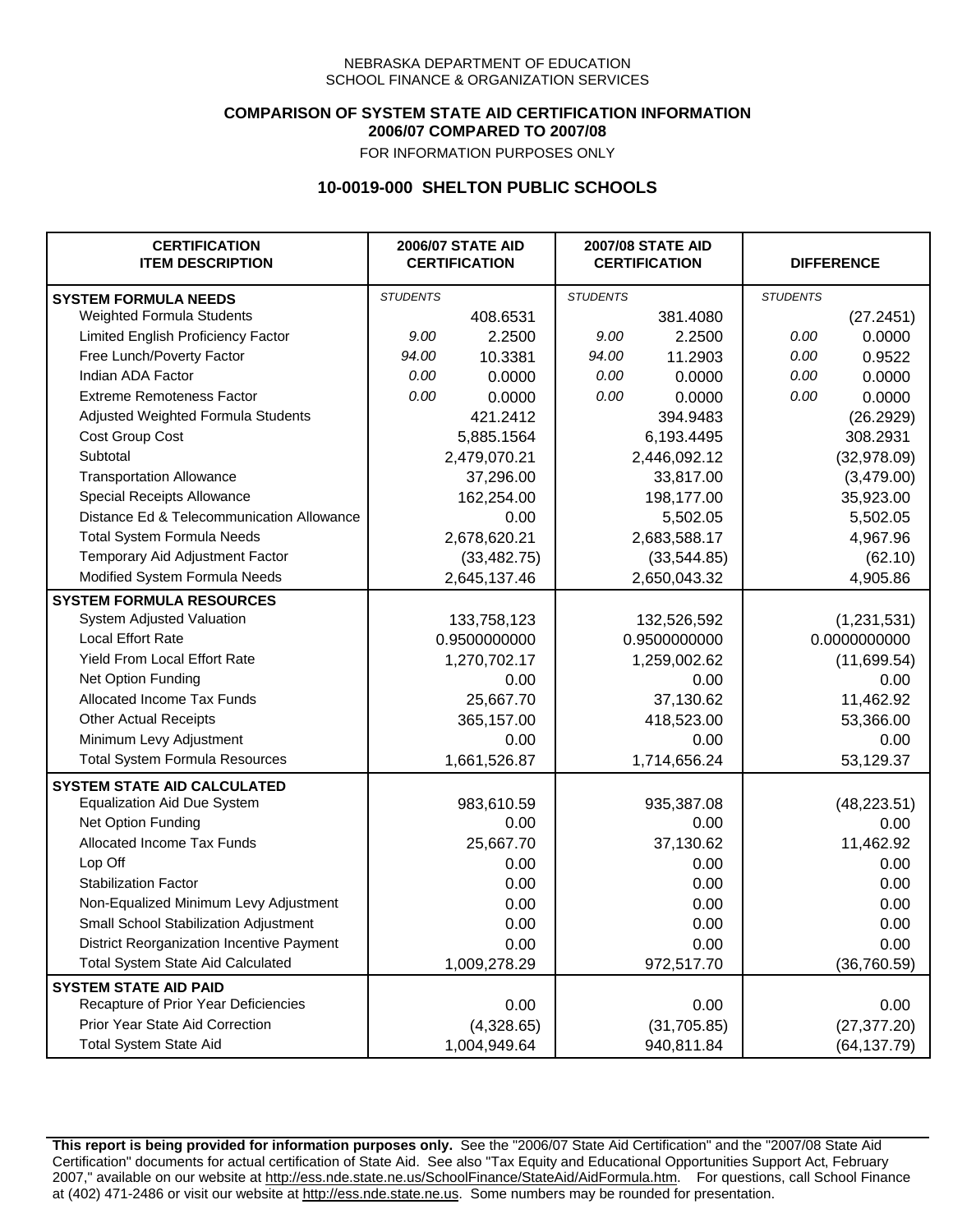### **COMPARISON OF SYSTEM STATE AID CERTIFICATION INFORMATION 2006/07 COMPARED TO 2007/08**

FOR INFORMATION PURPOSES ONLY

## **10-0069-000 RAVENNA PUBLIC SCHOOLS**

| <b>CERTIFICATION</b><br><b>ITEM DESCRIPTION</b> |                 | <b>2006/07 STATE AID</b><br><b>CERTIFICATION</b> | <b>2007/08 STATE AID</b><br><b>CERTIFICATION</b> |              | <b>DIFFERENCE</b> |              |
|-------------------------------------------------|-----------------|--------------------------------------------------|--------------------------------------------------|--------------|-------------------|--------------|
| <b>SYSTEM FORMULA NEEDS</b>                     | <b>STUDENTS</b> |                                                  | <b>STUDENTS</b>                                  |              | <b>STUDENTS</b>   |              |
| <b>Weighted Formula Students</b>                |                 | 527.7300                                         |                                                  | 530.6838     |                   | 2.9538       |
| Limited English Proficiency Factor              | 0.00            | 0.0000                                           | 0.00                                             | 0.0000       | 0.00              | 0.0000       |
| Free Lunch/Poverty Factor                       | 89.00           | 6.5863                                           | 90.00                                            | 6.6722       | 1.00              | 0.0860       |
| Indian ADA Factor                               | 0.00            | 0.0000                                           | 0.00                                             | 0.0000       | 0.00              | 0.0000       |
| <b>Extreme Remoteness Factor</b>                | 0.00            | 0.0000                                           | 0.00                                             | 0.0000       | 0.00              | 0.0000       |
| Adjusted Weighted Formula Students              |                 | 534.3163                                         |                                                  | 537.3560     |                   | 3.0397       |
| Cost Group Cost                                 |                 | 5,885.1564                                       |                                                  | 6,193.4495   |                   | 308.2931     |
| Subtotal                                        |                 | 3,144,534.92                                     |                                                  | 3,328,087.41 |                   | 183,552.48   |
| <b>Transportation Allowance</b>                 |                 | 101,000.52                                       |                                                  | 103,263.14   |                   | 2,262.62     |
| Special Receipts Allowance                      |                 | 254,133.73                                       |                                                  | 306,860.93   |                   | 52,727.20    |
| Distance Ed & Telecommunication Allowance       |                 | 0.00                                             |                                                  | 0.00         |                   | 0.00         |
| <b>Total System Formula Needs</b>               |                 | 3,499,669.18                                     |                                                  | 3,738,211.48 |                   | 238,542.30   |
| Temporary Aid Adjustment Factor                 |                 | (43,745.86)                                      | (46, 727.64)                                     |              | (2,981.78)        |              |
| Modified System Formula Needs                   |                 | 3,455,923.31                                     |                                                  | 3,691,483.83 |                   | 235,560.52   |
| <b>SYSTEM FORMULA RESOURCES</b>                 |                 |                                                  |                                                  |              |                   |              |
| System Adjusted Valuation                       |                 | 210,609,983                                      |                                                  | 214,463,696  |                   | 3,853,713    |
| <b>Local Effort Rate</b>                        |                 | 0.9500000000                                     |                                                  | 0.9500000000 |                   | 0.0000000000 |
| Yield From Local Effort Rate                    |                 | 2,000,794.84                                     | 2,037,405.11                                     |              | 36,610.27         |              |
| Net Option Funding                              |                 | 0.00                                             | 0.00                                             |              | 0.00              |              |
| Allocated Income Tax Funds                      |                 | 0.00                                             |                                                  | 0.00         | 0.00              |              |
| <b>Other Actual Receipts</b>                    |                 | 575,597.63                                       |                                                  | 633,879.72   | 58,282.09         |              |
| Minimum Levy Adjustment                         |                 | 0.00                                             |                                                  | 0.00         |                   | 0.00         |
| <b>Total System Formula Resources</b>           |                 | 2,576,392.47                                     |                                                  | 2,671,284.83 |                   | 94,892.36    |
| <b>SYSTEM STATE AID CALCULATED</b>              |                 |                                                  |                                                  |              |                   |              |
| <b>Equalization Aid Due System</b>              |                 | 879,530.84                                       |                                                  | 1,020,199.00 |                   | 140,668.16   |
| Net Option Funding                              |                 | 0.00                                             |                                                  | 0.00         |                   | 0.00         |
| Allocated Income Tax Funds                      |                 | 0.00                                             |                                                  | 0.00         |                   | 0.00         |
| Lop Off                                         |                 | 0.00                                             |                                                  | 0.00         |                   | 0.00         |
| <b>Stabilization Factor</b>                     |                 | 0.00                                             |                                                  | 0.00         |                   | 0.00         |
| Non-Equalized Minimum Levy Adjustment           |                 | 0.00                                             |                                                  | 0.00         |                   | 0.00         |
| Small School Stabilization Adjustment           |                 | 0.00                                             |                                                  | 0.00         |                   | 0.00         |
| District Reorganization Incentive Payment       |                 | 0.00                                             |                                                  | 0.00         |                   | 0.00         |
| <b>Total System State Aid Calculated</b>        |                 | 879,530.84                                       |                                                  | 1,020,199.00 |                   | 140,668.16   |
| <b>SYSTEM STATE AID PAID</b>                    |                 |                                                  |                                                  |              |                   |              |
| Recapture of Prior Year Deficiencies            |                 | 0.00                                             |                                                  | 0.00         |                   | 0.00         |
| Prior Year State Aid Correction                 |                 | (27, 915.51)                                     |                                                  | 27,262.93    |                   | 55,178.44    |
| <b>Total System State Aid</b>                   |                 | 851,615.33                                       |                                                  | 1,047,461.93 |                   | 195,846.60   |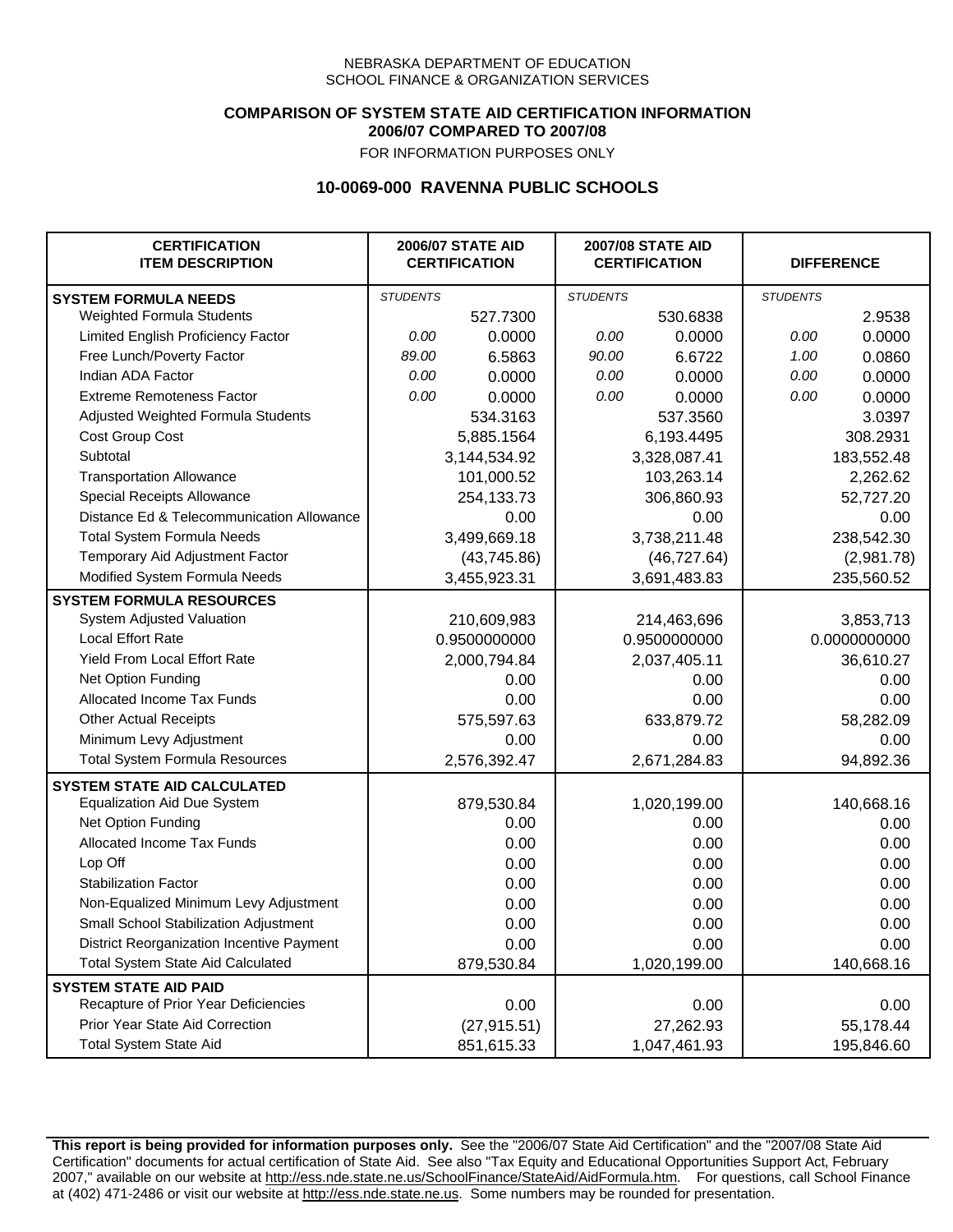### **COMPARISON OF SYSTEM STATE AID CERTIFICATION INFORMATION 2006/07 COMPARED TO 2007/08**

FOR INFORMATION PURPOSES ONLY

## **10-0105-000 PLEASANTON PUBLIC SCHOOLS**

| <b>CERTIFICATION</b><br><b>ITEM DESCRIPTION</b> |                 | <b>2006/07 STATE AID</b><br><b>CERTIFICATION</b> | <b>2007/08 STATE AID</b><br><b>CERTIFICATION</b> |              | <b>DIFFERENCE</b> |               |  |
|-------------------------------------------------|-----------------|--------------------------------------------------|--------------------------------------------------|--------------|-------------------|---------------|--|
| <b>SYSTEM FORMULA NEEDS</b>                     | <b>STUDENTS</b> |                                                  | <b>STUDENTS</b>                                  |              | <b>STUDENTS</b>   |               |  |
| Weighted Formula Students                       |                 | 228.8676                                         |                                                  | 214.9294     |                   | (13.9383)     |  |
| Limited English Proficiency Factor              | 0.00            | 0.0000                                           | 0.00                                             | 0.0000       | 0.00              | 0.0000        |  |
| Free Lunch/Poverty Factor                       | 24.92           | 1.0519                                           | 27.59                                            | 1.4116       | 2.67              | 0.3596        |  |
| Indian ADA Factor                               | 0.00            | 0.0000                                           | 0.00                                             | 0.0000       | 0.00              | 0.0000        |  |
| <b>Extreme Remoteness Factor</b>                | 0.00            | 0.0000                                           | 0.00                                             | 0.0000       | 0.00              | 0.0000        |  |
| Adjusted Weighted Formula Students              |                 | 229.9196                                         |                                                  | 216.3409     |                   | (13.5786)     |  |
| Cost Group Cost                                 |                 | 5,885.1564                                       |                                                  | 6,193.4495   |                   | 308.2931      |  |
| Subtotal                                        |                 | 1,353,112.71                                     |                                                  | 1,339,896.70 |                   | (13, 216.01)  |  |
| <b>Transportation Allowance</b>                 |                 | 75,927.08                                        |                                                  | 78,263.34    |                   | 2,336.26      |  |
| Special Receipts Allowance                      |                 | 111,628.15                                       |                                                  | 99,347.04    |                   | (12, 281.12)  |  |
| Distance Ed & Telecommunication Allowance       |                 | 0.00                                             |                                                  | 14,127.53    |                   | 14,127.53     |  |
| <b>Total System Formula Needs</b>               |                 | 1,540,667.94                                     |                                                  | 1,531,634.60 |                   | (9,033.34)    |  |
| Temporary Aid Adjustment Factor                 |                 | (19, 258.35)                                     |                                                  | (19, 145.43) |                   | 112.92        |  |
| Modified System Formula Needs                   |                 | 1,521,409.60                                     |                                                  | 1,512,489.17 |                   | (8,920.43)    |  |
| <b>SYSTEM FORMULA RESOURCES</b>                 |                 |                                                  |                                                  |              |                   |               |  |
| System Adjusted Valuation                       |                 | 105,501,149                                      |                                                  | 106,568,851  |                   | 1,067,702     |  |
| <b>Local Effort Rate</b>                        |                 | 0.9500000000                                     |                                                  | 0.9500000000 |                   | 0.0000000000  |  |
| Yield From Local Effort Rate                    |                 | 1,002,260.92                                     |                                                  | 1,012,404.08 |                   | 10,143.17     |  |
| Net Option Funding                              |                 | 139,297.88                                       | 0.00                                             |              | (139, 297.88)     |               |  |
| Allocated Income Tax Funds                      |                 | 19,530.75                                        |                                                  | 2,448.92     | (17,081.83)       |               |  |
| <b>Other Actual Receipts</b>                    |                 | 257,765.43                                       | 264,581.40                                       |              | 6,815.97          |               |  |
| Minimum Levy Adjustment                         |                 | 0.00                                             |                                                  | 0.00         |                   | 0.00          |  |
| <b>Total System Formula Resources</b>           |                 | 1,418,854.98                                     |                                                  | 1,279,434.40 |                   | (139, 420.58) |  |
| <b>SYSTEM STATE AID CALCULATED</b>              |                 |                                                  |                                                  |              |                   |               |  |
| <b>Equalization Aid Due System</b>              |                 | 102,554.61                                       |                                                  | 233,054.77   |                   | 130,500.16    |  |
| Net Option Funding                              |                 | 139,297.88                                       |                                                  | 0.00         |                   | (139, 297.88) |  |
| Allocated Income Tax Funds                      |                 | 19,530.75                                        |                                                  | 2,448.92     |                   | (17,081.83)   |  |
| Lop Off                                         |                 | 0.00                                             |                                                  | 0.00         |                   | 0.00          |  |
| <b>Stabilization Factor</b>                     |                 | 0.00                                             |                                                  | 0.00         |                   | 0.00          |  |
| Non-Equalized Minimum Levy Adjustment           |                 | 0.00                                             |                                                  | 0.00         |                   | 0.00          |  |
| Small School Stabilization Adjustment           |                 | 0.00                                             |                                                  | 0.00         |                   | 0.00          |  |
| District Reorganization Incentive Payment       |                 | 0.00                                             |                                                  | 0.00         |                   | 0.00          |  |
| Total System State Aid Calculated               |                 | 261,383.25                                       |                                                  | 235,503.69   |                   | (25, 879.56)  |  |
| <b>SYSTEM STATE AID PAID</b>                    |                 |                                                  |                                                  |              |                   |               |  |
| Recapture of Prior Year Deficiencies            |                 | 0.00                                             |                                                  | 0.00         |                   | 0.00          |  |
| Prior Year State Aid Correction                 |                 | 17,426.03                                        |                                                  | 1,964.10     |                   | (15, 461.93)  |  |
| <b>Total System State Aid</b>                   |                 | 278,809.28                                       |                                                  | 237,467.78   |                   | (41, 341.49)  |  |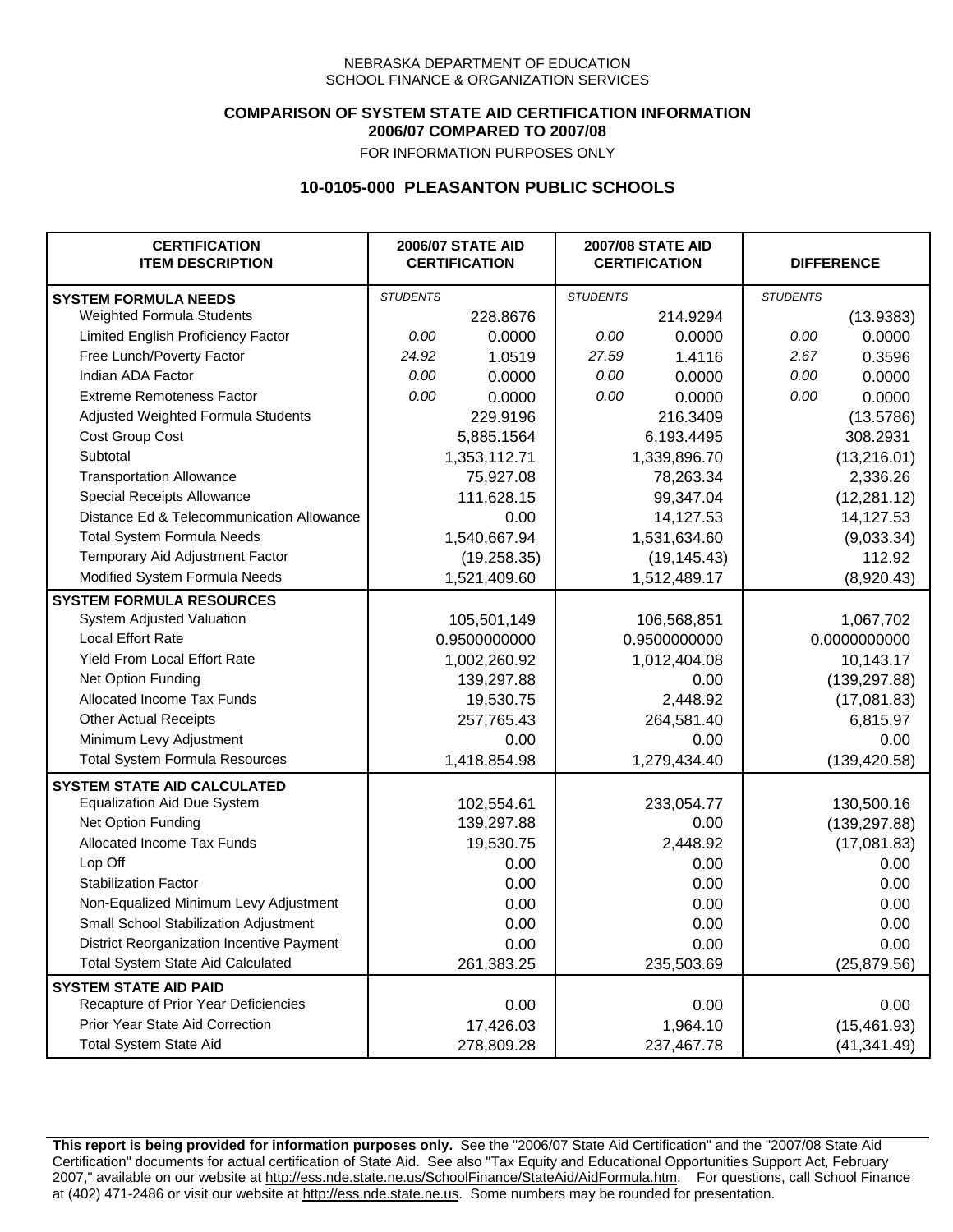### **COMPARISON OF SYSTEM STATE AID CERTIFICATION INFORMATION 2006/07 COMPARED TO 2007/08**

FOR INFORMATION PURPOSES ONLY

## **10-0119-000 AMHERST PUBLIC SCHOOLS**

| <b>CERTIFICATION</b><br><b>ITEM DESCRIPTION</b> |                 | <b>2006/07 STATE AID</b><br><b>CERTIFICATION</b> | <b>2007/08 STATE AID</b><br><b>CERTIFICATION</b> |              | <b>DIFFERENCE</b> |              |
|-------------------------------------------------|-----------------|--------------------------------------------------|--------------------------------------------------|--------------|-------------------|--------------|
| <b>SYSTEM FORMULA NEEDS</b>                     | <b>STUDENTS</b> |                                                  | <b>STUDENTS</b>                                  |              | <b>STUDENTS</b>   |              |
| Weighted Formula Students                       |                 | 337.4220                                         |                                                  | 321.7356     |                   | (15.6863)    |
| Limited English Proficiency Factor              | 0.00            | 0.0000                                           | 0.00                                             | 0.0000       | 0.00              | 0.0000       |
| Free Lunch/Poverty Factor                       | 64.67           | 5.7625                                           | 50.00                                            | 3.4585       | (14.67)           | (2.3040)     |
| Indian ADA Factor                               | 0.00            | 0.0000                                           | 0.00                                             | 0.0000       | 0.00              | 0.0000       |
| <b>Extreme Remoteness Factor</b>                | 0.00            | 0.0000                                           | 0.00                                             | 0.0000       | 0.00              | 0.0000       |
| Adjusted Weighted Formula Students              |                 | 343.1845                                         |                                                  | 325.1941     |                   | (17.9904)    |
| Cost Group Cost                                 |                 | 5,885.1564                                       |                                                  | 6,193.4495   |                   | 308.2931     |
| Subtotal                                        |                 | 2,019,694.48                                     |                                                  | 2,014,073.42 |                   | (5,621.05)   |
| <b>Transportation Allowance</b>                 |                 | 65,949.00                                        |                                                  | 97,759.00    |                   | 31,810.00    |
| Special Receipts Allowance                      |                 | 132,712.60                                       |                                                  | 122,362.93   |                   | (10, 349.67) |
| Distance Ed & Telecommunication Allowance       |                 | 0.00                                             |                                                  | 4,535.71     |                   | 4,535.71     |
| <b>Total System Formula Needs</b>               |                 | 2,218,356.08                                     |                                                  | 2,238,731.06 |                   | 20,374.98    |
| Temporary Aid Adjustment Factor                 |                 | (27, 729.45)                                     | (27, 984.14)                                     |              | (254.69)          |              |
| Modified System Formula Needs                   |                 | 2,190,626.62                                     |                                                  | 2,210,746.92 |                   | 20,120.30    |
| <b>SYSTEM FORMULA RESOURCES</b>                 |                 |                                                  |                                                  |              |                   |              |
| System Adjusted Valuation                       |                 | 101,641,497                                      |                                                  | 101,945,554  |                   | 304,057      |
| <b>Local Effort Rate</b>                        |                 | 0.9500000000                                     |                                                  | 0.9500000000 |                   | 0.0000000000 |
| Yield From Local Effort Rate                    |                 | 965,594.22                                       | 968,482.76                                       |              | 2,888.54          |              |
| Net Option Funding                              |                 | 500,778.87                                       | 557,801.58                                       |              | 57,022.70         |              |
| Allocated Income Tax Funds                      |                 | 24,705.11                                        | 21,215.24                                        |              | (3,489.87)        |              |
| <b>Other Actual Receipts</b>                    |                 | 271,687.30                                       | 266,320.52                                       |              | (5,366.78)        |              |
| Minimum Levy Adjustment                         |                 | 0.00                                             |                                                  | 0.00         | 0.00              |              |
| <b>Total System Formula Resources</b>           |                 | 1,762,765.50                                     |                                                  | 1,813,820.10 |                   | 51,054.60    |
| <b>SYSTEM STATE AID CALCULATED</b>              |                 |                                                  |                                                  |              |                   |              |
| <b>Equalization Aid Due System</b>              |                 | 427,861.12                                       |                                                  | 396,926.82   |                   | (30, 934.30) |
| Net Option Funding                              |                 | 500,778.87                                       |                                                  | 557,801.58   |                   | 57,022.70    |
| Allocated Income Tax Funds                      |                 | 24,705.11                                        |                                                  | 21,215.24    |                   | (3,489.87)   |
| Lop Off                                         |                 | 0.00                                             |                                                  | 0.00         |                   | 0.00         |
| <b>Stabilization Factor</b>                     |                 | 0.00                                             |                                                  | 0.00         |                   | 0.00         |
| Non-Equalized Minimum Levy Adjustment           |                 | 0.00                                             |                                                  | 0.00         |                   | 0.00         |
| Small School Stabilization Adjustment           |                 | 0.00                                             |                                                  | 0.00         |                   | 0.00         |
| District Reorganization Incentive Payment       |                 | 0.00                                             |                                                  | 0.00         |                   | 0.00         |
| <b>Total System State Aid Calculated</b>        |                 | 953,345.11                                       |                                                  | 975,943.64   |                   | 22,598.53    |
| <b>SYSTEM STATE AID PAID</b>                    |                 |                                                  |                                                  |              |                   |              |
| Recapture of Prior Year Deficiencies            |                 | 0.00                                             |                                                  | 0.00         |                   | 0.00         |
| Prior Year State Aid Correction                 |                 | (25, 872.98)                                     |                                                  | 3,892.95     |                   | 29,765.93    |
| <b>Total System State Aid</b>                   |                 | 927,472.12                                       |                                                  | 979,836.59   |                   | 52,364.46    |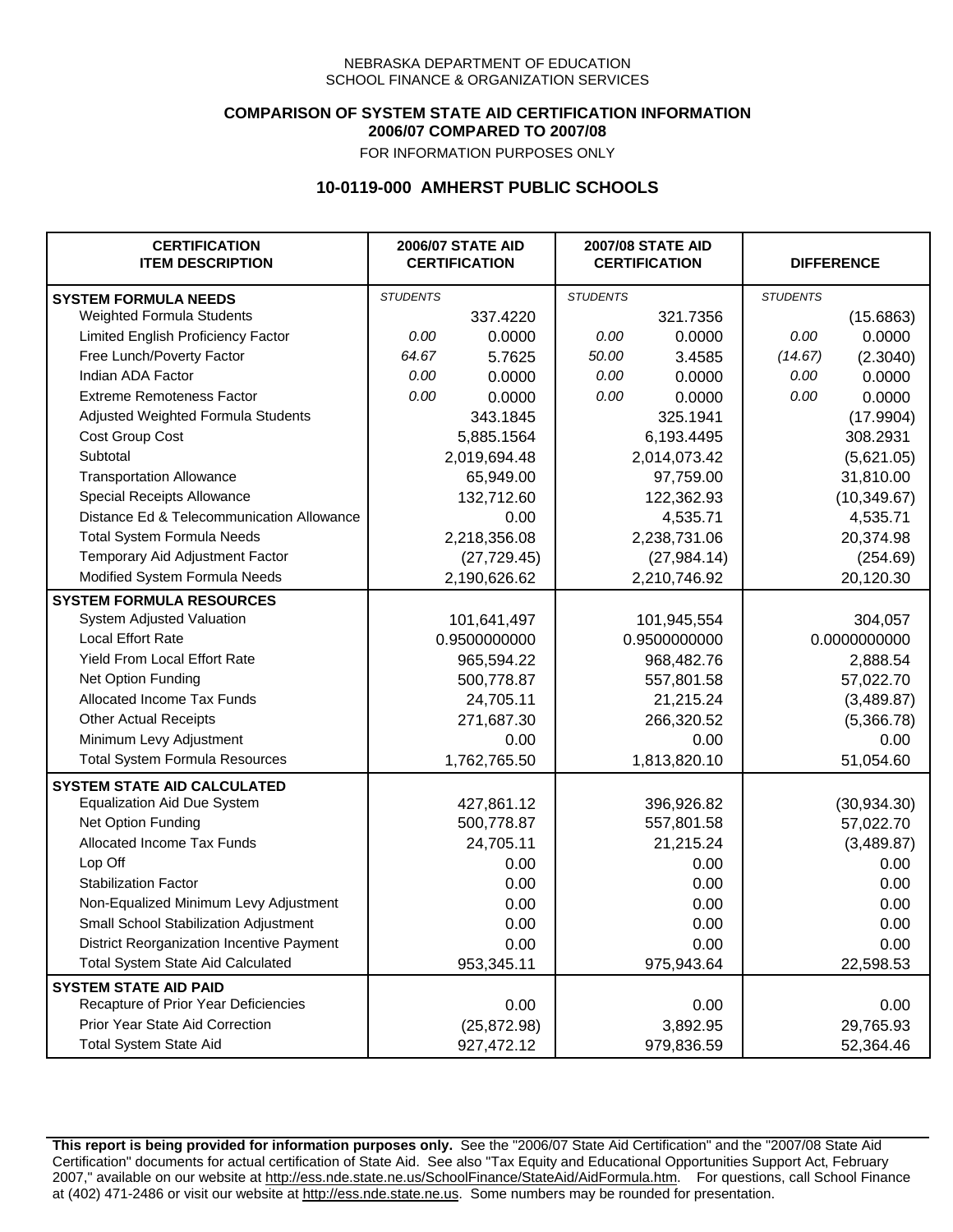### **COMPARISON OF SYSTEM STATE AID CERTIFICATION INFORMATION 2006/07 COMPARED TO 2007/08**

FOR INFORMATION PURPOSES ONLY

## **11-0001-000 TEKAMAH-HERMAN COMMUNITY SCHS**

| <b>CERTIFICATION</b><br><b>ITEM DESCRIPTION</b> |                 | <b>2006/07 STATE AID</b><br><b>CERTIFICATION</b> | <b>2007/08 STATE AID</b><br><b>CERTIFICATION</b> |              |                 | <b>DIFFERENCE</b> |
|-------------------------------------------------|-----------------|--------------------------------------------------|--------------------------------------------------|--------------|-----------------|-------------------|
| <b>SYSTEM FORMULA NEEDS</b>                     | <b>STUDENTS</b> |                                                  | <b>STUDENTS</b>                                  |              | <b>STUDENTS</b> |                   |
| Weighted Formula Students                       |                 | 641.6760                                         |                                                  | 645.2781     |                 | 3.6021            |
| Limited English Proficiency Factor              | 0.00            | 0.0000                                           | 3.00                                             | 0.7500       | 3.00            | 0.7500            |
| Free Lunch/Poverty Factor                       | 120.00          | 9.6719                                           | 104.00                                           | 6.9532       | (16.00)         | (2.7187)          |
| Indian ADA Factor                               | 0.00            | 0.0000                                           | 0.00                                             | 0.0000       | 0.00            | 0.0000            |
| <b>Extreme Remoteness Factor</b>                | 0.00            | 0.0000                                           | 0.00                                             | 0.0000       | 0.00            | 0.0000            |
| Adjusted Weighted Formula Students              |                 | 651.3479                                         |                                                  | 652.9813     |                 | 1.6334            |
| <b>Cost Group Cost</b>                          |                 | 5,885.1564                                       |                                                  | 6,193.4495   |                 | 308.2931          |
| Subtotal                                        |                 | 3,833,284.23                                     |                                                  | 4,044,206.83 |                 | 210,922.61        |
| <b>Transportation Allowance</b>                 |                 | 248,161.90                                       |                                                  | 160,894.66   |                 | (87, 267.24)      |
| Special Receipts Allowance                      |                 | 288,836.00                                       |                                                  | 324,309.00   |                 | 35,473.00         |
| Distance Ed & Telecommunication Allowance       |                 | 0.00                                             |                                                  | 0.00         |                 | 0.00              |
| <b>Total System Formula Needs</b>               |                 | 4,370,282.13                                     | 4,529,410.49                                     |              | 159,128.37      |                   |
| Temporary Aid Adjustment Factor                 |                 | (54, 628.53)                                     | (56, 617.63)                                     |              | (1,989.10)      |                   |
| Modified System Formula Needs                   |                 | 4,315,653.60                                     |                                                  | 4,472,792.86 |                 | 157,139.26        |
| <b>SYSTEM FORMULA RESOURCES</b>                 |                 |                                                  |                                                  |              |                 |                   |
| System Adjusted Valuation                       |                 | 345,453,018                                      |                                                  | 356,465,896  |                 | 11,012,878        |
| <b>Local Effort Rate</b>                        |                 | 0.9500000000                                     |                                                  | 0.9500000000 |                 | 0.0000000000      |
| Yield From Local Effort Rate                    |                 | 3,281,803.67                                     | 3,386,426.01                                     |              | 104,622.34      |                   |
| Net Option Funding                              |                 | 0.00                                             | 0.00                                             |              | 0.00            |                   |
| Allocated Income Tax Funds                      |                 | 5,057.64                                         | 5,885.70                                         |              | 828.06          |                   |
| <b>Other Actual Receipts</b>                    |                 | 715,024.72                                       | 747,184.82                                       |              | 32,160.10       |                   |
| Minimum Levy Adjustment                         |                 | 0.00                                             |                                                  | 0.00         |                 | 0.00              |
| <b>Total System Formula Resources</b>           |                 | 4,001,886.04                                     |                                                  | 4,139,496.53 |                 | 137,610.50        |
| <b>SYSTEM STATE AID CALCULATED</b>              |                 |                                                  |                                                  |              |                 |                   |
| <b>Equalization Aid Due System</b>              |                 | 313,767.56                                       |                                                  | 333,296.33   |                 | 19,528.76         |
| Net Option Funding                              |                 | 0.00                                             |                                                  | 0.00         |                 | 0.00              |
| Allocated Income Tax Funds                      |                 | 5,057.64                                         |                                                  | 5,885.70     |                 | 828.06            |
| Lop Off                                         |                 | 0.00                                             |                                                  | 0.00         |                 | 0.00              |
| <b>Stabilization Factor</b>                     |                 | 0.00                                             |                                                  | 0.00         |                 | 0.00              |
| Non-Equalized Minimum Levy Adjustment           |                 | 0.00                                             |                                                  | 0.00         |                 | 0.00              |
| Small School Stabilization Adjustment           |                 | 0.00                                             |                                                  | 0.00         |                 | 0.00              |
| District Reorganization Incentive Payment       |                 | 0.00                                             |                                                  | 0.00         |                 | 0.00              |
| <b>Total System State Aid Calculated</b>        |                 | 318,825.21                                       |                                                  | 339,182.03   |                 | 20,356.82         |
| <b>SYSTEM STATE AID PAID</b>                    |                 |                                                  |                                                  |              |                 |                   |
| Recapture of Prior Year Deficiencies            |                 | 0.00                                             |                                                  | 0.00         |                 | 0.00              |
| Prior Year State Aid Correction                 |                 | (57, 758.81)                                     |                                                  | 33,718.76    |                 | 91,477.57         |
| <b>Total System State Aid</b>                   |                 | 261,066.40                                       |                                                  | 372,900.79   |                 | 111,834.40        |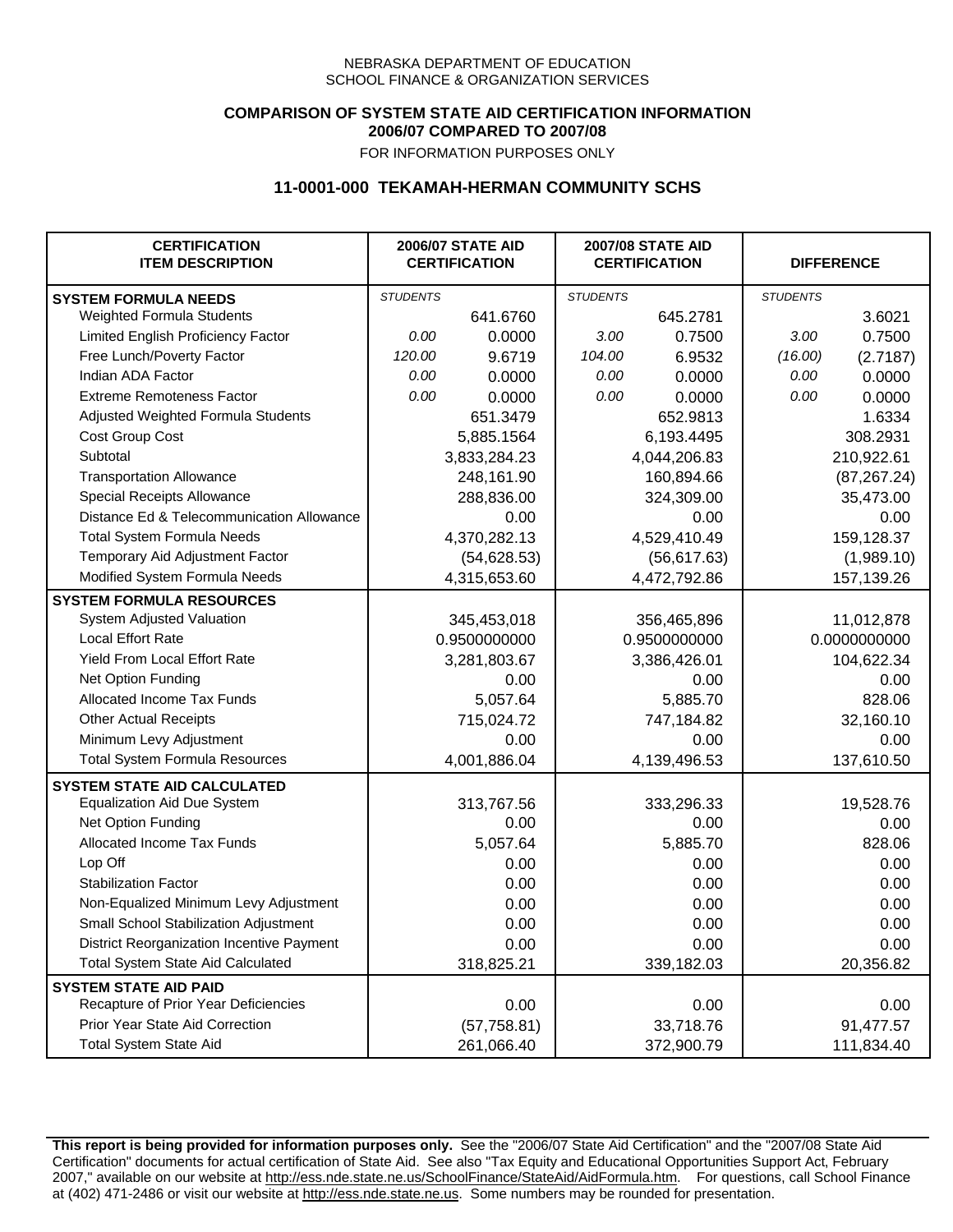### **COMPARISON OF SYSTEM STATE AID CERTIFICATION INFORMATION 2006/07 COMPARED TO 2007/08**

FOR INFORMATION PURPOSES ONLY

## **11-0014-000 OAKLAND CRAIG PUBLIC SCHOOLS**

| <b>CERTIFICATION</b><br><b>ITEM DESCRIPTION</b> |                 | <b>2006/07 STATE AID</b><br><b>CERTIFICATION</b> | <b>2007/08 STATE AID</b><br><b>CERTIFICATION</b> |              | <b>DIFFERENCE</b> |               |
|-------------------------------------------------|-----------------|--------------------------------------------------|--------------------------------------------------|--------------|-------------------|---------------|
| <b>SYSTEM FORMULA NEEDS</b>                     | <b>STUDENTS</b> |                                                  | <b>STUDENTS</b>                                  |              | <b>STUDENTS</b>   |               |
| Weighted Formula Students                       |                 | 500.6446                                         |                                                  | 460.3563     |                   | (40.2883)     |
| Limited English Proficiency Factor              | 0.00            | 0.0000                                           | 0.00                                             | 0.0000       | 0.00              | 0.0000        |
| Free Lunch/Poverty Factor                       | 113.00          | 12.3195                                          | 108.00                                           | 12.2328      | (5.00)            | (0.0867)      |
| Indian ADA Factor                               | 0.00            | 0.0000                                           | 0.00                                             | 0.0000       | 0.00              | 0.0000        |
| <b>Extreme Remoteness Factor</b>                | 0.00            | 0.0000                                           | 0.00                                             | 0.0000       | 0.00              | 0.0000        |
| Adjusted Weighted Formula Students              |                 | 512.9641                                         |                                                  | 472.5891     |                   | (40.3750)     |
| Cost Group Cost                                 |                 | 5,885.1564                                       |                                                  | 6,193.4495   |                   | 308.2931      |
| Subtotal                                        |                 | 3,018,873.94                                     |                                                  | 2,926,956.63 |                   | (91, 917.31)  |
| <b>Transportation Allowance</b>                 |                 | 93,299.04                                        |                                                  | 132,582.14   |                   | 39,283.10     |
| Special Receipts Allowance                      |                 | 220,137.00                                       |                                                  | 210,571.00   |                   | (9,566.00)    |
| Distance Ed & Telecommunication Allowance       |                 | 0.00                                             |                                                  | 0.00         |                   | 0.00          |
| <b>Total System Formula Needs</b>               |                 | 3,332,309.98                                     |                                                  | 3,270,109.77 |                   | (62, 200.21)  |
| Temporary Aid Adjustment Factor                 |                 | (41, 653.87)                                     | (40, 876.37)                                     |              | 777.50            |               |
| Modified System Formula Needs                   |                 | 3,290,656.10                                     |                                                  | 3,229,233.40 |                   | (61, 422.71)  |
| <b>SYSTEM FORMULA RESOURCES</b>                 |                 |                                                  |                                                  |              |                   |               |
| System Adjusted Valuation                       |                 | 202,312,680                                      |                                                  | 213,238,539  |                   | 10,925,859    |
| <b>Local Effort Rate</b>                        |                 | 0.9500000000                                     |                                                  | 0.9500000000 | 0.0000000000      |               |
| Yield From Local Effort Rate                    |                 | 1,921,970.46                                     | 2,025,766.12                                     |              | 103,795.66        |               |
| Net Option Funding                              |                 | 0.00                                             | 0.00                                             |              | 0.00              |               |
| Allocated Income Tax Funds                      |                 | 22,214.82                                        | 38,886.65                                        |              | 16,671.83         |               |
| <b>Other Actual Receipts</b>                    |                 | 477,879.09                                       | 468,283.76                                       |              | (9,595.33)        |               |
| Minimum Levy Adjustment                         |                 | 0.00                                             | 0.00                                             |              |                   | 0.00          |
| <b>Total System Formula Resources</b>           |                 | 2,422,064.37                                     |                                                  | 2,532,936.53 |                   | 110,872.16    |
| <b>SYSTEM STATE AID CALCULATED</b>              |                 |                                                  |                                                  |              |                   |               |
| <b>Equalization Aid Due System</b>              |                 | 868,591.74                                       |                                                  | 696,296.87   |                   | (172, 294.87) |
| Net Option Funding                              |                 | 0.00                                             |                                                  | 0.00         |                   | 0.00          |
| Allocated Income Tax Funds                      |                 | 22,214.82                                        |                                                  | 38,886.65    |                   | 16,671.83     |
| Lop Off                                         |                 | 0.00                                             |                                                  | 0.00         |                   | 0.00          |
| <b>Stabilization Factor</b>                     |                 | 0.00                                             |                                                  | 0.00         |                   | 0.00          |
| Non-Equalized Minimum Levy Adjustment           |                 | 0.00                                             |                                                  | 0.00         |                   | 0.00          |
| Small School Stabilization Adjustment           |                 | 0.00                                             |                                                  | 0.00         |                   | 0.00          |
| District Reorganization Incentive Payment       |                 | 0.00                                             |                                                  | 0.00         |                   | 0.00          |
| <b>Total System State Aid Calculated</b>        |                 | 890,806.55                                       |                                                  | 735,183.52   |                   | (155, 623.04) |
| <b>SYSTEM STATE AID PAID</b>                    |                 |                                                  |                                                  |              |                   |               |
| Recapture of Prior Year Deficiencies            |                 | 0.00                                             |                                                  | 0.00         |                   | 0.00          |
| Prior Year State Aid Correction                 |                 | 62,375.57                                        |                                                  | (44, 347.58) |                   | (106, 723.15) |
| <b>Total System State Aid</b>                   |                 | 953,182.12                                       |                                                  | 690,835.94   |                   | (262, 346.19) |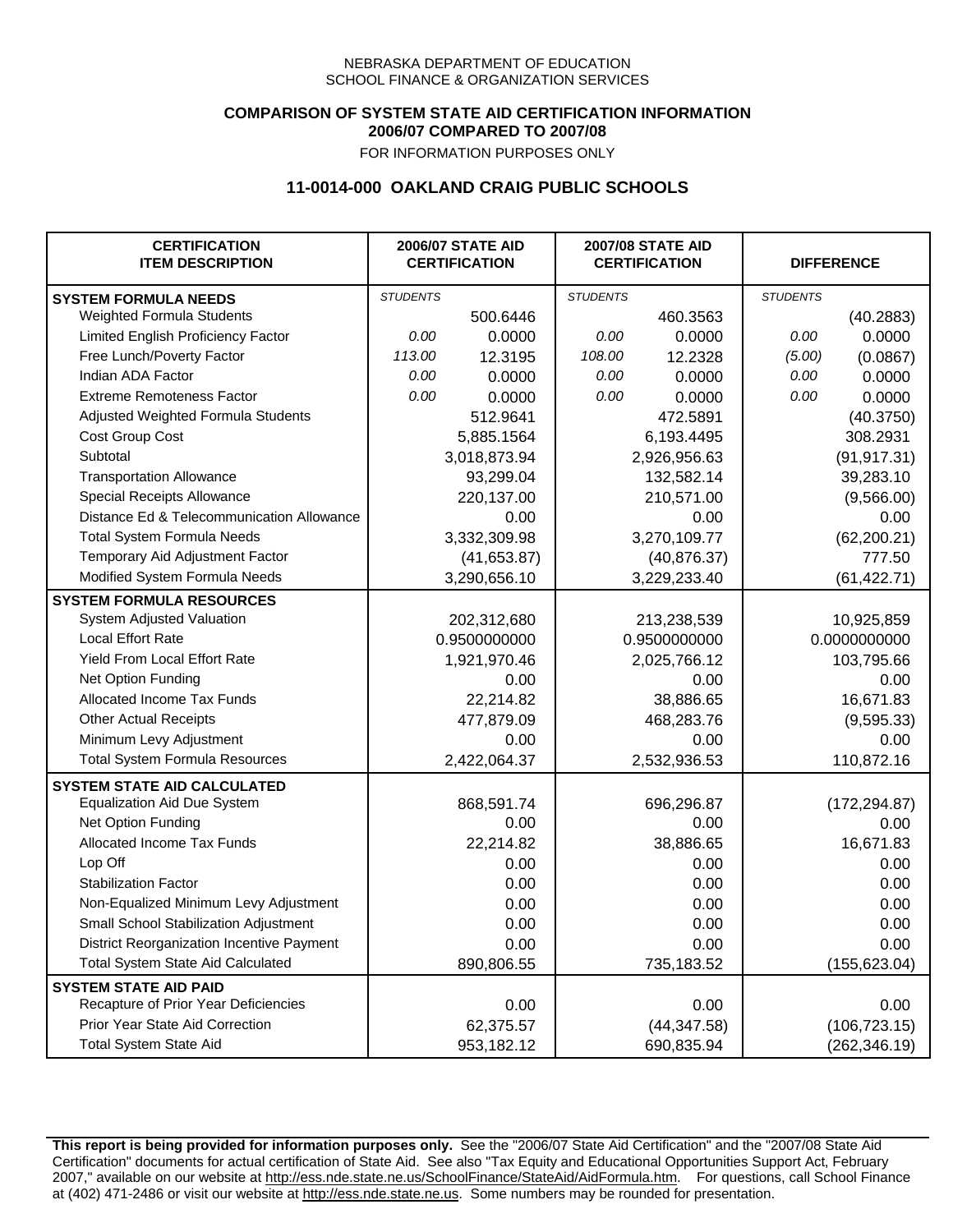### **COMPARISON OF SYSTEM STATE AID CERTIFICATION INFORMATION 2006/07 COMPARED TO 2007/08**

FOR INFORMATION PURPOSES ONLY

## **11-0020-000 LYONS-DECATUR NORTHEAST SCHS**

| <b>CERTIFICATION</b><br><b>ITEM DESCRIPTION</b> |                 | <b>2006/07 STATE AID</b><br><b>CERTIFICATION</b> | <b>2007/08 STATE AID</b><br><b>CERTIFICATION</b> |              | <b>DIFFERENCE</b> |               |
|-------------------------------------------------|-----------------|--------------------------------------------------|--------------------------------------------------|--------------|-------------------|---------------|
| <b>SYSTEM FORMULA NEEDS</b>                     | <b>STUDENTS</b> |                                                  | <b>STUDENTS</b>                                  |              | <b>STUDENTS</b>   |               |
| Weighted Formula Students                       |                 | 379.0634                                         |                                                  | 352.8111     |                   | (26.2523)     |
| Limited English Proficiency Factor              | 0.00            | 0.0000                                           | 0.00                                             | 0.0000       | 0.00              | 0.0000        |
| Free Lunch/Poverty Factor                       | 116.00          | 17.7900                                          | 102.00                                           | 14.9390      | (14.00)           | (2.8510)      |
| Indian ADA Factor                               | 0.00            | 0.0000                                           | 0.00                                             | 0.0000       | 0.00              | 0.0000        |
| <b>Extreme Remoteness Factor</b>                | 0.00            | 0.0000                                           | 0.00                                             | 0.0000       | 0.00              | 0.0000        |
| Adjusted Weighted Formula Students              |                 | 396.8534                                         |                                                  | 367.7501     |                   | (29.1033)     |
| Cost Group Cost                                 |                 | 5,885.1564                                       |                                                  | 6,193.4495   |                   | 308.2931      |
| Subtotal                                        |                 | 2,335,544.38                                     |                                                  | 2,277,641.88 |                   | (57,902.50)   |
| <b>Transportation Allowance</b>                 |                 | 58,270.95                                        |                                                  | 83,454.31    |                   | 25,183.36     |
| Special Receipts Allowance                      |                 | 242,646.00                                       |                                                  | 306,912.00   |                   | 64,266.00     |
| Distance Ed & Telecommunication Allowance       |                 | 0.00                                             |                                                  | 0.00         |                   | 0.00          |
| <b>Total System Formula Needs</b>               |                 | 2,636,461.33                                     | 2,668,008.19                                     |              | 31,546.86         |               |
| Temporary Aid Adjustment Factor                 |                 | (32, 955.77)                                     | (33,350.10)                                      |              | (394.34)          |               |
| Modified System Formula Needs                   |                 | 2,603,505.56                                     |                                                  | 2,634,658.09 |                   | 31,152.53     |
| <b>SYSTEM FORMULA RESOURCES</b>                 |                 |                                                  |                                                  |              |                   |               |
| System Adjusted Valuation                       |                 | 189,589,675                                      |                                                  | 186,436,122  |                   | (3, 153, 553) |
| <b>Local Effort Rate</b>                        |                 | 0.9500000000                                     |                                                  | 0.9500000000 |                   | 0.0000000000  |
| Yield From Local Effort Rate                    |                 | 1,801,101.91                                     | 1,771,143.16                                     |              | (29, 958.75)      |               |
| Net Option Funding                              |                 | 0.00                                             | 0.00                                             |              | 0.00              |               |
| Allocated Income Tax Funds                      |                 | 2,984.80                                         | 0.00                                             |              | (2,984.80)        |               |
| <b>Other Actual Receipts</b>                    |                 | 483,868.87                                       | 543,767.18                                       |              | 59,898.31         |               |
| Minimum Levy Adjustment                         |                 | 0.00                                             | 0.00                                             |              |                   | 0.00          |
| <b>Total System Formula Resources</b>           |                 | 2,287,955.58                                     |                                                  | 2,314,910.34 |                   | 26,954.76     |
| <b>SYSTEM STATE AID CALCULATED</b>              |                 |                                                  |                                                  |              |                   |               |
| <b>Equalization Aid Due System</b>              |                 | 315,549.98                                       |                                                  | 319,747.75   |                   | 4,197.77      |
| Net Option Funding                              |                 | 0.00                                             |                                                  | 0.00         |                   | 0.00          |
| Allocated Income Tax Funds                      |                 | 2,984.80                                         |                                                  | 0.00         |                   | (2,984.80)    |
| Lop Off                                         |                 | 0.00                                             |                                                  | 0.00         |                   | 0.00          |
| <b>Stabilization Factor</b>                     |                 | 0.00                                             |                                                  | 0.00         |                   | 0.00          |
| Non-Equalized Minimum Levy Adjustment           |                 | 0.00                                             |                                                  | 0.00         |                   | 0.00          |
| Small School Stabilization Adjustment           |                 | 0.00                                             |                                                  | 0.00         |                   | 0.00          |
| District Reorganization Incentive Payment       |                 | 0.00                                             |                                                  | 0.00         |                   | 0.00          |
| <b>Total System State Aid Calculated</b>        |                 | 318,534.78                                       |                                                  | 319,747.75   |                   | 1,212.97      |
| <b>SYSTEM STATE AID PAID</b>                    |                 |                                                  |                                                  |              |                   |               |
| Recapture of Prior Year Deficiencies            |                 | 0.00                                             |                                                  | 0.00         |                   | 0.00          |
| Prior Year State Aid Correction                 |                 | 5,933.30                                         |                                                  | 27,648.61    |                   | 21,715.31     |
| <b>Total System State Aid</b>                   |                 | 324,468.07                                       |                                                  | 347,396.35   |                   | 22,928.28     |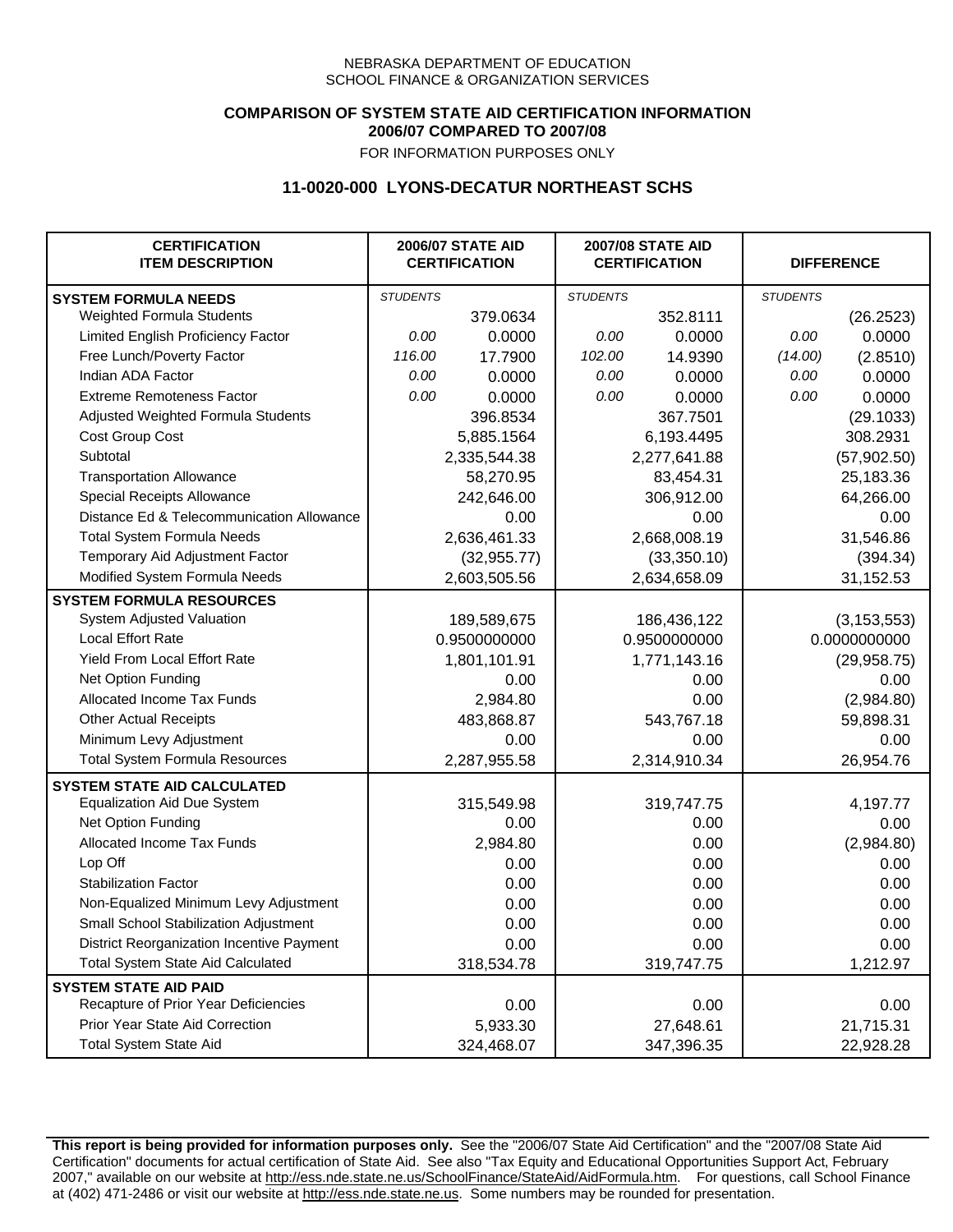### **COMPARISON OF SYSTEM STATE AID CERTIFICATION INFORMATION 2006/07 COMPARED TO 2007/08**

FOR INFORMATION PURPOSES ONLY

## **12-0032-000 RISING CITY PUBLIC SCHOOLS**

| <b>CERTIFICATION</b><br><b>ITEM DESCRIPTION</b>  |                 | <b>2006/07 STATE AID</b><br><b>CERTIFICATION</b> | <b>2007/08 STATE AID</b><br><b>CERTIFICATION</b> |              | <b>DIFFERENCE</b> |               |
|--------------------------------------------------|-----------------|--------------------------------------------------|--------------------------------------------------|--------------|-------------------|---------------|
| <b>SYSTEM FORMULA NEEDS</b>                      | <b>STUDENTS</b> |                                                  | <b>STUDENTS</b>                                  |              | <b>STUDENTS</b>   |               |
| Weighted Formula Students                        |                 | 211.0328                                         |                                                  | 187.2195     |                   | (23.8132)     |
| Limited English Proficiency Factor               | 0.00            | 0.0000                                           | 0.00                                             | 0.0000       | 0.00              | 0.0000        |
| Free Lunch/Poverty Factor                        | 54.00           | 6.9848                                           | 59.00                                            | 9.6742       | 5.00              | 2.6894        |
| Indian ADA Factor                                | 0.00            | 0.0000                                           | 0.00                                             | 0.0000       | 0.00              | 0.0000        |
| <b>Extreme Remoteness Factor</b>                 | 0.00            | 0.0000                                           | 0.00                                             | 0.0000       | 0.00              | 0.0000        |
| Adjusted Weighted Formula Students               |                 | 218.0175                                         |                                                  | 196.8937     |                   | (21.1238)     |
| Cost Group Cost                                  |                 | 5,885.1564                                       |                                                  | 6,193.4495   |                   | 308.2931      |
| Subtotal                                         |                 | 1,283,067.22                                     |                                                  | 1,219,451.15 |                   | (63, 616.07)  |
| <b>Transportation Allowance</b>                  |                 | 50,839.77                                        |                                                  | 63,055.02    |                   | 12,215.25     |
| Special Receipts Allowance                       |                 | 60,042.00                                        |                                                  | 66,225.00    |                   | 6,183.00      |
| Distance Ed & Telecommunication Allowance        |                 | 0.00                                             |                                                  | 0.00         |                   | 0.00          |
| <b>Total System Formula Needs</b>                |                 | 1,393,948.99                                     |                                                  | 1,348,731.17 |                   | (45, 217.82)  |
| Temporary Aid Adjustment Factor                  |                 | (17, 424.36)                                     | (16, 859.14)                                     |              | 565.22            |               |
| Modified System Formula Needs                    |                 | 1,376,524.63                                     |                                                  | 1,331,872.03 |                   | (44, 652.60)  |
| <b>SYSTEM FORMULA RESOURCES</b>                  |                 |                                                  |                                                  |              |                   |               |
| System Adjusted Valuation                        |                 | 92,247,848                                       |                                                  | 92,519,702   |                   | 271,854       |
| <b>Local Effort Rate</b>                         |                 | 0.9500000000                                     |                                                  | 0.9500000000 |                   | 0.0000000000  |
| Yield From Local Effort Rate                     |                 | 876,354.56                                       |                                                  | 878,937.17   |                   | 2,582.61      |
| Net Option Funding                               |                 | 476,011.33                                       |                                                  | 370,474.12   |                   | (105, 537.21) |
| Allocated Income Tax Funds                       |                 | 10,041.55                                        |                                                  | 11,761.26    |                   | 1,719.71      |
| <b>Other Actual Receipts</b>                     |                 | 130,058.77                                       |                                                  | 134,576.84   |                   | 4,518.07      |
| Minimum Levy Adjustment                          |                 | 0.00                                             |                                                  | 0.00         |                   | 0.00          |
| <b>Total System Formula Resources</b>            |                 | 1,492,466.20                                     |                                                  | 1,395,749.39 |                   | (96, 716.82)  |
| <b>SYSTEM STATE AID CALCULATED</b>               |                 |                                                  |                                                  |              |                   |               |
| <b>Equalization Aid Due System</b>               |                 | 0.00                                             |                                                  | 0.00         |                   | 0.00          |
| Net Option Funding                               |                 | 476,011.33                                       |                                                  | 370,474.12   |                   | (105, 537.21) |
| Allocated Income Tax Funds                       |                 | 10,041.55                                        |                                                  | 11,761.26    |                   | 1,719.71      |
| Lop Off                                          |                 | 0.00                                             |                                                  | 0.00         |                   | 0.00          |
| <b>Stabilization Factor</b>                      |                 | 0.00                                             |                                                  | 21,176.37    |                   | 21,176.37     |
| Non-Equalized Minimum Levy Adjustment            |                 | 0.00                                             |                                                  | 0.00         |                   | 0.00          |
| Small School Stabilization Adjustment            |                 | 0.00                                             |                                                  | 0.00         |                   | 0.00          |
| <b>District Reorganization Incentive Payment</b> |                 | 0.00                                             |                                                  | 0.00         |                   | 0.00          |
| <b>Total System State Aid Calculated</b>         |                 | 486,052.88                                       |                                                  | 403,411.75   |                   | (82, 641.13)  |
| <b>SYSTEM STATE AID PAID</b>                     |                 |                                                  |                                                  |              |                   |               |
| Recapture of Prior Year Deficiencies             |                 | 0.00                                             |                                                  | 0.00         |                   | 0.00          |
| Prior Year State Aid Correction                  |                 | (958.89)                                         |                                                  | 541.64       |                   | 1,500.53      |
| <b>Total System State Aid</b>                    |                 | 485,093.99                                       |                                                  | 403,953.39   |                   | (81, 140.60)  |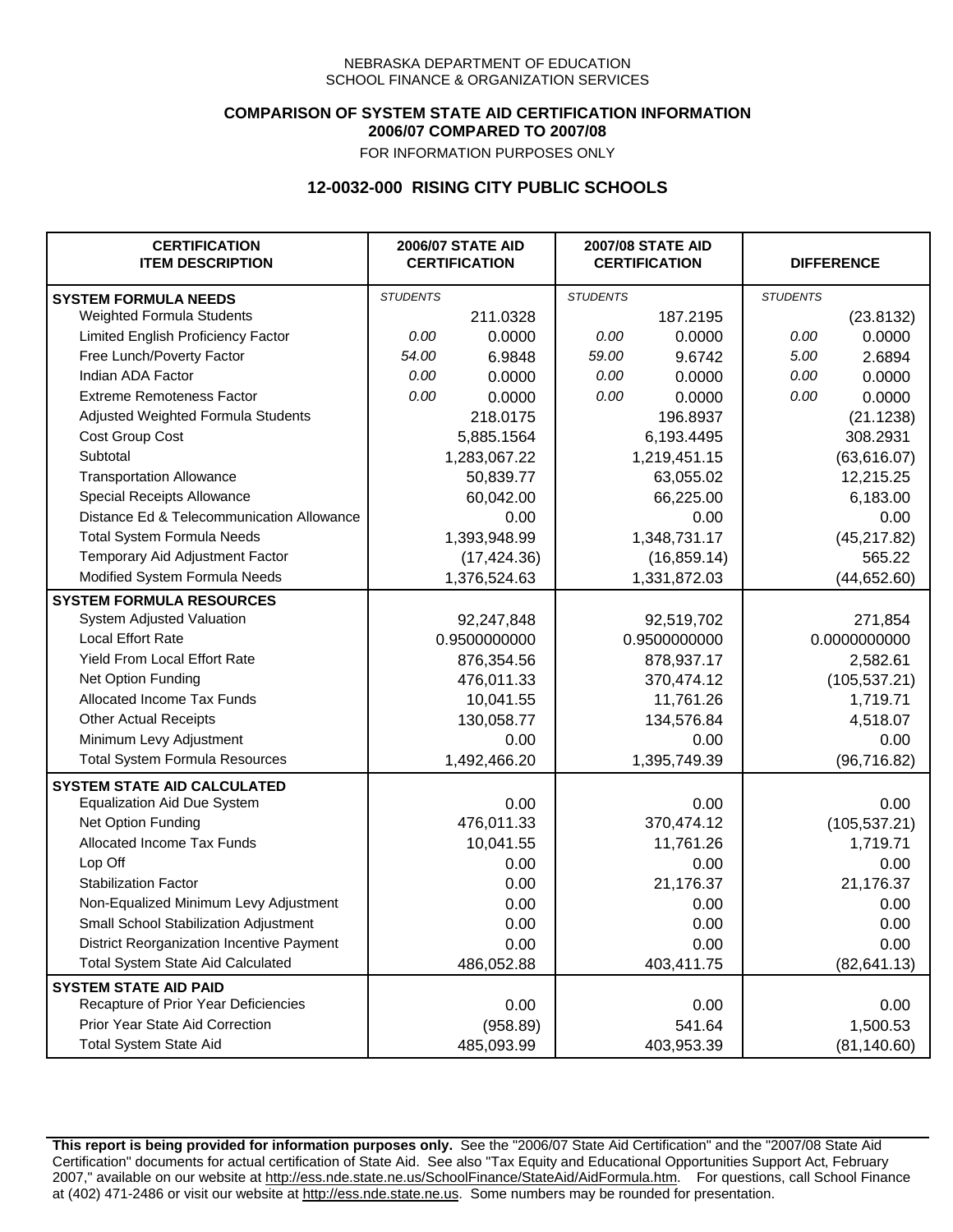### **COMPARISON OF SYSTEM STATE AID CERTIFICATION INFORMATION 2006/07 COMPARED TO 2007/08**

FOR INFORMATION PURPOSES ONLY

# **12-0056-000 DAVID CITY PUBLIC SCHOOLS**

| <b>CERTIFICATION</b><br><b>ITEM DESCRIPTION</b> |                 | <b>2006/07 STATE AID</b><br><b>CERTIFICATION</b> | <b>2007/08 STATE AID</b><br><b>CERTIFICATION</b> |              | <b>DIFFERENCE</b> |              |  |
|-------------------------------------------------|-----------------|--------------------------------------------------|--------------------------------------------------|--------------|-------------------|--------------|--|
| <b>SYSTEM FORMULA NEEDS</b>                     | <b>STUDENTS</b> |                                                  | <b>STUDENTS</b>                                  |              | <b>STUDENTS</b>   |              |  |
| Weighted Formula Students                       |                 | 739.7823                                         |                                                  | 752.1248     |                   | 12.3425      |  |
| Limited English Proficiency Factor              | 13.00           | 3.2500                                           | 13.00                                            | 3.2500       | 0.00              | 0.0000       |  |
| Free Lunch/Poverty Factor                       | 191.54          | 23.8847                                          | 198.82                                           | 25.0709      | 7.27              | 1.1862       |  |
| Indian ADA Factor                               | 0.00            | 0.0000                                           | 0.00                                             | 0.0000       | 0.00              | 0.0000       |  |
| <b>Extreme Remoteness Factor</b>                | 0.00            | 0.0000                                           | 0.00                                             | 0.0000       | 0.00              | 0.0000       |  |
| Adjusted Weighted Formula Students              |                 | 766.9170                                         |                                                  | 780.4457     |                   | 13.5287      |  |
| Cost Group Cost                                 |                 | 5,885.1564                                       |                                                  | 6,193.4495   |                   | 308.2931     |  |
| Subtotal                                        |                 | 4,513,426.53                                     |                                                  | 4,833,650.96 |                   | 320,224.42   |  |
| <b>Transportation Allowance</b>                 |                 | 179,636.11                                       |                                                  | 129,357.79   |                   | (50, 278.32) |  |
| Special Receipts Allowance                      |                 | 469,044.05                                       |                                                  | 432,293.13   |                   | (36,750.92)  |  |
| Distance Ed & Telecommunication Allowance       |                 | 0.00                                             |                                                  | 0.00         |                   | 0.00         |  |
| <b>Total System Formula Needs</b>               |                 | 5,162,106.69                                     |                                                  | 5,395,301.87 | 233,195.18        |              |  |
| Temporary Aid Adjustment Factor                 |                 | (64, 526.33)                                     |                                                  | (67, 441.27) |                   | (2,914.94)   |  |
| Modified System Formula Needs                   |                 | 5,097,580.36                                     |                                                  | 5,327,860.60 |                   | 230,280.24   |  |
| <b>SYSTEM FORMULA RESOURCES</b>                 |                 |                                                  |                                                  |              |                   |              |  |
| System Adjusted Valuation                       |                 | 500,190,619                                      |                                                  | 515,672,524  |                   | 15,481,905   |  |
| <b>Local Effort Rate</b>                        |                 | 0.9500000000                                     |                                                  | 0.9500000000 |                   | 0.0000000000 |  |
| Yield From Local Effort Rate                    |                 | 4,751,810.88                                     |                                                  | 4,898,888.98 |                   | 147,078.10   |  |
| Net Option Funding                              |                 | 0.00                                             |                                                  | 0.00         |                   | 0.00         |  |
| Allocated Income Tax Funds                      |                 | 32,716.74                                        |                                                  | 29,494.60    |                   | (3,222.14)   |  |
| <b>Other Actual Receipts</b>                    |                 | 1,041,866.81                                     | 1,005,194.52                                     |              | (36,672.29)       |              |  |
| Minimum Levy Adjustment                         |                 | 0.00                                             | 0.00                                             |              |                   | 0.00         |  |
| <b>Total System Formula Resources</b>           |                 | 5,826,394.43                                     |                                                  | 5,933,578.09 |                   | 107,183.66   |  |
| <b>SYSTEM STATE AID CALCULATED</b>              |                 |                                                  |                                                  |              |                   |              |  |
| <b>Equalization Aid Due System</b>              |                 | 0.00                                             |                                                  | 0.00         |                   | 0.00         |  |
| Net Option Funding                              |                 | 0.00                                             |                                                  | 0.00         |                   | 0.00         |  |
| Allocated Income Tax Funds                      |                 | 32,716.74                                        |                                                  | 29,494.60    |                   | (3,222.14)   |  |
| Lop Off                                         |                 | 0.00                                             |                                                  | 0.00         |                   | 0.00         |  |
| <b>Stabilization Factor</b>                     |                 | 0.00                                             |                                                  | 0.00         |                   | 0.00         |  |
| Non-Equalized Minimum Levy Adjustment           |                 | 0.00                                             |                                                  | 0.00         |                   | 0.00         |  |
| Small School Stabilization Adjustment           |                 | 0.00                                             |                                                  | 0.00         |                   | 0.00         |  |
| District Reorganization Incentive Payment       |                 | 0.00                                             |                                                  | 0.00         |                   | 0.00         |  |
| <b>Total System State Aid Calculated</b>        |                 | 32,716.74                                        |                                                  | 29,494.60    |                   | (3,222.14)   |  |
| <b>SYSTEM STATE AID PAID</b>                    |                 |                                                  |                                                  |              |                   |              |  |
| Recapture of Prior Year Deficiencies            |                 | 0.00                                             |                                                  | 0.00         |                   | 0.00         |  |
| Prior Year State Aid Correction                 |                 | 0.00                                             |                                                  | (562.17)     |                   | (562.17)     |  |
| <b>Total System State Aid</b>                   |                 | 32,716.74                                        |                                                  | 28,932.43    |                   | (3,784.31)   |  |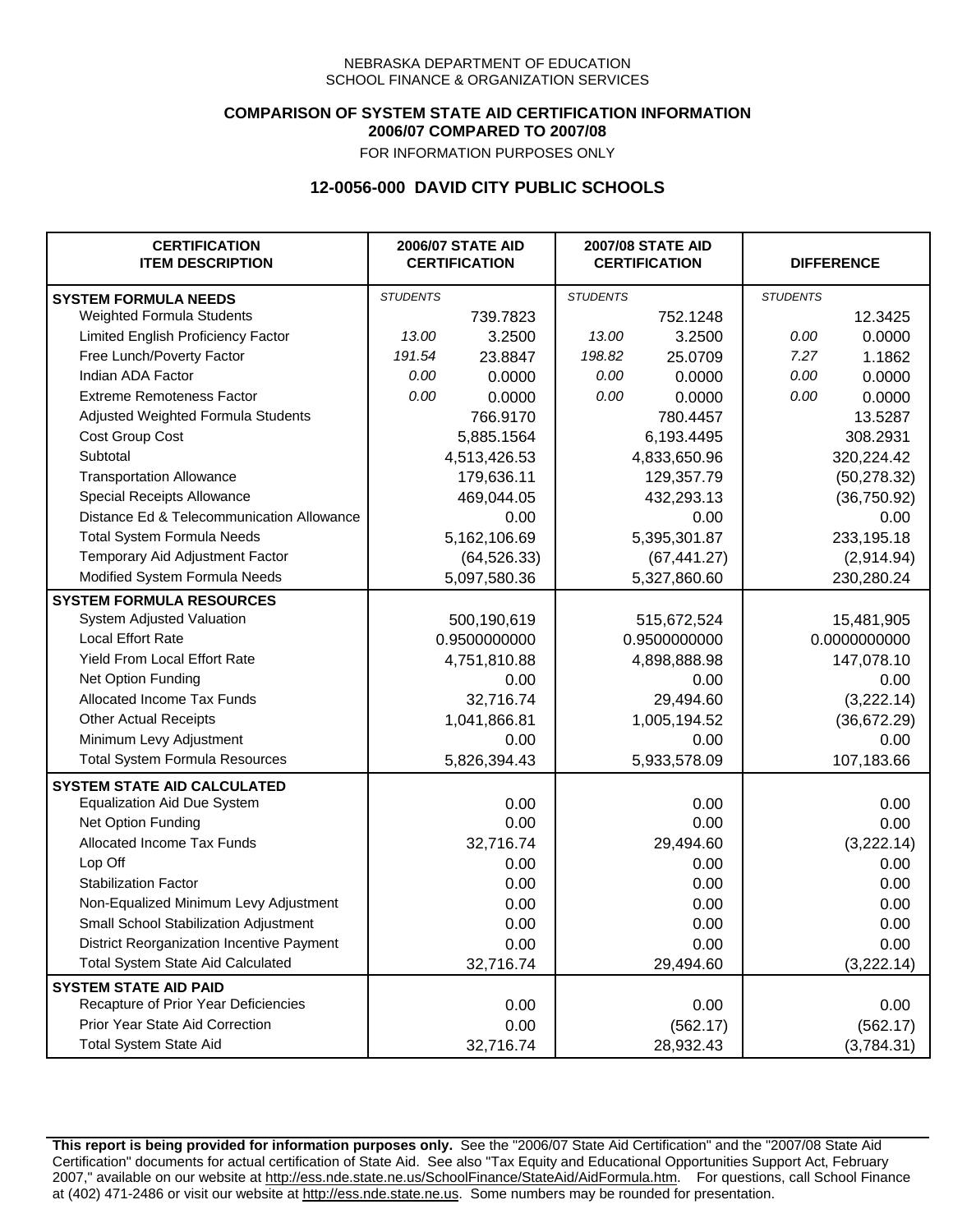### **COMPARISON OF SYSTEM STATE AID CERTIFICATION INFORMATION 2006/07 COMPARED TO 2007/08**

FOR INFORMATION PURPOSES ONLY

## **12-0502-000 EAST BUTLER PUBLIC SCHOOLS**

| <b>CERTIFICATION</b><br><b>ITEM DESCRIPTION</b> | <b>2006/07 STATE AID</b><br><b>CERTIFICATION</b> |              | <b>2007/08 STATE AID</b><br><b>CERTIFICATION</b> |              | <b>DIFFERENCE</b> |              |
|-------------------------------------------------|--------------------------------------------------|--------------|--------------------------------------------------|--------------|-------------------|--------------|
| <b>SYSTEM FORMULA NEEDS</b>                     | <b>STUDENTS</b>                                  |              | <b>STUDENTS</b>                                  |              | <b>STUDENTS</b>   |              |
| Weighted Formula Students                       |                                                  | 379.7001     |                                                  | 368.2612     |                   | (11.4389)    |
| Limited English Proficiency Factor              | 0.00                                             | 0.0000       | 0.00                                             | 0.0000       | 0.00              | 0.0000       |
| Free Lunch/Poverty Factor                       | 41.00                                            | 1.6666       | 54.00                                            | 3.4967       | 13.00             | 1.8301       |
| Indian ADA Factor                               | 0.00                                             | 0.0000       | 0.00                                             | 0.0000       | 0.00              | 0.0000       |
| <b>Extreme Remoteness Factor</b>                | 0.00                                             | 0.0000       | 0.00                                             | 0.0000       | 0.00              | 0.0000       |
| Adjusted Weighted Formula Students              |                                                  | 381.3668     |                                                  | 371.7580     |                   | (9.6088)     |
| Cost Group Cost                                 |                                                  | 5,885.1564   |                                                  | 6,193.4495   |                   | 308.2931     |
| Subtotal                                        |                                                  | 2,244,403.06 |                                                  | 2,302,464.12 |                   | 58,061.05    |
| <b>Transportation Allowance</b>                 |                                                  | 202,500.00   |                                                  | 146,737.97   |                   | (55, 762.03) |
| Special Receipts Allowance                      |                                                  | 167,937.63   |                                                  | 170,867.94   |                   | 2,930.31     |
| Distance Ed & Telecommunication Allowance       |                                                  | 0.00         |                                                  | 0.00         |                   | 0.00         |
| <b>Total System Formula Needs</b>               |                                                  | 2,614,840.69 |                                                  | 2,620,070.02 |                   | 5,229.34     |
| Temporary Aid Adjustment Factor                 |                                                  | (32,685.51)  | (32,750.88)                                      |              | (65.37)           |              |
| Modified System Formula Needs                   |                                                  | 2,582,155.18 |                                                  | 2,587,319.15 |                   | 5,163.97     |
| <b>SYSTEM FORMULA RESOURCES</b>                 |                                                  |              |                                                  |              |                   |              |
| System Adjusted Valuation                       |                                                  | 257,009,580  |                                                  | 263,488,491  |                   | 6,478,911    |
| <b>Local Effort Rate</b>                        |                                                  | 0.9500000000 |                                                  | 0.9500000000 |                   | 0.0000000000 |
| <b>Yield From Local Effort Rate</b>             |                                                  | 2,441,591.01 |                                                  | 2,503,140.66 |                   | 61,549.65    |
| Net Option Funding                              |                                                  | 0.00         |                                                  | 0.00         |                   | 0.00         |
| Allocated Income Tax Funds                      |                                                  | 33,687.80    |                                                  | 0.00         |                   | (33,687.80)  |
| <b>Other Actual Receipts</b>                    |                                                  | 425,087.42   | 451,901.21                                       |              | 26,813.80         |              |
| Minimum Levy Adjustment                         |                                                  | 0.00         |                                                  | 123,839.59   |                   | 123,839.59   |
| <b>Total System Formula Resources</b>           |                                                  | 2,900,366.23 |                                                  | 3,078,881.47 |                   | 178,515.24   |
| <b>SYSTEM STATE AID CALCULATED</b>              |                                                  |              |                                                  |              |                   |              |
| <b>Equalization Aid Due System</b>              |                                                  | 0.00         |                                                  | 0.00         |                   | 0.00         |
| Net Option Funding                              |                                                  | 0.00         |                                                  | 0.00         |                   | 0.00         |
| Allocated Income Tax Funds                      |                                                  | 33,687.80    |                                                  | 0.00         |                   | (33,687.80)  |
| Lop Off                                         |                                                  | 0.00         |                                                  | 0.00         |                   | 0.00         |
| <b>Stabilization Factor</b>                     |                                                  | 0.00         |                                                  | 0.00         |                   | 0.00         |
| Non-Equalized Minimum Levy Adjustment           |                                                  | 0.00         |                                                  | 0.00         |                   | 0.00         |
| Small School Stabilization Adjustment           |                                                  | 0.00         |                                                  | 0.00         |                   | 0.00         |
| District Reorganization Incentive Payment       |                                                  | 0.00         |                                                  | 0.00         |                   | 0.00         |
| <b>Total System State Aid Calculated</b>        |                                                  | 33,687.80    |                                                  | 0.00         |                   | (33,687.80)  |
| <b>SYSTEM STATE AID PAID</b>                    |                                                  |              |                                                  |              |                   |              |
| Recapture of Prior Year Deficiencies            |                                                  | 0.00         |                                                  | 0.00         |                   | 0.00         |
| Prior Year State Aid Correction                 |                                                  | (58.26)      |                                                  | (196.47)     |                   | (138.20)     |
| <b>Total System State Aid</b>                   |                                                  | 33,629.54    |                                                  | (196.47)     |                   | (33,826.01)  |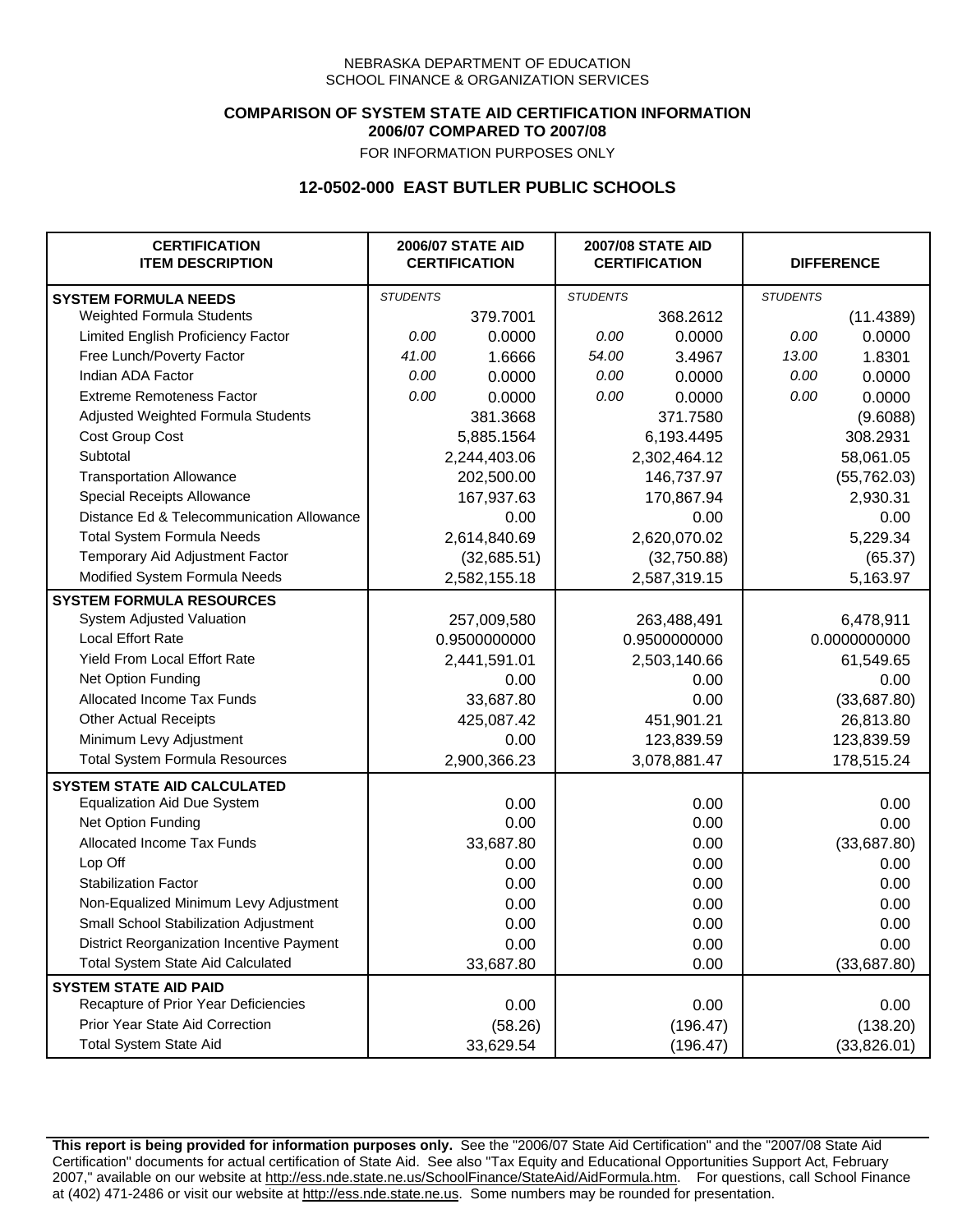### **COMPARISON OF SYSTEM STATE AID CERTIFICATION INFORMATION 2006/07 COMPARED TO 2007/08**

FOR INFORMATION PURPOSES ONLY

## **13-0001-000 PLATTSMOUTH COMMUNITY SCHOOLS**

| <b>CERTIFICATION</b><br><b>ITEM DESCRIPTION</b> |                 | <b>2006/07 STATE AID</b><br><b>CERTIFICATION</b> | <b>2007/08 STATE AID</b><br><b>CERTIFICATION</b> |               | <b>DIFFERENCE</b> |            |
|-------------------------------------------------|-----------------|--------------------------------------------------|--------------------------------------------------|---------------|-------------------|------------|
| <b>SYSTEM FORMULA NEEDS</b>                     | <b>STUDENTS</b> |                                                  | <b>STUDENTS</b>                                  |               | <b>STUDENTS</b>   |            |
| Weighted Formula Students                       |                 | 1,915.7909                                       |                                                  | 1,949.1040    |                   | 33.3130    |
| Limited English Proficiency Factor              | 20.00           | 5.0000                                           | 34.00                                            | 8.5000        | 14.00             | 3.5000     |
| Free Lunch/Poverty Factor                       | 436.00          | 46.9130                                          | 430.00                                           | 44.3518       | (6.00)            | (2.5612)   |
| Indian ADA Factor                               | 0.00            | 0.0000                                           | 0.00                                             | 0.0000        | 0.00              | 0.0000     |
| <b>Extreme Remoteness Factor</b>                | 0.00            | 0.0000                                           | 0.00                                             | 0.0000        | 0.00              | 0.0000     |
| Adjusted Weighted Formula Students              |                 | 1,967.7039                                       |                                                  | 2,001.9558    |                   | 34.2519    |
| Cost Group Cost                                 |                 | 5,885.1564                                       |                                                  | 6,193.4495    |                   | 308.2931   |
| Subtotal                                        |                 | 11,580,245.26                                    |                                                  | 12,399,011.86 |                   | 818,766.59 |
| <b>Transportation Allowance</b>                 |                 | 74,871.54                                        |                                                  | 127,088.44    |                   | 52,216.90  |
| Special Receipts Allowance                      |                 | 1,097,064.00                                     |                                                  | 1,466,296.00  |                   | 369,232.00 |
| Distance Ed & Telecommunication Allowance       |                 | 0.00                                             |                                                  | 0.00          |                   | 0.00       |
| <b>Total System Formula Needs</b>               |                 | 12,752,180.80                                    |                                                  | 13,992,396.30 | 1,240,215.49      |            |
| Temporary Aid Adjustment Factor                 |                 | (159, 402.26)                                    | (174, 904.95)                                    |               | (15,502.69)       |            |
| Modified System Formula Needs                   |                 | 12,592,778.54                                    | 13,817,491.34                                    |               | 1,224,712.80      |            |
| <b>SYSTEM FORMULA RESOURCES</b>                 |                 |                                                  |                                                  |               |                   |            |
| System Adjusted Valuation                       |                 | 502,323,389                                      |                                                  | 541,270,133   |                   | 38,946,744 |
| <b>Local Effort Rate</b>                        |                 | 0.9500000000                                     |                                                  | 0.9500000000  | 0.0000000000      |            |
| Yield From Local Effort Rate                    |                 | 4,772,072.20                                     | 5,142,066.26                                     |               | 369,994.07        |            |
| Net Option Funding                              |                 | 146,576.24                                       | 241,781.40                                       |               | 95,205.16         |            |
| Allocated Income Tax Funds                      |                 | 249,119.07                                       | 244,718.49                                       |               | (4,400.58)        |            |
| <b>Other Actual Receipts</b>                    |                 | 2,331,993.99                                     | 2,710,838.47                                     |               | 378,844.48        |            |
| Minimum Levy Adjustment                         |                 | 0.00                                             |                                                  | 0.00          |                   | 0.00       |
| <b>Total System Formula Resources</b>           |                 | 7,499,761.50                                     |                                                  | 8,339,404.63  |                   | 839,643.13 |
| <b>SYSTEM STATE AID CALCULATED</b>              |                 |                                                  |                                                  |               |                   |            |
| <b>Equalization Aid Due System</b>              |                 | 5,093,017.04                                     |                                                  | 5,478,086.72  |                   | 385,069.67 |
| Net Option Funding                              |                 | 146,576.24                                       |                                                  | 241,781.40    |                   | 95,205.16  |
| Allocated Income Tax Funds                      |                 | 249,119.07                                       |                                                  | 244,718.49    |                   | (4,400.58) |
| Lop Off                                         |                 | 0.00                                             |                                                  | 0.00          |                   | 0.00       |
| <b>Stabilization Factor</b>                     |                 | 0.00                                             |                                                  | 0.00          |                   | 0.00       |
| Non-Equalized Minimum Levy Adjustment           |                 | 0.00                                             |                                                  | 0.00          |                   | 0.00       |
| Small School Stabilization Adjustment           |                 | 0.00                                             |                                                  | 0.00          |                   | 0.00       |
| District Reorganization Incentive Payment       |                 | 0.00                                             |                                                  | 0.00          |                   | 0.00       |
| <b>Total System State Aid Calculated</b>        |                 | 5,488,712.36                                     |                                                  | 5,964,586.61  |                   | 475,874.25 |
| <b>SYSTEM STATE AID PAID</b>                    |                 |                                                  |                                                  |               |                   |            |
| Recapture of Prior Year Deficiencies            |                 | 0.00                                             |                                                  | 0.00          |                   | 0.00       |
| Prior Year State Aid Correction                 |                 | (114, 249.88)                                    |                                                  | (69, 659.61)  |                   | 44,590.28  |
| <b>Total System State Aid</b>                   |                 | 5,374,462.47                                     |                                                  | 5,894,927.00  | 520,464.53        |            |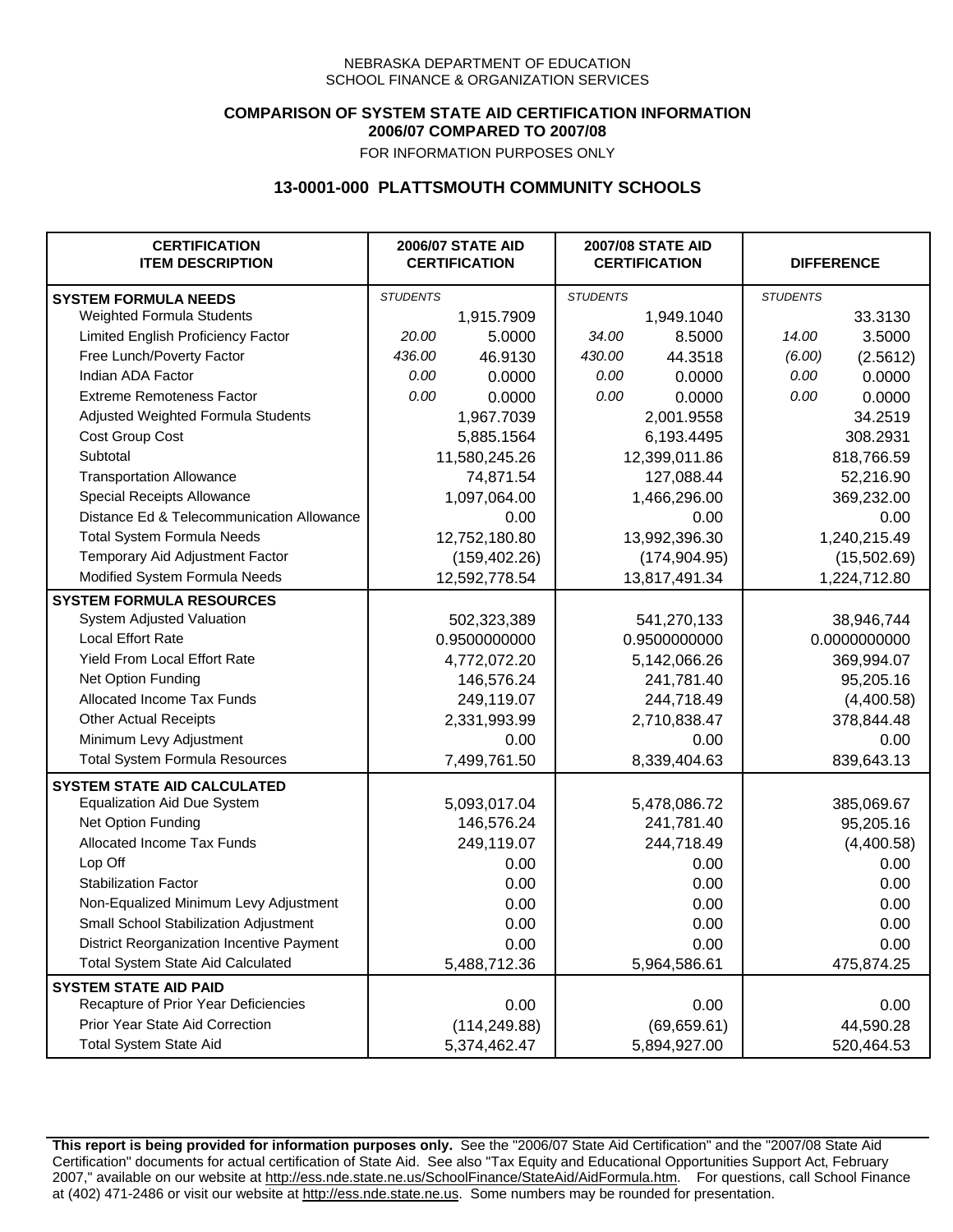### **COMPARISON OF SYSTEM STATE AID CERTIFICATION INFORMATION 2006/07 COMPARED TO 2007/08**

FOR INFORMATION PURPOSES ONLY

# **13-0022-000 WEEPING WATER PUBLIC SCHOOLS**

| <b>CERTIFICATION</b><br><b>ITEM DESCRIPTION</b> |                 | <b>2006/07 STATE AID</b><br><b>CERTIFICATION</b> | <b>2007/08 STATE AID</b><br><b>CERTIFICATION</b> |              | <b>DIFFERENCE</b> |              |
|-------------------------------------------------|-----------------|--------------------------------------------------|--------------------------------------------------|--------------|-------------------|--------------|
| <b>SYSTEM FORMULA NEEDS</b>                     | <b>STUDENTS</b> |                                                  | <b>STUDENTS</b>                                  |              | <b>STUDENTS</b>   |              |
| Weighted Formula Students                       |                 | 461.0321                                         |                                                  | 459.5707     |                   | (1.4614)     |
| Limited English Proficiency Factor              | 0.00            | 0.0000                                           | 0.00                                             | 0.0000       | 0.00              | 0.0000       |
| Free Lunch/Poverty Factor                       | 67.00           | 4.0622                                           | 67.00                                            | 4.1417       | 0.00              | 0.0795       |
| Indian ADA Factor                               | 0.00            | 0.0000                                           | 0.00                                             | 0.0000       | 0.00              | 0.0000       |
| <b>Extreme Remoteness Factor</b>                | 0.00            | 0.0000                                           | 0.00                                             | 0.0000       | 0.00              | 0.0000       |
| Adjusted Weighted Formula Students              |                 | 465.0942                                         |                                                  | 463.7124     |                   | (1.3818)     |
| Cost Group Cost                                 |                 | 5,885.1564                                       |                                                  | 6,193.4495   |                   | 308.2931     |
| Subtotal                                        |                 | 2,737,152.36                                     |                                                  | 2,871,979.41 |                   | 134,827.05   |
| <b>Transportation Allowance</b>                 |                 | 87,039.36                                        |                                                  | 99,900.00    |                   | 12,860.64    |
| Special Receipts Allowance                      |                 | 382,225.00                                       |                                                  | 559,370.00   |                   | 177,145.00   |
| Distance Ed & Telecommunication Allowance       |                 | 0.00                                             |                                                  | 0.00         |                   | 0.00         |
| <b>Total System Formula Needs</b>               |                 | 3,206,416.72                                     |                                                  | 3,531,249.41 |                   | 324,832.69   |
| Temporary Aid Adjustment Factor                 |                 | (40,080.21)                                      |                                                  | (44, 140.62) |                   | (4,060.41)   |
| Modified System Formula Needs                   |                 | 3,166,336.52                                     |                                                  | 3,487,108.79 |                   | 320,772.28   |
| <b>SYSTEM FORMULA RESOURCES</b>                 |                 |                                                  |                                                  |              |                   |              |
| System Adjusted Valuation                       |                 | 171,775,519                                      |                                                  | 174,459,271  |                   | 2,683,752    |
| <b>Local Effort Rate</b>                        |                 | 0.9500000000                                     |                                                  | 0.9500000000 |                   | 0.0000000000 |
| Yield From Local Effort Rate                    |                 | 1,631,867.43                                     |                                                  | 1,657,363.07 |                   | 25,495.64    |
| Net Option Funding                              |                 | 42,763.77                                        |                                                  | 0.00         |                   | (42, 763.77) |
| Allocated Income Tax Funds                      |                 | 41,567.01                                        |                                                  | 31,583.77    |                   | (9,983.24)   |
| <b>Other Actual Receipts</b>                    |                 | 658,183.63                                       | 822,954.00                                       |              | 164,770.37        |              |
| Minimum Levy Adjustment                         |                 | 0.00                                             |                                                  | 0.00         |                   | 0.00         |
| <b>Total System Formula Resources</b>           |                 | 2,374,381.84                                     |                                                  | 2,511,900.85 |                   | 137,519.00   |
| <b>SYSTEM STATE AID CALCULATED</b>              |                 |                                                  |                                                  |              |                   |              |
| <b>Equalization Aid Due System</b>              |                 | 791,954.67                                       |                                                  | 975,207.95   |                   | 183,253.27   |
| Net Option Funding                              |                 | 42,763.77                                        |                                                  | 0.00         |                   | (42,763.77)  |
| Allocated Income Tax Funds                      |                 | 41,567.01                                        |                                                  | 31,583.77    |                   | (9,983.24)   |
| Lop Off                                         |                 | 0.00                                             |                                                  | 0.00         |                   | 0.00         |
| <b>Stabilization Factor</b>                     |                 | 0.00                                             |                                                  | 0.00         |                   | 0.00         |
| Non-Equalized Minimum Levy Adjustment           |                 | 0.00                                             |                                                  | 0.00         |                   | 0.00         |
| Small School Stabilization Adjustment           |                 | 0.00                                             |                                                  | 0.00         |                   | 0.00         |
| District Reorganization Incentive Payment       |                 | 0.00                                             |                                                  | 0.00         |                   | 0.00         |
| <b>Total System State Aid Calculated</b>        |                 | 876,285.45                                       |                                                  | 1,006,791.72 |                   | 130,506.26   |
| <b>SYSTEM STATE AID PAID</b>                    |                 |                                                  |                                                  |              |                   |              |
| Recapture of Prior Year Deficiencies            |                 | 0.00                                             |                                                  | 0.00         |                   | 0.00         |
| Prior Year State Aid Correction                 |                 | 47,963.98                                        |                                                  | (16,076.15)  |                   | (64,040.14)  |
| <b>Total System State Aid</b>                   |                 | 924,249.44                                       |                                                  | 990,715.56   |                   | 66,466.13    |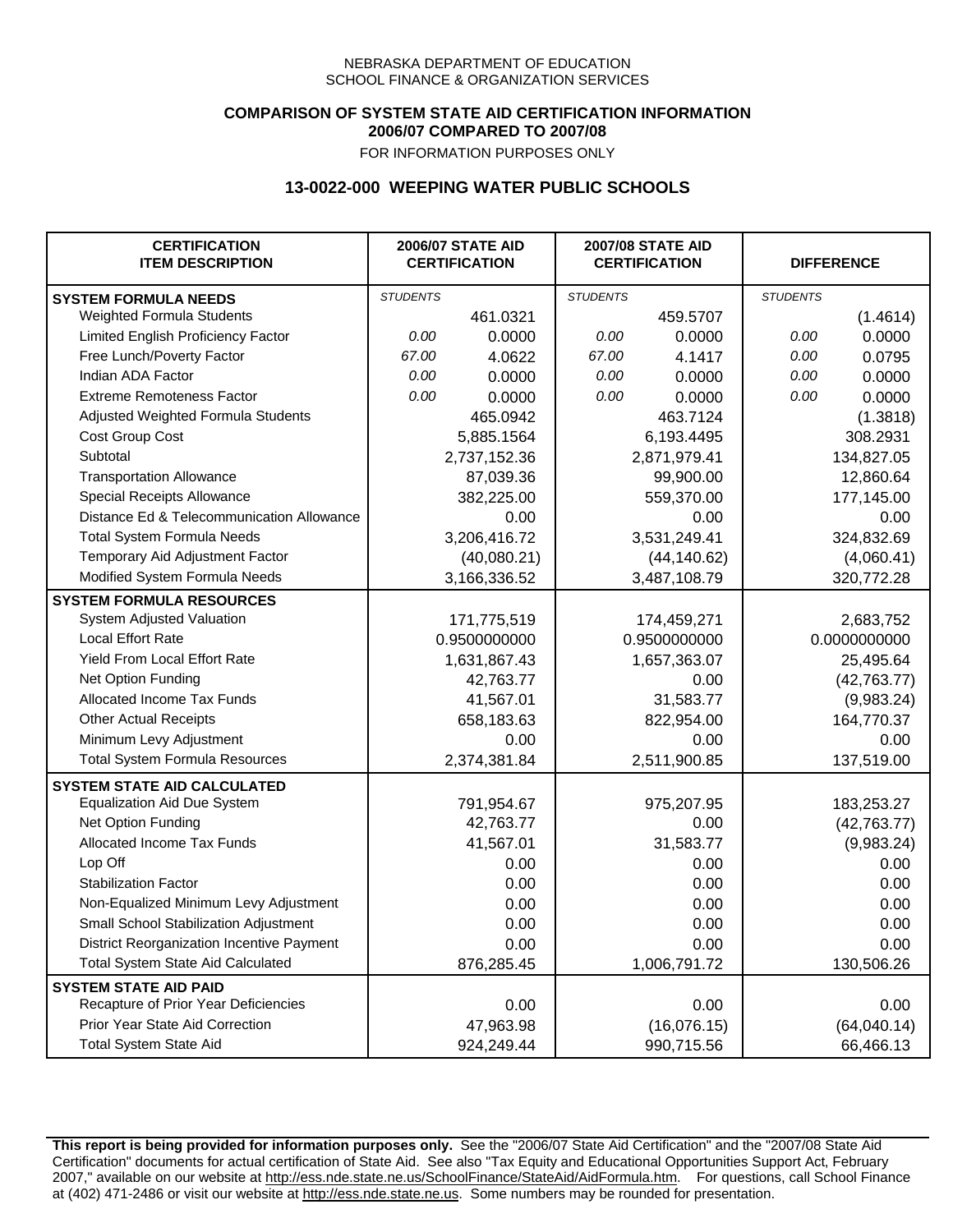### **COMPARISON OF SYSTEM STATE AID CERTIFICATION INFORMATION 2006/07 COMPARED TO 2007/08**

FOR INFORMATION PURPOSES ONLY

## **13-0032-000 LOUISVILLE PUBLIC SCHOOLS**

| <b>CERTIFICATION</b><br><b>ITEM DESCRIPTION</b> |                 | <b>2006/07 STATE AID</b><br><b>CERTIFICATION</b> | <b>2007/08 STATE AID</b><br><b>CERTIFICATION</b> |              | <b>DIFFERENCE</b> |              |
|-------------------------------------------------|-----------------|--------------------------------------------------|--------------------------------------------------|--------------|-------------------|--------------|
| <b>SYSTEM FORMULA NEEDS</b>                     | <b>STUDENTS</b> |                                                  | <b>STUDENTS</b>                                  |              | <b>STUDENTS</b>   |              |
| Weighted Formula Students                       |                 | 557.5186                                         |                                                  | 561.6300     |                   | 4.1114       |
| Limited English Proficiency Factor              | 0.00            | 0.0000                                           | 0.00                                             | 0.0000       | 0.00              | 0.0000       |
| Free Lunch/Poverty Factor                       | 57.00           | 1.9915                                           | 36.00                                            | 0.5541       | (21.00)           | (1.4374)     |
| Indian ADA Factor                               | 0.00            | 0.0000                                           | 0.00                                             | 0.0000       | 0.00              | 0.0000       |
| <b>Extreme Remoteness Factor</b>                | 0.00            | 0.0000                                           | 0.00                                             | 0.0000       | 0.00              | 0.0000       |
| Adjusted Weighted Formula Students              |                 | 559.5101                                         |                                                  | 562.1841     |                   | 2.6739       |
| Cost Group Cost                                 |                 | 5,885.1564                                       |                                                  | 6,193.4495   |                   | 308.2931     |
| Subtotal                                        |                 | 3,292,804.69                                     |                                                  | 3,481,858.74 |                   | 189,054.05   |
| <b>Transportation Allowance</b>                 |                 | 117,318.90                                       |                                                  | 130,983.08   |                   | 13,664.18    |
| Special Receipts Allowance                      |                 | 178,643.00                                       |                                                  | 240,155.91   |                   | 61,512.91    |
| Distance Ed & Telecommunication Allowance       |                 | 0.00                                             |                                                  | 0.00         |                   | 0.00         |
| <b>Total System Formula Needs</b>               |                 | 3,588,766.59                                     |                                                  | 3,852,997.73 |                   | 264,231.14   |
| Temporary Aid Adjustment Factor                 |                 | (44, 859.58)                                     |                                                  | (48, 162.47) |                   | (3,302.89)   |
| Modified System Formula Needs                   |                 | 3,543,907.01                                     |                                                  | 3,804,835.26 |                   | 260,928.25   |
| <b>SYSTEM FORMULA RESOURCES</b>                 |                 |                                                  |                                                  |              |                   |              |
| System Adjusted Valuation                       |                 | 309,017,732                                      |                                                  | 342,598,499  |                   | 33,580,767   |
| <b>Local Effort Rate</b>                        |                 | 0.9500000000                                     |                                                  | 0.9500000000 |                   | 0.0000000000 |
| Yield From Local Effort Rate                    |                 | 2,935,668.45                                     |                                                  | 3,254,685.74 |                   | 319,017.29   |
| Net Option Funding                              |                 | 160,133.92                                       |                                                  | 249,835.27   |                   | 89,701.35    |
| Allocated Income Tax Funds                      |                 | 90,612.35                                        |                                                  | 86,447.53    |                   | (4, 164.83)  |
| <b>Other Actual Receipts</b>                    |                 | 575,829.96                                       |                                                  | 666,974.23   |                   | 91,144.27    |
| Minimum Levy Adjustment                         |                 | 0.00                                             |                                                  | 0.00         |                   | 0.00         |
| <b>Total System Formula Resources</b>           |                 | 3,762,244.69                                     |                                                  | 4,257,942.77 |                   | 495,698.08   |
| <b>SYSTEM STATE AID CALCULATED</b>              |                 |                                                  |                                                  |              |                   |              |
| <b>Equalization Aid Due System</b>              |                 | 0.00                                             |                                                  | 0.00         |                   | 0.00         |
| Net Option Funding                              |                 | 160,133.92                                       |                                                  | 249,835.27   |                   | 89,701.35    |
| Allocated Income Tax Funds                      |                 | 90,612.35                                        |                                                  | 86,447.53    |                   | (4, 164.83)  |
| Lop Off                                         |                 | 0.00                                             |                                                  | 0.00         |                   | 0.00         |
| <b>Stabilization Factor</b>                     |                 | 0.00                                             |                                                  | 0.00         |                   | 0.00         |
| Non-Equalized Minimum Levy Adjustment           |                 | 0.00                                             |                                                  | 0.00         |                   | 0.00         |
| Small School Stabilization Adjustment           |                 | 0.00                                             |                                                  | 0.00         |                   | 0.00         |
| District Reorganization Incentive Payment       |                 | 0.00                                             |                                                  | 0.00         |                   | 0.00         |
| <b>Total System State Aid Calculated</b>        |                 | 250,746.28                                       |                                                  | 336,282.80   |                   | 85,536.52    |
| <b>SYSTEM STATE AID PAID</b>                    |                 |                                                  |                                                  |              |                   |              |
| Recapture of Prior Year Deficiencies            |                 | 0.00                                             |                                                  | 0.00         |                   | 0.00         |
| Prior Year State Aid Correction                 |                 | (33.94)                                          |                                                  | (604.79)     |                   | (570.86)     |
| <b>Total System State Aid</b>                   |                 | 250,712.34                                       |                                                  | 335,678.01   |                   | 84,965.67    |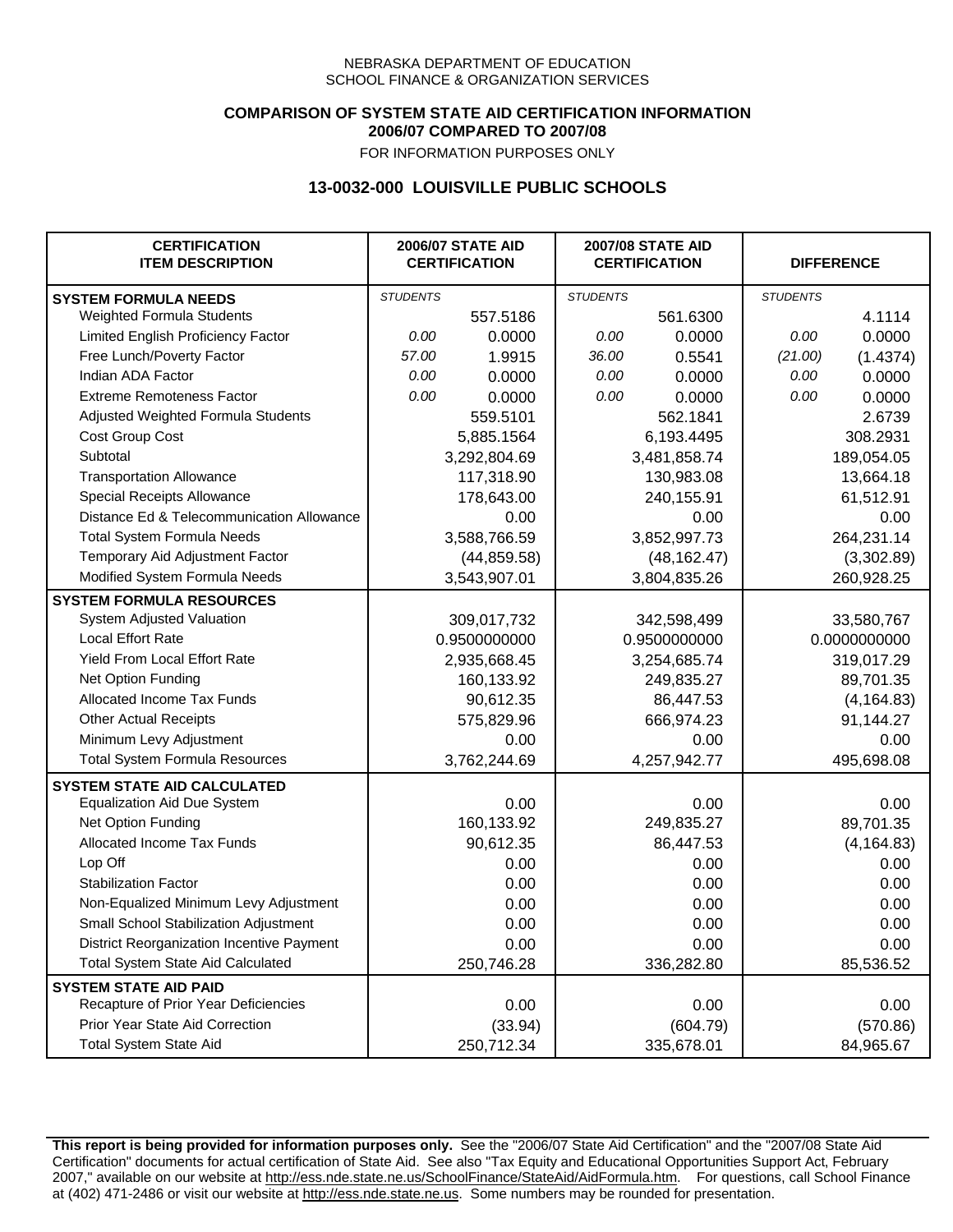### **COMPARISON OF SYSTEM STATE AID CERTIFICATION INFORMATION 2006/07 COMPARED TO 2007/08**

FOR INFORMATION PURPOSES ONLY

## **13-0056-000 CONESTOGA PUBLIC SCHOOLS**

| <b>CERTIFICATION</b><br><b>ITEM DESCRIPTION</b> |                 | <b>2006/07 STATE AID</b><br><b>CERTIFICATION</b> | <b>2007/08 STATE AID</b><br><b>CERTIFICATION</b> |              |                 | <b>DIFFERENCE</b> |
|-------------------------------------------------|-----------------|--------------------------------------------------|--------------------------------------------------|--------------|-----------------|-------------------|
| <b>SYSTEM FORMULA NEEDS</b>                     | <b>STUDENTS</b> |                                                  | <b>STUDENTS</b>                                  |              | <b>STUDENTS</b> |                   |
| Weighted Formula Students                       |                 | 763.5145                                         |                                                  | 712.4955     |                 | (51.0190)         |
| Limited English Proficiency Factor              | 0.00            | 0.0000                                           | 2.00                                             | 0.5000       | 2.00            | 0.5000            |
| Free Lunch/Poverty Factor                       | 117.00          | 7.7023                                           | 94.00                                            | 4.8812       | (23.00)         | (2.8210)          |
| Indian ADA Factor                               | 0.00            | 0.0000                                           | 0.00                                             | 0.0000       | 0.00            | 0.0000            |
| <b>Extreme Remoteness Factor</b>                | 0.00            | 0.0000                                           | 0.00                                             | 0.0000       | 0.00            | 0.0000            |
| Adjusted Weighted Formula Students              |                 | 771.2168                                         |                                                  | 717.8767     |                 | (53.3400)         |
| Cost Group Cost                                 |                 | 5,885.1564                                       |                                                  | 6,193.4495   |                 | 308.2931          |
| Subtotal                                        |                 | 4,538,731.22                                     |                                                  | 4,446,133.37 |                 | (92, 597.85)      |
| <b>Transportation Allowance</b>                 |                 | 242,152.62                                       |                                                  | 313,635.78   |                 | 71,483.16         |
| Special Receipts Allowance                      |                 | 324,182.00                                       |                                                  | 482,733.00   |                 | 158,551.00        |
| Distance Ed & Telecommunication Allowance       |                 | 0.00                                             |                                                  | 0.00         |                 | 0.00              |
| <b>Total System Formula Needs</b>               |                 | 5,105,065.84                                     | 5,242,502.15                                     |              | 137,436.31      |                   |
| Temporary Aid Adjustment Factor                 |                 | (63, 813.32)                                     | (65, 531.28)                                     |              | (1,717.95)      |                   |
| Modified System Formula Needs                   |                 | 5,041,252.51                                     |                                                  | 5,176,970.87 |                 | 135,718.36        |
| <b>SYSTEM FORMULA RESOURCES</b>                 |                 |                                                  |                                                  |              |                 |                   |
| System Adjusted Valuation                       |                 | 401,340,804                                      |                                                  | 426,235,569  |                 | 24,894,765        |
| <b>Local Effort Rate</b>                        |                 | 0.9500000000                                     |                                                  | 0.9500000000 | 0.0000000000    |                   |
| Yield From Local Effort Rate                    |                 | 3,812,737.64                                     | 4,049,237.91                                     |              | 236,500.27      |                   |
| Net Option Funding                              |                 | 0.00                                             | 0.00                                             |              | 0.00            |                   |
| Allocated Income Tax Funds                      |                 | 29,640.50                                        | 30,555.84                                        |              | 915.34          |                   |
| <b>Other Actual Receipts</b>                    |                 | 862,665.00                                       |                                                  | 1,035,243.00 | 172,578.00      |                   |
| Minimum Levy Adjustment                         |                 | 0.00                                             |                                                  | 0.00         |                 | 0.00              |
| <b>Total System Formula Resources</b>           |                 | 4,705,043.14                                     |                                                  | 5,115,036.75 |                 | 409,993.61        |
| <b>SYSTEM STATE AID CALCULATED</b>              |                 |                                                  |                                                  |              |                 |                   |
| <b>Equalization Aid Due System</b>              |                 | 336,209.37                                       |                                                  | 61,934.13    |                 | (274, 275.25)     |
| Net Option Funding                              |                 | 0.00                                             |                                                  | 0.00         |                 | 0.00              |
| Allocated Income Tax Funds                      |                 | 29,640.50                                        |                                                  | 30,555.84    |                 | 915.34            |
| Lop Off                                         |                 | 0.00                                             |                                                  | 0.00         |                 | 0.00              |
| <b>Stabilization Factor</b>                     |                 | 35,443.17                                        |                                                  | 0.00         |                 | (35, 443.17)      |
| Non-Equalized Minimum Levy Adjustment           |                 | 0.00                                             |                                                  | 0.00         |                 | 0.00              |
| <b>Small School Stabilization Adjustment</b>    |                 | 83,345.80                                        |                                                  | 0.00         |                 | (83, 345.80)      |
| District Reorganization Incentive Payment       |                 | 0.00                                             |                                                  | 0.00         |                 | 0.00              |
| <b>Total System State Aid Calculated</b>        |                 | 484,638.85                                       |                                                  | 92,489.97    |                 | (392, 148.88)     |
| <b>SYSTEM STATE AID PAID</b>                    |                 |                                                  |                                                  |              |                 |                   |
| Recapture of Prior Year Deficiencies            |                 | 0.00                                             |                                                  | 0.00         |                 | 0.00              |
| Prior Year State Aid Correction                 |                 | (78, 219.77)                                     |                                                  | 0.00         |                 | 78,219.77         |
| <b>Total System State Aid</b>                   |                 | 406,419.08                                       |                                                  | 92,489.97    |                 | (313, 929.11)     |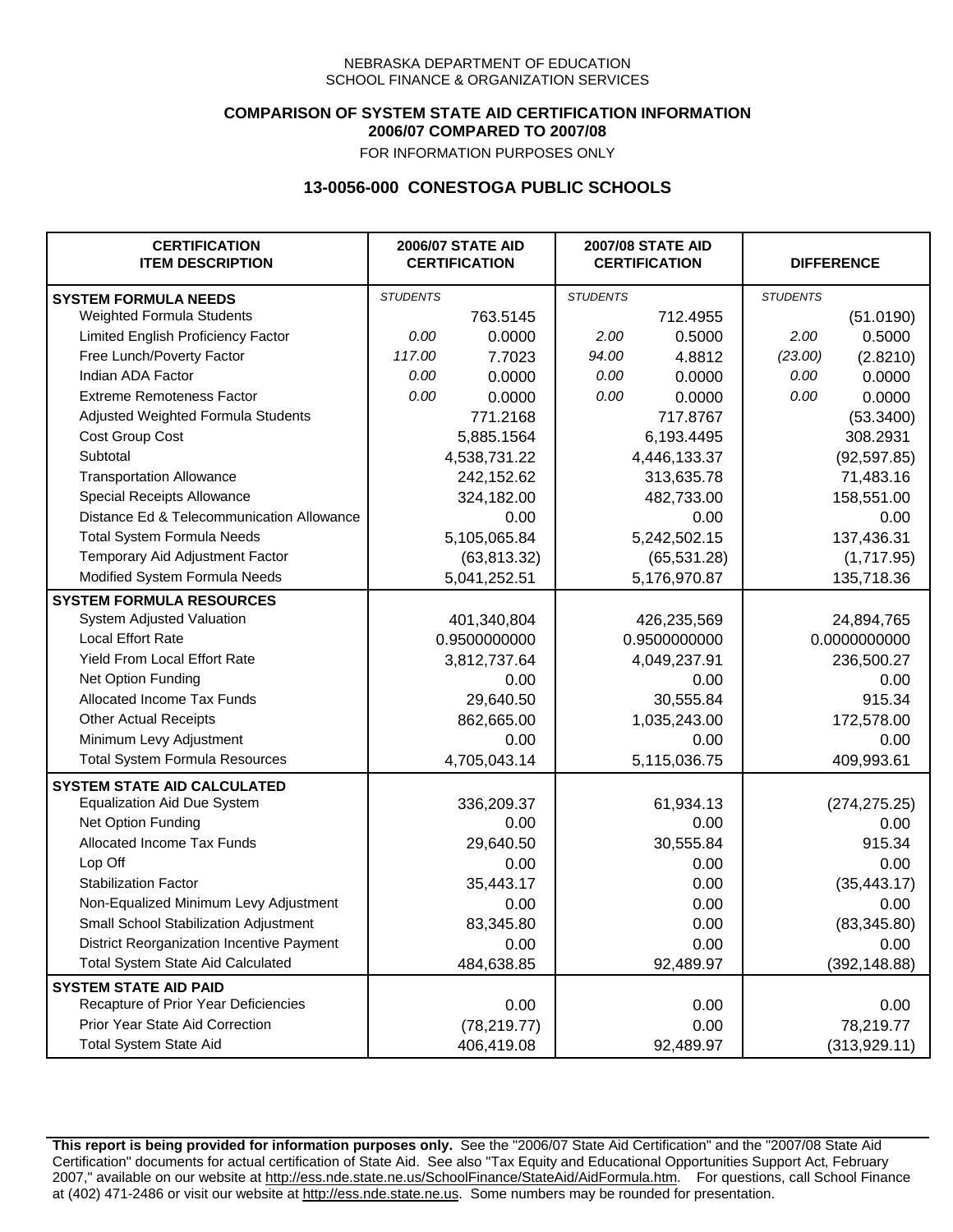### **COMPARISON OF SYSTEM STATE AID CERTIFICATION INFORMATION 2006/07 COMPARED TO 2007/08**

FOR INFORMATION PURPOSES ONLY

## **13-0097-000 ELMWOOD-MURDOCK PUBLIC SCHOOLS**

| <b>CERTIFICATION</b><br><b>ITEM DESCRIPTION</b>  |                 | <b>2006/07 STATE AID</b><br><b>CERTIFICATION</b> | <b>2007/08 STATE AID</b><br><b>CERTIFICATION</b> |              | <b>DIFFERENCE</b> |              |
|--------------------------------------------------|-----------------|--------------------------------------------------|--------------------------------------------------|--------------|-------------------|--------------|
| <b>SYSTEM FORMULA NEEDS</b>                      | <b>STUDENTS</b> |                                                  | <b>STUDENTS</b>                                  |              | <b>STUDENTS</b>   |              |
| Weighted Formula Students                        |                 | 506.4089                                         |                                                  | 509.6848     |                   | 3.2759       |
| Limited English Proficiency Factor               | 0.00            | 0.0000                                           | 0.00                                             | 0.0000       | 0.00              | 0.0000       |
| Free Lunch/Poverty Factor                        | 66.00           | 3.3012                                           | 59.00                                            | 2.5930       | (7.00)            | (0.7083)     |
| Indian ADA Factor                                | 0.00            | 0.0000                                           | 0.00                                             | 0.0000       | 0.00              | 0.0000       |
| <b>Extreme Remoteness Factor</b>                 | 0.00            | 0.0000                                           | 0.00                                             | 0.0000       | 0.00              | 0.0000       |
| Adjusted Weighted Formula Students               |                 | 509.7101                                         |                                                  | 512.2778     |                   | 2.5676       |
| Cost Group Cost                                  |                 | 5,885.1564                                       |                                                  | 6,193.4495   |                   | 308.2931     |
| Subtotal                                         |                 | 2,999,723.80                                     |                                                  | 3,172,766.43 |                   | 173,042.63   |
| <b>Transportation Allowance</b>                  |                 | 118,206.21                                       |                                                  | 153,763.52   |                   | 35,557.31    |
| Special Receipts Allowance                       |                 | 206,507.00                                       |                                                  | 246,416.00   |                   | 39,909.00    |
| Distance Ed & Telecommunication Allowance        |                 | 0.00                                             |                                                  | 0.00         |                   | 0.00         |
| <b>Total System Formula Needs</b>                |                 | 3,324,437.01                                     |                                                  | 3,572,945.95 |                   | 248,508.94   |
| Temporary Aid Adjustment Factor                  |                 | (41, 555.46)                                     | (44, 661.82)                                     |              | (3, 106.36)       |              |
| Modified System Formula Needs                    |                 | 3,282,881.55                                     |                                                  | 3,528,284.13 |                   | 245,402.58   |
| <b>SYSTEM FORMULA RESOURCES</b>                  |                 |                                                  |                                                  |              |                   |              |
| System Adjusted Valuation                        |                 | 191,093,984                                      |                                                  | 199,241,758  |                   | 8,147,774    |
| <b>Local Effort Rate</b>                         |                 | 0.9500000000                                     |                                                  | 0.9500000000 |                   | 0.0000000000 |
| Yield From Local Effort Rate                     |                 | 1,815,392.85                                     | 1,892,796.70                                     |              | 77,403.85         |              |
| Net Option Funding                               |                 | 37,660.32                                        | 103,379.88                                       |              | 65,719.57         |              |
| Allocated Income Tax Funds                       |                 | 50,400.46                                        | 48,616.42                                        |              | (1,784.04)        |              |
| <b>Other Actual Receipts</b>                     |                 | 483,170.20                                       | 526,856.09                                       |              | 43,685.89         |              |
| Minimum Levy Adjustment                          |                 | 0.00                                             |                                                  | 0.00         |                   | 0.00         |
| <b>Total System Formula Resources</b>            |                 | 2,386,623.83                                     |                                                  | 2,571,649.09 |                   | 185,025.27   |
| <b>SYSTEM STATE AID CALCULATED</b>               |                 |                                                  |                                                  |              |                   |              |
| <b>Equalization Aid Due System</b>               |                 | 896,257.72                                       |                                                  | 956,635.03   |                   | 60,377.31    |
| Net Option Funding                               |                 | 37,660.32                                        |                                                  | 103,379.88   |                   | 65,719.57    |
| Allocated Income Tax Funds                       |                 | 50,400.46                                        |                                                  | 48,616.42    |                   | (1,784.04)   |
| Lop Off                                          |                 | 0.00                                             |                                                  | 0.00         |                   | 0.00         |
| <b>Stabilization Factor</b>                      |                 | 0.00                                             |                                                  | 0.00         |                   | 0.00         |
| Non-Equalized Minimum Levy Adjustment            |                 | 0.00                                             |                                                  | 0.00         |                   | 0.00         |
| Small School Stabilization Adjustment            |                 | 0.00                                             |                                                  | 0.00         |                   | 0.00         |
| <b>District Reorganization Incentive Payment</b> |                 | 0.00                                             |                                                  | 0.00         |                   | 0.00         |
| <b>Total System State Aid Calculated</b>         |                 | 984,318.50                                       |                                                  | 1,108,631.34 |                   | 124,312.84   |
| <b>SYSTEM STATE AID PAID</b>                     |                 |                                                  |                                                  |              |                   |              |
| Recapture of Prior Year Deficiencies             |                 | 0.00                                             |                                                  | 0.00         |                   | 0.00         |
| Prior Year State Aid Correction                  |                 | (92, 846.78)                                     |                                                  | 17,178.60    |                   | 110,025.38   |
| <b>Total System State Aid</b>                    |                 | 891,471.72                                       |                                                  | 1,125,809.94 |                   | 234,338.22   |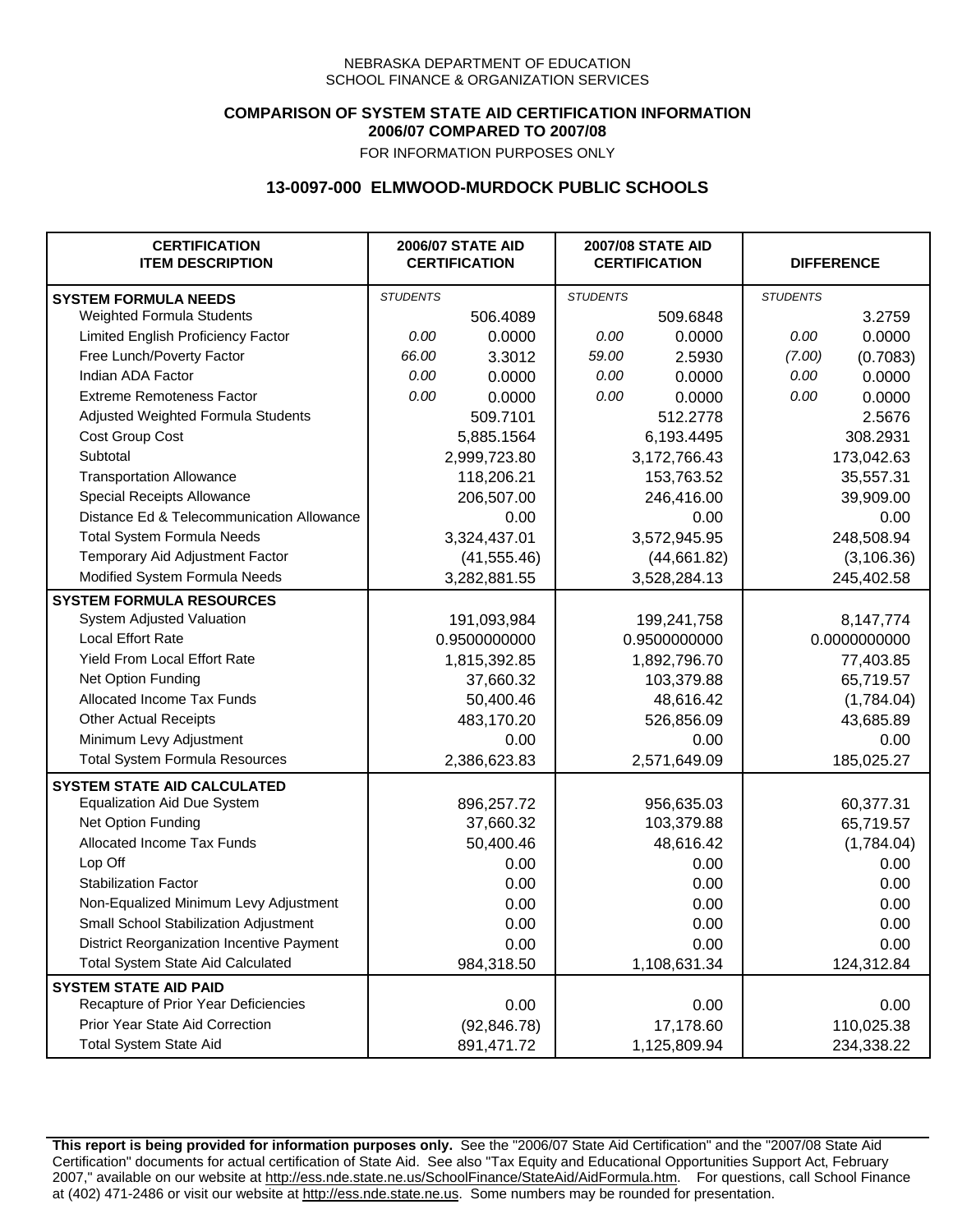### **COMPARISON OF SYSTEM STATE AID CERTIFICATION INFORMATION 2006/07 COMPARED TO 2007/08**

FOR INFORMATION PURPOSES ONLY

## **14-0008-000 HARTINGTON PUBLIC SCHOOLS**

| <b>CERTIFICATION</b><br><b>ITEM DESCRIPTION</b> |                 | <b>2006/07 STATE AID</b><br><b>CERTIFICATION</b> | <b>2007/08 STATE AID</b><br><b>CERTIFICATION</b> |              | <b>DIFFERENCE</b> |              |
|-------------------------------------------------|-----------------|--------------------------------------------------|--------------------------------------------------|--------------|-------------------|--------------|
| <b>SYSTEM FORMULA NEEDS</b>                     | <b>STUDENTS</b> |                                                  | <b>STUDENTS</b>                                  |              | <b>STUDENTS</b>   |              |
| Weighted Formula Students                       |                 | 398.4708                                         |                                                  | 363.5958     |                   | (34.8750)    |
| Limited English Proficiency Factor              | 0.00            | 0.0000                                           | 0.00                                             | 0.0000       | 0.00              | 0.0000       |
| Free Lunch/Poverty Factor                       | 94.00           | 10.8914                                          | 87.00                                            | 10.2451      | (7.00)            | (0.6464)     |
| Indian ADA Factor                               | 0.00            | 0.0000                                           | 0.00                                             | 0.0000       | 0.00              | 0.0000       |
| <b>Extreme Remoteness Factor</b>                | 0.00            | 0.0000                                           | 0.00                                             | 0.0000       | 0.00              | 0.0000       |
| Adjusted Weighted Formula Students              |                 | 409.3622                                         |                                                  | 373.8408     |                   | (35.5214)    |
| Cost Group Cost                                 |                 | 5,885.1564                                       |                                                  | 6,193.4495   |                   | 308.2931     |
| Subtotal                                        |                 | 2,409,160.50                                     |                                                  | 2,315,364.12 |                   | (93, 796.38) |
| <b>Transportation Allowance</b>                 |                 | 136,172.00                                       |                                                  | 131,818.00   |                   | (4,354.00)   |
| Special Receipts Allowance                      |                 | 288,917.00                                       |                                                  | 342,569.00   |                   | 53,652.00    |
| Distance Ed & Telecommunication Allowance       |                 | 0.00                                             |                                                  | 0.00         |                   | 0.00         |
| <b>Total System Formula Needs</b>               |                 | 2,834,249.50                                     |                                                  | 2,789,751.12 |                   | (44, 498.38) |
| Temporary Aid Adjustment Factor                 |                 | (35, 428.12)                                     | (34, 871.89)                                     |              | 556.23            |              |
| Modified System Formula Needs                   |                 | 2,798,821.38                                     |                                                  | 2,754,879.23 |                   | (43, 942.15) |
| <b>SYSTEM FORMULA RESOURCES</b>                 |                 |                                                  |                                                  |              |                   |              |
| System Adjusted Valuation                       |                 | 257,666,522                                      |                                                  | 282,616,766  |                   | 24,950,244   |
| <b>Local Effort Rate</b>                        |                 | 0.9500000000                                     |                                                  | 0.9500000000 |                   | 0.0000000000 |
| Yield From Local Effort Rate                    |                 | 2,447,831.96                                     | 2,684,859.28                                     |              | 237,027.32        |              |
| Net Option Funding                              |                 | 0.00                                             | 0.00                                             |              | 0.00              |              |
| Allocated Income Tax Funds                      |                 | 24,504.62                                        | 26,700.09                                        |              | 2,195.47          |              |
| <b>Other Actual Receipts</b>                    |                 | 736,830.00                                       | 768,077.00                                       |              | 31,247.00         |              |
| Minimum Levy Adjustment                         |                 | 0.00                                             |                                                  | 0.00         |                   | 0.00         |
| <b>Total System Formula Resources</b>           |                 | 3,209,166.58                                     |                                                  | 3,479,636.37 |                   | 270,469.79   |
| <b>SYSTEM STATE AID CALCULATED</b>              |                 |                                                  |                                                  |              |                   |              |
| <b>Equalization Aid Due System</b>              |                 | 0.00                                             |                                                  | 0.00         |                   | 0.00         |
| Net Option Funding                              |                 | 0.00                                             |                                                  | 0.00         |                   | 0.00         |
| Allocated Income Tax Funds                      |                 | 24,504.62                                        |                                                  | 26,700.09    |                   | 2,195.47     |
| Lop Off                                         |                 | 0.00                                             |                                                  | 0.00         |                   | 0.00         |
| <b>Stabilization Factor</b>                     |                 | 0.00                                             |                                                  | 0.00         |                   | 0.00         |
| Non-Equalized Minimum Levy Adjustment           |                 | 0.00                                             |                                                  | 0.00         |                   | 0.00         |
| Small School Stabilization Adjustment           |                 | 0.00                                             |                                                  | 0.00         |                   | 0.00         |
| District Reorganization Incentive Payment       |                 | 0.00                                             |                                                  | 0.00         |                   | 0.00         |
| <b>Total System State Aid Calculated</b>        |                 | 24,504.62                                        |                                                  | 26,700.09    |                   | 2,195.47     |
| <b>SYSTEM STATE AID PAID</b>                    |                 |                                                  |                                                  |              |                   |              |
| Recapture of Prior Year Deficiencies            |                 | 0.00                                             |                                                  | 0.00         |                   | 0.00         |
| Prior Year State Aid Correction                 |                 | 216.67                                           |                                                  | 455.33       |                   | 238.66       |
| <b>Total System State Aid</b>                   |                 | 24,721.28                                        |                                                  | 27, 155.42   |                   | 2,434.14     |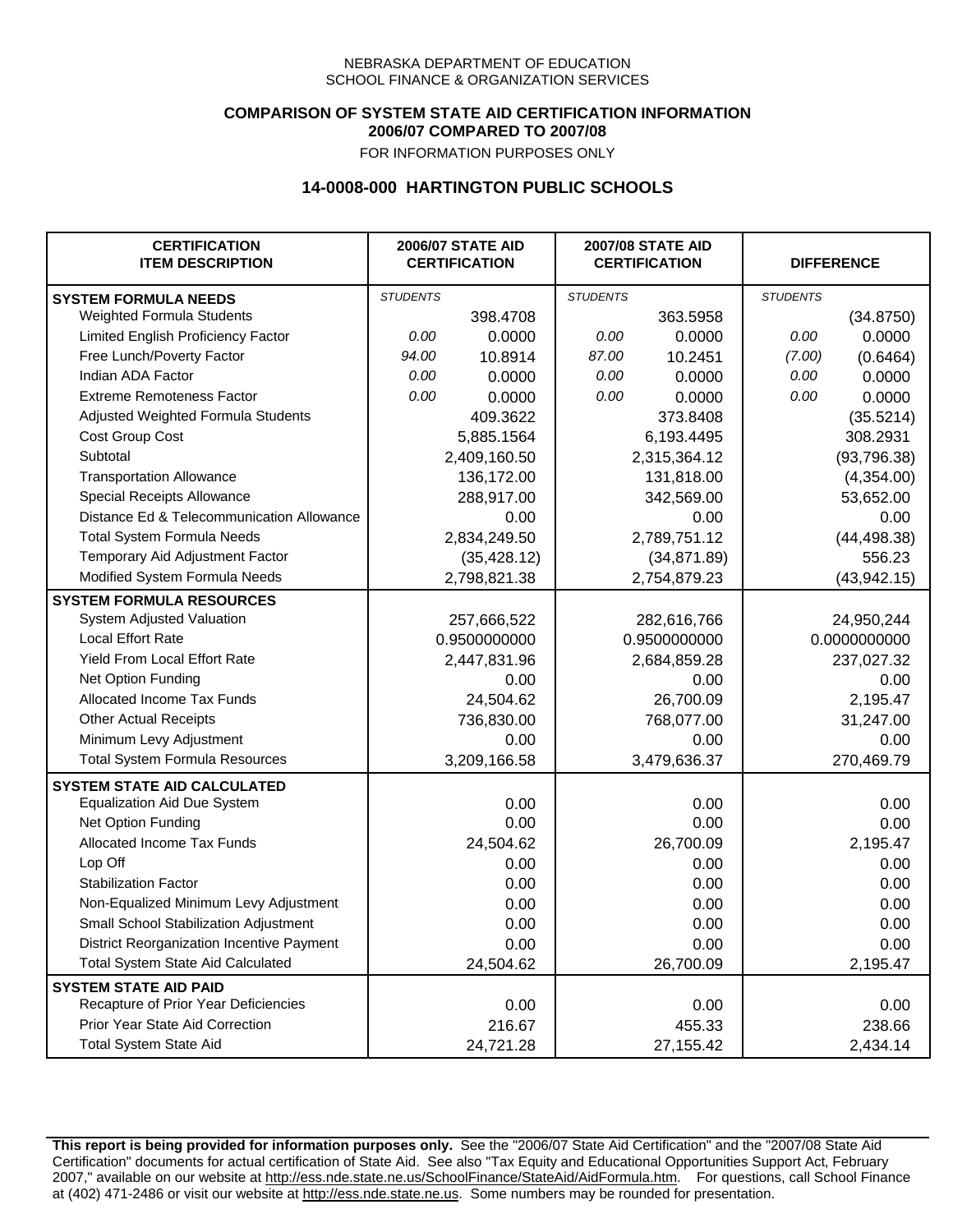### **COMPARISON OF SYSTEM STATE AID CERTIFICATION INFORMATION 2006/07 COMPARED TO 2007/08**

FOR INFORMATION PURPOSES ONLY

## **14-0045-000 RANDOLPH PUBLIC SCHOOLS**

| <b>CERTIFICATION</b><br><b>ITEM DESCRIPTION</b> |                 | <b>2006/07 STATE AID</b><br><b>CERTIFICATION</b> | <b>2007/08 STATE AID</b><br><b>CERTIFICATION</b> |               | <b>DIFFERENCE</b> |               |
|-------------------------------------------------|-----------------|--------------------------------------------------|--------------------------------------------------|---------------|-------------------|---------------|
| <b>SYSTEM FORMULA NEEDS</b>                     | <b>STUDENTS</b> |                                                  | <b>STUDENTS</b>                                  |               | <b>STUDENTS</b>   |               |
| Weighted Formula Students                       |                 | 461.6858                                         |                                                  | 420.8046      |                   | (40.8811)     |
| Limited English Proficiency Factor              | 0.00            | 0.0000                                           | 0.00                                             | 0.0000        | 0.00              | 0.0000        |
| Free Lunch/Poverty Factor                       | 113.00          | 13.7642                                          | 109.00                                           | 14.3160       | (4.00)            | 0.5519        |
| Indian ADA Factor                               | 0.00            | 0.0000                                           | 0.00                                             | 0.0000        | 0.00              | 0.0000        |
| <b>Extreme Remoteness Factor</b>                | 0.00            | 0.0000                                           | 0.00                                             | 0.0000        | 0.00              | 0.0000        |
| Adjusted Weighted Formula Students              |                 | 475.4499                                         |                                                  | 435.1207      |                   | (40.3292)     |
| Cost Group Cost                                 |                 | 5,885.1564                                       |                                                  | 6,193.4495    |                   | 308.2931      |
| Subtotal                                        |                 | 2,798,097.25                                     |                                                  | 2,694,898.01  |                   | (103, 199.24) |
| <b>Transportation Allowance</b>                 |                 | 142,412.00                                       |                                                  | 114,080.09    |                   | (28, 331.91)  |
| Special Receipts Allowance                      |                 | 153,443.00                                       |                                                  | 176,652.00    |                   | 23,209.00     |
| Distance Ed & Telecommunication Allowance       |                 | 0.00                                             |                                                  | 0.00          |                   | 0.00          |
| <b>Total System Formula Needs</b>               |                 | 3,093,952.25                                     |                                                  | 2,985,630.10  |                   | (108, 322.15) |
| Temporary Aid Adjustment Factor                 |                 | (38, 674.40)                                     | (37, 320.38)                                     |               | 1,354.03          |               |
| Modified System Formula Needs                   |                 | 3,055,277.85                                     |                                                  | 2,948,309.73  |                   | (106, 968.12) |
| <b>SYSTEM FORMULA RESOURCES</b>                 |                 |                                                  |                                                  |               |                   |               |
| System Adjusted Valuation                       |                 | 212,678,630                                      |                                                  | 225, 107, 277 |                   | 12,428,647    |
| <b>Local Effort Rate</b>                        |                 | 0.9500000000                                     |                                                  | 0.9500000000  | 0.0000000000      |               |
| Yield From Local Effort Rate                    |                 | 2,020,446.99                                     | 2,138,519.13                                     |               |                   | 118,072.15    |
| Net Option Funding                              |                 | 0.00                                             | 0.00                                             |               | 0.00              |               |
| Allocated Income Tax Funds                      |                 | 0.00                                             | 0.00                                             |               | 0.00              |               |
| <b>Other Actual Receipts</b>                    |                 | 403,383.00                                       | 455,399.46                                       |               | 52,016.46         |               |
| Minimum Levy Adjustment                         |                 | 0.00                                             |                                                  | 0.00          |                   | 0.00          |
| <b>Total System Formula Resources</b>           |                 | 2,423,829.99                                     |                                                  | 2,593,918.59  |                   | 170,088.61    |
| <b>SYSTEM STATE AID CALCULATED</b>              |                 |                                                  |                                                  |               |                   |               |
| <b>Equalization Aid Due System</b>              |                 | 631,447.86                                       |                                                  | 354,391.13    |                   | (277,056.73)  |
| Net Option Funding                              |                 | 0.00                                             |                                                  | 0.00          |                   | 0.00          |
| Allocated Income Tax Funds                      |                 | 0.00                                             |                                                  | 0.00          |                   | 0.00          |
| Lop Off                                         |                 | 0.00                                             |                                                  | 0.00          |                   | 0.00          |
| <b>Stabilization Factor</b>                     |                 | 0.00                                             |                                                  | 24,981.75     |                   | 24,981.75     |
| Non-Equalized Minimum Levy Adjustment           |                 | 0.00                                             |                                                  | 0.00          |                   | 0.00          |
| Small School Stabilization Adjustment           |                 | 0.00                                             |                                                  | 0.00          |                   | 0.00          |
| District Reorganization Incentive Payment       |                 | 0.00                                             |                                                  | 0.00          |                   | 0.00          |
| <b>Total System State Aid Calculated</b>        |                 | 631,447.86                                       |                                                  | 379,372.88    |                   | (252, 074.98) |
| <b>SYSTEM STATE AID PAID</b>                    |                 |                                                  |                                                  |               |                   |               |
| Recapture of Prior Year Deficiencies            |                 | 0.00                                             |                                                  | 0.00          |                   | 0.00          |
| Prior Year State Aid Correction                 |                 | (22, 643.47)                                     |                                                  | (53, 978.71)  |                   | (31, 335.24)  |
| <b>Total System State Aid</b>                   |                 | 608,804.39                                       |                                                  | 325,394.17    |                   | (283, 410.22) |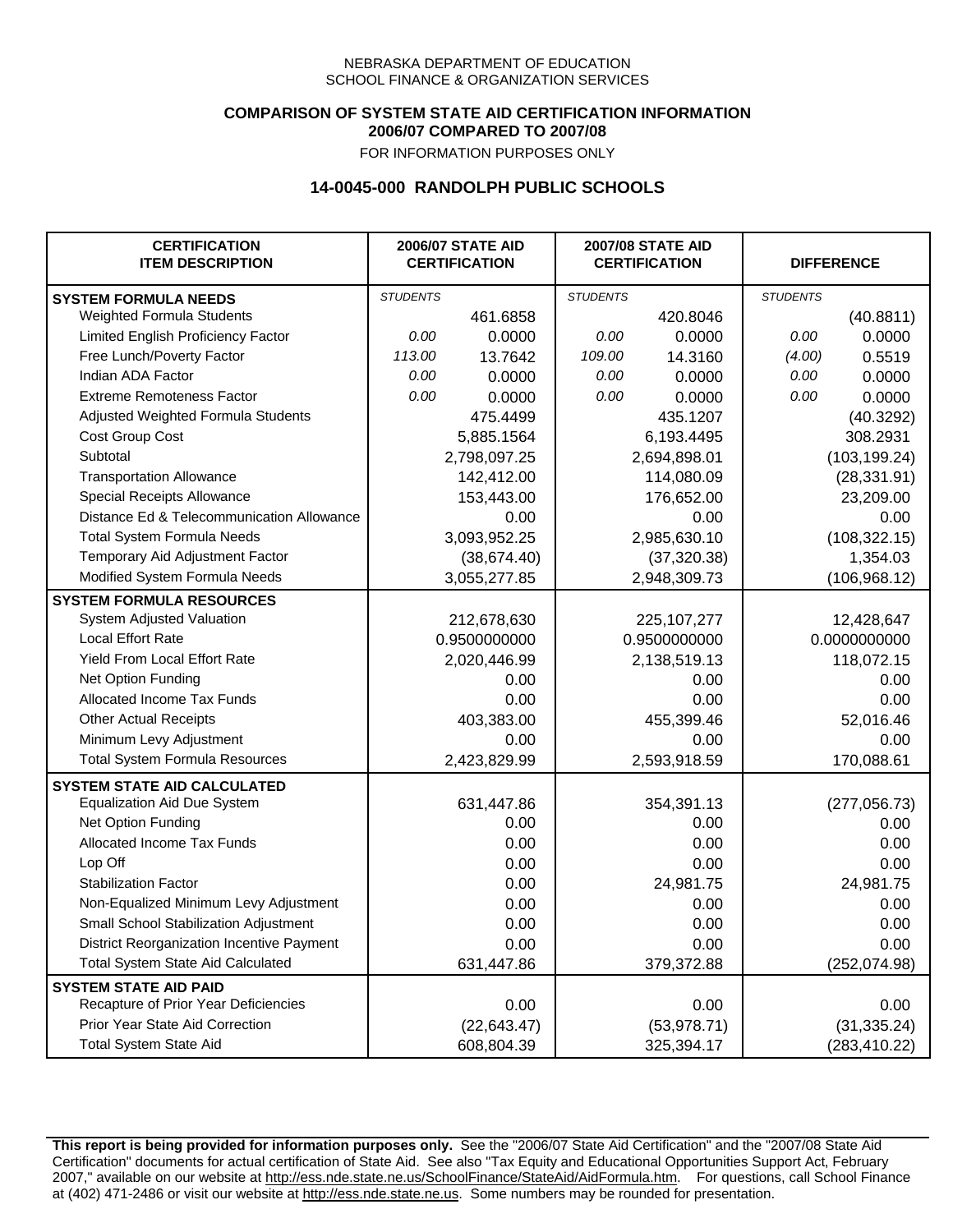### **COMPARISON OF SYSTEM STATE AID CERTIFICATION INFORMATION 2006/07 COMPARED TO 2007/08**

FOR INFORMATION PURPOSES ONLY

## **14-0054-000 LAUREL-CONCORD PUBLIC SCHOOLS**

| <b>CERTIFICATION</b><br><b>ITEM DESCRIPTION</b> |                 | <b>2006/07 STATE AID</b><br><b>CERTIFICATION</b> | <b>2007/08 STATE AID</b><br><b>CERTIFICATION</b> |              | <b>DIFFERENCE</b> |               |
|-------------------------------------------------|-----------------|--------------------------------------------------|--------------------------------------------------|--------------|-------------------|---------------|
| <b>SYSTEM FORMULA NEEDS</b>                     | <b>STUDENTS</b> |                                                  | <b>STUDENTS</b>                                  |              | <b>STUDENTS</b>   |               |
| Weighted Formula Students                       |                 | 442.7382                                         |                                                  | 426.8283     |                   | (15.9099)     |
| Limited English Proficiency Factor              | 0.00            | 0.0000                                           | 0.00                                             | 0.0000       | 0.00              | 0.0000        |
| Free Lunch/Poverty Factor                       | 89.00           | 8.4288                                           | 73.00                                            | 5.5617       | (16.00)           | (2.8671)      |
| Indian ADA Factor                               | 0.00            | 0.0000                                           | 0.00                                             | 0.0000       | 0.00              | 0.0000        |
| <b>Extreme Remoteness Factor</b>                | 0.00            | 0.0000                                           | 0.00                                             | 0.0000       | 0.00              | 0.0000        |
| Adjusted Weighted Formula Students              |                 | 451.1670                                         |                                                  | 432.3900     |                   | (18.7770)     |
| Cost Group Cost                                 |                 | 5,885.1564                                       |                                                  | 6,193.4495   |                   | 308.2931      |
| Subtotal                                        |                 | 2,655,188.25                                     |                                                  | 2,677,985.62 |                   | 22,797.37     |
| <b>Transportation Allowance</b>                 |                 | 108,204.66                                       |                                                  | 109,877.62   |                   | 1,672.96      |
| Special Receipts Allowance                      |                 | 196,641.00                                       |                                                  | 208,538.00   |                   | 11,897.00     |
| Distance Ed & Telecommunication Allowance       |                 | 0.00                                             |                                                  | 0.00         |                   | 0.00          |
| <b>Total System Formula Needs</b>               |                 | 2,960,033.91                                     |                                                  | 2,996,401.24 |                   | 36,367.33     |
| Temporary Aid Adjustment Factor                 |                 | (37,000.42)                                      |                                                  | (37, 455.02) |                   | (454.59)      |
| Modified System Formula Needs                   |                 | 2,923,033.49                                     |                                                  | 2,958,946.23 |                   | 35,912.74     |
| <b>SYSTEM FORMULA RESOURCES</b>                 |                 |                                                  |                                                  |              |                   |               |
| System Adjusted Valuation                       |                 | 210,434,645                                      |                                                  | 216,793,581  |                   | 6,358,936     |
| <b>Local Effort Rate</b>                        |                 | 0.9500000000                                     |                                                  | 0.9500000000 |                   | 0.0000000000  |
| <b>Yield From Local Effort Rate</b>             |                 | 1,999,129.13                                     |                                                  | 2,059,539.02 |                   | 60,409.89     |
| Net Option Funding                              |                 | 62,775.18                                        |                                                  | 0.00         |                   | (62, 775.18)  |
| Allocated Income Tax Funds                      |                 | 39,358.27                                        |                                                  | 4,138.55     |                   | (35, 219.71)  |
| <b>Other Actual Receipts</b>                    |                 | 441,934.00                                       | 451,529.83                                       |              | 9,595.83          |               |
| Minimum Levy Adjustment                         |                 | 0.00                                             |                                                  | 0.00         |                   | 0.00          |
| <b>Total System Formula Resources</b>           |                 | 2,543,196.57                                     |                                                  | 2,515,207.40 |                   | (27, 989.17)  |
| <b>SYSTEM STATE AID CALCULATED</b>              |                 |                                                  |                                                  |              |                   |               |
| <b>Equalization Aid Due System</b>              |                 | 379,836.92                                       |                                                  | 443,738.83   |                   | 63,901.91     |
| Net Option Funding                              |                 | 62,775.18                                        |                                                  | 0.00         |                   | (62, 775.18)  |
| Allocated Income Tax Funds                      |                 | 39,358.27                                        |                                                  | 4,138.55     |                   | (35, 219.71)  |
| Lop Off                                         |                 | 0.00                                             |                                                  | 0.00         |                   | 0.00          |
| <b>Stabilization Factor</b>                     |                 | 0.00                                             |                                                  | 0.00         |                   | 0.00          |
| Non-Equalized Minimum Levy Adjustment           |                 | 0.00                                             |                                                  | 0.00         |                   | 0.00          |
| Small School Stabilization Adjustment           |                 | 294,670.44                                       |                                                  | 0.00         |                   | (294, 670.44) |
| District Reorganization Incentive Payment       |                 | 0.00                                             |                                                  | 0.00         |                   | 0.00          |
| Total System State Aid Calculated               |                 | 776,640.80                                       |                                                  | 447,877.38   |                   | (328, 763.42) |
| <b>SYSTEM STATE AID PAID</b>                    |                 |                                                  |                                                  |              |                   |               |
| Recapture of Prior Year Deficiencies            |                 | 0.00                                             |                                                  | 0.00         |                   | 0.00          |
| Prior Year State Aid Correction                 |                 | (272, 582.00)                                    |                                                  | (2,871.83)   |                   | 269,710.17    |
| <b>Total System State Aid</b>                   |                 | 504,058.80                                       |                                                  | 445,005.54   |                   | (59,053.26)   |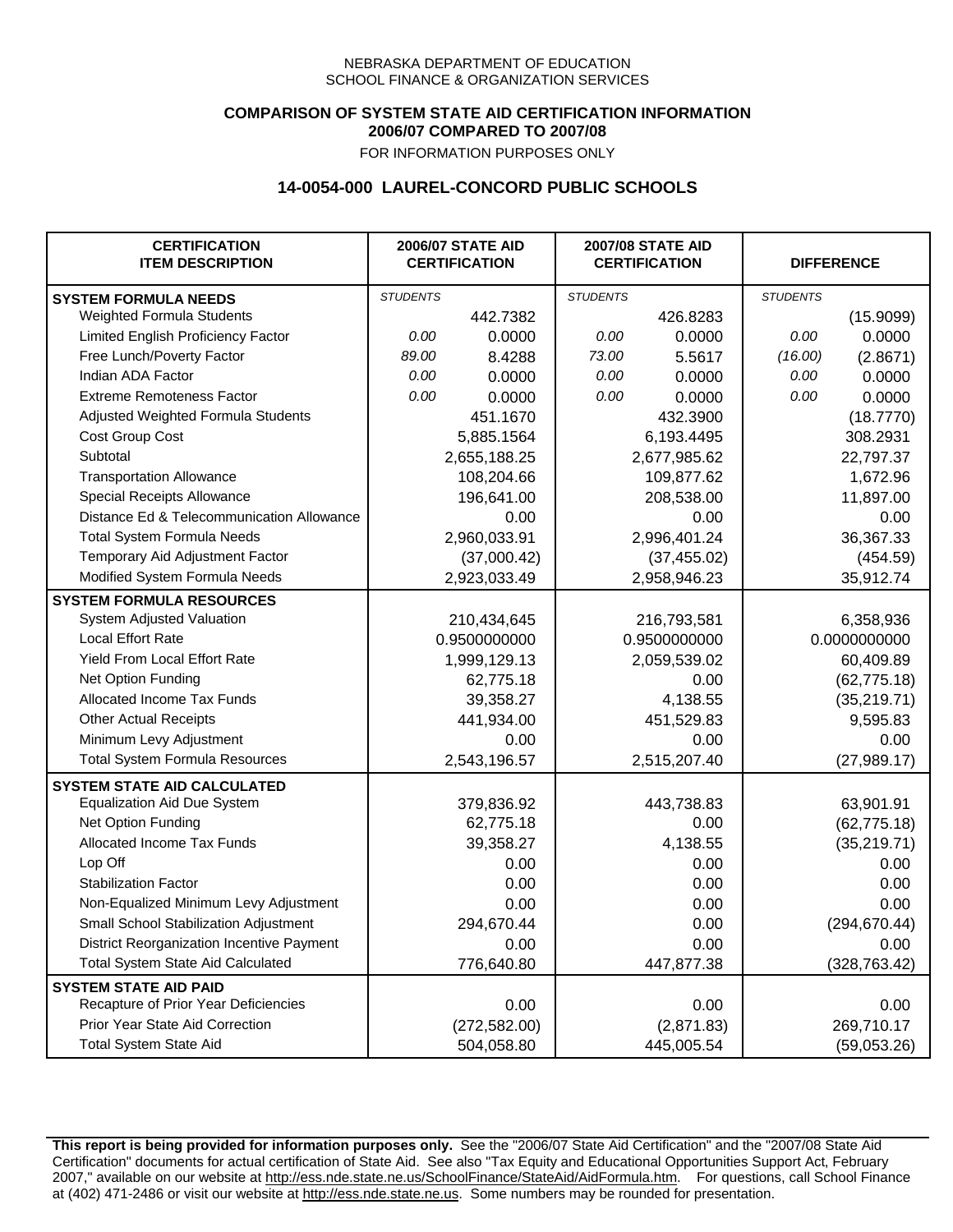### **COMPARISON OF SYSTEM STATE AID CERTIFICATION INFORMATION 2006/07 COMPARED TO 2007/08**

FOR INFORMATION PURPOSES ONLY

## **14-0101-000 WYNOT PUBLIC SCHOOLS**

| <b>CERTIFICATION</b><br><b>ITEM DESCRIPTION</b> |                 | <b>2006/07 STATE AID</b><br><b>CERTIFICATION</b> |                 | <b>2007/08 STATE AID</b><br><b>CERTIFICATION</b> |                 | <b>DIFFERENCE</b> |
|-------------------------------------------------|-----------------|--------------------------------------------------|-----------------|--------------------------------------------------|-----------------|-------------------|
| <b>SYSTEM FORMULA NEEDS</b>                     | <b>STUDENTS</b> |                                                  | <b>STUDENTS</b> |                                                  | <b>STUDENTS</b> |                   |
| Weighted Formula Students                       |                 | 183.3239                                         |                 | 162.1735                                         |                 | (21.1503)         |
| Limited English Proficiency Factor              | 0.00            | 0.0000                                           | 0.00            | 0.0000                                           | 0.00            | 0.0000            |
| Free Lunch/Poverty Factor                       | 49.00           | 6.5100                                           | 55.00           | 9.2539                                           | 6.00            | 2.7439            |
| Indian ADA Factor                               | 0.00            | 0.0000                                           | 0.00            | 0.0000                                           | 0.00            | 0.0000            |
| <b>Extreme Remoteness Factor</b>                | 0.00            | 0.0000                                           | 0.00            | 0.0000                                           | 0.00            | 0.0000            |
| Adjusted Weighted Formula Students              |                 | 189.8339                                         |                 | 171.4274                                         |                 | (18.4064)         |
| Cost Group Cost                                 |                 | 5,885.1564                                       |                 | 6,193.4495                                       |                 | 308.2931          |
| Subtotal                                        |                 | 1,117,202.13                                     |                 | 1,061,727.20                                     |                 | (55, 474.93)      |
| <b>Transportation Allowance</b>                 |                 | 46,651.85                                        |                 | 50,151.50                                        |                 | 3,499.65          |
| Special Receipts Allowance                      |                 | 110,361.00                                       |                 | 134,198.77                                       |                 | 23,837.77         |
| Distance Ed & Telecommunication Allowance       |                 | 0.00                                             |                 | 0.00                                             |                 | 0.00              |
| <b>Total System Formula Needs</b>               |                 | 1,274,214.98                                     |                 | 1,246,077.47                                     |                 | (28, 137.51)      |
| Temporary Aid Adjustment Factor                 |                 | (15, 927.69)                                     | (15, 575.97)    |                                                  | 351.72          |                   |
| Modified System Formula Needs                   |                 | 1,258,287.29                                     |                 | 1,230,501.50                                     |                 | (27, 785.79)      |
| <b>SYSTEM FORMULA RESOURCES</b>                 |                 |                                                  |                 |                                                  |                 |                   |
| System Adjusted Valuation                       |                 | 77,515,444                                       |                 | 62,230,291                                       |                 | (15, 285, 153)    |
| <b>Local Effort Rate</b>                        |                 | 0.9500000000                                     |                 | 0.9500000000                                     | 0.0000000000    |                   |
| <b>Yield From Local Effort Rate</b>             |                 | 736,396.72                                       | 591,187.76      |                                                  | (145, 208.95)   |                   |
| Net Option Funding                              |                 | 31,843.66                                        | 2,929.24        |                                                  | (28, 914.42)    |                   |
| Allocated Income Tax Funds                      |                 | 9,800.11                                         | 9,274.70        |                                                  | (525.41)        |                   |
| <b>Other Actual Receipts</b>                    |                 | 211,838.76                                       | 229,859.27      |                                                  | 18,020.51       |                   |
| Minimum Levy Adjustment                         |                 | 0.00                                             |                 | 0.00                                             |                 | 0.00              |
| <b>Total System Formula Resources</b>           |                 | 989,879.25                                       |                 | 833,250.98                                       |                 | (156, 628.27)     |
| <b>SYSTEM STATE AID CALCULATED</b>              |                 |                                                  |                 |                                                  |                 |                   |
| <b>Equalization Aid Due System</b>              |                 | 268,408.04                                       |                 | 397,250.52                                       |                 | 128,842.48        |
| Net Option Funding                              |                 | 31,843.66                                        |                 | 2,929.24                                         |                 | (28, 914.42)      |
| Allocated Income Tax Funds                      |                 | 9,800.11                                         |                 | 9,274.70                                         |                 | (525.41)          |
| Lop Off                                         |                 | 0.00                                             |                 | 0.00                                             |                 | 0.00              |
| <b>Stabilization Factor</b>                     |                 | 0.00                                             |                 | 21,019.52                                        |                 | 21,019.52         |
| Non-Equalized Minimum Levy Adjustment           |                 | 0.00                                             |                 | 0.00                                             |                 | 0.00              |
| Small School Stabilization Adjustment           |                 | 121,106.42                                       |                 | 0.00                                             |                 | (121, 106.42)     |
| District Reorganization Incentive Payment       |                 | 0.00                                             |                 | 0.00                                             |                 | 0.00              |
| <b>Total System State Aid Calculated</b>        |                 | 431,158.23                                       |                 | 430,473.99                                       |                 | (684.24)          |
| <b>SYSTEM STATE AID PAID</b>                    |                 |                                                  |                 |                                                  |                 |                   |
| Recapture of Prior Year Deficiencies            |                 | 0.00                                             |                 | 0.00                                             |                 | 0.00              |
| Prior Year State Aid Correction                 |                 | 82,840.56                                        |                 | (167, 272.80)                                    |                 | (250, 113.36)     |
| <b>Total System State Aid</b>                   |                 | 513,998.80                                       |                 | 263,201.19                                       |                 | (250, 797.60)     |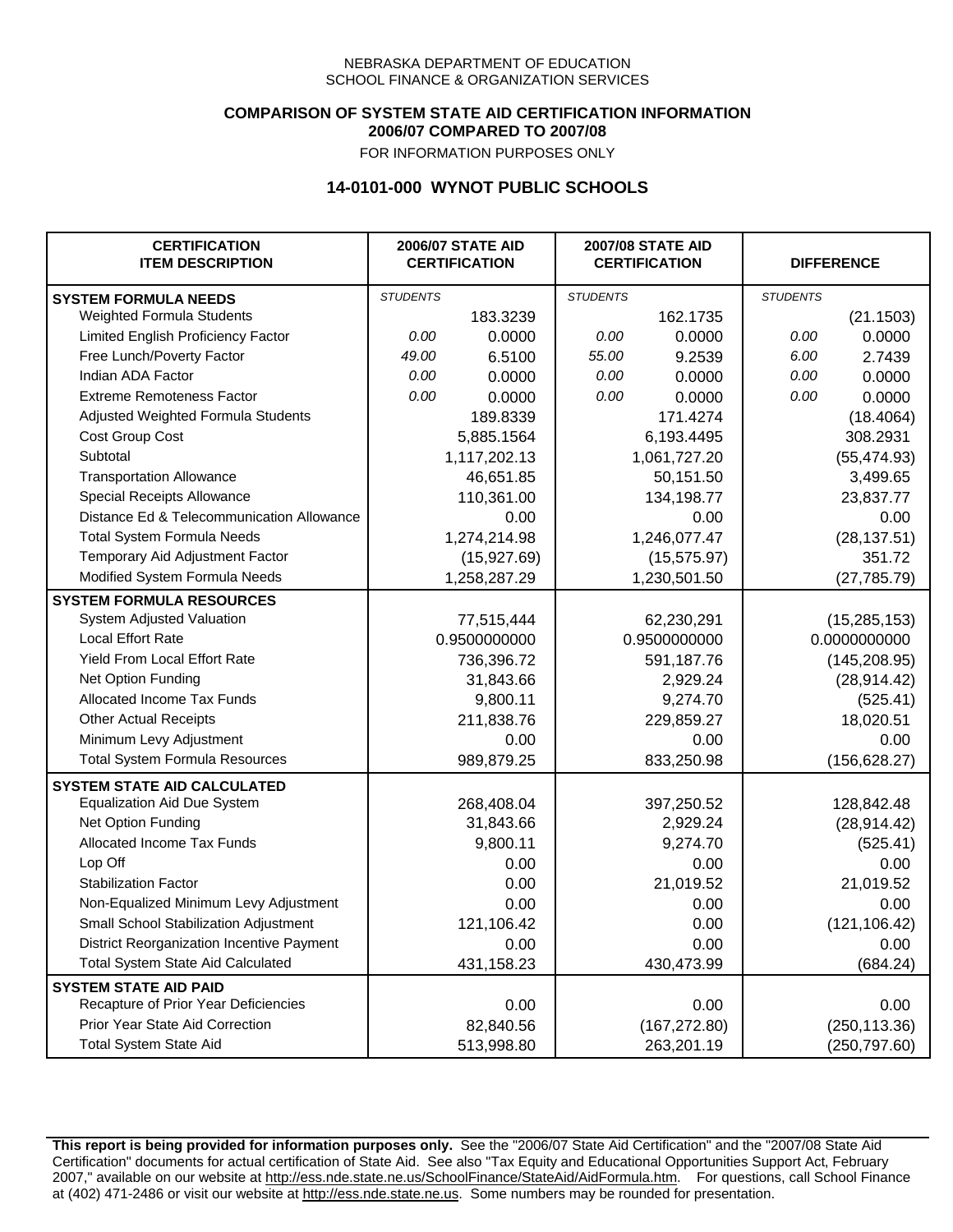### **COMPARISON OF SYSTEM STATE AID CERTIFICATION INFORMATION 2006/07 COMPARED TO 2007/08**

FOR INFORMATION PURPOSES ONLY

## **14-0541-000 COLERIDGE COMMUNITY SCHOOLS**

| <b>CERTIFICATION</b><br><b>ITEM DESCRIPTION</b> |                 | <b>2006/07 STATE AID</b><br><b>CERTIFICATION</b> | <b>2007/08 STATE AID</b><br><b>CERTIFICATION</b> |              |                 | <b>DIFFERENCE</b> |  |
|-------------------------------------------------|-----------------|--------------------------------------------------|--------------------------------------------------|--------------|-----------------|-------------------|--|
| <b>SYSTEM FORMULA NEEDS</b>                     | <b>STUDENTS</b> |                                                  | <b>STUDENTS</b>                                  |              | <b>STUDENTS</b> |                   |  |
| Weighted Formula Students                       |                 | 160.0918                                         |                                                  | 152.5322     |                 | (7.5596)          |  |
| Limited English Proficiency Factor              | 0.00            | 0.0000                                           | 0.00                                             | 0.0000       | 0.00            | 0.0000            |  |
| Free Lunch/Poverty Factor                       | 30.00           | 2.6892                                           | 16.00                                            | 0.6554       | (14.00)         | (2.0338)          |  |
| Indian ADA Factor                               | 0.00            | 0.0000                                           | 0.00                                             | 0.0000       | 0.00            | 0.0000            |  |
| <b>Extreme Remoteness Factor</b>                | 0.00            | 0.0000                                           | 0.00                                             | 0.0000       | 0.00            | 0.0000            |  |
| Adjusted Weighted Formula Students              |                 | 162.7810                                         |                                                  | 153.1875     |                 | (9.5935)          |  |
| Cost Group Cost                                 |                 | 5,885.1564                                       |                                                  | 6,193.4495   |                 | 308.2931          |  |
| Subtotal                                        |                 | 957,991.50                                       |                                                  | 948,759.10   |                 | (9,232.41)        |  |
| <b>Transportation Allowance</b>                 |                 | 53,948.00                                        |                                                  | 48,796.00    |                 | (5, 152.00)       |  |
| Special Receipts Allowance                      |                 | 118,791.00                                       |                                                  | 133,644.00   |                 | 14,853.00         |  |
| Distance Ed & Telecommunication Allowance       |                 | 0.00                                             |                                                  | 0.00         |                 | 0.00              |  |
| <b>Total System Formula Needs</b>               |                 | 1,130,730.50                                     |                                                  | 1,131,199.10 |                 | 468.59            |  |
| Temporary Aid Adjustment Factor                 |                 | (14, 134.13)                                     |                                                  | (14, 139.99) |                 | (5.86)            |  |
| Modified System Formula Needs                   |                 | 1,116,596.37                                     |                                                  | 1,117,059.11 |                 | 462.74            |  |
| <b>SYSTEM FORMULA RESOURCES</b>                 |                 |                                                  |                                                  |              |                 |                   |  |
| System Adjusted Valuation                       |                 | 108,803,033                                      |                                                  | 110,799,577  |                 | 1,996,544         |  |
| <b>Local Effort Rate</b>                        |                 | 0.9500000000                                     |                                                  | 0.9500000000 |                 | 0.0000000000      |  |
| Yield From Local Effort Rate                    |                 | 1,033,628.81                                     |                                                  | 1,052,595.98 |                 | 18,967.17         |  |
| Net Option Funding                              |                 | 0.00                                             |                                                  | 0.00         |                 | 0.00              |  |
| Allocated Income Tax Funds                      |                 | 5,559.32                                         |                                                  | 2,881.83     |                 | (2,677.49)        |  |
| <b>Other Actual Receipts</b>                    |                 | 230,595.00                                       |                                                  | 249,494.00   |                 | 18,899.00         |  |
| Minimum Levy Adjustment                         |                 | 0.00                                             |                                                  | 0.00         |                 | 0.00              |  |
| <b>Total System Formula Resources</b>           |                 | 1,269,783.13                                     |                                                  | 1,304,971.82 |                 | 35,188.68         |  |
| <b>SYSTEM STATE AID CALCULATED</b>              |                 |                                                  |                                                  |              |                 |                   |  |
| <b>Equalization Aid Due System</b>              |                 | 0.00                                             |                                                  | 0.00         |                 | 0.00              |  |
| Net Option Funding                              |                 | 0.00                                             |                                                  | 0.00         |                 | 0.00              |  |
| Allocated Income Tax Funds                      |                 | 5,559.32                                         |                                                  | 2,881.83     |                 | (2,677.49)        |  |
| Lop Off                                         |                 | 0.00                                             |                                                  | 0.00         |                 | 0.00              |  |
| <b>Stabilization Factor</b>                     |                 | 52,953.06                                        |                                                  | 25,158.57    |                 | (27, 794.49)      |  |
| Non-Equalized Minimum Levy Adjustment           |                 | 0.00                                             |                                                  | 0.00         |                 | 0.00              |  |
| Small School Stabilization Adjustment           |                 | 0.00                                             |                                                  | 0.00         |                 | 0.00              |  |
| District Reorganization Incentive Payment       |                 | 0.00                                             |                                                  | 0.00         |                 | 0.00              |  |
| <b>Total System State Aid Calculated</b>        |                 | 58,512.38                                        |                                                  | 28,040.41    |                 | (30, 471.97)      |  |
| <b>SYSTEM STATE AID PAID</b>                    |                 |                                                  |                                                  |              |                 |                   |  |
| Recapture of Prior Year Deficiencies            |                 | 0.00                                             |                                                  | 0.00         |                 | 0.00              |  |
| Prior Year State Aid Correction                 |                 | 0.00                                             |                                                  | 0.00         |                 | 0.00              |  |
| <b>Total System State Aid</b>                   |                 | 58,512.38                                        |                                                  | 28,040.41    |                 | (30, 471.97)      |  |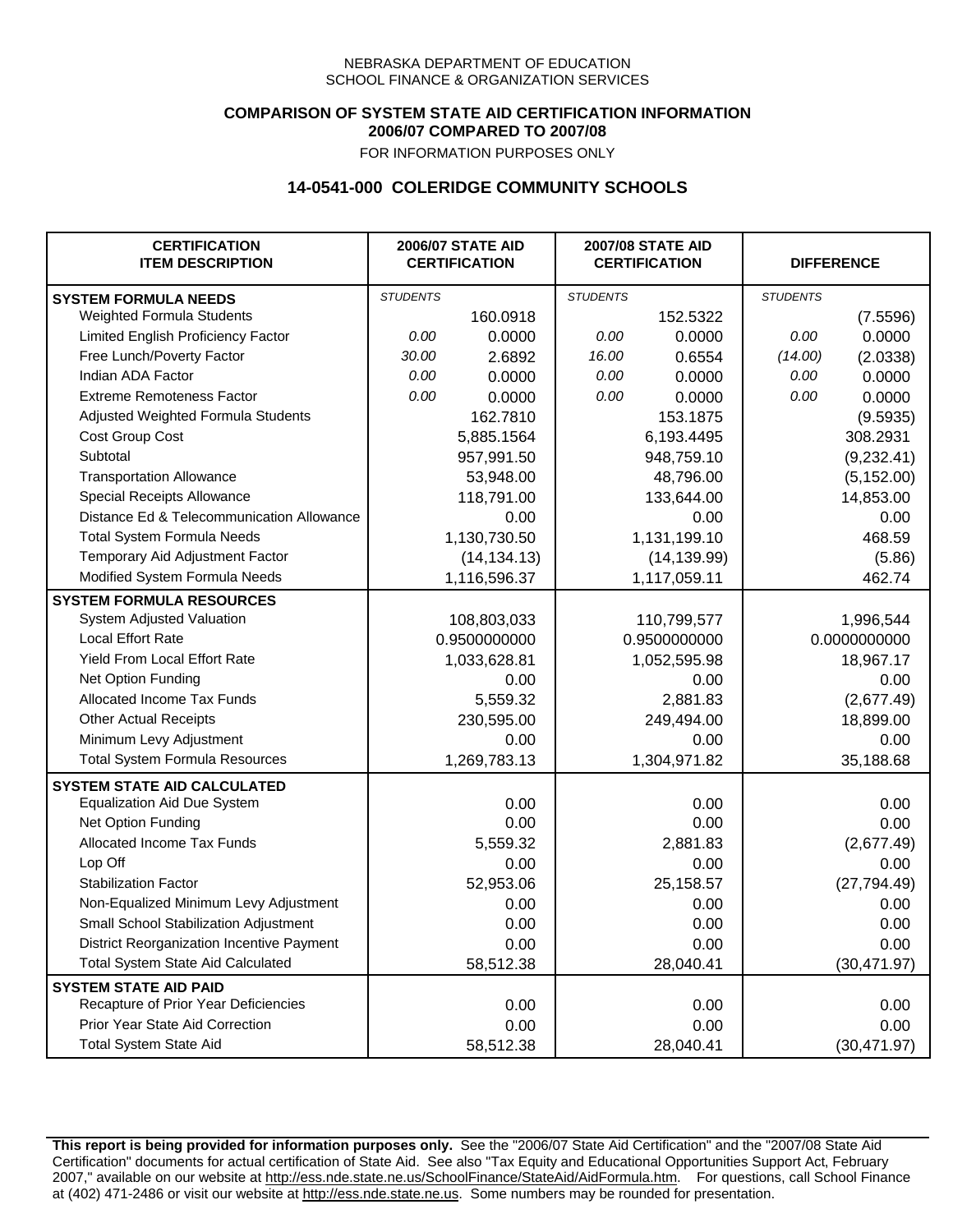### **COMPARISON OF SYSTEM STATE AID CERTIFICATION INFORMATION 2006/07 COMPARED TO 2007/08**

FOR INFORMATION PURPOSES ONLY

## **15-0010-000 CHASE COUNTY SCHOOLS**

| <b>CERTIFICATION</b><br><b>ITEM DESCRIPTION</b> |                 | <b>2006/07 STATE AID</b><br><b>CERTIFICATION</b> | <b>2007/08 STATE AID</b><br><b>CERTIFICATION</b> |              | <b>DIFFERENCE</b> |               |
|-------------------------------------------------|-----------------|--------------------------------------------------|--------------------------------------------------|--------------|-------------------|---------------|
| <b>SYSTEM FORMULA NEEDS</b>                     | <b>STUDENTS</b> |                                                  | <b>STUDENTS</b>                                  |              | <b>STUDENTS</b>   |               |
| Weighted Formula Students                       |                 | 680.3469                                         |                                                  | 644.6581     |                   | (35.6888)     |
| Limited English Proficiency Factor              | 35.00           | 8.7500                                           | 36.00                                            | 9.0000       | 1.00              | 0.2500        |
| Free Lunch/Poverty Factor                       | 134.00          | 12.3716                                          | 134.00                                           | 13.0252      | 0.00              | 0.6536        |
| Indian ADA Factor                               | 0.00            | 0.0000                                           | 0.00                                             | 0.0000       | 0.00              | 0.0000        |
| <b>Extreme Remoteness Factor</b>                | 0.00            | 0.0000                                           | 0.00                                             | 0.0000       | 0.00              | 0.0000        |
| Adjusted Weighted Formula Students              |                 | 701.4685                                         |                                                  | 666.6832     |                   | (34.7853)     |
| Cost Group Cost                                 |                 | 7,482.7963                                       |                                                  | 7,975.8019   |                   | 493.0057      |
| Subtotal                                        |                 | 5,248,945.85                                     |                                                  | 5,317,333.42 |                   | 68,387.57     |
| <b>Transportation Allowance</b>                 |                 | 180,523.08                                       |                                                  | 179,974.02   |                   | (549.06)      |
| Special Receipts Allowance                      |                 | 276,457.00                                       |                                                  | 239,147.00   |                   | (37, 310.00)  |
| Distance Ed & Telecommunication Allowance       |                 | 0.00                                             |                                                  | 9,350.00     |                   | 9,350.00      |
| <b>Total System Formula Needs</b>               |                 | 5,705,925.93                                     |                                                  | 5,745,804.44 |                   | 39,878.51     |
| Temporary Aid Adjustment Factor                 |                 | (71, 324.07)                                     | (71, 822.56)                                     |              | (498.48)          |               |
| Modified System Formula Needs                   |                 | 5,634,601.85                                     |                                                  | 5,673,981.88 |                   | 39,380.03     |
| <b>SYSTEM FORMULA RESOURCES</b>                 |                 |                                                  |                                                  |              |                   |               |
| System Adjusted Valuation                       |                 | 437,229,548                                      |                                                  | 449,037,111  |                   | 11,807,563    |
| <b>Local Effort Rate</b>                        |                 | 0.9500000000                                     |                                                  | 0.9500000000 | 0.0000000000      |               |
| <b>Yield From Local Effort Rate</b>             |                 | 4,153,680.71                                     | 4,265,852.55                                     |              |                   | 112,171.85    |
| Net Option Funding                              |                 | 27,846.82                                        | 58,352.05                                        |              | 30,505.22         |               |
| Allocated Income Tax Funds                      |                 | 67,231.75                                        | 68,061.26                                        |              | 829.51            |               |
| <b>Other Actual Receipts</b>                    |                 | 677,263.12                                       | 712,189.79                                       |              | 34,926.67         |               |
| Minimum Levy Adjustment                         |                 | 0.00                                             |                                                  | 0.00         |                   | 0.00          |
| <b>Total System Formula Resources</b>           |                 | 4,926,022.40                                     |                                                  | 5,104,455.66 |                   | 178,433.25    |
| <b>SYSTEM STATE AID CALCULATED</b>              |                 |                                                  |                                                  |              |                   |               |
| <b>Equalization Aid Due System</b>              |                 | 708,579.45                                       |                                                  | 569,526.23   |                   | (139,053.23)  |
| Net Option Funding                              |                 | 27,846.82                                        |                                                  | 58,352.05    |                   | 30,505.22     |
| Allocated Income Tax Funds                      |                 | 67,231.75                                        |                                                  | 68,061.26    |                   | 829.51        |
| Lop Off                                         |                 | 0.00                                             |                                                  | 0.00         |                   | 0.00          |
| <b>Stabilization Factor</b>                     |                 | 0.00                                             |                                                  | 0.00         |                   | 0.00          |
| Non-Equalized Minimum Levy Adjustment           |                 | 0.00                                             |                                                  | 0.00         |                   | 0.00          |
| Small School Stabilization Adjustment           |                 | 0.00                                             |                                                  | 0.00         |                   | 0.00          |
| District Reorganization Incentive Payment       |                 | 0.00                                             |                                                  | 0.00         |                   | 0.00          |
| Total System State Aid Calculated               |                 | 803,658.03                                       |                                                  | 695,939.54   |                   | (107, 718.49) |
| <b>SYSTEM STATE AID PAID</b>                    |                 |                                                  |                                                  |              |                   |               |
| Recapture of Prior Year Deficiencies            |                 | 0.00                                             |                                                  | 0.00         |                   | 0.00          |
| Prior Year State Aid Correction                 |                 | (50, 145.28)                                     |                                                  | 64,160.73    |                   | 114,306.01    |
| <b>Total System State Aid</b>                   |                 | 753,512.74                                       |                                                  | 760,100.27   |                   | 6,587.52      |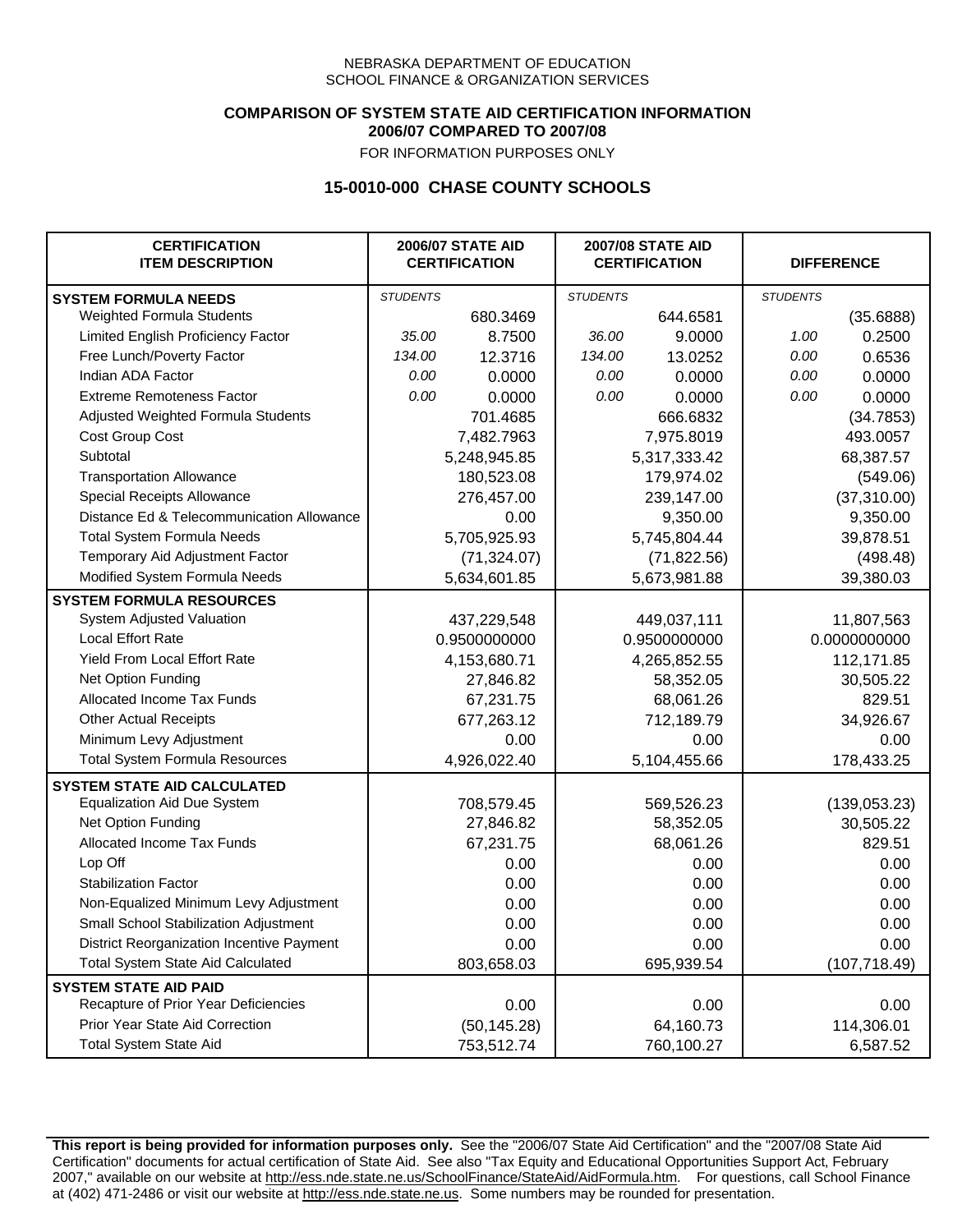### **COMPARISON OF SYSTEM STATE AID CERTIFICATION INFORMATION 2006/07 COMPARED TO 2007/08**

FOR INFORMATION PURPOSES ONLY

## **15-0536-000 WAUNETA-PALISADE PUBLIC SCHS**

| <b>CERTIFICATION</b><br><b>ITEM DESCRIPTION</b> |                 | <b>2006/07 STATE AID</b><br><b>CERTIFICATION</b> | <b>2007/08 STATE AID</b><br><b>CERTIFICATION</b> |              | <b>DIFFERENCE</b> |              |
|-------------------------------------------------|-----------------|--------------------------------------------------|--------------------------------------------------|--------------|-------------------|--------------|
| <b>SYSTEM FORMULA NEEDS</b>                     | <b>STUDENTS</b> |                                                  | <b>STUDENTS</b>                                  |              | <b>STUDENTS</b>   |              |
| Weighted Formula Students                       |                 | 277.8938                                         |                                                  | 261.9426     |                   | (15.9512)    |
| Limited English Proficiency Factor              | 2.00            | 0.5000                                           | 2.00                                             | 0.5000       | 0.00              | 0.0000       |
| Free Lunch/Poverty Factor                       | 77.00           | 10.8032                                          | 79.00                                            | 12.2570      | 2.00              | 1.4538       |
| Indian ADA Factor                               | 0.00            | 0.0000                                           | 0.00                                             | 0.0000       | 0.00              | 0.0000       |
| <b>Extreme Remoteness Factor</b>                | 0.00            | 0.0000                                           | 0.00                                             | 0.0000       | 0.00              | 0.0000       |
| Adjusted Weighted Formula Students              |                 | 289.1970                                         |                                                  | 274.6997     |                   | (14.4974)    |
| <b>Cost Group Cost</b>                          |                 | 7,482.7963                                       |                                                  | 9,486.1706   |                   | 2,003.3743   |
| Subtotal                                        |                 | 2,164,002.57                                     |                                                  | 2,605,847.89 |                   | 441,845.32   |
| <b>Transportation Allowance</b>                 |                 | 185,292.20                                       |                                                  | 204,233.64   |                   | 18,941.44    |
| Special Receipts Allowance                      |                 | 161,349.00                                       |                                                  | 109,712.00   |                   | (51, 637.00) |
| Distance Ed & Telecommunication Allowance       |                 | 0.00                                             |                                                  | 12,562.85    |                   | 12,562.85    |
| <b>Total System Formula Needs</b>               |                 | 2,510,643.77                                     |                                                  | 2,932,356.38 |                   | 421,712.61   |
| Temporary Aid Adjustment Factor                 |                 | (31, 383.05)                                     | (36,654.45)                                      |              | (5,271.41)        |              |
| Modified System Formula Needs                   |                 | 2,479,260.73                                     |                                                  | 2,895,701.93 |                   | 416,441.20   |
| <b>SYSTEM FORMULA RESOURCES</b>                 |                 |                                                  |                                                  |              |                   |              |
| System Adjusted Valuation                       |                 | 157,777,236                                      |                                                  | 164,860,332  |                   | 7,083,096    |
| <b>Local Effort Rate</b>                        |                 | 0.9500000000                                     |                                                  | 0.9500000000 |                   | 0.0000000000 |
| Yield From Local Effort Rate                    |                 | 1,498,883.74                                     |                                                  | 1,566,173.15 |                   | 67,289.41    |
| Net Option Funding                              |                 | 0.00                                             |                                                  | 0.00         |                   | 0.00         |
| Allocated Income Tax Funds                      |                 | 0.00                                             |                                                  | 0.00         |                   | 0.00         |
| <b>Other Actual Receipts</b>                    |                 | 350,913.79                                       | 318,827.03                                       |              | (32,086.76)       |              |
| Minimum Levy Adjustment                         |                 | 0.00                                             |                                                  | 0.00         |                   | 0.00         |
| <b>Total System Formula Resources</b>           |                 | 1,849,797.53                                     |                                                  | 1,885,000.18 |                   | 35,202.65    |
| <b>SYSTEM STATE AID CALCULATED</b>              |                 |                                                  |                                                  |              |                   |              |
| <b>Equalization Aid Due System</b>              |                 | 629,463.19                                       |                                                  | 1,010,701.74 |                   | 381,238.55   |
| Net Option Funding                              |                 | 0.00                                             |                                                  | 0.00         |                   | 0.00         |
| Allocated Income Tax Funds                      |                 | 0.00                                             |                                                  | 0.00         |                   | 0.00         |
| Lop Off                                         |                 | 0.00                                             |                                                  | 0.00         |                   | 0.00         |
| <b>Stabilization Factor</b>                     |                 | 0.00                                             |                                                  | 0.00         |                   | 0.00         |
| Non-Equalized Minimum Levy Adjustment           |                 | 0.00                                             |                                                  | 0.00         |                   | 0.00         |
| Small School Stabilization Adjustment           |                 | 0.00                                             |                                                  | 0.00         |                   | 0.00         |
| District Reorganization Incentive Payment       |                 | 0.00                                             |                                                  | 0.00         |                   | 0.00         |
| Total System State Aid Calculated               |                 | 629,463.19                                       |                                                  | 1,010,701.74 |                   | 381,238.55   |
| <b>SYSTEM STATE AID PAID</b>                    |                 |                                                  |                                                  |              |                   |              |
| Recapture of Prior Year Deficiencies            |                 | 0.00                                             |                                                  | 0.00         |                   | 0.00         |
| Prior Year State Aid Correction                 |                 | (72, 733.07)                                     |                                                  | (36,008.65)  |                   | 36,724.42    |
| <b>Total System State Aid</b>                   |                 | 556,730.13                                       |                                                  | 974,693.09   |                   | 417,962.97   |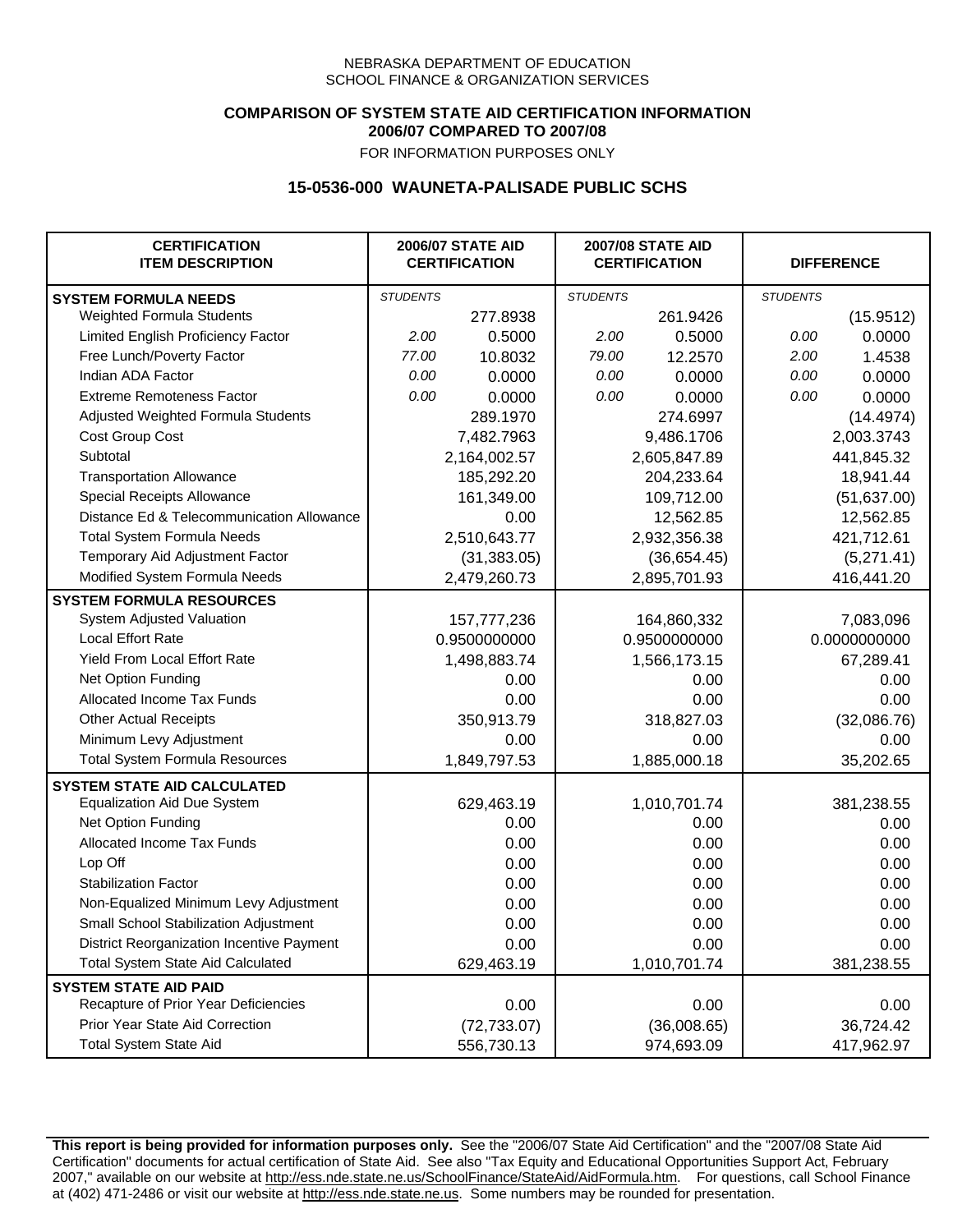### **COMPARISON OF SYSTEM STATE AID CERTIFICATION INFORMATION 2006/07 COMPARED TO 2007/08**

FOR INFORMATION PURPOSES ONLY

## **16-0006-000 VALENTINE COMMUNITY SCHOOLS**

| <b>CERTIFICATION</b><br><b>ITEM DESCRIPTION</b> |                 | <b>2006/07 STATE AID</b><br><b>CERTIFICATION</b> | <b>2007/08 STATE AID</b><br><b>CERTIFICATION</b> |               |                 | <b>DIFFERENCE</b> |
|-------------------------------------------------|-----------------|--------------------------------------------------|--------------------------------------------------|---------------|-----------------|-------------------|
| <b>SYSTEM FORMULA NEEDS</b>                     | <b>STUDENTS</b> |                                                  | <b>STUDENTS</b>                                  |               | <b>STUDENTS</b> |                   |
| Weighted Formula Students                       |                 | 929.4437                                         |                                                  | 813.3201      |                 | (116.1236)        |
| Limited English Proficiency Factor              | 0.00            | 0.0000                                           | 0.00                                             | 0.0000        | 0.00            | 0.0000            |
| Free Lunch/Poverty Factor                       | 221.00          | 24.5116                                          | 214.65                                           | 26.9716       | (6.35)          | 2.4600            |
| Indian ADA Factor                               | 0.00            | 0.0000                                           | 0.00                                             | 0.0000        | 0.00            | 0.0000            |
| <b>Extreme Remoteness Factor</b>                | 0.00            | 0.0000                                           | 0.00                                             | 0.0000        | 0.00            | 0.0000            |
| Adjusted Weighted Formula Students              |                 | 953.9553                                         |                                                  | 840.2917      |                 | (113.6636)        |
| Cost Group Cost                                 |                 | 8,672.7450                                       |                                                  | 9,486.1706    |                 | 813.4256          |
| Subtotal                                        |                 | 8,273,411.44                                     |                                                  | 7,971,150.83  |                 | (302, 260.61)     |
| <b>Transportation Allowance</b>                 |                 | 40,869.03                                        |                                                  | 54,091.08     |                 | 13,222.05         |
| Special Receipts Allowance                      |                 | 413,053.43                                       |                                                  | 470,035.72    |                 | 56,982.29         |
| Distance Ed & Telecommunication Allowance       |                 | 0.00                                             |                                                  | 0.00          |                 | 0.00              |
| <b>Total System Formula Needs</b>               |                 | 8,727,333.90                                     |                                                  | 8,495,277.62  |                 | (232,056.28)      |
| Temporary Aid Adjustment Factor                 |                 | (109, 091.67)                                    | (106, 190.97)                                    |               | 2,900.70        |                   |
| Modified System Formula Needs                   |                 | 8,618,242.23                                     |                                                  | 8,389,086.65  |                 | (229, 155.57)     |
| <b>SYSTEM FORMULA RESOURCES</b>                 |                 |                                                  |                                                  |               |                 |                   |
| System Adjusted Valuation                       |                 | 557,105,999                                      |                                                  | 551,128,226   |                 | (5,977,773)       |
| <b>Local Effort Rate</b>                        |                 | 0.9500000000                                     |                                                  | 0.9500000000  |                 | 0.0000000000      |
| Yield From Local Effort Rate                    |                 | 5,292,506.99                                     |                                                  | 5,235,718.15  |                 | (56, 788.84)      |
| Net Option Funding                              |                 | 0.00                                             | 0.00                                             |               | 0.00            |                   |
| Allocated Income Tax Funds                      |                 | 61,518.26                                        | 0.00                                             |               | (61, 518.26)    |                   |
| <b>Other Actual Receipts</b>                    |                 | 1,107,401.63                                     | 1,139,577.66                                     |               | 32,176.03       |                   |
| Minimum Levy Adjustment                         |                 | 0.00                                             |                                                  | 0.00          |                 | 0.00              |
| <b>Total System Formula Resources</b>           |                 | 6,461,426.88                                     |                                                  | 6,375,295.80  |                 | (86, 131.07)      |
| <b>SYSTEM STATE AID CALCULATED</b>              |                 |                                                  |                                                  |               |                 |                   |
| <b>Equalization Aid Due System</b>              |                 | 2,156,815.35                                     |                                                  | 2,013,790.85  |                 | (143, 024.50)     |
| Net Option Funding                              |                 | 0.00                                             |                                                  | 0.00          |                 | 0.00              |
| Allocated Income Tax Funds                      |                 | 61,518.26                                        |                                                  | 0.00          |                 | (61, 518.26)      |
| Lop Off                                         |                 | 0.00                                             |                                                  | 0.00          |                 | 0.00              |
| <b>Stabilization Factor</b>                     |                 | 0.00                                             |                                                  | 0.00          |                 | 0.00              |
| Non-Equalized Minimum Levy Adjustment           |                 | 0.00                                             |                                                  | 0.00          |                 | 0.00              |
| Small School Stabilization Adjustment           |                 | 0.00                                             |                                                  | 0.00          |                 | 0.00              |
| District Reorganization Incentive Payment       |                 | 0.00                                             |                                                  | 0.00          |                 | 0.00              |
| <b>Total System State Aid Calculated</b>        |                 | 2,218,333.61                                     |                                                  | 2,013,790.85  |                 | (204, 542.76)     |
| <b>SYSTEM STATE AID PAID</b>                    |                 |                                                  |                                                  |               |                 |                   |
| Recapture of Prior Year Deficiencies            |                 | 0.00                                             |                                                  | 0.00          |                 | 0.00              |
| Prior Year State Aid Correction                 |                 | (8, 192.48)                                      |                                                  | (111, 591.55) |                 | (103, 399.07)     |
| <b>Total System State Aid</b>                   |                 | 2,210,141.13                                     |                                                  | 1,902,199.30  |                 | (307, 941.83)     |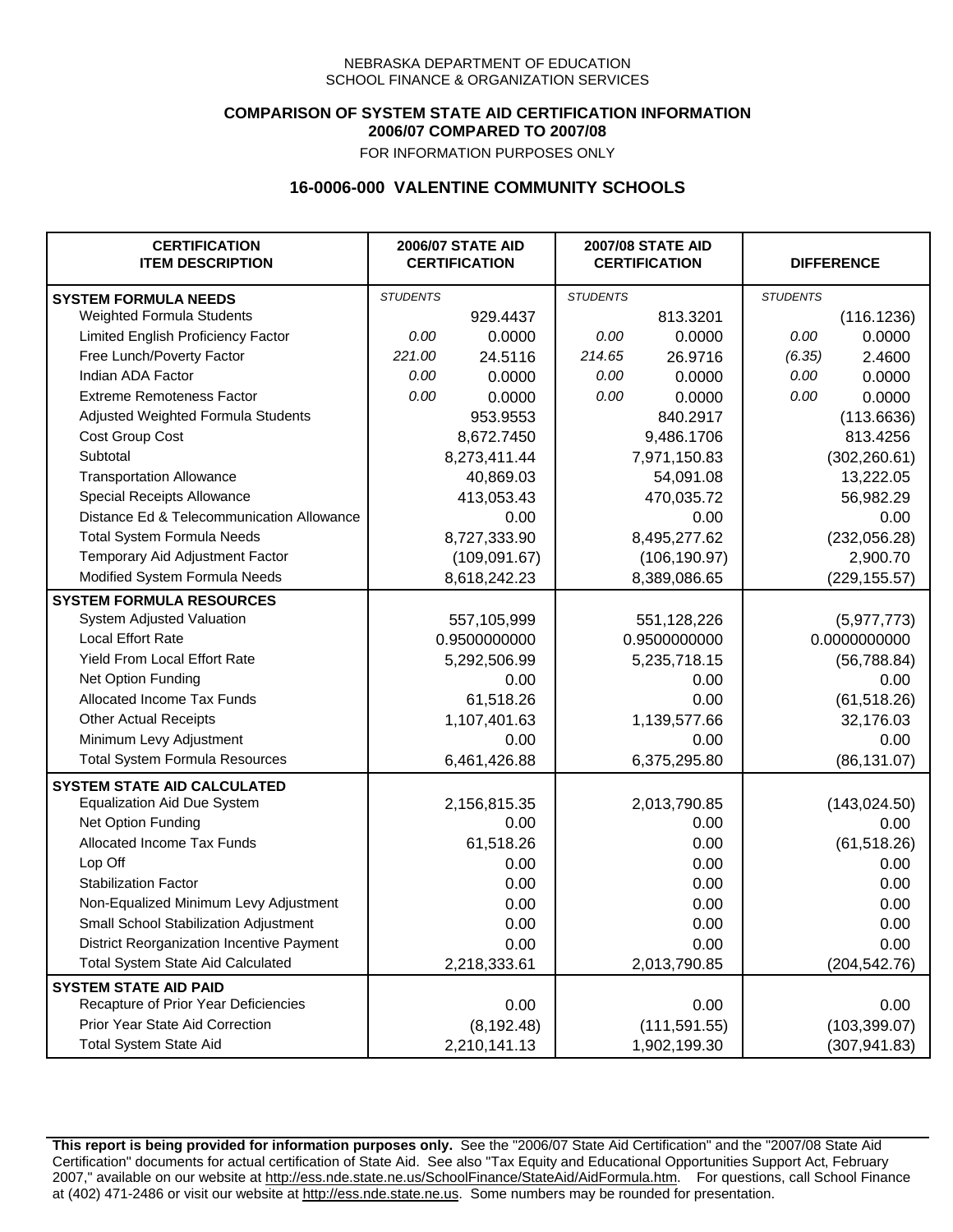### **COMPARISON OF SYSTEM STATE AID CERTIFICATION INFORMATION 2006/07 COMPARED TO 2007/08**

FOR INFORMATION PURPOSES ONLY

## **16-0030-000 CODY-KILGORE PUBLIC SCHS**

| <b>CERTIFICATION</b><br><b>ITEM DESCRIPTION</b> |                 | <b>2006/07 STATE AID</b><br><b>CERTIFICATION</b> | <b>2007/08 STATE AID</b><br><b>CERTIFICATION</b> |              | <b>DIFFERENCE</b> |              |
|-------------------------------------------------|-----------------|--------------------------------------------------|--------------------------------------------------|--------------|-------------------|--------------|
| <b>SYSTEM FORMULA NEEDS</b>                     | <b>STUDENTS</b> |                                                  | <b>STUDENTS</b>                                  |              | <b>STUDENTS</b>   |              |
| Weighted Formula Students                       |                 | 180.8139                                         |                                                  | 172.5744     |                   | (8.2395)     |
| Limited English Proficiency Factor              | 15.00           | 3.7500                                           | 1.00                                             | 0.2500       | (14.00)           | (3.5000)     |
| Free Lunch/Poverty Factor                       | 59.00           | 9.6333                                           | 65.00                                            | 11.8633      | 6.00              | 2.2300       |
| Indian ADA Factor                               | 0.00            | 0.0000                                           | 0.00                                             | 0.0000       | 0.00              | 0.0000       |
| <b>Extreme Remoteness Factor</b>                | 0.00            | 0.0000                                           | 0.00                                             | 0.0000       | 0.00              | 0.0000       |
| Adjusted Weighted Formula Students              |                 | 194.1971                                         |                                                  | 184.6877     |                   | (9.5094)     |
| Cost Group Cost                                 |                 | 8,672.7450                                       |                                                  | 9,486.1706   |                   | 813.4256     |
| Subtotal                                        |                 | 1,684,222.35                                     |                                                  | 1,751,979.10 |                   | 67,756.75    |
| <b>Transportation Allowance</b>                 |                 | 100,852.74                                       |                                                  | 136,306.42   |                   | 35,453.68    |
| Special Receipts Allowance                      |                 | 143,243.00                                       |                                                  | 128,455.00   |                   | (14,788.00)  |
| Distance Ed & Telecommunication Allowance       |                 | 0.00                                             |                                                  | 12,179.93    |                   | 12,179.93    |
| <b>Total System Formula Needs</b>               |                 | 1,928,318.09                                     |                                                  | 2,028,920.45 |                   | 100,602.36   |
| Temporary Aid Adjustment Factor                 |                 | (24, 103.98)                                     | (25, 361.51)                                     |              | (1, 257.53)       |              |
| Modified System Formula Needs                   |                 | 1,904,214.12                                     |                                                  | 2,003,558.95 |                   | 99,344.83    |
| <b>SYSTEM FORMULA RESOURCES</b>                 |                 |                                                  |                                                  |              |                   |              |
| System Adjusted Valuation                       |                 | 69,601,391                                       |                                                  | 66,974,847   |                   | (2,626,544)  |
| <b>Local Effort Rate</b>                        |                 | 0.9500000000                                     |                                                  | 0.9500000000 |                   | 0.0000000000 |
| <b>Yield From Local Effort Rate</b>             |                 | 661,213.21                                       | 636,261.05                                       |              | (24, 952.17)      |              |
| Net Option Funding                              |                 | 84,742.13                                        | 113,746.65                                       |              | 29,004.52         |              |
| Allocated Income Tax Funds                      |                 | 9,867.26                                         | 9,471.26                                         |              | (396.00)          |              |
| <b>Other Actual Receipts</b>                    |                 | 306,090.12                                       | 282,386.92                                       |              | (23,703.20)       |              |
| Minimum Levy Adjustment                         |                 | 0.00                                             |                                                  | 0.00         | 0.00              |              |
| <b>Total System Formula Resources</b>           |                 | 1,061,912.72                                     |                                                  | 1,041,865.88 |                   | (20,046.85)  |
| <b>SYSTEM STATE AID CALCULATED</b>              |                 |                                                  |                                                  |              |                   |              |
| <b>Equalization Aid Due System</b>              |                 | 842,301.39                                       |                                                  | 961,693.07   |                   | 119,391.68   |
| Net Option Funding                              |                 | 84,742.13                                        |                                                  | 113,746.65   |                   | 29,004.52    |
| Allocated Income Tax Funds                      |                 | 9,867.26                                         |                                                  | 9,471.26     |                   | (396.00)     |
| Lop Off                                         |                 | 0.00                                             |                                                  | 0.00         |                   | 0.00         |
| <b>Stabilization Factor</b>                     |                 | 0.00                                             |                                                  | 0.00         |                   | 0.00         |
| Non-Equalized Minimum Levy Adjustment           |                 | 0.00                                             |                                                  | 0.00         |                   | 0.00         |
| Small School Stabilization Adjustment           |                 | 0.00                                             |                                                  | 0.00         |                   | 0.00         |
| District Reorganization Incentive Payment       |                 | 0.00                                             |                                                  | 0.00         |                   | 0.00         |
| <b>Total System State Aid Calculated</b>        |                 | 936,910.78                                       |                                                  | 1,084,910.98 |                   | 148,000.20   |
| <b>SYSTEM STATE AID PAID</b>                    |                 |                                                  |                                                  |              |                   |              |
| Recapture of Prior Year Deficiencies            |                 | 0.00                                             |                                                  | 0.00         |                   | 0.00         |
| Prior Year State Aid Correction                 |                 | 41,751.04                                        |                                                  | (9,687.81)   |                   | (51, 438.85) |
| <b>Total System State Aid</b>                   |                 | 978,661.83                                       |                                                  | 1,075,223.17 |                   | 96,561.35    |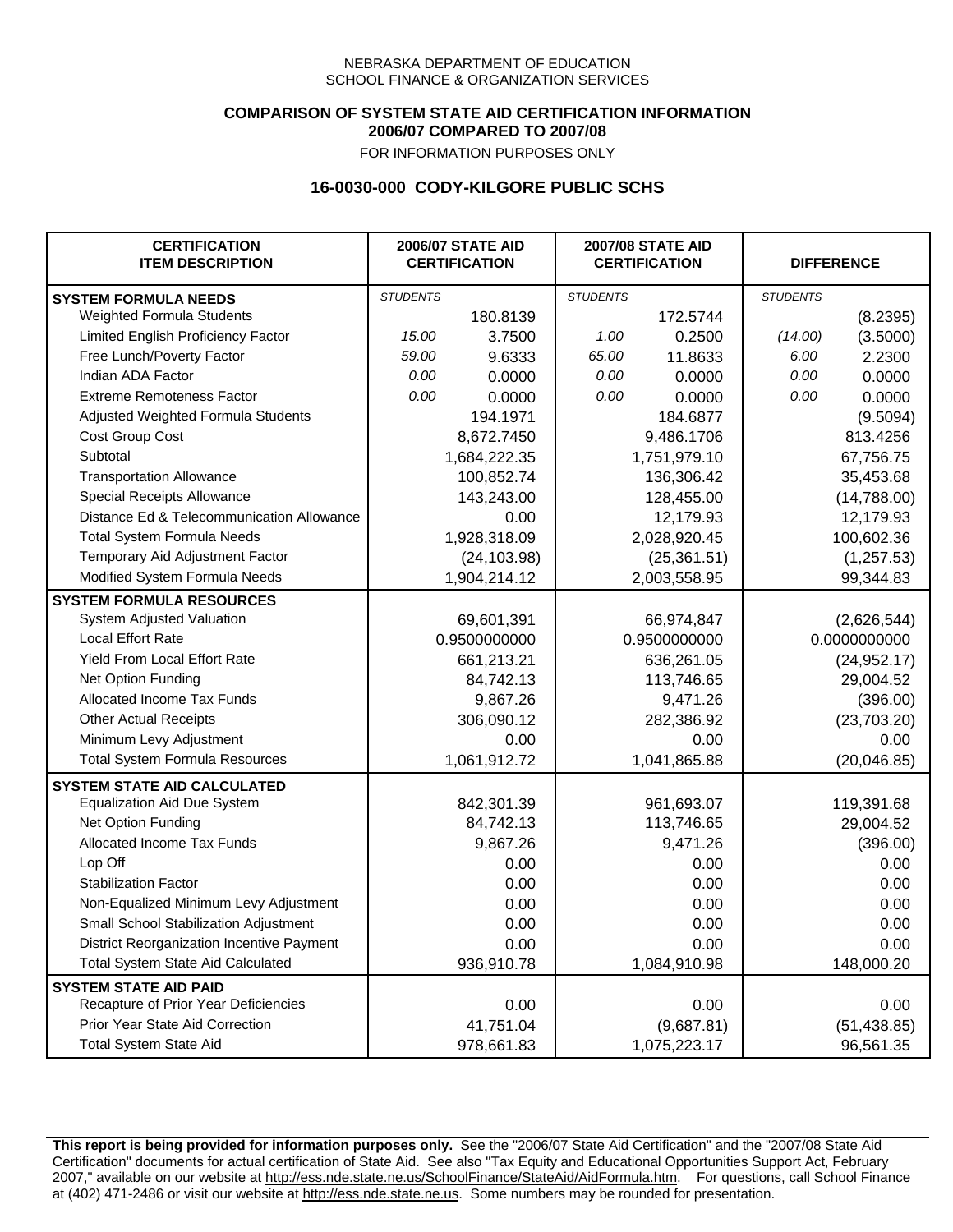### **COMPARISON OF SYSTEM STATE AID CERTIFICATION INFORMATION 2006/07 COMPARED TO 2007/08**

FOR INFORMATION PURPOSES ONLY

# **17-0001-000 SIDNEY PUBLIC SCHOOLS**

| <b>CERTIFICATION</b><br><b>ITEM DESCRIPTION</b> | <b>2006/07 STATE AID</b><br><b>CERTIFICATION</b> |               | <b>2007/08 STATE AID</b><br><b>CERTIFICATION</b> |              |                 | <b>DIFFERENCE</b> |  |
|-------------------------------------------------|--------------------------------------------------|---------------|--------------------------------------------------|--------------|-----------------|-------------------|--|
| <b>SYSTEM FORMULA NEEDS</b>                     | <b>STUDENTS</b>                                  |               | <b>STUDENTS</b>                                  |              | <b>STUDENTS</b> |                   |  |
| Weighted Formula Students                       |                                                  | 1,428.0451    |                                                  | 1,425.6100   |                 | (2.4351)          |  |
| Limited English Proficiency Factor              | 0.00                                             | 0.0000        | 13.00                                            | 3.2500       | 13.00           | 3.2500            |  |
| Free Lunch/Poverty Factor                       | 274.00                                           | 23.7251       | 277.00                                           | 24.1864      | 3.00            | 0.4614            |  |
| Indian ADA Factor                               | 0.00                                             | 0.0000        | 0.00                                             | 0.0000       | 0.00            | 0.0000            |  |
| <b>Extreme Remoteness Factor</b>                | 0.00                                             | 0.0000        | 0.00                                             | 0.0000       | 0.00            | 0.0000            |  |
| Adjusted Weighted Formula Students              |                                                  | 1,451.7702    |                                                  | 1,453.0465   |                 | 1.2763            |  |
| Cost Group Cost                                 |                                                  | 5,885.1564    |                                                  | 6,193.4495   |                 | 308.2931          |  |
| Subtotal                                        |                                                  | 8,543,894.77  |                                                  | 8,999,369.87 |                 | 455,475.10        |  |
| <b>Transportation Allowance</b>                 |                                                  | 65,553.94     |                                                  | 73,608.50    |                 | 8,054.56          |  |
| Special Receipts Allowance                      |                                                  | 702,896.22    |                                                  | 709,208.97   |                 | 6,312.75          |  |
| Distance Ed & Telecommunication Allowance       |                                                  | 0.00          |                                                  | 0.00         |                 | 0.00              |  |
| <b>Total System Formula Needs</b>               |                                                  | 9,312,344.93  |                                                  | 9,782,187.33 |                 | 469,842.41        |  |
| Temporary Aid Adjustment Factor                 |                                                  | (116, 404.31) | (122, 277.34)                                    |              | (5,873.03)      |                   |  |
| Modified System Formula Needs                   |                                                  | 9,195,940.62  |                                                  | 9,659,909.99 |                 | 463,969.38        |  |
| <b>SYSTEM FORMULA RESOURCES</b>                 |                                                  |               |                                                  |              |                 |                   |  |
| System Adjusted Valuation                       |                                                  | 418,932,081   |                                                  | 438,281,106  |                 | 19,349,025        |  |
| <b>Local Effort Rate</b>                        |                                                  | 0.9500000000  |                                                  | 0.9500000000 |                 | 0.0000000000      |  |
| Yield From Local Effort Rate                    |                                                  | 3,979,854.77  |                                                  | 4,163,670.51 |                 | 183,815.74        |  |
| Net Option Funding                              |                                                  | 718.10        |                                                  | 0.00         |                 | (718.10)          |  |
| Allocated Income Tax Funds                      |                                                  | 252,362.70    |                                                  | 84,553.41    |                 | (167, 809.29)     |  |
| <b>Other Actual Receipts</b>                    |                                                  | 1,531,106.16  | 1,553,145.79                                     |              | 22,039.64       |                   |  |
| Minimum Levy Adjustment                         |                                                  | 0.00          | 0.00                                             |              | 0.00            |                   |  |
| <b>Total System Formula Resources</b>           |                                                  | 5,764,041.73  |                                                  | 5,801,369.71 |                 | 37,327.98         |  |
| <b>SYSTEM STATE AID CALCULATED</b>              |                                                  |               |                                                  |              |                 |                   |  |
| <b>Equalization Aid Due System</b>              |                                                  | 3,431,898.89  |                                                  | 3,858,540.29 |                 | 426,641.40        |  |
| Net Option Funding                              |                                                  | 718.10        |                                                  | 0.00         |                 | (718.10)          |  |
| Allocated Income Tax Funds                      |                                                  | 252,362.70    |                                                  | 84,553.41    |                 | (167, 809.29)     |  |
| Lop Off                                         |                                                  | 0.00          |                                                  | 0.00         |                 | 0.00              |  |
| <b>Stabilization Factor</b>                     |                                                  | 0.00          |                                                  | 0.00         |                 | 0.00              |  |
| Non-Equalized Minimum Levy Adjustment           |                                                  | 0.00          |                                                  | 0.00         |                 | 0.00              |  |
| Small School Stabilization Adjustment           |                                                  | 0.00          |                                                  | 0.00         |                 | 0.00              |  |
| District Reorganization Incentive Payment       |                                                  | 0.00          |                                                  | 0.00         |                 | 0.00              |  |
| <b>Total System State Aid Calculated</b>        |                                                  | 3,684,979.69  |                                                  | 3,943,093.69 |                 | 258,114.00        |  |
| <b>SYSTEM STATE AID PAID</b>                    |                                                  |               |                                                  |              |                 |                   |  |
| Recapture of Prior Year Deficiencies            |                                                  | 0.00          |                                                  | 0.00         |                 | 0.00              |  |
| Prior Year State Aid Correction                 |                                                  | 107,783.59    |                                                  | (37,880.91)  |                 | (145, 664.50)     |  |
| <b>Total System State Aid</b>                   |                                                  | 3,792,763.28  |                                                  | 3,905,212.79 |                 | 112,449.51        |  |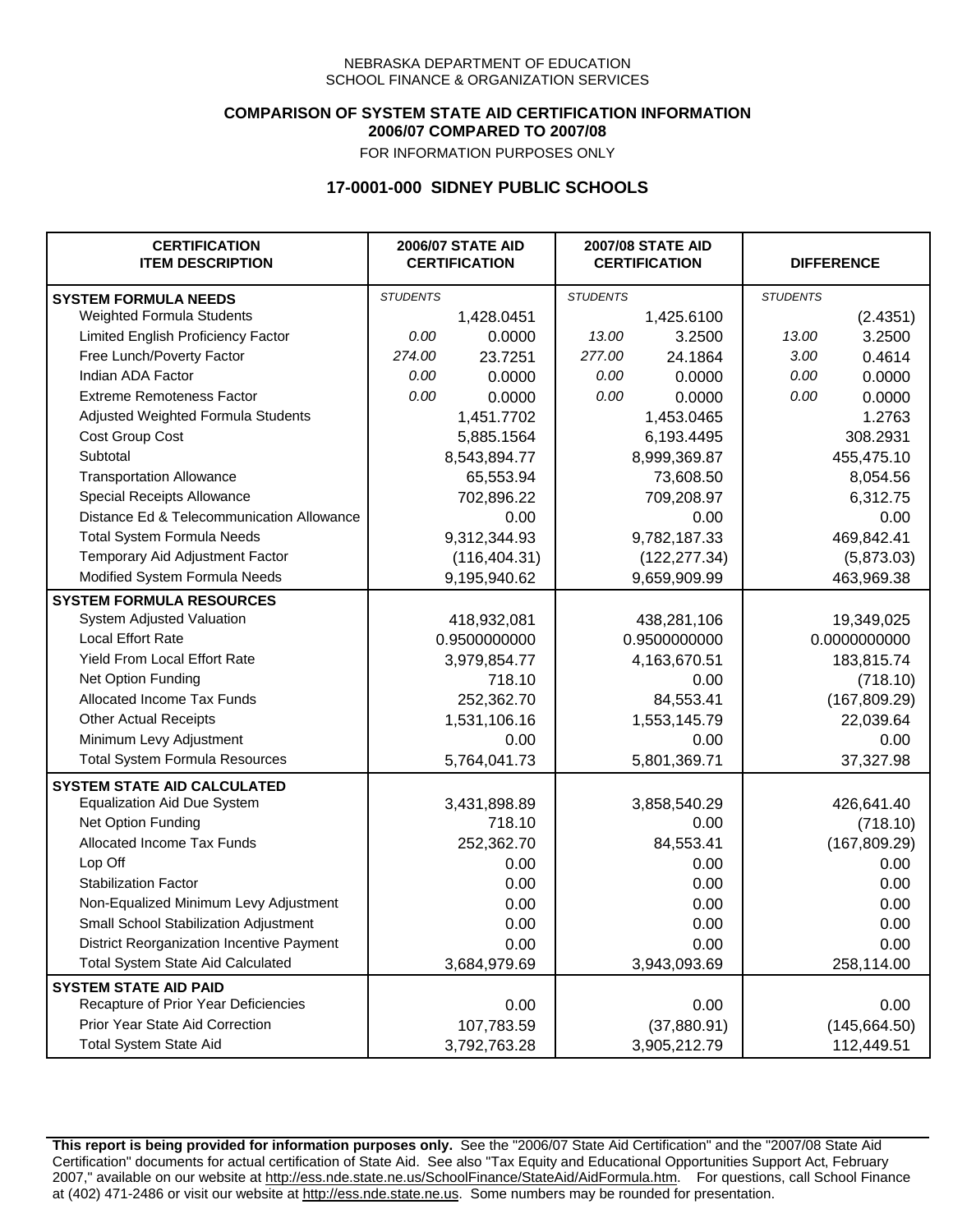### **COMPARISON OF SYSTEM STATE AID CERTIFICATION INFORMATION 2006/07 COMPARED TO 2007/08**

FOR INFORMATION PURPOSES ONLY

## **17-0003-000 LEYTON PUBLIC SCHOOLS**

| <b>CERTIFICATION</b><br><b>ITEM DESCRIPTION</b> |                 | <b>2006/07 STATE AID</b><br><b>CERTIFICATION</b> |                 | <b>2007/08 STATE AID</b><br><b>CERTIFICATION</b> |                 | <b>DIFFERENCE</b> |
|-------------------------------------------------|-----------------|--------------------------------------------------|-----------------|--------------------------------------------------|-----------------|-------------------|
| <b>SYSTEM FORMULA NEEDS</b>                     | <b>STUDENTS</b> |                                                  | <b>STUDENTS</b> |                                                  | <b>STUDENTS</b> |                   |
| Weighted Formula Students                       |                 | 325.0640                                         |                 | 313.0630                                         |                 | (12.0010)         |
| Limited English Proficiency Factor              | 0.00            | 0.0000                                           | 0.00            | 0.0000                                           | 0.00            | 0.0000            |
| Free Lunch/Poverty Factor                       | 55.61           | 4.1995                                           | 53.38           | 4.0854                                           | (2.23)          | (0.1141)          |
| Indian ADA Factor                               | 0.00            | 0.0000                                           | 0.00            | 0.0000                                           | 0.00            | 0.0000            |
| <b>Extreme Remoteness Factor</b>                | 0.00            | 0.0000                                           | 0.00            | 0.0000                                           | 0.00            | 0.0000            |
| Adjusted Weighted Formula Students              |                 | 329.2635                                         |                 | 317.1484                                         |                 | (12.1150)         |
| Cost Group Cost                                 |                 | 8,672.7450                                       |                 | 9,486.1706                                       |                 | 813.4256          |
| Subtotal                                        |                 | 2,855,618.10                                     |                 | 3,008,524.20                                     |                 | 152,906.10        |
| <b>Transportation Allowance</b>                 |                 | 191,907.92                                       |                 | 210,311.06                                       |                 | 18,403.14         |
| Special Receipts Allowance                      |                 | 104,204.62                                       |                 | 105,035.76                                       |                 | 831.14            |
| Distance Ed & Telecommunication Allowance       |                 | 0.00                                             |                 | 0.00                                             |                 | 0.00              |
| <b>Total System Formula Needs</b>               |                 | 3,151,730.63                                     |                 | 3,323,871.01                                     |                 | 172,140.38        |
| Temporary Aid Adjustment Factor                 |                 | (39, 396.63)                                     | (41, 548.39)    |                                                  | (2, 151.75)     |                   |
| Modified System Formula Needs                   |                 | 3,112,334.00                                     |                 | 3,282,322.63                                     |                 | 169,988.62        |
| <b>SYSTEM FORMULA RESOURCES</b>                 |                 |                                                  |                 |                                                  |                 |                   |
| System Adjusted Valuation                       |                 | 203,170,962                                      |                 | 206,586,933                                      |                 | 3,415,971         |
| <b>Local Effort Rate</b>                        |                 | 0.9500000000                                     |                 | 0.9500000000                                     |                 | 0.0000000000      |
| <b>Yield From Local Effort Rate</b>             |                 | 1,930,124.14                                     | 1,962,575.86    |                                                  | 32,451.72       |                   |
| Net Option Funding                              |                 | 16,425.33                                        | 0.00            |                                                  | (16, 425.33)    |                   |
| Allocated Income Tax Funds                      |                 | 18,077.39                                        | 17,977.86       |                                                  | (99.54)         |                   |
| <b>Other Actual Receipts</b>                    |                 | 290,506.17                                       | 330,760.15      |                                                  | 40,253.99       |                   |
| Minimum Levy Adjustment                         |                 | 0.00                                             |                 | 0.00                                             |                 | 0.00              |
| <b>Total System Formula Resources</b>           |                 | 2,255,133.02                                     |                 | 2,311,313.87                                     |                 | 56,180.85         |
| <b>SYSTEM STATE AID CALCULATED</b>              |                 |                                                  |                 |                                                  |                 |                   |
| <b>Equalization Aid Due System</b>              |                 | 857,200.98                                       |                 | 971,008.75                                       |                 | 113,807.78        |
| Net Option Funding                              |                 | 16,425.33                                        |                 | 0.00                                             |                 | (16, 425.33)      |
| Allocated Income Tax Funds                      |                 | 18,077.39                                        |                 | 17,977.86                                        |                 | (99.54)           |
| Lop Off                                         |                 | 0.00                                             |                 | 0.00                                             |                 | 0.00              |
| <b>Stabilization Factor</b>                     |                 | 0.00                                             |                 | 0.00                                             |                 | 0.00              |
| Non-Equalized Minimum Levy Adjustment           |                 | 0.00                                             |                 | 0.00                                             |                 | 0.00              |
| Small School Stabilization Adjustment           |                 | 0.00                                             |                 | 0.00                                             |                 | 0.00              |
| District Reorganization Incentive Payment       |                 | 0.00                                             |                 | 0.00                                             |                 | 0.00              |
| <b>Total System State Aid Calculated</b>        |                 | 891,703.70                                       |                 | 988,986.61                                       |                 | 97,282.91         |
| <b>SYSTEM STATE AID PAID</b>                    |                 |                                                  |                 |                                                  |                 |                   |
| Recapture of Prior Year Deficiencies            |                 | 0.00                                             |                 | 0.00                                             |                 | 0.00              |
| Prior Year State Aid Correction                 |                 | 12,225.01                                        |                 | 32,217.48                                        |                 | 19,992.47         |
| <b>Total System State Aid</b>                   |                 | 903,928.71                                       |                 | 1,021,204.09                                     |                 | 117,275.38        |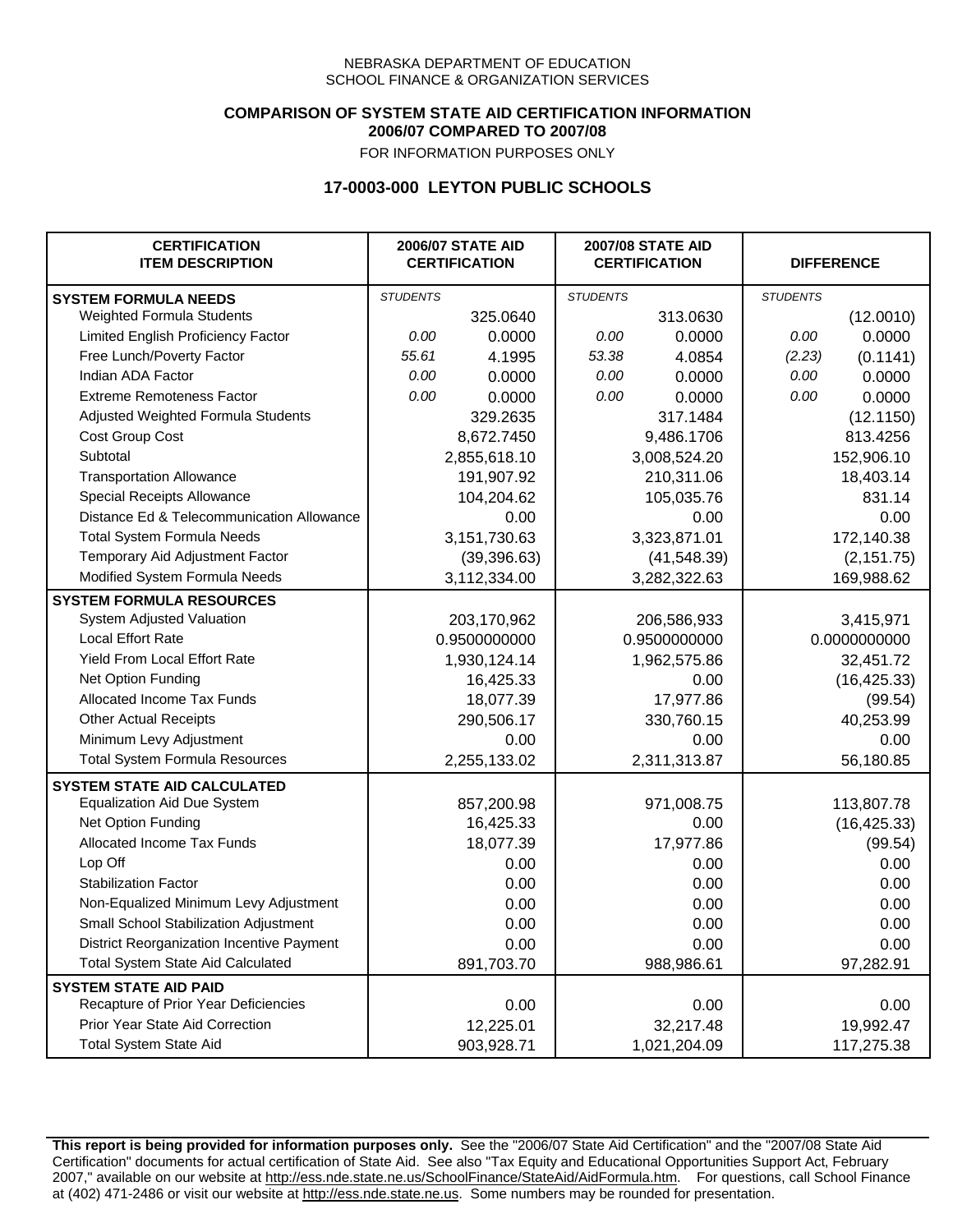### **COMPARISON OF SYSTEM STATE AID CERTIFICATION INFORMATION 2006/07 COMPARED TO 2007/08**

FOR INFORMATION PURPOSES ONLY

## **17-0009-000 POTTER-DIX PUBLIC SCHOOLS**

| <b>CERTIFICATION</b><br><b>ITEM DESCRIPTION</b> |                 | <b>2006/07 STATE AID</b><br><b>CERTIFICATION</b> | <b>2007/08 STATE AID</b><br><b>CERTIFICATION</b> |              |                 | <b>DIFFERENCE</b> |
|-------------------------------------------------|-----------------|--------------------------------------------------|--------------------------------------------------|--------------|-----------------|-------------------|
| <b>SYSTEM FORMULA NEEDS</b>                     | <b>STUDENTS</b> |                                                  | <b>STUDENTS</b>                                  |              | <b>STUDENTS</b> |                   |
| Weighted Formula Students                       |                 | 218.7845                                         |                                                  | 228.7528     |                 | 9.9683            |
| Limited English Proficiency Factor              | 0.00            | 0.0000                                           | 0.00                                             | 0.0000       | 0.00            | 0.0000            |
| Free Lunch/Poverty Factor                       | 43.00           | 4.0049                                           | 57.00                                            | 6.8972       | 14.00           | 2.8923            |
| Indian ADA Factor                               | 0.00            | 0.0000                                           | 0.00                                             | 0.0000       | 0.00            | 0.0000            |
| <b>Extreme Remoteness Factor</b>                | 0.00            | 0.0000                                           | 0.00                                             | 0.0000       | 0.00            | 0.0000            |
| Adjusted Weighted Formula Students              |                 | 222.7894                                         |                                                  | 235.6501     |                 | 12.8606           |
| Cost Group Cost                                 |                 | 8,672.7450                                       |                                                  | 9,486.1706   |                 | 813.4256          |
| Subtotal                                        |                 | 1,932,195.77                                     |                                                  | 2,235,416.61 |                 | 303,220.84        |
| <b>Transportation Allowance</b>                 |                 | 157,484.15                                       |                                                  | 165,762.50   |                 | 8,278.35          |
| Special Receipts Allowance                      |                 | 128,832.00                                       |                                                  | 135,771.00   |                 | 6,939.00          |
| Distance Ed & Telecommunication Allowance       |                 | 0.00                                             |                                                  | 17,601.36    |                 | 17,601.36         |
| <b>Total System Formula Needs</b>               |                 | 2,218,511.92                                     |                                                  | 2,554,551.47 | 336,039.55      |                   |
| Temporary Aid Adjustment Factor                 |                 | (27, 731.40)                                     | (31, 931.89)                                     |              | (4,200.49)      |                   |
| Modified System Formula Needs                   |                 | 2,190,780.52                                     |                                                  | 2,522,619.58 |                 | 331,839.06        |
| <b>SYSTEM FORMULA RESOURCES</b>                 |                 |                                                  |                                                  |              |                 |                   |
| System Adjusted Valuation                       |                 | 146,120,951                                      |                                                  | 145,834,468  |                 | (286, 483)        |
| <b>Local Effort Rate</b>                        |                 | 0.9500000000                                     |                                                  | 0.9500000000 |                 | 0.0000000000      |
| <b>Yield From Local Effort Rate</b>             |                 | 1,388,149.03                                     | 1,385,427.45                                     |              | (2,721.59)      |                   |
| Net Option Funding                              |                 | 0.00                                             | 42,727.07                                        |              | 42,727.07       |                   |
| Allocated Income Tax Funds                      |                 | 0.00                                             | 20,658.48                                        |              | 20,658.48       |                   |
| <b>Other Actual Receipts</b>                    |                 | 358,343.16                                       | 363,986.20                                       |              | 5,643.04        |                   |
| Minimum Levy Adjustment                         |                 | 0.00                                             |                                                  | 0.00         |                 | 0.00              |
| <b>Total System Formula Resources</b>           |                 | 1,746,492.19                                     |                                                  | 1,812,799.20 |                 | 66,307.01         |
| <b>SYSTEM STATE AID CALCULATED</b>              |                 |                                                  |                                                  |              |                 |                   |
| <b>Equalization Aid Due System</b>              |                 | 444,288.33                                       |                                                  | 709,820.38   |                 | 265,532.05        |
| Net Option Funding                              |                 | 0.00                                             |                                                  | 42,727.07    |                 | 42,727.07         |
| Allocated Income Tax Funds                      |                 | 0.00                                             |                                                  | 20,658.48    |                 | 20,658.48         |
| Lop Off                                         |                 | 0.00                                             |                                                  | 0.00         |                 | 0.00              |
| <b>Stabilization Factor</b>                     |                 | 0.00                                             |                                                  | 0.00         |                 | 0.00              |
| Non-Equalized Minimum Levy Adjustment           |                 | 0.00                                             |                                                  | 0.00         |                 | 0.00              |
| Small School Stabilization Adjustment           |                 | 0.00                                             |                                                  | 0.00         |                 | 0.00              |
| District Reorganization Incentive Payment       |                 | 0.00                                             |                                                  | 0.00         |                 | 0.00              |
| <b>Total System State Aid Calculated</b>        |                 | 444,288.33                                       |                                                  | 773,205.93   |                 | 328,917.60        |
| <b>SYSTEM STATE AID PAID</b>                    |                 |                                                  |                                                  |              |                 |                   |
| Recapture of Prior Year Deficiencies            |                 | 0.00                                             |                                                  | 0.00         |                 | 0.00              |
| Prior Year State Aid Correction                 |                 | (30, 991.58)                                     |                                                  | 13,067.06    |                 | 44,058.64         |
| <b>Total System State Aid</b>                   |                 | 413,296.75                                       |                                                  | 786,273.00   |                 | 372,976.25        |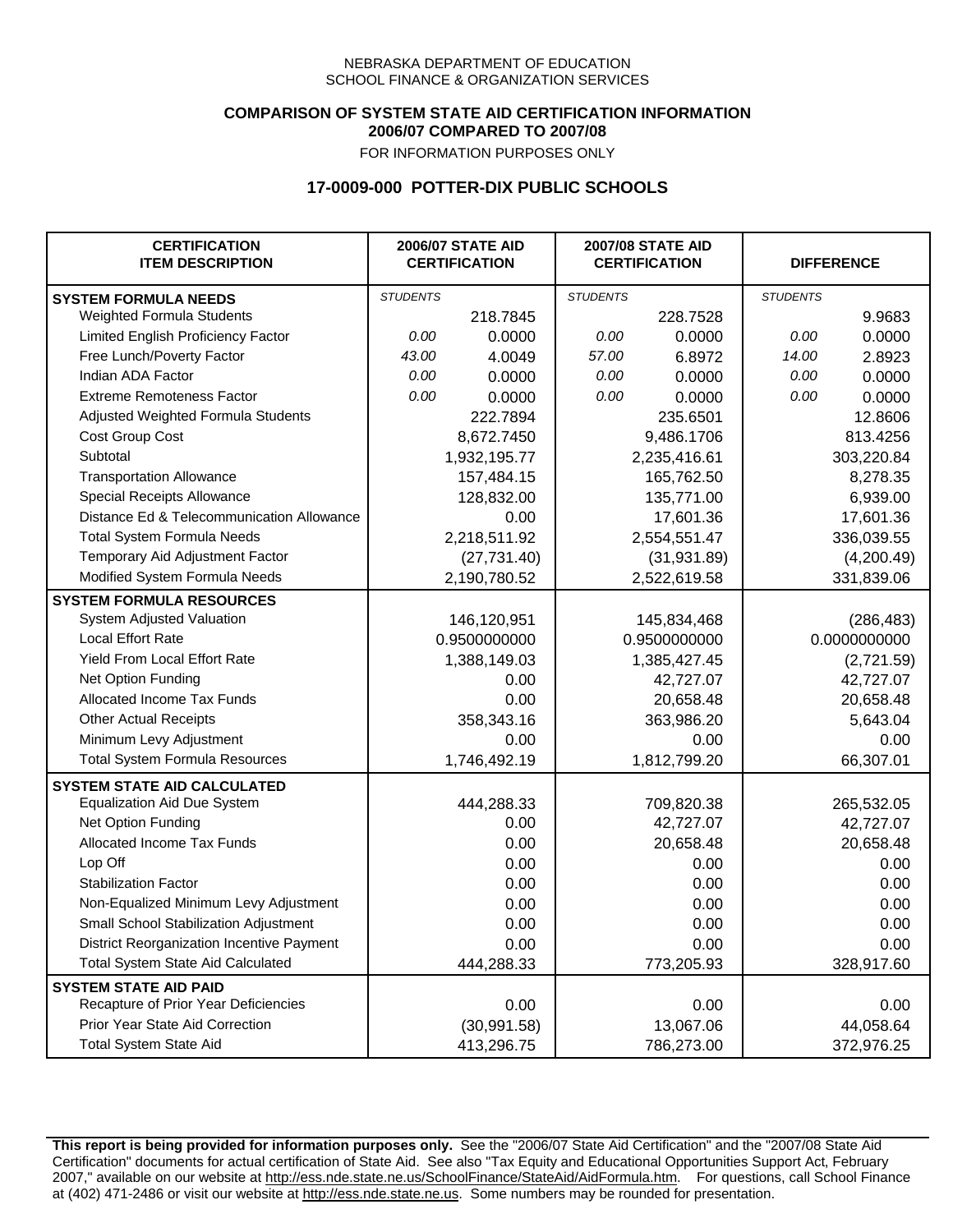### **COMPARISON OF SYSTEM STATE AID CERTIFICATION INFORMATION 2006/07 COMPARED TO 2007/08**

FOR INFORMATION PURPOSES ONLY

## **18-0002-000 SUTTON PUBLIC SCHOOLS**

| <b>CERTIFICATION</b><br><b>ITEM DESCRIPTION</b> |                 | <b>2006/07 STATE AID</b><br><b>CERTIFICATION</b> | <b>2007/08 STATE AID</b><br><b>CERTIFICATION</b> |              | <b>DIFFERENCE</b> |              |
|-------------------------------------------------|-----------------|--------------------------------------------------|--------------------------------------------------|--------------|-------------------|--------------|
| <b>SYSTEM FORMULA NEEDS</b>                     | <b>STUDENTS</b> |                                                  | <b>STUDENTS</b>                                  |              | <b>STUDENTS</b>   |              |
| <b>Weighted Formula Students</b>                |                 | 446.4247                                         |                                                  | 457.1034     |                   | 10.6787      |
| Limited English Proficiency Factor              | 22.00           | 5.5000                                           | 19.00                                            | 4.7500       | (3.00)            | (0.7500)     |
| Free Lunch/Poverty Factor                       | 88.00           | 8.0003                                           | 69.00                                            | 4.4798       | (19.00)           | (3.5205)     |
| Indian ADA Factor                               | 0.00            | 0.0000                                           | 0.00                                             | 0.0000       | 0.00              | 0.0000       |
| <b>Extreme Remoteness Factor</b>                | 0.00            | 0.0000                                           | 0.00                                             | 0.0000       | 0.00              | 0.0000       |
| Adjusted Weighted Formula Students              |                 | 459.9250                                         |                                                  | 466.3332     |                   | 6.4082       |
| Cost Group Cost                                 |                 | 5,885.1564                                       |                                                  | 6,193.4495   |                   | 308.2931     |
| Subtotal                                        |                 | 2,706,730.30                                     |                                                  | 2,888,211.07 |                   | 181,480.77   |
| <b>Transportation Allowance</b>                 |                 | 72,243.90                                        |                                                  | 83,307.56    |                   | 11,063.66    |
| Special Receipts Allowance                      |                 | 191,249.00                                       |                                                  | 194,767.00   |                   | 3,518.00     |
| Distance Ed & Telecommunication Allowance       |                 | 0.00                                             |                                                  | 4,630.95     |                   | 4,630.95     |
| <b>Total System Formula Needs</b>               |                 | 2,970,223.20                                     |                                                  | 3,170,916.58 | 200,693.38        |              |
| Temporary Aid Adjustment Factor                 |                 | (37, 127.79)                                     | (39, 636.46)                                     |              | (2,508.67)        |              |
| Modified System Formula Needs                   |                 | 2,933,095.41                                     |                                                  | 3,131,280.12 |                   | 198,184.71   |
| <b>SYSTEM FORMULA RESOURCES</b>                 |                 |                                                  |                                                  |              |                   |              |
| System Adjusted Valuation                       |                 | 254,799,375                                      |                                                  | 257,256,071  |                   | 2,456,696    |
| <b>Local Effort Rate</b>                        |                 | 0.9500000000                                     |                                                  | 0.9500000000 |                   | 0.0000000000 |
| Yield From Local Effort Rate                    |                 | 2,420,594.06                                     | 2,443,932.67                                     |              | 23,338.61         |              |
| Net Option Funding                              |                 | 0.00                                             | 0.00                                             |              | 0.00              |              |
| Allocated Income Tax Funds                      |                 | 37,096.03                                        | 11,988.88                                        |              | (25, 107.15)      |              |
| <b>Other Actual Receipts</b>                    |                 | 434,838.60                                       | 463,441.30                                       |              | 28,602.70         |              |
| Minimum Levy Adjustment                         |                 | 0.00                                             |                                                  | 0.00         |                   | 0.00         |
| <b>Total System Formula Resources</b>           |                 | 2,892,528.70                                     |                                                  | 2,919,362.86 |                   | 26,834.16    |
| <b>SYSTEM STATE AID CALCULATED</b>              |                 |                                                  |                                                  |              |                   |              |
| <b>Equalization Aid Due System</b>              |                 | 40,566.71                                        |                                                  | 211,917.26   |                   | 171,350.55   |
| Net Option Funding                              |                 | 0.00                                             |                                                  | 0.00         |                   | 0.00         |
| Allocated Income Tax Funds                      |                 | 37,096.03                                        |                                                  | 11,988.88    |                   | (25, 107.15) |
| Lop Off                                         |                 | 0.00                                             |                                                  | 0.00         |                   | 0.00         |
| <b>Stabilization Factor</b>                     |                 | 0.00                                             |                                                  | 0.00         |                   | 0.00         |
| Non-Equalized Minimum Levy Adjustment           |                 | 0.00                                             |                                                  | 0.00         |                   | 0.00         |
| Small School Stabilization Adjustment           |                 | 0.00                                             |                                                  | 0.00         |                   | 0.00         |
| District Reorganization Incentive Payment       |                 | 0.00                                             |                                                  | 0.00         |                   | 0.00         |
| <b>Total System State Aid Calculated</b>        |                 | 77,662.75                                        |                                                  | 223,906.14   |                   | 146,243.40   |
| <b>SYSTEM STATE AID PAID</b>                    |                 |                                                  |                                                  |              |                   |              |
| Recapture of Prior Year Deficiencies            |                 | 0.00                                             |                                                  | 0.00         |                   | 0.00         |
| Prior Year State Aid Correction                 |                 | (19,960.97)                                      |                                                  | (1,487.99)   |                   | 18,472.98    |
| <b>Total System State Aid</b>                   |                 | 57,701.78                                        |                                                  | 222,418.15   |                   | 164,716.37   |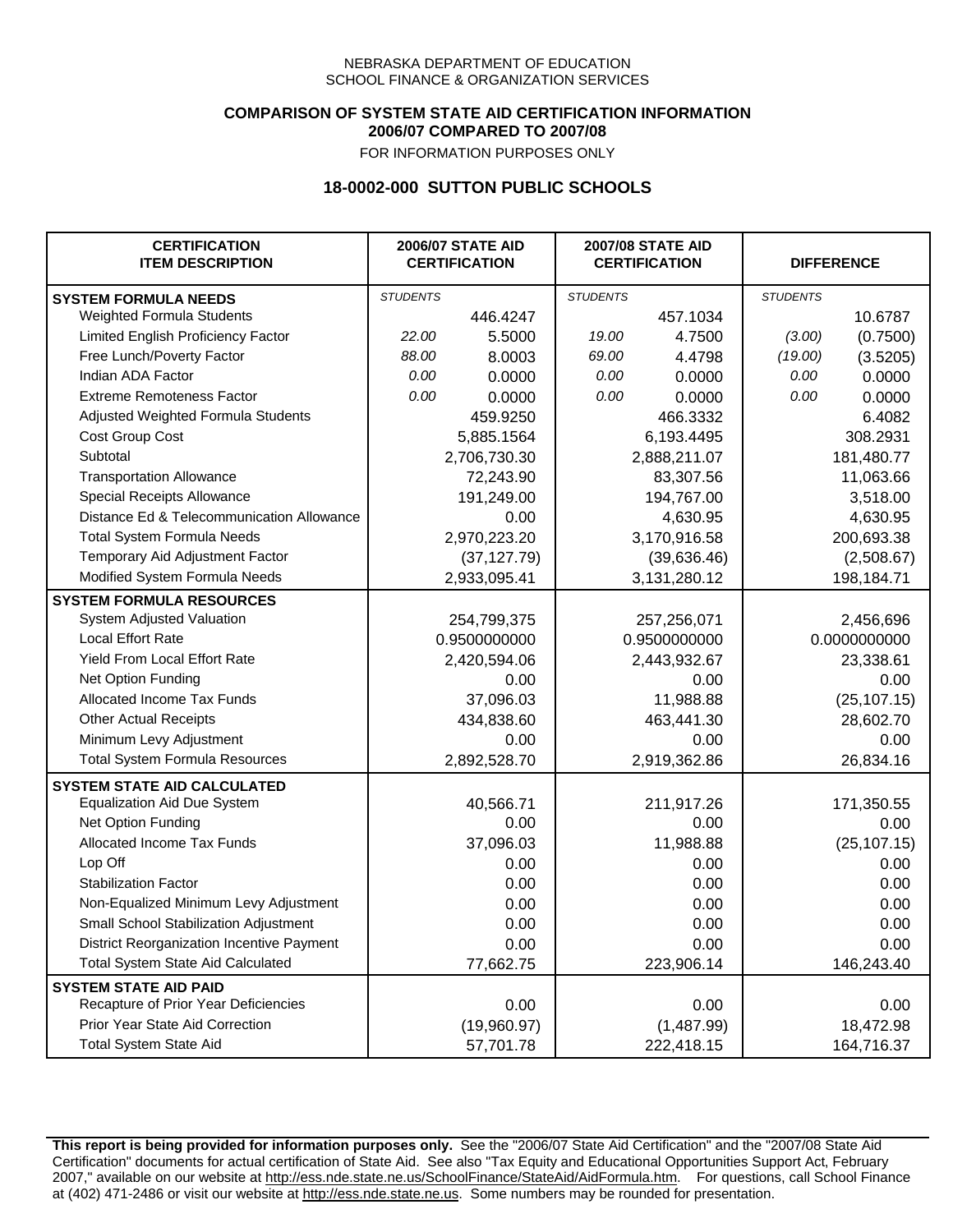### **COMPARISON OF SYSTEM STATE AID CERTIFICATION INFORMATION 2006/07 COMPARED TO 2007/08**

FOR INFORMATION PURPOSES ONLY

## **18-0011-000 HARVARD PUBLIC SCHOOLS**

| <b>CERTIFICATION</b><br><b>ITEM DESCRIPTION</b> | <b>2006/07 STATE AID</b><br><b>CERTIFICATION</b> |              | <b>2007/08 STATE AID</b><br><b>CERTIFICATION</b> |              |                 | <b>DIFFERENCE</b> |  |
|-------------------------------------------------|--------------------------------------------------|--------------|--------------------------------------------------|--------------|-----------------|-------------------|--|
| <b>SYSTEM FORMULA NEEDS</b>                     | <b>STUDENTS</b>                                  |              | <b>STUDENTS</b>                                  |              | <b>STUDENTS</b> |                   |  |
| Weighted Formula Students                       |                                                  | 277.3363     |                                                  | 288.9320     |                 | 11.5957           |  |
| Limited English Proficiency Factor              | 39.00                                            | 9.7500       | 18.00                                            | 4.5000       | (21.00)         | (5.2500)          |  |
| Free Lunch/Poverty Factor                       | 131.00                                           | 26.7199      | 125.00                                           | 24.3213      | (6.00)          | (2.3986)          |  |
| Indian ADA Factor                               | 0.00                                             | 0.0000       | 0.00                                             | 0.0000       | 0.00            | 0.0000            |  |
| <b>Extreme Remoteness Factor</b>                | 0.00                                             | 0.0000       | 0.00                                             | 0.0000       | 0.00            | 0.0000            |  |
| Adjusted Weighted Formula Students              |                                                  | 313.8062     |                                                  | 317.7533     |                 | 3.9471            |  |
| Cost Group Cost                                 |                                                  | 5,885.1564   |                                                  | 6,193.4495   |                 | 308.2931          |  |
| Subtotal                                        |                                                  | 1,846,798.76 |                                                  | 1,967,988.99 |                 | 121,190.23        |  |
| <b>Transportation Allowance</b>                 |                                                  | 53,009.64    |                                                  | 63,204.24    |                 | 10,194.60         |  |
| Special Receipts Allowance                      |                                                  | 267,331.00   |                                                  | 242,109.00   |                 | (25, 222.00)      |  |
| Distance Ed & Telecommunication Allowance       |                                                  | 0.00         |                                                  | 0.00         |                 | 0.00              |  |
| <b>Total System Formula Needs</b>               |                                                  | 2,167,139.40 |                                                  | 2,273,302.23 | 106,162.83      |                   |  |
| Temporary Aid Adjustment Factor                 |                                                  | (27,089.24)  | (28, 416.28)                                     |              | (1,327.04)      |                   |  |
| Modified System Formula Needs                   |                                                  | 2,140,050.16 |                                                  | 2,244,885.95 |                 | 104,835.80        |  |
| <b>SYSTEM FORMULA RESOURCES</b>                 |                                                  |              |                                                  |              |                 |                   |  |
| System Adjusted Valuation                       |                                                  | 117,605,847  |                                                  | 119,753,292  |                 | 2,147,445         |  |
| <b>Local Effort Rate</b>                        |                                                  | 0.9500000000 |                                                  | 0.9500000000 |                 | 0.0000000000      |  |
| Yield From Local Effort Rate                    |                                                  | 1,117,255.55 |                                                  | 1,137,656.27 |                 | 20,400.73         |  |
| Net Option Funding                              |                                                  | 41,846.63    |                                                  | 0.00         |                 | (41, 846.63)      |  |
| Allocated Income Tax Funds                      |                                                  | 18,459.54    | 9,906.59                                         |              | (8, 552.95)     |                   |  |
| <b>Other Actual Receipts</b>                    |                                                  | 408,004.00   | 399,405.00                                       |              | (8,599.00)      |                   |  |
| Minimum Levy Adjustment                         |                                                  | 0.00         |                                                  | 0.00         |                 | 0.00              |  |
| <b>Total System Formula Resources</b>           |                                                  | 1,585,565.71 |                                                  | 1,546,967.87 |                 | (38, 597.85)      |  |
| <b>SYSTEM STATE AID CALCULATED</b>              |                                                  |              |                                                  |              |                 |                   |  |
| <b>Equalization Aid Due System</b>              |                                                  | 554,484.44   |                                                  | 697,918.08   |                 | 143,433.64        |  |
| Net Option Funding                              |                                                  | 41,846.63    |                                                  | 0.00         |                 | (41, 846.63)      |  |
| <b>Allocated Income Tax Funds</b>               |                                                  | 18,459.54    |                                                  | 9,906.59     |                 | (8,552.95)        |  |
| Lop Off                                         |                                                  | 0.00         |                                                  | 0.00         |                 | 0.00              |  |
| <b>Stabilization Factor</b>                     |                                                  | 0.00         |                                                  | 0.00         |                 | 0.00              |  |
| Non-Equalized Minimum Levy Adjustment           |                                                  | 0.00         |                                                  | 0.00         |                 | 0.00              |  |
| Small School Stabilization Adjustment           |                                                  | 0.00         |                                                  | 0.00         |                 | 0.00              |  |
| District Reorganization Incentive Payment       |                                                  | 0.00         |                                                  | 0.00         |                 | 0.00              |  |
| <b>Total System State Aid Calculated</b>        |                                                  | 614,790.61   |                                                  | 707,824.68   |                 | 93,034.07         |  |
| <b>SYSTEM STATE AID PAID</b>                    |                                                  |              |                                                  |              |                 |                   |  |
| Recapture of Prior Year Deficiencies            |                                                  | 0.00         |                                                  | 0.00         |                 | 0.00              |  |
| Prior Year State Aid Correction                 |                                                  | 11,099.90    |                                                  | 38,434.25    |                 | 27,334.35         |  |
| <b>Total System State Aid</b>                   |                                                  | 625,890.51   |                                                  | 746,258.93   |                 | 120,368.42        |  |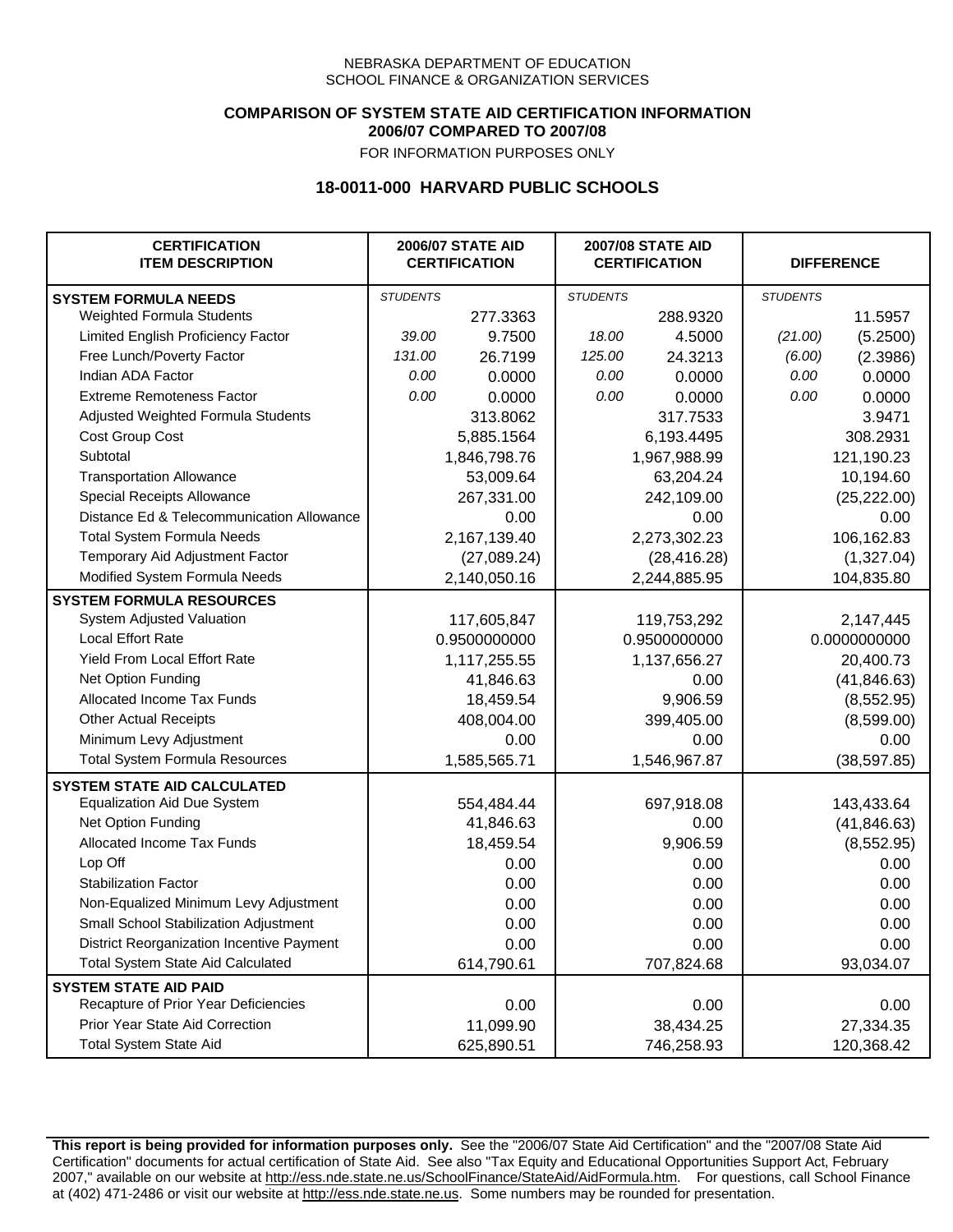### **COMPARISON OF SYSTEM STATE AID CERTIFICATION INFORMATION 2006/07 COMPARED TO 2007/08**

FOR INFORMATION PURPOSES ONLY

# **18-0070-000 CLAY CENTER PUBLIC SCHOOLS**

| <b>CERTIFICATION</b><br><b>ITEM DESCRIPTION</b> |                 | <b>2006/07 STATE AID</b><br><b>CERTIFICATION</b> | <b>2007/08 STATE AID</b><br><b>CERTIFICATION</b> |              | <b>DIFFERENCE</b> |              |
|-------------------------------------------------|-----------------|--------------------------------------------------|--------------------------------------------------|--------------|-------------------|--------------|
| <b>SYSTEM FORMULA NEEDS</b>                     | <b>STUDENTS</b> |                                                  | <b>STUDENTS</b>                                  |              | <b>STUDENTS</b>   |              |
| Weighted Formula Students                       |                 | 229.8946                                         |                                                  | 242.7477     |                   | 12.8531      |
| Limited English Proficiency Factor              | 0.00            | 0.0000                                           | 1.00                                             | 0.2500       | 1.00              | 0.2500       |
| Free Lunch/Poverty Factor                       | 28.00           | 1.3400                                           | 34.00                                            | 2.0334       | 6.00              | 0.6935       |
| Indian ADA Factor                               | 0.00            | 0.0000                                           | 0.00                                             | 0.0000       | 0.00              | 0.0000       |
| <b>Extreme Remoteness Factor</b>                | 0.00            | 0.0000                                           | 0.00                                             | 0.0000       | 0.00              | 0.0000       |
| Adjusted Weighted Formula Students              |                 | 231.2346                                         |                                                  | 245.0311     |                   | 13.7966      |
| Cost Group Cost                                 |                 | 5,885.1564                                       |                                                  | 6,193.4495   |                   | 308.2931     |
| Subtotal                                        |                 | 1,360,851.51                                     |                                                  | 1,517,587.88 |                   | 156,736.37   |
| <b>Transportation Allowance</b>                 |                 | 25,395.12                                        |                                                  | 28,676.00    |                   | 3,280.88     |
| Special Receipts Allowance                      |                 | 144,903.00                                       |                                                  | 140,207.00   |                   | (4,696.00)   |
| Distance Ed & Telecommunication Allowance       |                 | 0.00                                             |                                                  | 0.00         |                   | 0.00         |
| <b>Total System Formula Needs</b>               |                 | 1,531,149.63                                     |                                                  | 1,686,470.88 |                   | 155,321.25   |
| Temporary Aid Adjustment Factor                 |                 | (19, 139.37)                                     |                                                  | (21,080.89)  |                   | (1,941.52)   |
| Modified System Formula Needs                   |                 | 1,512,010.26                                     |                                                  | 1,665,390.00 |                   | 153,379.74   |
| <b>SYSTEM FORMULA RESOURCES</b>                 |                 |                                                  |                                                  |              |                   |              |
| System Adjusted Valuation                       |                 | 95,889,004                                       |                                                  | 98,542,916   |                   | 2,653,912    |
| <b>Local Effort Rate</b>                        |                 | 0.9500000000                                     |                                                  | 0.9500000000 |                   | 0.0000000000 |
| Yield From Local Effort Rate                    |                 | 910,945.54                                       |                                                  | 936,157.70   |                   | 25,212.16    |
| Net Option Funding                              |                 | 37,702.49                                        |                                                  | 18,481.98    |                   | (19, 220.50) |
| Allocated Income Tax Funds                      |                 | 19,268.66                                        |                                                  | 20,589.86    |                   | 1,321.20     |
| <b>Other Actual Receipts</b>                    |                 | 270,577.00                                       | 277,793.00                                       |              | 7,216.00          |              |
| Minimum Levy Adjustment                         |                 | 0.00                                             |                                                  | 0.00         |                   | 0.00         |
| <b>Total System Formula Resources</b>           |                 | 1,238,493.68                                     |                                                  | 1,253,022.54 |                   | 14,528.86    |
| <b>SYSTEM STATE AID CALCULATED</b>              |                 |                                                  |                                                  |              |                   |              |
| <b>Equalization Aid Due System</b>              |                 | 273,516.58                                       |                                                  | 412,367.46   |                   | 138,850.88   |
| Net Option Funding                              |                 | 37,702.49                                        |                                                  | 18,481.98    |                   | (19, 220.50) |
| Allocated Income Tax Funds                      |                 | 19,268.66                                        |                                                  | 20,589.86    |                   | 1,321.20     |
| Lop Off                                         |                 | 0.00                                             |                                                  | 0.00         |                   | 0.00         |
| <b>Stabilization Factor</b>                     |                 | 0.00                                             |                                                  | 0.00         |                   | 0.00         |
| Non-Equalized Minimum Levy Adjustment           |                 | 0.00                                             |                                                  | 0.00         |                   | 0.00         |
| Small School Stabilization Adjustment           |                 | 0.00                                             |                                                  | 0.00         |                   | 0.00         |
| District Reorganization Incentive Payment       |                 | 0.00                                             |                                                  | 0.00         |                   | 0.00         |
| <b>Total System State Aid Calculated</b>        |                 | 330,487.72                                       |                                                  | 451,439.30   |                   | 120,951.57   |
| <b>SYSTEM STATE AID PAID</b>                    |                 |                                                  |                                                  |              |                   |              |
| Recapture of Prior Year Deficiencies            |                 | 0.00                                             |                                                  | 0.00         |                   | 0.00         |
| Prior Year State Aid Correction                 |                 | 13,941.85                                        |                                                  | 28,144.78    |                   | 14,202.92    |
| <b>Total System State Aid</b>                   |                 | 344,429.58                                       |                                                  | 479,584.07   |                   | 135,154.50   |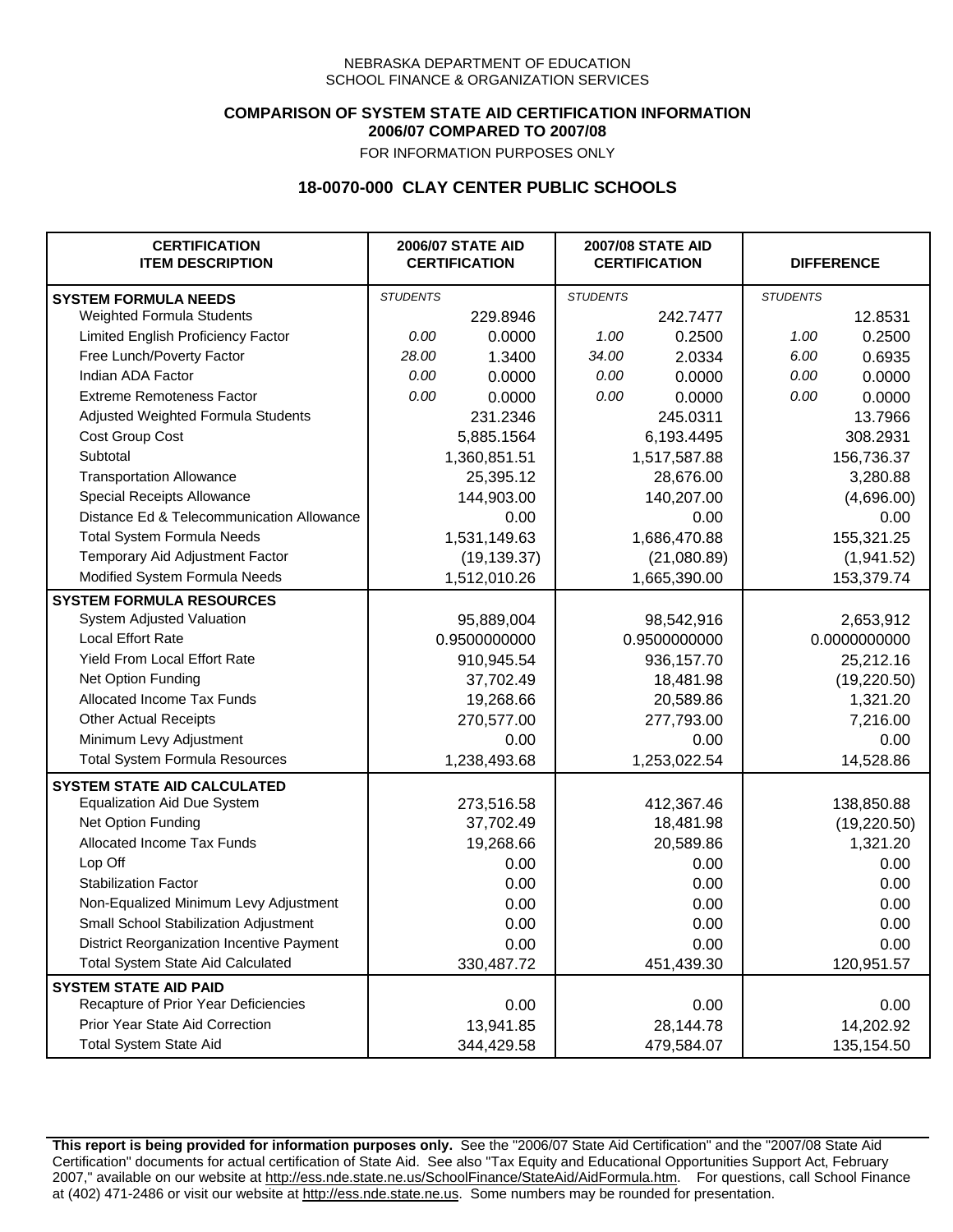### **COMPARISON OF SYSTEM STATE AID CERTIFICATION INFORMATION 2006/07 COMPARED TO 2007/08**

FOR INFORMATION PURPOSES ONLY

## **19-0039-000 LEIGH COMMUNITY SCHOOLS**

| <b>CERTIFICATION</b><br><b>ITEM DESCRIPTION</b> |                 | <b>2006/07 STATE AID</b><br><b>CERTIFICATION</b> | <b>2007/08 STATE AID</b><br><b>CERTIFICATION</b> |              | <b>DIFFERENCE</b> |              |
|-------------------------------------------------|-----------------|--------------------------------------------------|--------------------------------------------------|--------------|-------------------|--------------|
| <b>SYSTEM FORMULA NEEDS</b>                     | <b>STUDENTS</b> |                                                  | <b>STUDENTS</b>                                  |              | <b>STUDENTS</b>   |              |
| Weighted Formula Students                       |                 | 237.8384                                         |                                                  | 217.7816     |                   | (20.0568)    |
| Limited English Proficiency Factor              | 0.00            | 0.0000                                           | 0.00                                             | 0.0000       | 0.00              | 0.0000       |
| Free Lunch/Poverty Factor                       | 37.00           | 2.5792                                           | 36.00                                            | 2.6752       | (1.00)            | 0.0961       |
| Indian ADA Factor                               | 0.00            | 0.0000                                           | 0.00                                             | 0.0000       | 0.00              | 0.0000       |
| <b>Extreme Remoteness Factor</b>                | 0.00            | 0.0000                                           | 0.00                                             | 0.0000       | 0.00              | 0.0000       |
| Adjusted Weighted Formula Students              |                 | 240.4176                                         |                                                  | 220.4568     |                   | (19.9608)    |
| Cost Group Cost                                 |                 | 5,885.1564                                       |                                                  | 6,193.4495   |                   | 308.2931     |
| Subtotal                                        |                 | 1,414,895.03                                     |                                                  | 1,365,388.06 |                   | (49, 506.98) |
| <b>Transportation Allowance</b>                 |                 | 50,445.99                                        |                                                  | 32,510.24    |                   | (17, 935.76) |
| Special Receipts Allowance                      |                 | 55,306.13                                        |                                                  | 58,926.75    |                   | 3,620.62     |
| Distance Ed & Telecommunication Allowance       |                 | 0.00                                             |                                                  | 283.19       |                   | 283.19       |
| <b>Total System Formula Needs</b>               |                 | 1,520,647.16                                     |                                                  | 1,457,108.23 | (63, 538.93)      |              |
| Temporary Aid Adjustment Factor                 |                 | (19,008.09)                                      | (18, 213.85)                                     |              | 794.24            |              |
| Modified System Formula Needs                   |                 | 1,501,639.07                                     |                                                  | 1,438,894.38 |                   | (62, 744.69) |
| <b>SYSTEM FORMULA RESOURCES</b>                 |                 |                                                  |                                                  |              |                   |              |
| System Adjusted Valuation                       |                 | 142,371,021                                      |                                                  | 154,190,256  |                   | 11,819,235   |
| <b>Local Effort Rate</b>                        |                 | 0.9500000000                                     |                                                  | 0.9500000000 |                   | 0.0000000000 |
| Yield From Local Effort Rate                    |                 | 1,352,524.70                                     |                                                  | 1,464,807.43 |                   | 112,282.73   |
| Net Option Funding                              |                 | 0.00                                             |                                                  | 0.00         |                   | 0.00         |
| Allocated Income Tax Funds                      |                 | 25,632.29                                        | 15,603.79                                        |              | (10,028.50)       |              |
| <b>Other Actual Receipts</b>                    |                 | 244,819.93                                       |                                                  | 244,947.13   |                   | 127.20       |
| Minimum Levy Adjustment                         |                 | 0.00                                             |                                                  | 0.00         |                   | 0.00         |
| <b>Total System Formula Resources</b>           |                 | 1,622,976.92                                     |                                                  | 1,725,358.35 |                   | 102,381.43   |
| <b>SYSTEM STATE AID CALCULATED</b>              |                 |                                                  |                                                  |              |                   |              |
| <b>Equalization Aid Due System</b>              |                 | 0.00                                             |                                                  | 0.00         |                   | 0.00         |
| Net Option Funding                              |                 | 0.00                                             |                                                  | 0.00         |                   | 0.00         |
| Allocated Income Tax Funds                      |                 | 25,632.29                                        |                                                  | 15,603.79    |                   | (10,028.50)  |
| Lop Off                                         |                 | 0.00                                             |                                                  | 0.00         |                   | 0.00         |
| <b>Stabilization Factor</b>                     |                 | 26,262.90                                        |                                                  | 0.00         |                   | (26, 262.90) |
| Non-Equalized Minimum Levy Adjustment           |                 | 0.00                                             |                                                  | 0.00         |                   | 0.00         |
| Small School Stabilization Adjustment           |                 | 0.00                                             |                                                  | 0.00         |                   | 0.00         |
| District Reorganization Incentive Payment       |                 | 0.00                                             |                                                  | 0.00         |                   | 0.00         |
| <b>Total System State Aid Calculated</b>        |                 | 51,895.19                                        |                                                  | 15,603.79    |                   | (36, 291.40) |
| <b>SYSTEM STATE AID PAID</b>                    |                 |                                                  |                                                  |              |                   |              |
| Recapture of Prior Year Deficiencies            |                 | 0.00                                             |                                                  | 0.00         |                   | 0.00         |
| Prior Year State Aid Correction                 |                 | 0.00                                             |                                                  | 0.00         |                   | 0.00         |
| <b>Total System State Aid</b>                   |                 | 51,895.19                                        |                                                  | 15,603.79    |                   | (36, 291.40) |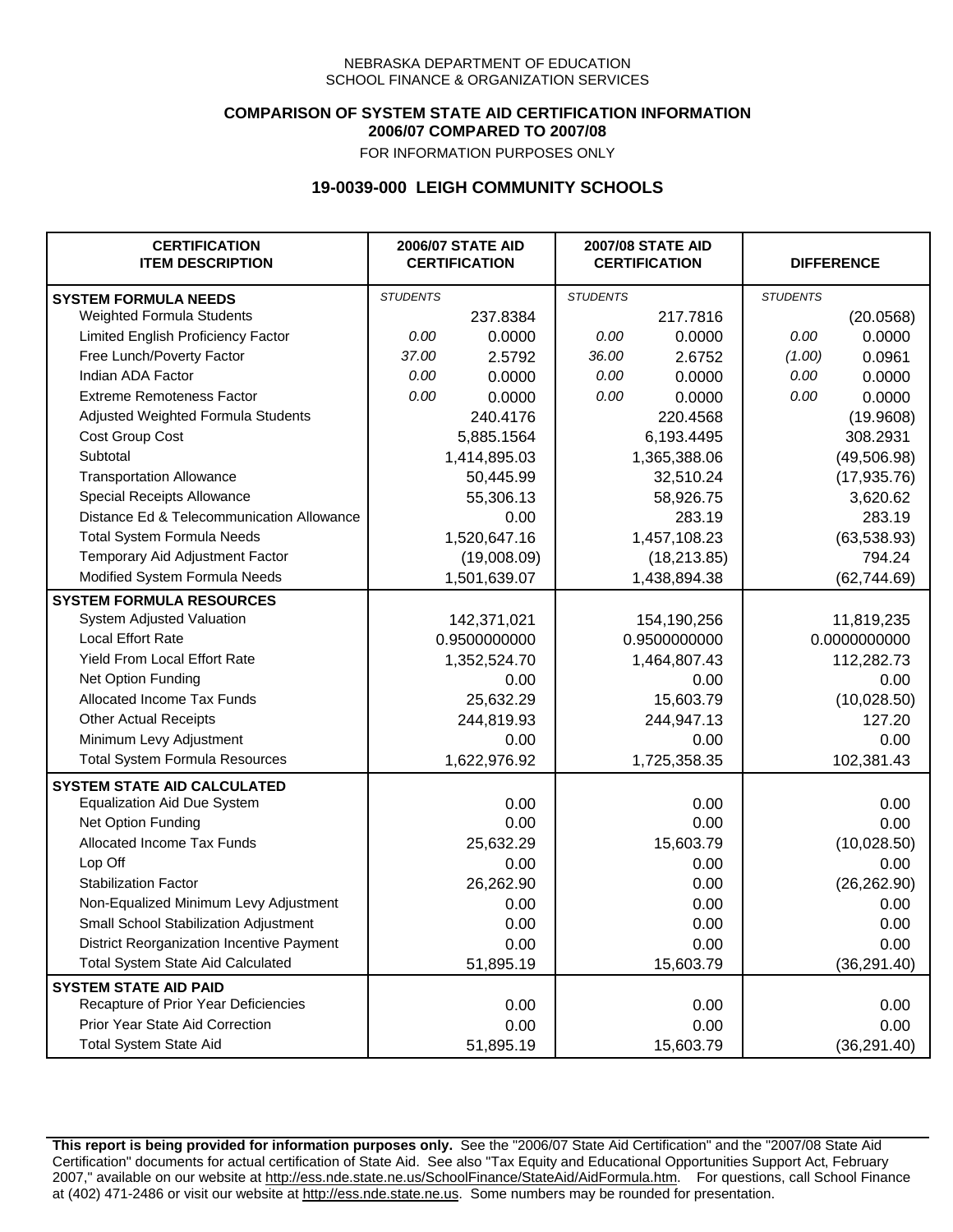### **COMPARISON OF SYSTEM STATE AID CERTIFICATION INFORMATION 2006/07 COMPARED TO 2007/08**

FOR INFORMATION PURPOSES ONLY

## **19-0058-000 CLARKSON PUBLIC SCHOOLS**

| <b>CERTIFICATION</b><br><b>ITEM DESCRIPTION</b> |                 | <b>2006/07 STATE AID</b><br><b>CERTIFICATION</b> | <b>2007/08 STATE AID</b><br><b>CERTIFICATION</b> |              | <b>DIFFERENCE</b> |               |
|-------------------------------------------------|-----------------|--------------------------------------------------|--------------------------------------------------|--------------|-------------------|---------------|
| <b>SYSTEM FORMULA NEEDS</b>                     | <b>STUDENTS</b> |                                                  | <b>STUDENTS</b>                                  |              | <b>STUDENTS</b>   |               |
| Weighted Formula Students                       |                 | 293.7908                                         |                                                  | 286.0736     |                   | (7.7172)      |
| Limited English Proficiency Factor              | 0.00            | 0.0000                                           | 0.00                                             | 0.0000       | 0.00              | 0.0000        |
| Free Lunch/Poverty Factor                       | 51.00           | 4.2250                                           | 51.00                                            | 4.3571       | 0.00              | 0.1322        |
| Indian ADA Factor                               | 0.00            | 0.0000                                           | 0.00                                             | 0.0000       | 0.00              | 0.0000        |
| <b>Extreme Remoteness Factor</b>                | 0.00            | 0.0000                                           | 0.00                                             | 0.0000       | 0.00              | 0.0000        |
| Adjusted Weighted Formula Students              |                 | 298.0158                                         |                                                  | 290.4307     |                   | (7.5850)      |
| Cost Group Cost                                 |                 | 5,885.1564                                       |                                                  | 6,193.4495   |                   | 308.2931      |
| Subtotal                                        |                 | 1,753,869.36                                     |                                                  | 1,798,767.97 |                   | 44,898.61     |
| <b>Transportation Allowance</b>                 |                 | 96,460.23                                        |                                                  | 75,891.83    |                   | (20, 568.39)  |
| Special Receipts Allowance                      |                 | 136,796.09                                       |                                                  | 127,194.53   |                   | (9,601.56)    |
| Distance Ed & Telecommunication Allowance       |                 | 0.00                                             |                                                  | 0.00         |                   | 0.00          |
| <b>Total System Formula Needs</b>               |                 | 1,987,125.68                                     |                                                  | 2,001,854.33 |                   | 14,728.65     |
| Temporary Aid Adjustment Factor                 |                 | (24, 839.07)                                     | (25,023.18)                                      |              | (184.11)          |               |
| Modified System Formula Needs                   |                 | 1,962,286.61                                     |                                                  | 1,976,831.15 |                   | 14,544.54     |
| <b>SYSTEM FORMULA RESOURCES</b>                 |                 |                                                  |                                                  |              |                   |               |
| System Adjusted Valuation                       |                 | 134,350,401                                      |                                                  | 148,496,591  |                   | 14,146,190    |
| <b>Local Effort Rate</b>                        |                 | 0.9500000000                                     |                                                  | 0.9500000000 |                   | 0.0000000000  |
| Yield From Local Effort Rate                    |                 | 1,276,328.81                                     |                                                  | 1,410,717.61 |                   | 134,388.81    |
| Net Option Funding                              |                 | 93,682.25                                        |                                                  | 22,197.02    |                   | (71, 485.23)  |
| Allocated Income Tax Funds                      |                 | 25,177.89                                        |                                                  | 25,214.41    |                   | 36.52         |
| <b>Other Actual Receipts</b>                    |                 | 284,329.94                                       | 280,881.46                                       |              | (3,448.47)        |               |
| Minimum Levy Adjustment                         |                 | 0.00                                             |                                                  | 0.00         |                   | 0.00          |
| <b>Total System Formula Resources</b>           |                 | 1,679,518.88                                     |                                                  | 1,739,010.50 |                   | 59,491.62     |
| <b>SYSTEM STATE AID CALCULATED</b>              |                 |                                                  |                                                  |              |                   |               |
| <b>Equalization Aid Due System</b>              |                 | 282,767.73                                       |                                                  | 237,820.65   |                   | (44, 947.08)  |
| Net Option Funding                              |                 | 93,682.25                                        |                                                  | 22,197.02    |                   | (71, 485.23)  |
| Allocated Income Tax Funds                      |                 | 25,177.89                                        |                                                  | 25,214.41    |                   | 36.52         |
| Lop Off                                         |                 | 0.00                                             |                                                  | 0.00         |                   | 0.00          |
| <b>Stabilization Factor</b>                     |                 | 0.00                                             |                                                  | 0.00         |                   | 0.00          |
| Non-Equalized Minimum Levy Adjustment           |                 | 0.00                                             |                                                  | 0.00         |                   | 0.00          |
| Small School Stabilization Adjustment           |                 | 0.00                                             |                                                  | 0.00         |                   | 0.00          |
| District Reorganization Incentive Payment       |                 | 0.00                                             |                                                  | 0.00         |                   | 0.00          |
| <b>Total System State Aid Calculated</b>        |                 | 401,627.87                                       |                                                  | 285,232.08   |                   | (116, 395.79) |
| <b>SYSTEM STATE AID PAID</b>                    |                 |                                                  |                                                  |              |                   |               |
| Recapture of Prior Year Deficiencies            |                 | 0.00                                             |                                                  | 0.00         |                   | 0.00          |
| Prior Year State Aid Correction                 |                 | 19,324.61                                        |                                                  | (38, 471.43) |                   | (57, 796.04)  |
| <b>Total System State Aid</b>                   |                 | 420,952.48                                       |                                                  | 246,760.65   |                   | (174, 191.83) |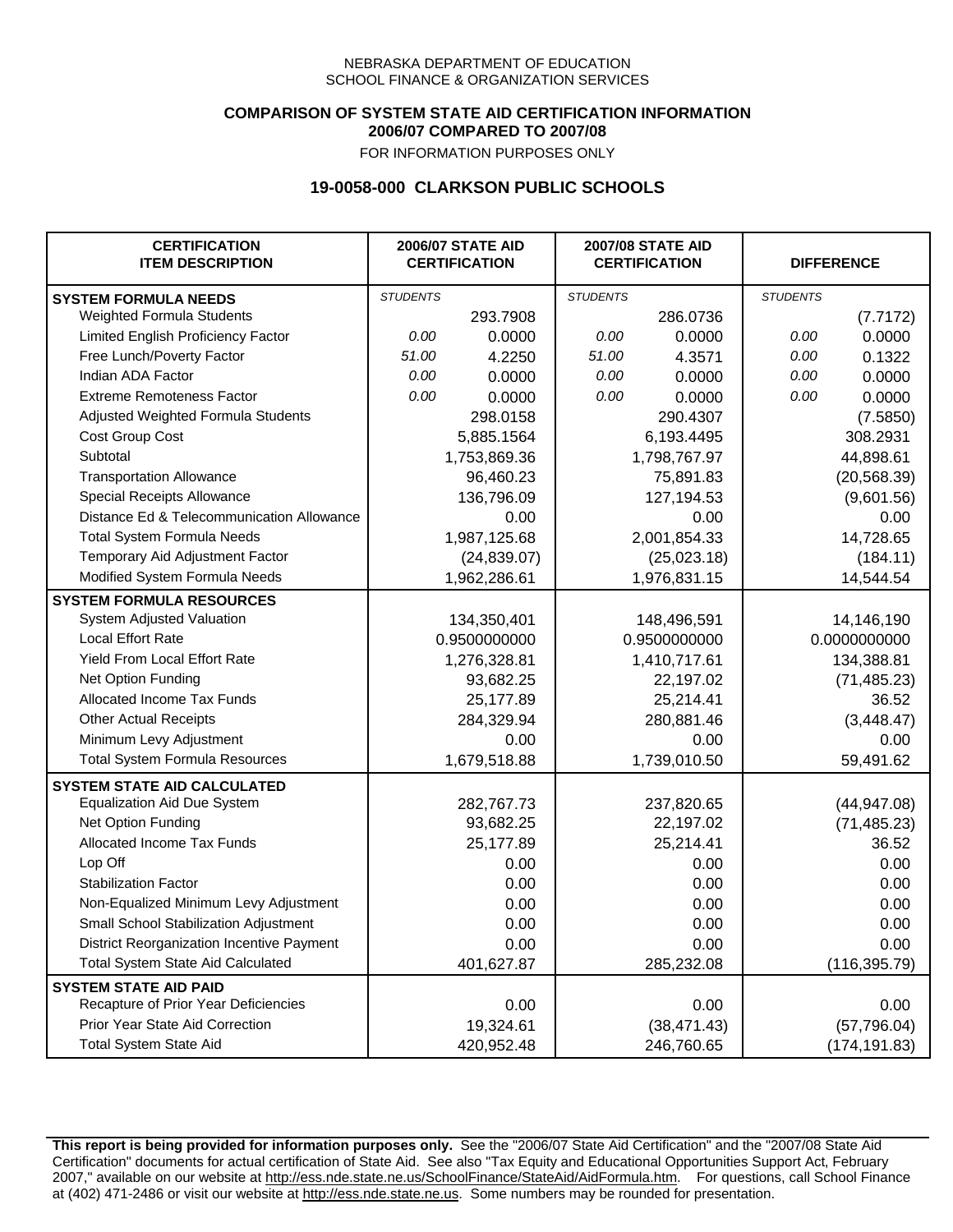### **COMPARISON OF SYSTEM STATE AID CERTIFICATION INFORMATION 2006/07 COMPARED TO 2007/08**

FOR INFORMATION PURPOSES ONLY

## **19-0059-000 HOWELLS PUBLIC SCHOOLS**

| <b>CERTIFICATION</b><br><b>ITEM DESCRIPTION</b> |                 | <b>2006/07 STATE AID</b><br><b>CERTIFICATION</b> | <b>2007/08 STATE AID</b><br><b>CERTIFICATION</b> |              | <b>DIFFERENCE</b> |               |
|-------------------------------------------------|-----------------|--------------------------------------------------|--------------------------------------------------|--------------|-------------------|---------------|
| <b>SYSTEM FORMULA NEEDS</b>                     | <b>STUDENTS</b> |                                                  | <b>STUDENTS</b>                                  |              | <b>STUDENTS</b>   |               |
| Weighted Formula Students                       |                 | 287.0436                                         |                                                  | 265.4946     |                   | (21.5491)     |
| Limited English Proficiency Factor              | 0.00            | 0.0000                                           | 0.00                                             | 0.0000       | 0.00              | 0.0000        |
| Free Lunch/Poverty Factor                       | 47.00           | 3.7294                                           | 33.00                                            | 1.8013       | (14.00)           | (1.9281)      |
| Indian ADA Factor                               | 0.00            | 0.0000                                           | 0.00                                             | 0.0000       | 0.00              | 0.0000        |
| <b>Extreme Remoteness Factor</b>                | 0.00            | 0.0000                                           | 0.00                                             | 0.0000       | 0.00              | 0.0000        |
| Adjusted Weighted Formula Students              |                 | 290.7730                                         |                                                  | 267.2958     |                   | (23.4772)     |
| Cost Group Cost                                 |                 | 5,885.1564                                       |                                                  | 6,193.4495   |                   | 308.2931      |
| Subtotal                                        |                 | 1,711,244.58                                     |                                                  | 1,655,483.08 |                   | (55, 761.50)  |
| <b>Transportation Allowance</b>                 |                 | 77,677.38                                        |                                                  | 68,973.22    |                   | (8,704.16)    |
| Special Receipts Allowance                      |                 | 83,640.00                                        |                                                  | 78,149.00    |                   | (5,491.00)    |
| Distance Ed & Telecommunication Allowance       |                 | 0.00                                             |                                                  | 0.00         |                   | 0.00          |
| <b>Total System Formula Needs</b>               |                 | 1,872,561.96                                     |                                                  | 1,802,605.30 |                   | (69,956.66)   |
| Temporary Aid Adjustment Factor                 |                 | (23, 407.02)                                     | (22, 532.57)                                     |              | 874.46            |               |
| Modified System Formula Needs                   |                 | 1,849,154.93                                     |                                                  | 1,780,072.73 |                   | (69,082.20)   |
| <b>SYSTEM FORMULA RESOURCES</b>                 |                 |                                                  |                                                  |              |                   |               |
| System Adjusted Valuation                       |                 | 117,507,552                                      |                                                  | 129,519,814  |                   | 12,012,262    |
| <b>Local Effort Rate</b>                        |                 | 0.9500000000                                     |                                                  | 0.9500000000 | 0.0000000000      |               |
| Yield From Local Effort Rate                    |                 | 1,116,321.74                                     | 1,230,438.23                                     |              | 114,116.49        |               |
| Net Option Funding                              |                 | 86,648.48                                        | 107,003.93                                       |              | 20,355.44         |               |
| Allocated Income Tax Funds                      |                 | 21,239.16                                        | 21,231.03                                        |              | (8.13)            |               |
| <b>Other Actual Receipts</b>                    |                 | 260,251.65                                       | 249,445.04                                       |              | (10,806.61)       |               |
| Minimum Levy Adjustment                         |                 | 0.00                                             |                                                  | 0.00         |                   | 0.00          |
| <b>Total System Formula Resources</b>           |                 | 1,484,461.03                                     |                                                  | 1,608,118.23 |                   | 123,657.19    |
| <b>SYSTEM STATE AID CALCULATED</b>              |                 |                                                  |                                                  |              |                   |               |
| <b>Equalization Aid Due System</b>              |                 | 364,693.90                                       |                                                  | 171,954.51   |                   | (192, 739.39) |
| Net Option Funding                              |                 | 86,648.48                                        |                                                  | 107,003.93   |                   | 20,355.44     |
| Allocated Income Tax Funds                      |                 | 21,239.16                                        |                                                  | 21,231.03    |                   | (8.13)        |
| Lop Off                                         |                 | 0.00                                             |                                                  | 0.00         |                   | 0.00          |
| <b>Stabilization Factor</b>                     |                 | 0.00                                             |                                                  | 0.00         |                   | 0.00          |
| Non-Equalized Minimum Levy Adjustment           |                 | 0.00                                             |                                                  | 0.00         |                   | 0.00          |
| Small School Stabilization Adjustment           |                 | 0.00                                             |                                                  | 0.00         |                   | 0.00          |
| District Reorganization Incentive Payment       |                 | 0.00                                             |                                                  | 0.00         |                   | 0.00          |
| Total System State Aid Calculated               |                 | 472,581.54                                       |                                                  | 300,189.46   |                   | (172, 392.08) |
| <b>SYSTEM STATE AID PAID</b>                    |                 |                                                  |                                                  |              |                   |               |
| Recapture of Prior Year Deficiencies            |                 | 0.00                                             |                                                  | 0.00         |                   | 0.00          |
| Prior Year State Aid Correction                 |                 | 7,588.10                                         |                                                  | (10,702.20)  |                   | (18, 290.30)  |
| <b>Total System State Aid</b>                   |                 | 480,169.63                                       |                                                  | 289,487.26   | (190, 682.37)     |               |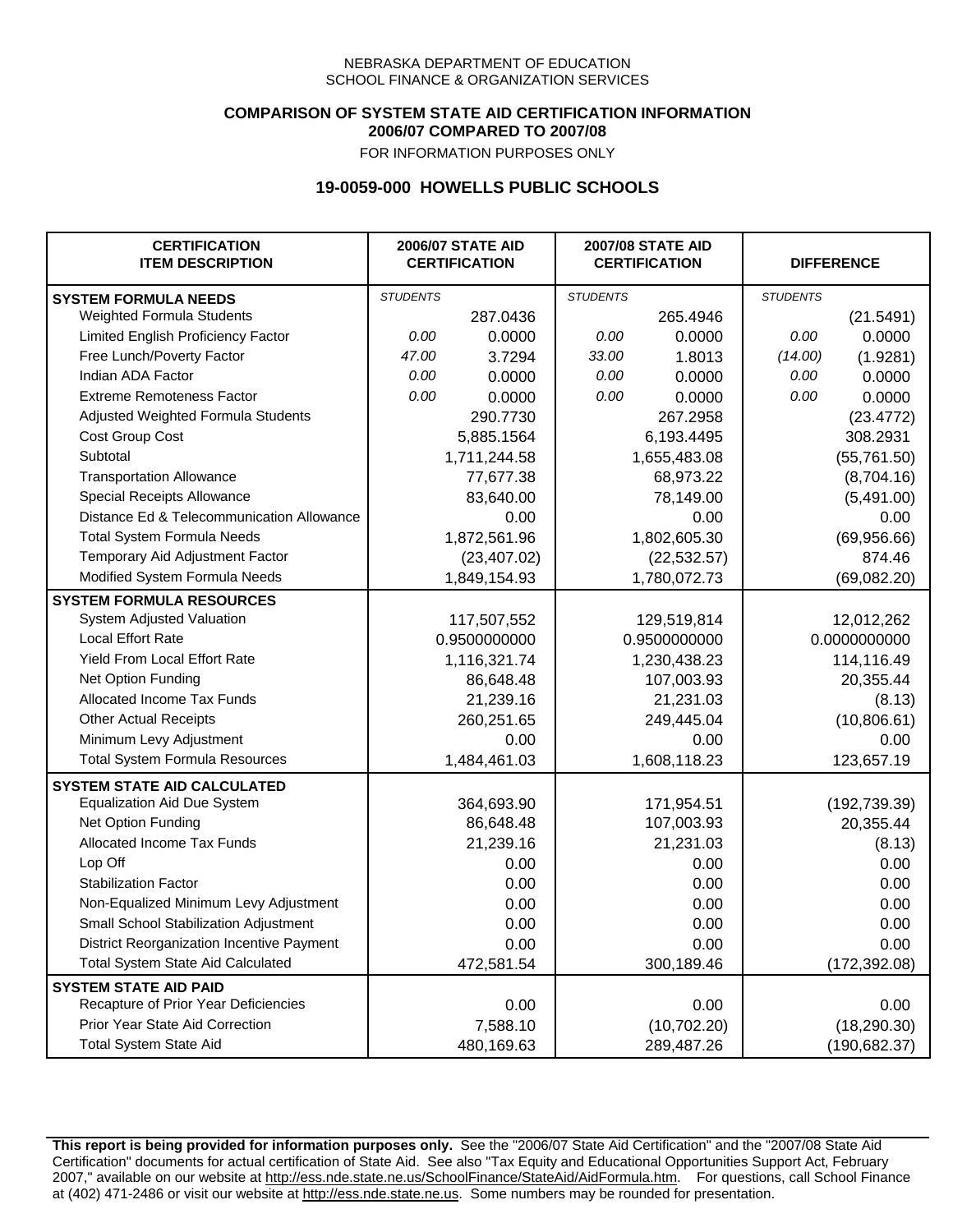### **COMPARISON OF SYSTEM STATE AID CERTIFICATION INFORMATION 2006/07 COMPARED TO 2007/08**

FOR INFORMATION PURPOSES ONLY

## **19-0123-000 SCHUYLER COMMUNITY SCHOOLS**

| <b>CERTIFICATION</b><br><b>ITEM DESCRIPTION</b> |                 | <b>2006/07 STATE AID</b><br><b>CERTIFICATION</b> | <b>2007/08 STATE AID</b><br><b>CERTIFICATION</b> |               | <b>DIFFERENCE</b> |               |
|-------------------------------------------------|-----------------|--------------------------------------------------|--------------------------------------------------|---------------|-------------------|---------------|
| <b>SYSTEM FORMULA NEEDS</b>                     | <b>STUDENTS</b> |                                                  | <b>STUDENTS</b>                                  |               | <b>STUDENTS</b>   |               |
| Weighted Formula Students                       |                 | 1,690.6442                                       |                                                  | 1,730.8505    |                   | 40.2062       |
| Limited English Proficiency Factor              | 380.00          | 95.0000                                          | 435.00                                           | 108.7500      | 55.00             | 13.7500       |
| Free Lunch/Poverty Factor                       | 646.46          | 116.7963                                         | 635.18                                           | 111.2914      | (11.27)           | (5.5049)      |
| Indian ADA Factor                               | 0.00            | 0.0000                                           | 0.00                                             | 0.0000        | 0.00              | 0.0000        |
| <b>Extreme Remoteness Factor</b>                | 0.00            | 0.0000                                           | 0.00                                             | 0.0000        | 0.00              | 0.0000        |
| Adjusted Weighted Formula Students              |                 | 1,902.4405                                       |                                                  | 1,950.8919    |                   | 48.4513       |
| Cost Group Cost                                 |                 | 5,885.1564                                       |                                                  | 6,193.4495    |                   | 308.2931      |
| Subtotal                                        |                 | 11,196,160.16                                    |                                                  | 12,082,750.11 |                   | 886,589.95    |
| <b>Transportation Allowance</b>                 |                 | 28,986.74                                        |                                                  | 17,209.99     |                   | (11, 776.75)  |
| Special Receipts Allowance                      |                 | 616,738.35                                       |                                                  | 667,072.41    |                   | 50,334.05     |
| Distance Ed & Telecommunication Allowance       |                 | 0.00                                             |                                                  | 0.00          |                   | 0.00          |
| <b>Total System Formula Needs</b>               |                 | 11,841,885.26                                    |                                                  | 12,767,032.51 | 925,147.25        |               |
| Temporary Aid Adjustment Factor                 |                 | (148, 023.57)                                    | (159, 587.91)                                    |               | (11, 564.34)      |               |
| Modified System Formula Needs                   | 11,693,861.69   |                                                  | 12,607,444.60                                    |               | 913,582.91        |               |
| <b>SYSTEM FORMULA RESOURCES</b>                 |                 |                                                  |                                                  |               |                   |               |
| System Adjusted Valuation                       |                 | 548,163,223                                      |                                                  | 587,684,141   |                   | 39,520,918    |
| <b>Local Effort Rate</b>                        |                 | 0.9500000000                                     |                                                  | 0.9500000000  | 0.0000000000      |               |
| Yield From Local Effort Rate                    |                 | 5,207,550.62                                     |                                                  | 5,582,999.34  | 375,448.72        |               |
| Net Option Funding                              |                 | 11,012.69                                        | 0.00                                             |               | (11, 012.69)      |               |
| Allocated Income Tax Funds                      |                 | 97,757.33                                        | 0.00                                             |               | (97, 757.33)      |               |
| <b>Other Actual Receipts</b>                    |                 | 1,419,865.40                                     | 1,406,449.77                                     |               | (13, 415.63)      |               |
| Minimum Levy Adjustment                         |                 | 0.00                                             |                                                  | 0.00          |                   | 0.00          |
| <b>Total System Formula Resources</b>           |                 | 6,736,186.04                                     |                                                  | 6,989,449.11  |                   | 253,263.07    |
| <b>SYSTEM STATE AID CALCULATED</b>              |                 |                                                  |                                                  |               |                   |               |
| <b>Equalization Aid Due System</b>              |                 | 4,957,675.65                                     |                                                  | 5,617,995.49  |                   | 660,319.84    |
| Net Option Funding                              |                 | 11,012.69                                        |                                                  | 0.00          |                   | (11, 012.69)  |
| Allocated Income Tax Funds                      |                 | 97,757.33                                        |                                                  | 0.00          |                   | (97, 757.33)  |
| Lop Off                                         |                 | (234, 101.71)                                    |                                                  | 0.00          |                   | 234,101.71    |
| <b>Stabilization Factor</b>                     |                 | 0.00                                             |                                                  | 0.00          |                   | 0.00          |
| Non-Equalized Minimum Levy Adjustment           |                 | 0.00                                             |                                                  | 0.00          |                   | 0.00          |
| Small School Stabilization Adjustment           |                 | 0.00                                             |                                                  | 0.00          |                   | 0.00          |
| District Reorganization Incentive Payment       |                 | 0.00                                             |                                                  | 0.00          |                   | 0.00          |
| <b>Total System State Aid Calculated</b>        |                 | 4,832,343.97                                     |                                                  | 5,617,995.49  |                   | 785,651.52    |
| <b>SYSTEM STATE AID PAID</b>                    |                 |                                                  |                                                  |               |                   |               |
| Recapture of Prior Year Deficiencies            |                 | 0.00                                             |                                                  | 0.00          | 0.00              |               |
| Prior Year State Aid Correction                 |                 | 239,957.16                                       |                                                  | (44, 630.41)  |                   | (284, 587.57) |
| <b>Total System State Aid</b>                   |                 | 5,072,301.13                                     |                                                  | 5,573,365.08  | 501,063.96        |               |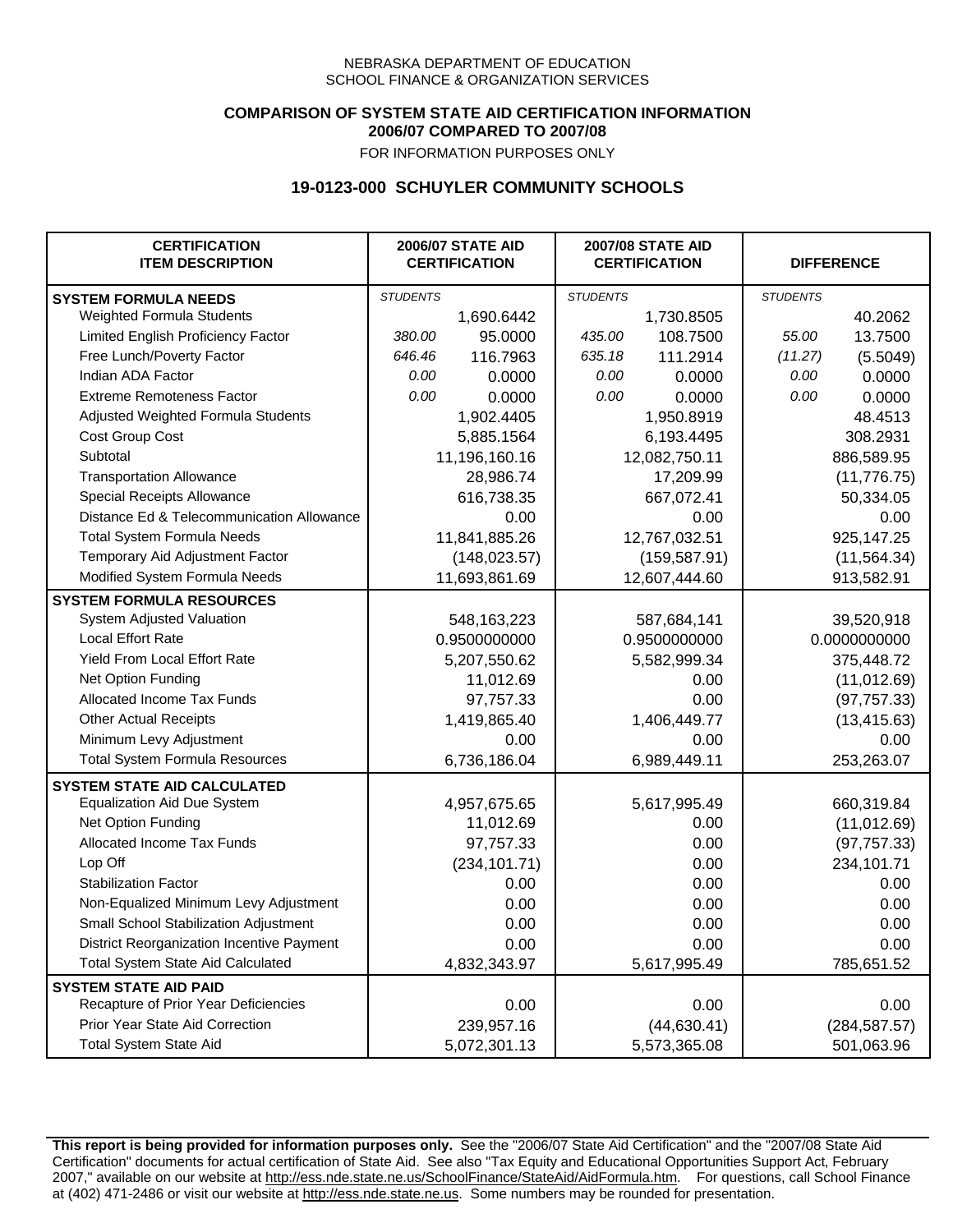### **COMPARISON OF SYSTEM STATE AID CERTIFICATION INFORMATION 2006/07 COMPARED TO 2007/08**

FOR INFORMATION PURPOSES ONLY

## **20-0001-000 WEST POINT PUBLIC SCHOOLS**

| <b>CERTIFICATION</b><br><b>ITEM DESCRIPTION</b> |                 | <b>2006/07 STATE AID</b><br><b>CERTIFICATION</b> |                 | <b>2007/08 STATE AID</b><br><b>CERTIFICATION</b> |                 | <b>DIFFERENCE</b> |  |
|-------------------------------------------------|-----------------|--------------------------------------------------|-----------------|--------------------------------------------------|-----------------|-------------------|--|
| <b>SYSTEM FORMULA NEEDS</b>                     | <b>STUDENTS</b> |                                                  | <b>STUDENTS</b> |                                                  | <b>STUDENTS</b> |                   |  |
| Weighted Formula Students                       |                 | 836.3455                                         |                 | 782.4130                                         |                 | (53.9324)         |  |
| Limited English Proficiency Factor              | 195.00          | 48.7500                                          | 176.00          | 44.0000                                          | (19.00)         | (4.7500)          |  |
| Free Lunch/Poverty Factor                       | 281.00          | 46.7092                                          | 245.00          | 38.2142                                          | (36.00)         | (8.4949)          |  |
| Indian ADA Factor                               | 0.00            | 0.0000                                           | 0.00            | 0.0000                                           | 0.00            | 0.0000            |  |
| <b>Extreme Remoteness Factor</b>                | 0.00            | 0.0000                                           | 0.00            | 0.0000                                           | 0.00            | 0.0000            |  |
| Adjusted Weighted Formula Students              |                 | 931.8046                                         |                 | 864.6273                                         |                 | (67.1774)         |  |
| Cost Group Cost                                 |                 | 5,885.1564                                       |                 | 6,193.4495                                       |                 | 308.2931          |  |
| Subtotal                                        |                 | 5,483,816.02                                     |                 | 5,355,025.23                                     |                 | (128, 790.78)     |  |
| <b>Transportation Allowance</b>                 |                 | 78,615.54                                        |                 | 88,171.12                                        |                 | 9,555.58          |  |
| Special Receipts Allowance                      |                 | 465,136.18                                       |                 | 391,888.79                                       |                 | (73, 247.39)      |  |
| Distance Ed & Telecommunication Allowance       |                 | 0.00                                             |                 | 0.00                                             |                 | 0.00              |  |
| <b>Total System Formula Needs</b>               |                 | 6,027,567.73                                     |                 | 5,835,085.14                                     | (192, 482.60)   |                   |  |
| Temporary Aid Adjustment Factor                 |                 | (75, 344.60)                                     | (72, 938.56)    |                                                  | 2,406.03        |                   |  |
| Modified System Formula Needs                   |                 | 5,952,223.14                                     |                 | 5,762,146.57                                     |                 | (190, 076.57)     |  |
| <b>SYSTEM FORMULA RESOURCES</b>                 |                 |                                                  |                 |                                                  |                 |                   |  |
| System Adjusted Valuation                       |                 | 498,372,499                                      |                 | 518,733,548                                      |                 | 20,361,049        |  |
| <b>Local Effort Rate</b>                        |                 | 0.9500000000                                     |                 | 0.9500000000                                     | 0.0000000000    |                   |  |
| <b>Yield From Local Effort Rate</b>             |                 | 4,734,538.74                                     | 4,927,968.71    |                                                  |                 | 193,429.97        |  |
| Net Option Funding                              |                 | 0.00                                             | 0.00            |                                                  | 0.00            |                   |  |
| Allocated Income Tax Funds                      |                 | 46,178.44                                        | 48,261.87       |                                                  | 2,083.43        |                   |  |
| <b>Other Actual Receipts</b>                    |                 | 1,363,259.01                                     | 1,317,291.60    |                                                  | (45,967.41)     |                   |  |
| Minimum Levy Adjustment                         |                 | 0.00                                             |                 | 0.00                                             |                 | 0.00              |  |
| <b>Total System Formula Resources</b>           |                 | 6,143,976.19                                     |                 | 6,293,522.17                                     |                 | 149,545.98        |  |
| <b>SYSTEM STATE AID CALCULATED</b>              |                 |                                                  |                 |                                                  |                 |                   |  |
| <b>Equalization Aid Due System</b>              |                 | 0.00                                             |                 | 0.00                                             |                 | 0.00              |  |
| Net Option Funding                              |                 | 0.00                                             |                 | 0.00                                             |                 | 0.00              |  |
| Allocated Income Tax Funds                      |                 | 46,178.44                                        |                 | 48,261.87                                        |                 | 2,083.43          |  |
| Lop Off                                         |                 | 0.00                                             |                 | 0.00                                             |                 | 0.00              |  |
| <b>Stabilization Factor</b>                     |                 | 0.00                                             |                 | 0.00                                             |                 | 0.00              |  |
| Non-Equalized Minimum Levy Adjustment           |                 | 0.00                                             |                 | 0.00                                             |                 | 0.00              |  |
| Small School Stabilization Adjustment           |                 | 0.00                                             |                 | 0.00                                             |                 | 0.00              |  |
| District Reorganization Incentive Payment       |                 | 0.00                                             |                 | 0.00                                             |                 | 0.00              |  |
| Total System State Aid Calculated               |                 | 46,178.44                                        |                 | 48,261.87                                        |                 | 2,083.43          |  |
| <b>SYSTEM STATE AID PAID</b>                    |                 |                                                  |                 |                                                  |                 |                   |  |
| Recapture of Prior Year Deficiencies            |                 | 0.00                                             |                 | 0.00                                             |                 | 0.00              |  |
| Prior Year State Aid Correction                 |                 | 965.31                                           |                 | (1, 107.86)                                      | (2,073.17)      |                   |  |
| <b>Total System State Aid</b>                   |                 | 47, 143. 75                                      |                 | 47,154.01                                        |                 | 10.26             |  |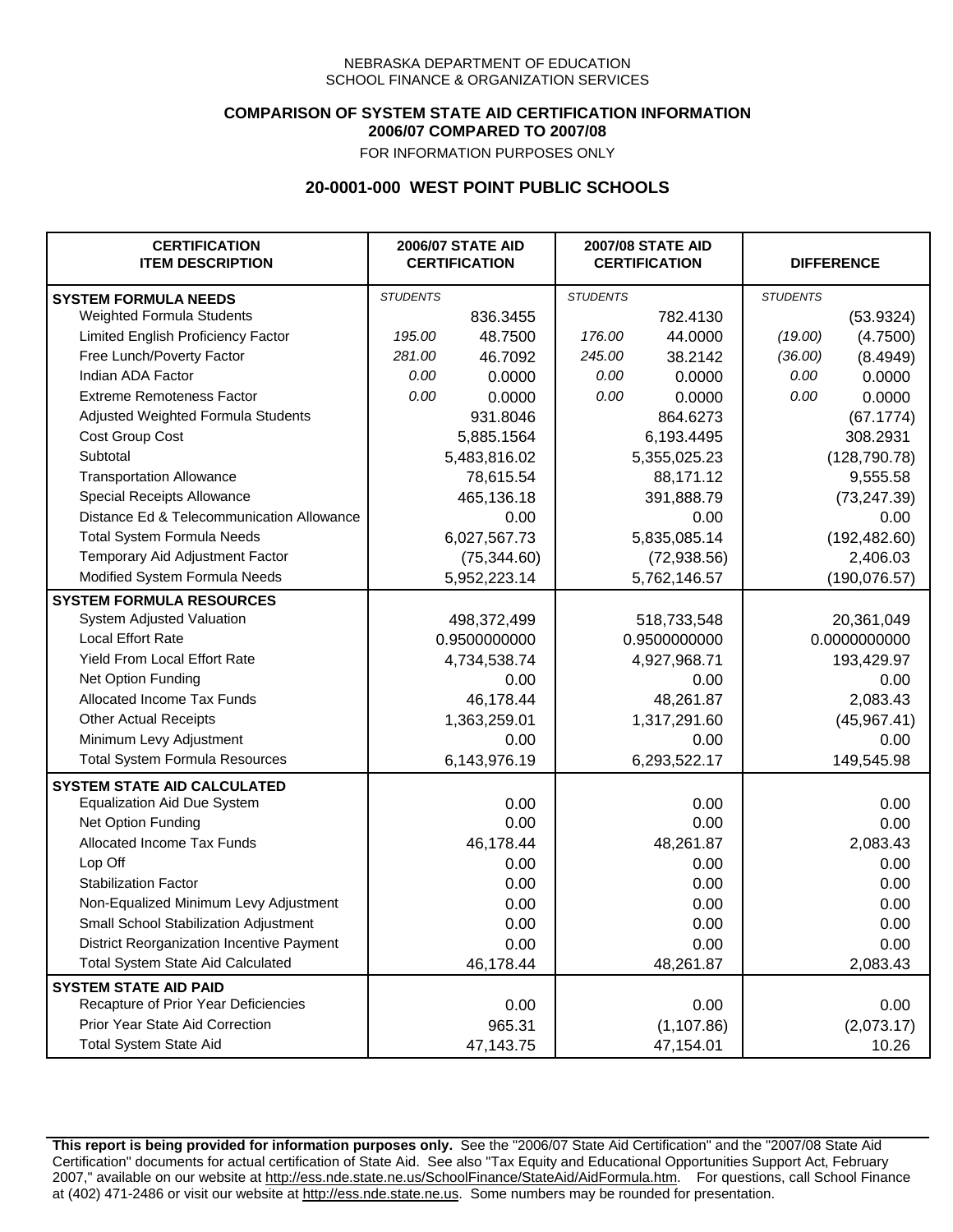### **COMPARISON OF SYSTEM STATE AID CERTIFICATION INFORMATION 2006/07 COMPARED TO 2007/08**

FOR INFORMATION PURPOSES ONLY

## **20-0020-000 BANCROFT-ROSALIE COMM SCHOOLS**

| <b>CERTIFICATION</b><br><b>ITEM DESCRIPTION</b> | <b>2006/07 STATE AID</b><br><b>CERTIFICATION</b> |              | <b>2007/08 STATE AID</b><br><b>CERTIFICATION</b> |              | <b>DIFFERENCE</b> |              |
|-------------------------------------------------|--------------------------------------------------|--------------|--------------------------------------------------|--------------|-------------------|--------------|
| <b>SYSTEM FORMULA NEEDS</b>                     | <b>STUDENTS</b>                                  |              | <b>STUDENTS</b>                                  |              | <b>STUDENTS</b>   |              |
| Weighted Formula Students                       |                                                  | 334.1202     |                                                  | 349.7647     |                   | 15.6445      |
| Limited English Proficiency Factor              | 3.00                                             | 0.7500       | 1.00                                             | 0.2500       | (2.00)            | (0.5000)     |
| Free Lunch/Poverty Factor                       | 70.00                                            | 6.8388       | 80.00                                            | 8.8024       | 10.00             | 1.9635       |
| Indian ADA Factor                               | 0.00                                             | 0.0000       | 0.00                                             | 0.0000       | 0.00              | 0.0000       |
| <b>Extreme Remoteness Factor</b>                | 0.00                                             | 0.0000       | 0.00                                             | 0.0000       | 0.00              | 0.0000       |
| Adjusted Weighted Formula Students              |                                                  | 341.7090     |                                                  | 358.8170     |                   | 17.1080      |
| Cost Group Cost                                 |                                                  | 5,885.1564   |                                                  | 6,193.4495   |                   | 308.2931     |
| Subtotal                                        |                                                  | 2,011,011.14 |                                                  | 2,222,315.26 |                   | 211,304.12   |
| <b>Transportation Allowance</b>                 |                                                  | 42,689.28    |                                                  | 50,610.05    |                   | 7,920.77     |
| Special Receipts Allowance                      |                                                  | 126,867.43   |                                                  | 134,520.22   |                   | 7,652.80     |
| Distance Ed & Telecommunication Allowance       |                                                  | 0.00         |                                                  | 0.00         |                   | 0.00         |
| <b>Total System Formula Needs</b>               |                                                  | 2,180,567.84 | 2,407,445.53                                     |              | 226,877.69        |              |
| Temporary Aid Adjustment Factor                 |                                                  | (27, 257.10) | (30,093.07)                                      |              | (2,835.97)        |              |
| Modified System Formula Needs                   |                                                  | 2,153,310.75 |                                                  | 2,377,352.47 |                   | 224,041.72   |
| <b>SYSTEM FORMULA RESOURCES</b>                 |                                                  |              |                                                  |              |                   |              |
| System Adjusted Valuation                       |                                                  | 135,105,741  |                                                  | 145,268,208  |                   | 10,162,467   |
| <b>Local Effort Rate</b>                        |                                                  | 0.9500000000 | 0.9500000000                                     |              |                   | 0.0000000000 |
| <b>Yield From Local Effort Rate</b>             |                                                  | 1,283,504.54 | 1,380,047.98                                     |              | 96,543.44         |              |
| Net Option Funding                              |                                                  | 229,135.96   | 380,212.18                                       |              | 151,076.22        |              |
| Allocated Income Tax Funds                      |                                                  | 20,007.87    | 20,486.49                                        |              | 478.62            |              |
| <b>Other Actual Receipts</b>                    |                                                  | 272,349.87   | 278,288.35                                       |              | 5,938.49          |              |
| Minimum Levy Adjustment                         |                                                  | 0.00         |                                                  | 0.00         |                   | 0.00         |
| <b>Total System Formula Resources</b>           |                                                  | 1,804,998.24 |                                                  | 2,059,035.00 |                   | 254,036.76   |
| <b>SYSTEM STATE AID CALCULATED</b>              |                                                  |              |                                                  |              |                   |              |
| <b>Equalization Aid Due System</b>              |                                                  | 348,312.51   |                                                  | 318,317.47   |                   | (29, 995.04) |
| Net Option Funding                              |                                                  | 229,135.96   |                                                  | 380,212.18   |                   | 151,076.22   |
| Allocated Income Tax Funds                      |                                                  | 20,007.87    |                                                  | 20,486.49    |                   | 478.62       |
| Lop Off                                         |                                                  | 0.00         |                                                  | 0.00         |                   | 0.00         |
| <b>Stabilization Factor</b>                     |                                                  | 0.00         |                                                  | 0.00         |                   | 0.00         |
| Non-Equalized Minimum Levy Adjustment           |                                                  | 0.00         |                                                  | 0.00         |                   | 0.00         |
| Small School Stabilization Adjustment           |                                                  | 0.00         |                                                  | 0.00         |                   | 0.00         |
| District Reorganization Incentive Payment       |                                                  | 0.00         |                                                  | 0.00         |                   | 0.00         |
| <b>Total System State Aid Calculated</b>        |                                                  | 597,456.34   |                                                  | 719,016.14   |                   | 121,559.80   |
| <b>SYSTEM STATE AID PAID</b>                    |                                                  |              |                                                  |              |                   |              |
| Recapture of Prior Year Deficiencies            |                                                  | 0.00         |                                                  | 0.00         |                   | 0.00         |
| Prior Year State Aid Correction                 |                                                  | 6,848.60     |                                                  | (5,392.85)   |                   | (12, 241.45) |
| <b>Total System State Aid</b>                   |                                                  | 604,304.95   |                                                  | 713,623.29   |                   | 109,318.34   |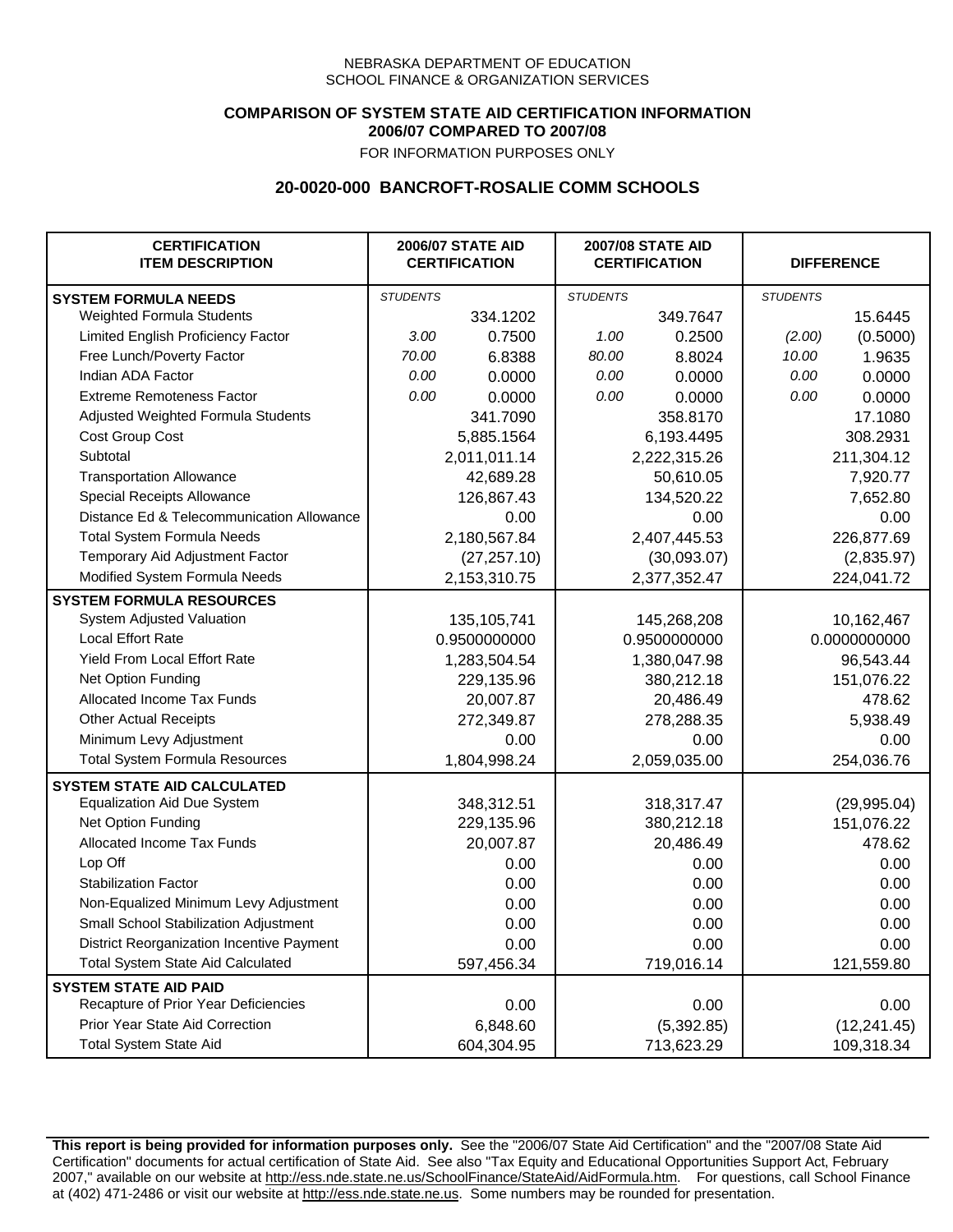### **COMPARISON OF SYSTEM STATE AID CERTIFICATION INFORMATION 2006/07 COMPARED TO 2007/08**

FOR INFORMATION PURPOSES ONLY

## **20-0030-000 WISNER-PILGER PUBLIC SCHOOLS**

| <b>CERTIFICATION</b><br><b>ITEM DESCRIPTION</b> | <b>2006/07 STATE AID</b><br><b>CERTIFICATION</b> |              | <b>2007/08 STATE AID</b><br><b>CERTIFICATION</b> |              | <b>DIFFERENCE</b> |               |  |
|-------------------------------------------------|--------------------------------------------------|--------------|--------------------------------------------------|--------------|-------------------|---------------|--|
| <b>SYSTEM FORMULA NEEDS</b>                     | <b>STUDENTS</b>                                  |              | <b>STUDENTS</b>                                  |              | <b>STUDENTS</b>   |               |  |
| Weighted Formula Students                       |                                                  | 607.3398     |                                                  | 578.8314     |                   | (28.5083)     |  |
| Limited English Proficiency Factor              | 0.00                                             | 0.0000       | 1.00                                             | 0.2500       | 1.00              | 0.2500        |  |
| Free Lunch/Poverty Factor                       | 104.00                                           | 7.9235       | 117.00                                           | 11.2146      | 13.00             | 3.2911        |  |
| Indian ADA Factor                               | 0.00                                             | 0.0000       | 0.00                                             | 0.0000       | 0.00              | 0.0000        |  |
| <b>Extreme Remoteness Factor</b>                | 0.00                                             | 0.0000       | 0.00                                             | 0.0000       | 0.00              | 0.0000        |  |
| Adjusted Weighted Formula Students              |                                                  | 615.2633     |                                                  | 590.2960     |                   | (24.9672)     |  |
| Cost Group Cost                                 |                                                  | 5,885.1564   |                                                  | 6,193.4495   |                   | 308.2931      |  |
| Subtotal                                        |                                                  | 3,620,920.57 |                                                  | 3,655,968.66 |                   | 35,048.08     |  |
| <b>Transportation Allowance</b>                 |                                                  | 125,226.04   |                                                  | 155,895.67   |                   | 30,669.63     |  |
| Special Receipts Allowance                      |                                                  | 303,768.92   |                                                  | 296,418.15   |                   | (7,350.77)    |  |
| Distance Ed & Telecommunication Allowance       |                                                  | 0.00         |                                                  | 0.00         |                   | 0.00          |  |
| <b>Total System Formula Needs</b>               |                                                  | 4,049,915.54 |                                                  | 4,108,282.48 | 58,366.94         |               |  |
| Temporary Aid Adjustment Factor                 |                                                  | (50,623.94)  | (51, 353.53)                                     |              | (729.59)          |               |  |
| Modified System Formula Needs                   |                                                  | 3,999,291.59 |                                                  | 4,056,928.95 |                   | 57,637.35     |  |
| <b>SYSTEM FORMULA RESOURCES</b>                 |                                                  |              |                                                  |              |                   |               |  |
| System Adjusted Valuation                       |                                                  | 295,968,447  |                                                  | 311,615,101  |                   | 15,646,654    |  |
| <b>Local Effort Rate</b>                        |                                                  | 0.9500000000 |                                                  | 0.9500000000 |                   | 0.0000000000  |  |
| Yield From Local Effort Rate                    |                                                  | 2,811,700.25 |                                                  | 2,960,343.46 |                   | 148,643.21    |  |
| Net Option Funding                              |                                                  | 337,593.84   |                                                  | 312,369.63   |                   | (25, 224.22)  |  |
| Allocated Income Tax Funds                      |                                                  | 60,715.01    | 55,936.79                                        |              | (4,778.22)        |               |  |
| <b>Other Actual Receipts</b>                    |                                                  | 665,477.95   | 667,348.52                                       |              | 1,870.57          |               |  |
| Minimum Levy Adjustment                         |                                                  | 0.00         |                                                  | 0.00         |                   | 0.00          |  |
| <b>Total System Formula Resources</b>           |                                                  | 3,875,487.05 |                                                  | 3,995,998.39 |                   | 120,511.34    |  |
| <b>SYSTEM STATE AID CALCULATED</b>              |                                                  |              |                                                  |              |                   |               |  |
| <b>Equalization Aid Due System</b>              |                                                  | 123,804.54   |                                                  | 60,930.56    |                   | (62, 873.98)  |  |
| Net Option Funding                              |                                                  | 337,593.84   |                                                  | 312,369.63   |                   | (25, 224.22)  |  |
| Allocated Income Tax Funds                      |                                                  | 60,715.01    |                                                  | 55,936.79    |                   | (4,778.22)    |  |
| Lop Off                                         |                                                  | 0.00         |                                                  | 0.00         |                   | 0.00          |  |
| <b>Stabilization Factor</b>                     |                                                  | 0.00         |                                                  | 0.00         |                   | 0.00          |  |
| Non-Equalized Minimum Levy Adjustment           |                                                  | 0.00         |                                                  | 0.00         |                   | 0.00          |  |
| Small School Stabilization Adjustment           |                                                  | 0.00         |                                                  | 0.00         |                   | 0.00          |  |
| District Reorganization Incentive Payment       |                                                  | 0.00         |                                                  | 0.00         |                   | 0.00          |  |
| <b>Total System State Aid Calculated</b>        |                                                  | 522,113.40   |                                                  | 429,236.97   |                   | (92, 876.42)  |  |
| <b>SYSTEM STATE AID PAID</b>                    |                                                  |              |                                                  |              |                   |               |  |
| Recapture of Prior Year Deficiencies            |                                                  | 0.00         |                                                  | 0.00         |                   | 0.00          |  |
| Prior Year State Aid Correction                 |                                                  | 21,736.39    |                                                  | (34, 461.18) |                   | (56, 197.58)  |  |
| <b>Total System State Aid</b>                   |                                                  | 543,849.79   |                                                  | 394,775.79   |                   | (149, 074.00) |  |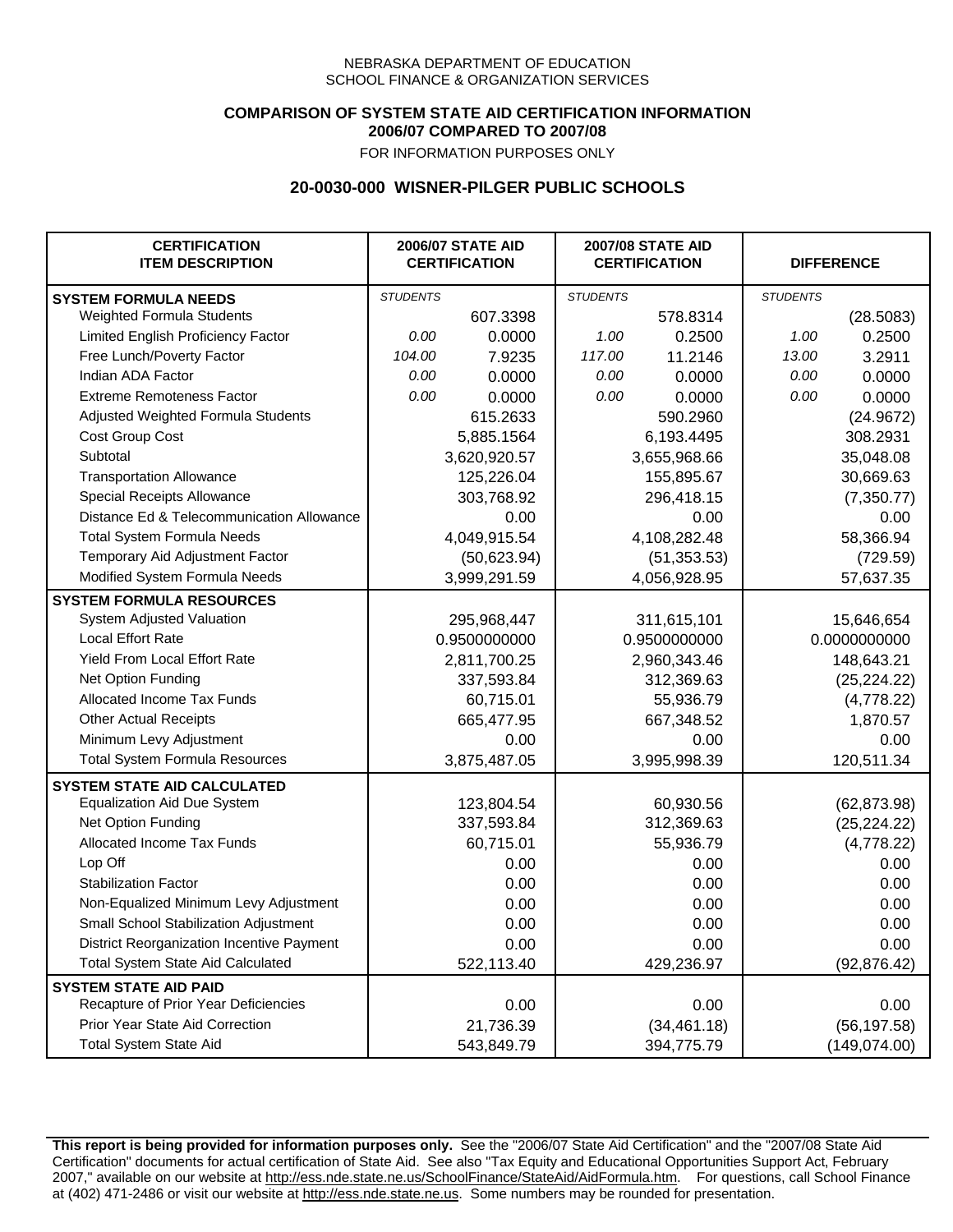### **COMPARISON OF SYSTEM STATE AID CERTIFICATION INFORMATION 2006/07 COMPARED TO 2007/08**

FOR INFORMATION PURPOSES ONLY

## **21-0015-000 ANSELMO-MERNA PUBLIC SCHOOLS**

| <b>CERTIFICATION</b><br><b>ITEM DESCRIPTION</b> |                 | <b>2006/07 STATE AID</b><br><b>CERTIFICATION</b> | <b>2007/08 STATE AID</b><br><b>CERTIFICATION</b> |              | <b>DIFFERENCE</b> |               |
|-------------------------------------------------|-----------------|--------------------------------------------------|--------------------------------------------------|--------------|-------------------|---------------|
| <b>SYSTEM FORMULA NEEDS</b>                     | <b>STUDENTS</b> |                                                  | <b>STUDENTS</b>                                  |              | <b>STUDENTS</b>   |               |
| <b>Weighted Formula Students</b>                |                 | 293.8980                                         |                                                  | 284.8795     |                   | (9.0185)      |
| Limited English Proficiency Factor              | 0.00            | 0.0000                                           | 1.00                                             | 0.2500       | 1.00              | 0.2500        |
| Free Lunch/Poverty Factor                       | 57.49           | 5.2469                                           | 75.05                                            | 9.6334       | 17.56             | 4.3865        |
| Indian ADA Factor                               | 0.00            | 0.0000                                           | 0.00                                             | 0.0000       | 0.00              | 0.0000        |
| <b>Extreme Remoteness Factor</b>                | 0.00            | 0.0000                                           | 0.00                                             | 0.0000       | 0.00              | 0.0000        |
| Adjusted Weighted Formula Students              |                 | 299.1449                                         |                                                  | 294.7629     |                   | (4.3821)      |
| Cost Group Cost                                 |                 | 7,482.7963                                       |                                                  | 7,975.8019   |                   | 493.0057      |
| Subtotal                                        |                 | 2,238,440.54                                     |                                                  | 2,350,970.19 |                   | 112,529.65    |
| <b>Transportation Allowance</b>                 |                 | 137,293.15                                       |                                                  | 136,715.83   |                   | (577.32)      |
| Special Receipts Allowance                      |                 | 162,424.74                                       |                                                  | 167,741.11   |                   | 5,316.37      |
| Distance Ed & Telecommunication Allowance       |                 | 0.00                                             |                                                  | 0.00         |                   | 0.00          |
| <b>Total System Formula Needs</b>               |                 | 2,538,158.43                                     |                                                  | 2,655,427.13 | 117,268.70        |               |
| Temporary Aid Adjustment Factor                 |                 | (31, 726.98)                                     | (33, 192.84)                                     |              | (1,465.86)        |               |
| Modified System Formula Needs                   |                 | 2,506,431.45                                     |                                                  | 2,622,234.29 |                   | 115,802.84    |
| <b>SYSTEM FORMULA RESOURCES</b>                 |                 |                                                  |                                                  |              |                   |               |
| System Adjusted Valuation                       |                 | 179,990,477                                      |                                                  | 206,117,994  |                   | 26,127,517    |
| <b>Local Effort Rate</b>                        |                 | 0.9500000000                                     |                                                  | 0.9500000000 |                   | 0.0000000000  |
| <b>Yield From Local Effort Rate</b>             |                 | 1,709,909.53                                     | 1,958,120.94                                     |              | 248,211.41        |               |
| Net Option Funding                              |                 | 0.00                                             | 0.00                                             |              | 0.00              |               |
| Allocated Income Tax Funds                      |                 | 0.00                                             | 0.00                                             |              | 0.00              |               |
| <b>Other Actual Receipts</b>                    |                 | 345,683.23                                       |                                                  | 348,023.33   | 2,340.10          |               |
| Minimum Levy Adjustment                         |                 | 0.00                                             |                                                  | 0.00         |                   | 0.00          |
| <b>Total System Formula Resources</b>           |                 | 2,055,592.76                                     |                                                  | 2,306,144.27 |                   | 250,551.51    |
| <b>SYSTEM STATE AID CALCULATED</b>              |                 |                                                  |                                                  |              |                   |               |
| <b>Equalization Aid Due System</b>              |                 | 450,838.69                                       |                                                  | 316,090.02   |                   | (134, 748.67) |
| Net Option Funding                              |                 | 0.00                                             |                                                  | 0.00         |                   | 0.00          |
| Allocated Income Tax Funds                      |                 | 0.00                                             |                                                  | 0.00         |                   | 0.00          |
| Lop Off                                         |                 | 0.00                                             |                                                  | 0.00         |                   | 0.00          |
| <b>Stabilization Factor</b>                     |                 | 0.00                                             |                                                  | 0.00         |                   | 0.00          |
| Non-Equalized Minimum Levy Adjustment           |                 | 0.00                                             |                                                  | 0.00         |                   | 0.00          |
| Small School Stabilization Adjustment           |                 | 0.00                                             |                                                  | 0.00         |                   | 0.00          |
| District Reorganization Incentive Payment       |                 | 0.00                                             |                                                  | 0.00         |                   | 0.00          |
| <b>Total System State Aid Calculated</b>        |                 | 450,838.69                                       |                                                  | 316,090.02   |                   | (134, 748.67) |
| <b>SYSTEM STATE AID PAID</b>                    |                 |                                                  |                                                  |              |                   |               |
| Recapture of Prior Year Deficiencies            |                 | 0.00                                             |                                                  | 0.00         |                   | 0.00          |
| Prior Year State Aid Correction                 |                 | 45,551.59                                        |                                                  | (56, 510.19) |                   | (102,061.77)  |
| <b>Total System State Aid</b>                   |                 | 496,390.28                                       |                                                  | 259,579.83   |                   | (236, 810.45) |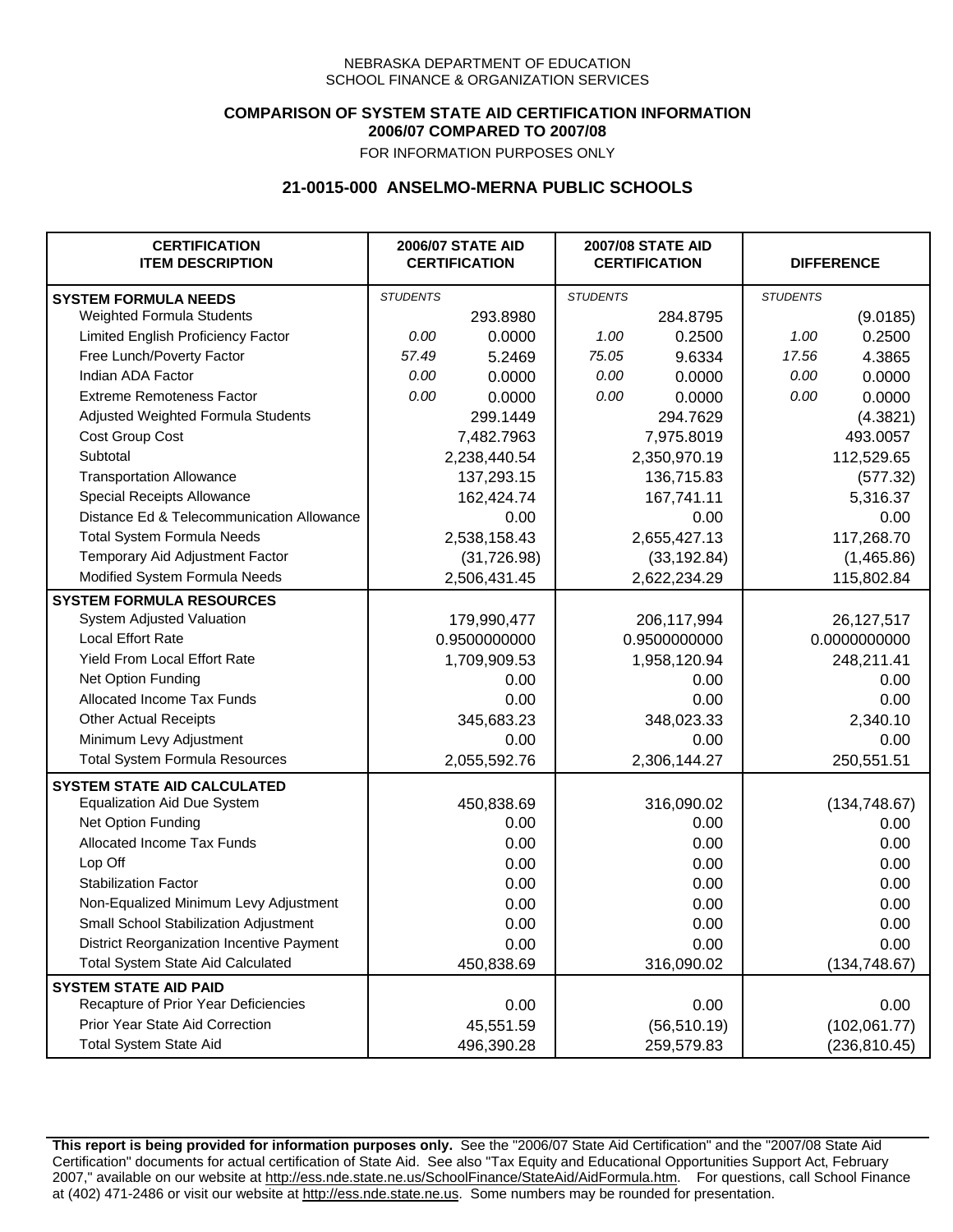### **COMPARISON OF SYSTEM STATE AID CERTIFICATION INFORMATION 2006/07 COMPARED TO 2007/08**

FOR INFORMATION PURPOSES ONLY

## **21-0025-000 BROKEN BOW PUBLIC SCHOOLS**

| <b>CERTIFICATION</b><br><b>ITEM DESCRIPTION</b> | <b>2006/07 STATE AID</b><br><b>CERTIFICATION</b> |              | <b>2007/08 STATE AID</b><br><b>CERTIFICATION</b> |              | <b>DIFFERENCE</b> |               |  |
|-------------------------------------------------|--------------------------------------------------|--------------|--------------------------------------------------|--------------|-------------------|---------------|--|
| <b>SYSTEM FORMULA NEEDS</b>                     | <b>STUDENTS</b>                                  |              | <b>STUDENTS</b>                                  |              | <b>STUDENTS</b>   |               |  |
| Weighted Formula Students                       |                                                  | 1,003.6320   |                                                  | 958.9854     |                   | (44.6466)     |  |
| Limited English Proficiency Factor              | 0.00                                             | 0.0000       | 0.00                                             | 0.0000       | 0.00              | 0.0000        |  |
| Free Lunch/Poverty Factor                       | 228.53                                           | 24.8738      | 230.90                                           | 26.8155      | 2.37              | 1.9417        |  |
| Indian ADA Factor                               | 0.00                                             | 0.0000       | 0.00                                             | 0.0000       | 0.00              | 0.0000        |  |
| <b>Extreme Remoteness Factor</b>                | 0.00                                             | 0.0000       | 0.00                                             | 0.0000       | 0.00              | 0.0000        |  |
| Adjusted Weighted Formula Students              |                                                  | 1,028.5058   |                                                  | 985.8009     |                   | (42.7049)     |  |
| Cost Group Cost                                 |                                                  | 5,885.1564   |                                                  | 6,193.4495   |                   | 308.2931      |  |
| Subtotal                                        |                                                  | 6,052,917.25 |                                                  | 6,105,507.98 |                   | 52,590.73     |  |
| <b>Transportation Allowance</b>                 |                                                  | 125,120.18   |                                                  | 175,788.22   |                   | 50,668.04     |  |
| Special Receipts Allowance                      |                                                  | 465,506.04   |                                                  | 503,009.55   |                   | 37,503.51     |  |
| Distance Ed & Telecommunication Allowance       |                                                  | 0.00         |                                                  | 0.00         |                   | 0.00          |  |
| <b>Total System Formula Needs</b>               |                                                  | 6,643,543.46 |                                                  | 6,784,305.75 | 140,762.29        |               |  |
| Temporary Aid Adjustment Factor                 |                                                  | (83,044.29)  | (84,803.82)                                      |              | (1,759.53)        |               |  |
| Modified System Formula Needs                   |                                                  | 6,560,499.17 |                                                  | 6,699,501.93 |                   | 139,002.76    |  |
| <b>SYSTEM FORMULA RESOURCES</b>                 |                                                  |              |                                                  |              |                   |               |  |
| System Adjusted Valuation                       |                                                  | 319,370,666  |                                                  | 351,213,287  |                   | 31,842,621    |  |
| <b>Local Effort Rate</b>                        |                                                  | 0.9500000000 |                                                  | 0.9500000000 | 0.0000000000      |               |  |
| Yield From Local Effort Rate                    |                                                  | 3,034,021.33 | 3,336,526.23                                     |              | 302,504.90        |               |  |
| Net Option Funding                              |                                                  | 143,113.73   | 51,751.89                                        |              | (91, 361.84)      |               |  |
| Allocated Income Tax Funds                      |                                                  | 87,088.45    | 88,580.93                                        |              | 1,492.48          |               |  |
| <b>Other Actual Receipts</b>                    |                                                  | 970,426.10   | 1,040,953.12                                     |              | 70,527.03         |               |  |
| Minimum Levy Adjustment                         |                                                  | 0.00         |                                                  | 0.00         |                   | 0.00          |  |
| <b>Total System Formula Resources</b>           |                                                  | 4,234,649.61 |                                                  | 4,517,812.17 |                   | 283,162.56    |  |
| <b>SYSTEM STATE AID CALCULATED</b>              |                                                  |              |                                                  |              |                   |               |  |
| <b>Equalization Aid Due System</b>              |                                                  | 2,325,849.56 |                                                  | 2,181,689.76 |                   | (144, 159.80) |  |
| Net Option Funding                              |                                                  | 143,113.73   |                                                  | 51,751.89    |                   | (91, 361.84)  |  |
| Allocated Income Tax Funds                      |                                                  | 87,088.45    |                                                  | 88,580.93    |                   | 1,492.48      |  |
| Lop Off                                         |                                                  | 0.00         |                                                  | 0.00         |                   | 0.00          |  |
| <b>Stabilization Factor</b>                     |                                                  | 0.00         |                                                  | 0.00         |                   | 0.00          |  |
| Non-Equalized Minimum Levy Adjustment           |                                                  | 0.00         |                                                  | 0.00         |                   | 0.00          |  |
| Small School Stabilization Adjustment           |                                                  | 0.00         |                                                  | 0.00         |                   | 0.00          |  |
| District Reorganization Incentive Payment       |                                                  | 0.00         |                                                  | 0.00         |                   | 0.00          |  |
| <b>Total System State Aid Calculated</b>        |                                                  | 2,556,051.75 |                                                  | 2,322,022.58 |                   | (234, 029.17) |  |
| <b>SYSTEM STATE AID PAID</b>                    |                                                  |              |                                                  |              |                   |               |  |
| Recapture of Prior Year Deficiencies            |                                                  | 0.00         |                                                  | 0.00         |                   | 0.00          |  |
| Prior Year State Aid Correction                 |                                                  | 44,144.94    |                                                  | (15,583.99)  | (59, 728.93)      |               |  |
| <b>Total System State Aid</b>                   |                                                  | 2,600,196.69 |                                                  | 2,306,438.59 |                   | (293, 758.10) |  |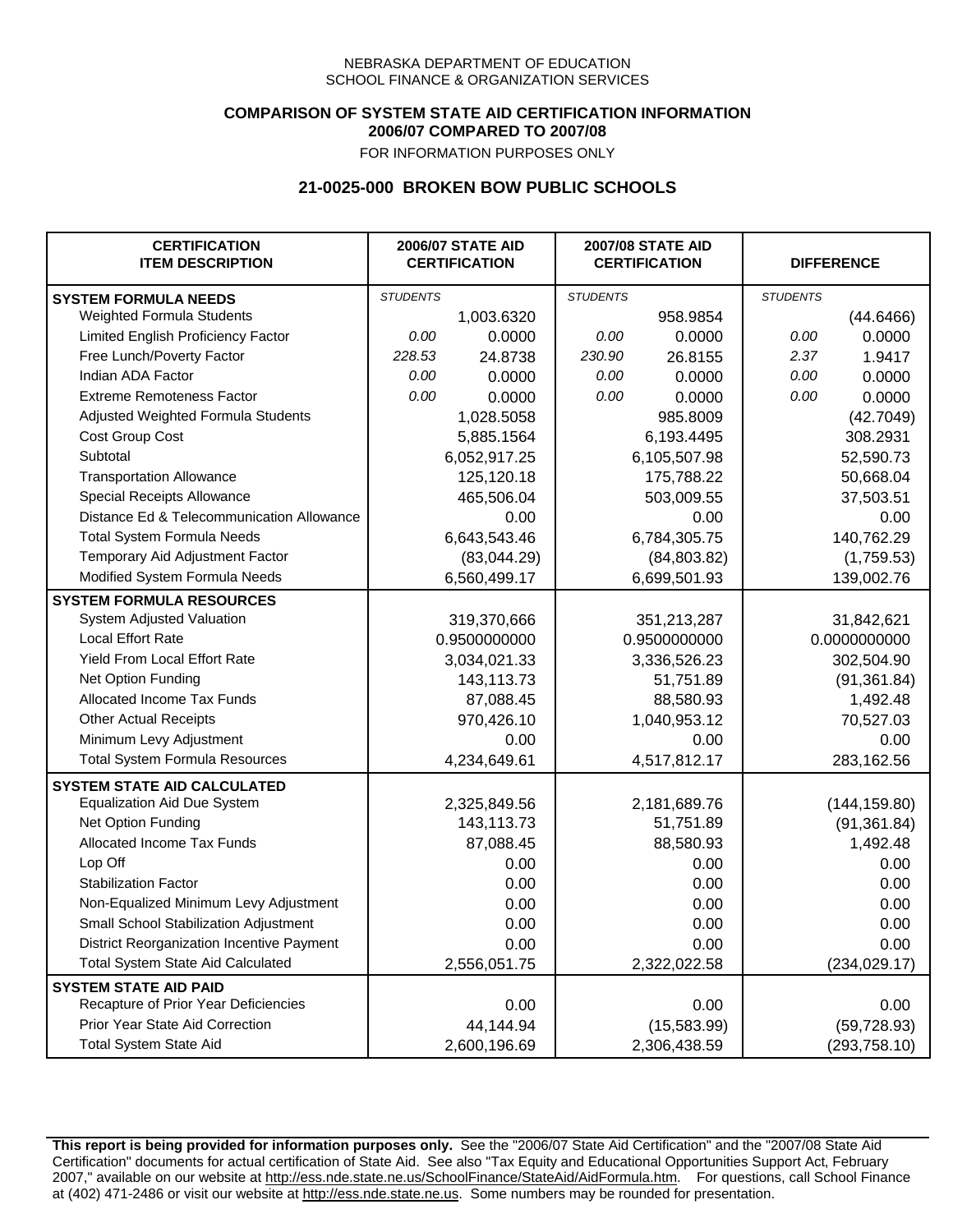### **COMPARISON OF SYSTEM STATE AID CERTIFICATION INFORMATION 2006/07 COMPARED TO 2007/08**

FOR INFORMATION PURPOSES ONLY

## **21-0044-000 ANSLEY PUBLIC SCHOOLS**

| <b>CERTIFICATION</b><br><b>ITEM DESCRIPTION</b> | <b>2006/07 STATE AID</b><br><b>CERTIFICATION</b> |              | <b>2007/08 STATE AID</b><br><b>CERTIFICATION</b> |              | <b>DIFFERENCE</b> |              |
|-------------------------------------------------|--------------------------------------------------|--------------|--------------------------------------------------|--------------|-------------------|--------------|
| <b>SYSTEM FORMULA NEEDS</b>                     | <b>STUDENTS</b>                                  |              | <b>STUDENTS</b>                                  |              | <b>STUDENTS</b>   |              |
| Weighted Formula Students                       |                                                  | 253.1542     |                                                  | 245.4374     |                   | (7.7168)     |
| Limited English Proficiency Factor              | 0.00                                             | 0.0000       | 0.00                                             | 0.0000       | 0.00              | 0.0000       |
| Free Lunch/Poverty Factor                       | 79.12                                            | 12.4786      | 97.00                                            | 18.2745      | 17.88             | 5.7959       |
| Indian ADA Factor                               | 0.00                                             | 0.0000       | 0.00                                             | 0.0000       | 0.00              | 0.0000       |
| <b>Extreme Remoteness Factor</b>                | 0.00                                             | 0.0000       | 0.00                                             | 0.0000       | 0.00              | 0.0000       |
| Adjusted Weighted Formula Students              |                                                  | 265.6328     |                                                  | 263.7119     |                   | (1.9209)     |
| Cost Group Cost                                 |                                                  | 7,482.7963   |                                                  | 7,975.8019   |                   | 493.0057     |
| Subtotal                                        |                                                  | 1,987,676.08 | 2,103,313.89                                     |              | 115,637.81        |              |
| <b>Transportation Allowance</b>                 |                                                  | 88,683.85    | 89,584.65                                        |              | 900.81            |              |
| Special Receipts Allowance                      |                                                  | 171,005.73   | 166,517.30                                       |              | (4,488.43)        |              |
| Distance Ed & Telecommunication Allowance       |                                                  | 0.00         | 0.00                                             |              | 0.00              |              |
| <b>Total System Formula Needs</b>               |                                                  | 2,247,365.66 | 2,359,415.84                                     |              | 112,050.19        |              |
| Temporary Aid Adjustment Factor                 |                                                  | (28,092.07)  | (29, 492.70)                                     |              | (1,400.63)        |              |
| Modified System Formula Needs                   |                                                  | 2,219,273.59 |                                                  | 2,329,923.14 |                   | 110,649.56   |
| <b>SYSTEM FORMULA RESOURCES</b>                 |                                                  |              |                                                  |              |                   |              |
| System Adjusted Valuation                       |                                                  | 103,448,920  |                                                  | 118,219,749  |                   | 14,770,829   |
| <b>Local Effort Rate</b>                        |                                                  | 0.9500000000 |                                                  | 0.9500000000 |                   | 0.0000000000 |
| Yield From Local Effort Rate                    |                                                  | 982,764.74   | 1,123,087.62                                     |              | 140,322.88        |              |
| Net Option Funding                              |                                                  | 0.00         |                                                  | 0.00         |                   | 0.00         |
| Allocated Income Tax Funds                      |                                                  | 0.00         |                                                  | 0.00         |                   | 0.00         |
| <b>Other Actual Receipts</b>                    |                                                  | 285,720.63   | 325,406.22                                       |              | 39,685.59         |              |
| Minimum Levy Adjustment                         | 0.00                                             |              | 0.00                                             |              | 0.00              |              |
| <b>Total System Formula Resources</b>           |                                                  | 1,268,485.37 |                                                  | 1,448,493.84 |                   | 180,008.47   |
| <b>SYSTEM STATE AID CALCULATED</b>              |                                                  |              |                                                  |              |                   |              |
| <b>Equalization Aid Due System</b>              |                                                  | 950,788.22   |                                                  | 881,429.31   |                   | (69, 358.91) |
| Net Option Funding                              |                                                  | 0.00         |                                                  | 0.00         |                   | 0.00         |
| Allocated Income Tax Funds                      |                                                  | 0.00         |                                                  | 0.00         |                   | 0.00         |
| Lop Off                                         |                                                  | 0.00         |                                                  | 0.00         |                   | 0.00         |
| <b>Stabilization Factor</b>                     |                                                  | 0.00         |                                                  | 0.00         |                   | 0.00         |
| Non-Equalized Minimum Levy Adjustment           | 0.00                                             |              | 0.00                                             |              | 0.00              |              |
| <b>Small School Stabilization Adjustment</b>    | 0.00                                             |              | 0.00                                             |              | 0.00              |              |
| District Reorganization Incentive Payment       | 0.00                                             |              | 0.00                                             |              | 0.00              |              |
| Total System State Aid Calculated               |                                                  | 950,788.22   |                                                  | 881,429.31   |                   | (69, 358.91) |
| <b>SYSTEM STATE AID PAID</b>                    |                                                  |              |                                                  |              |                   |              |
| Recapture of Prior Year Deficiencies            |                                                  | 0.00         |                                                  | 0.00         |                   | 0.00         |
| Prior Year State Aid Correction                 |                                                  | (906.51)     |                                                  | (7,767.62)   |                   | (6,861.11)   |
| <b>Total System State Aid</b>                   |                                                  | 949,881.71   |                                                  | 873,661.69   |                   | (76, 220.02) |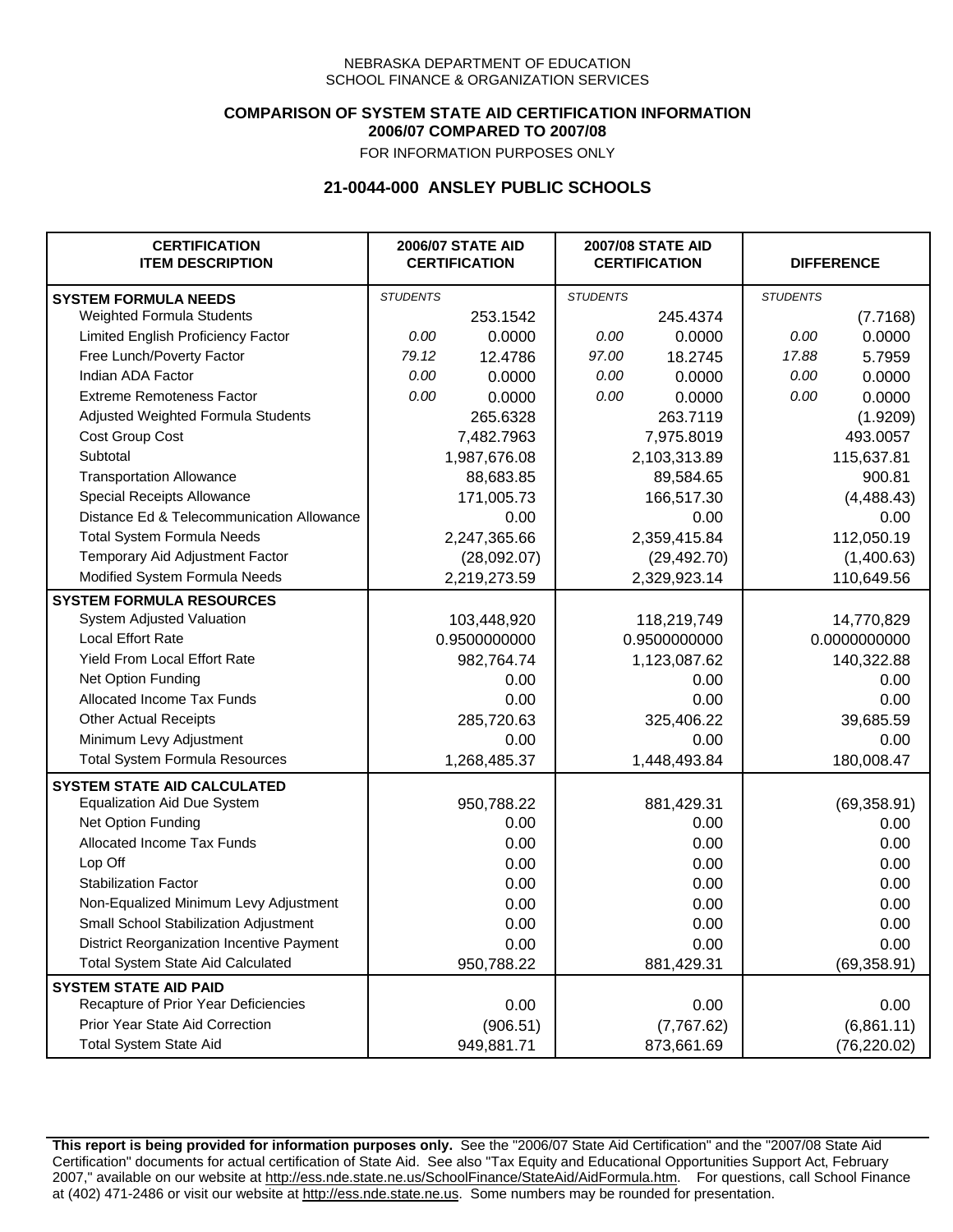### **COMPARISON OF SYSTEM STATE AID CERTIFICATION INFORMATION 2006/07 COMPARED TO 2007/08**

FOR INFORMATION PURPOSES ONLY

## **21-0084-000 SARGENT PUBLIC SCHOOLS**

| <b>CERTIFICATION</b><br><b>ITEM DESCRIPTION</b> | <b>2006/07 STATE AID</b><br><b>CERTIFICATION</b> |              | <b>2007/08 STATE AID</b><br><b>CERTIFICATION</b> |              | <b>DIFFERENCE</b> |               |
|-------------------------------------------------|--------------------------------------------------|--------------|--------------------------------------------------|--------------|-------------------|---------------|
| <b>SYSTEM FORMULA NEEDS</b>                     | <b>STUDENTS</b>                                  |              | <b>STUDENTS</b>                                  |              | <b>STUDENTS</b>   |               |
| Weighted Formula Students                       |                                                  | 226.1481     |                                                  | 206.4488     |                   | (19.6993)     |
| Limited English Proficiency Factor              | 2.00                                             | 0.5000       | 2.00                                             | 0.5000       | 0.00              | 0.0000        |
| Free Lunch/Poverty Factor                       | 48.00                                            | 4.8102       | 43.95                                            | 4.4610       | (4.05)            | (0.3492)      |
| Indian ADA Factor                               | 0.00                                             | 0.0000       | 0.00                                             | 0.0000       | 0.00              | 0.0000        |
| <b>Extreme Remoteness Factor</b>                | 0.00                                             | 0.0000       | 0.00                                             | 0.0000       | 0.00              | 0.0000        |
| Adjusted Weighted Formula Students              |                                                  | 231.4583     |                                                  | 211.4098     |                   | (20.0485)     |
| Cost Group Cost                                 |                                                  | 7,482.7963   |                                                  | 7,975.8019   |                   | 493.0057      |
| Subtotal                                        |                                                  | 1,731,955.40 | 1,686,162.88                                     |              | (45, 792.52)      |               |
| <b>Transportation Allowance</b>                 |                                                  | 82,919.78    | 96,701.26                                        |              | 13,781.48         |               |
| Special Receipts Allowance                      |                                                  | 89,129.26    | 91,249.89                                        |              | 2,120.63          |               |
| Distance Ed & Telecommunication Allowance       |                                                  | 0.00         | 8,145.92                                         |              | 8,145.92          |               |
| <b>Total System Formula Needs</b>               |                                                  | 1,904,004.43 | 1,882,259.95                                     |              | (21, 744.49)      |               |
| Temporary Aid Adjustment Factor                 |                                                  | (23,800.06)  | (23, 528.25)                                     |              | 271.81            |               |
| Modified System Formula Needs                   |                                                  | 1,880,204.38 |                                                  | 1,858,731.70 |                   | (21, 472.68)  |
| <b>SYSTEM FORMULA RESOURCES</b>                 |                                                  |              |                                                  |              |                   |               |
| System Adjusted Valuation                       |                                                  | 119,255,405  |                                                  | 131,794,087  |                   | 12,538,682    |
| <b>Local Effort Rate</b>                        |                                                  | 0.9500000000 |                                                  | 0.9500000000 |                   | 0.0000000000  |
| Yield From Local Effort Rate                    |                                                  | 1,132,926.35 |                                                  | 1,252,043.83 |                   | 119,117.48    |
| Net Option Funding                              |                                                  | 14,900.78    |                                                  | 0.00         |                   | (14,900.78)   |
| Allocated Income Tax Funds                      |                                                  | 12,122.18    |                                                  | 0.00         |                   | (12, 122.18)  |
| <b>Other Actual Receipts</b>                    |                                                  | 198,825.47   |                                                  | 210,058.94   |                   | 11,233.47     |
| Minimum Levy Adjustment                         |                                                  | 0.00         |                                                  | 0.00         |                   | 0.00          |
| <b>Total System Formula Resources</b>           |                                                  | 1,358,774.78 |                                                  | 1,462,102.77 |                   | 103,327.99    |
| <b>SYSTEM STATE AID CALCULATED</b>              |                                                  |              |                                                  |              |                   |               |
| <b>Equalization Aid Due System</b>              |                                                  | 521,429.60   |                                                  | 396,628.93   |                   | (124,800.67)  |
| Net Option Funding                              |                                                  | 14,900.78    |                                                  | 0.00         |                   | (14,900.78)   |
| Allocated Income Tax Funds                      |                                                  | 12,122.18    |                                                  | 0.00         |                   | (12, 122.18)  |
| Lop Off                                         |                                                  | 0.00         |                                                  | 0.00         |                   | 0.00          |
| <b>Stabilization Factor</b>                     |                                                  | 0.00         |                                                  | 0.00         |                   | 0.00          |
| Non-Equalized Minimum Levy Adjustment           |                                                  | 0.00         |                                                  | 0.00         |                   | 0.00          |
| Small School Stabilization Adjustment           |                                                  | 0.00         |                                                  | 0.00         |                   | 0.00          |
| District Reorganization Incentive Payment       |                                                  | 0.00         |                                                  | 0.00         |                   | 0.00          |
| <b>Total System State Aid Calculated</b>        |                                                  | 548,452.56   |                                                  | 396,628.93   |                   | (151, 823.63) |
| <b>SYSTEM STATE AID PAID</b>                    |                                                  |              |                                                  |              |                   |               |
| Recapture of Prior Year Deficiencies            |                                                  | 0.00         |                                                  | 0.00         |                   | 0.00          |
| Prior Year State Aid Correction                 |                                                  | 69,021.17    |                                                  | (50, 256.56) |                   | (119, 277.73) |
| <b>Total System State Aid</b>                   |                                                  | 617,473.73   |                                                  | 346,372.37   |                   | (271, 101.36) |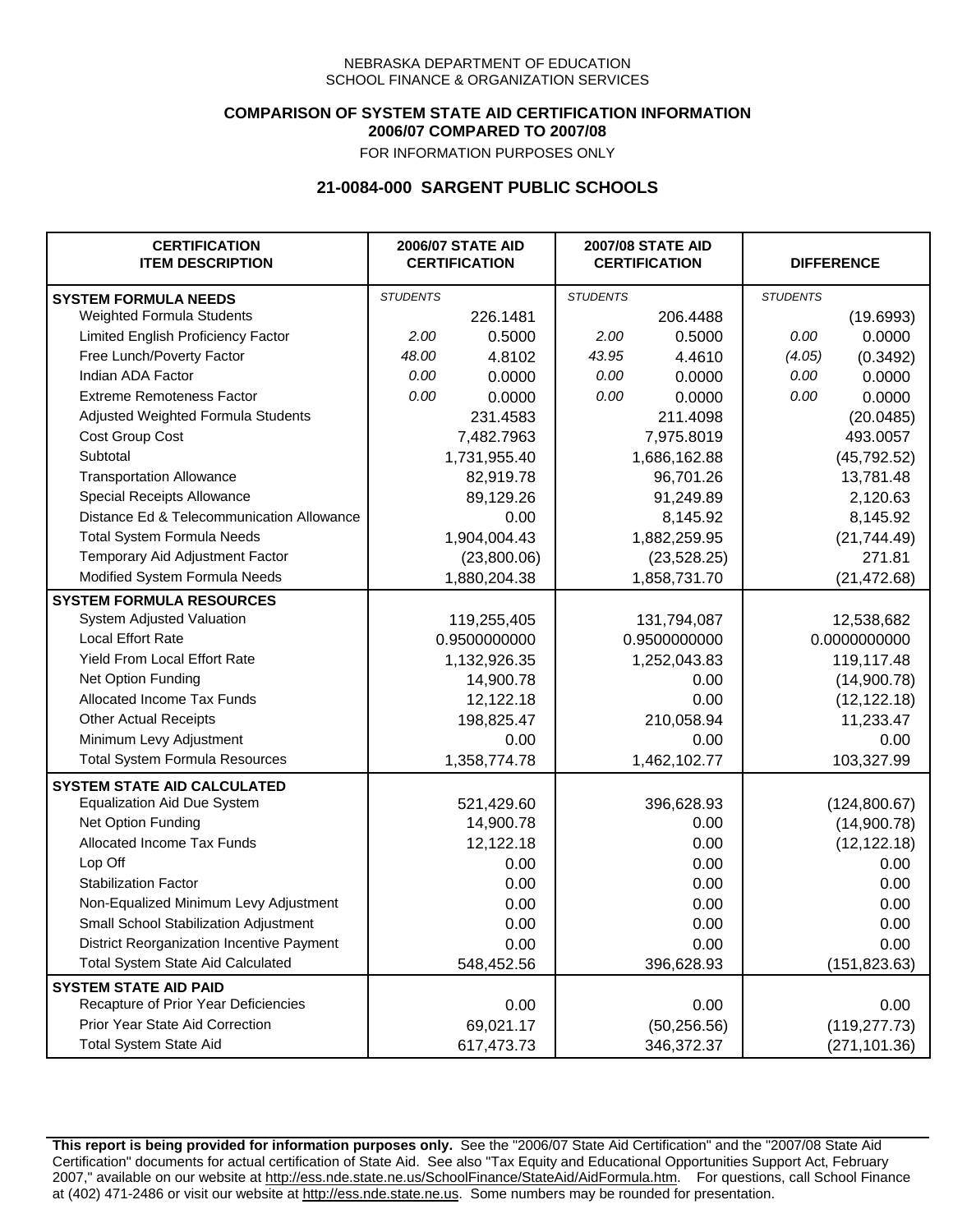### **COMPARISON OF SYSTEM STATE AID CERTIFICATION INFORMATION 2006/07 COMPARED TO 2007/08**

FOR INFORMATION PURPOSES ONLY

## **21-0089-000 ARNOLD PUBLIC SCHOOLS**

| <b>CERTIFICATION</b><br><b>ITEM DESCRIPTION</b> | <b>2006/07 STATE AID</b><br><b>CERTIFICATION</b> |              | <b>2007/08 STATE AID</b><br><b>CERTIFICATION</b> |              | <b>DIFFERENCE</b> |              |
|-------------------------------------------------|--------------------------------------------------|--------------|--------------------------------------------------|--------------|-------------------|--------------|
| <b>SYSTEM FORMULA NEEDS</b>                     | <b>STUDENTS</b>                                  |              | <b>STUDENTS</b>                                  |              | <b>STUDENTS</b>   |              |
| Weighted Formula Students                       |                                                  | 194.7220     |                                                  | 185.0302     |                   | (9.6918)     |
| Limited English Proficiency Factor              | 0.00                                             | 0.0000       | 0.00                                             | 0.0000       | 0.00              | 0.0000       |
| Free Lunch/Poverty Factor                       | 59.00                                            | 9.3580       | 46.00                                            | 5.7666       | (13.00)           | (3.5914)     |
| Indian ADA Factor                               | 0.00                                             | 0.0000       | 0.00                                             | 0.0000       | 0.00              | 0.0000       |
| <b>Extreme Remoteness Factor</b>                | 0.00                                             | 0.0000       | 0.00                                             | 0.0000       | 0.00              | 0.0000       |
| Adjusted Weighted Formula Students              |                                                  | 204.0801     |                                                  | 190.7968     |                   | (13.2833)    |
| Cost Group Cost                                 |                                                  | 8,672.7450   |                                                  | 9,486.1706   |                   | 813.4256     |
| Subtotal                                        |                                                  | 1,769,934.23 | 1,809,930.85                                     |              | 39,996.62         |              |
| <b>Transportation Allowance</b>                 |                                                  | 118,680.44   | 77,114.03                                        |              | (41, 566.41)      |              |
| Special Receipts Allowance                      |                                                  | 41,840.00    | 82,721.00                                        |              | 40,881.00         |              |
| Distance Ed & Telecommunication Allowance       |                                                  | 0.00         | 11,791.55                                        |              | 11,791.55         |              |
| <b>Total System Formula Needs</b>               |                                                  | 1,930,454.67 | 1,981,557.43                                     |              | 51,102.76         |              |
| Temporary Aid Adjustment Factor                 |                                                  | (24, 130.68) | (24, 769.47)                                     |              | (638.78)          |              |
| Modified System Formula Needs                   |                                                  | 1,906,323.98 |                                                  | 1,956,787.96 |                   | 50,463.98    |
| <b>SYSTEM FORMULA RESOURCES</b>                 |                                                  |              |                                                  |              |                   |              |
| <b>System Adjusted Valuation</b>                |                                                  | 134,334,544  |                                                  | 141,721,493  |                   | 7,386,949    |
| <b>Local Effort Rate</b>                        |                                                  | 0.9500000000 |                                                  | 0.9500000000 |                   | 0.0000000000 |
| Yield From Local Effort Rate                    |                                                  | 1,276,178.17 |                                                  | 1,346,354.18 |                   | 70,176.02    |
| Net Option Funding                              |                                                  | 0.00         |                                                  | 0.00         |                   | 0.00         |
| Allocated Income Tax Funds                      |                                                  | 0.00         |                                                  | 0.00         |                   | 0.00         |
| <b>Other Actual Receipts</b>                    |                                                  | 203,047.36   |                                                  | 236,679.50   |                   | 33,632.14    |
| Minimum Levy Adjustment                         | 0.00                                             |              | 0.00                                             |              | 0.00              |              |
| <b>Total System Formula Resources</b>           |                                                  | 1,479,225.53 |                                                  | 1,583,033.68 |                   | 103,808.16   |
| <b>SYSTEM STATE AID CALCULATED</b>              |                                                  |              |                                                  |              |                   |              |
| <b>Equalization Aid Due System</b>              |                                                  | 427,098.46   |                                                  | 373,754.28   |                   | (53, 344.18) |
| Net Option Funding                              |                                                  | 0.00         |                                                  | 0.00         |                   | 0.00         |
| Allocated Income Tax Funds                      |                                                  | 0.00         |                                                  | 0.00         |                   | 0.00         |
| Lop Off                                         |                                                  | 0.00         |                                                  | 0.00         |                   | 0.00         |
| <b>Stabilization Factor</b>                     |                                                  | 0.00         |                                                  | 0.00         |                   | 0.00         |
| Non-Equalized Minimum Levy Adjustment           |                                                  | 0.00         |                                                  | 0.00         |                   | 0.00         |
| Small School Stabilization Adjustment           |                                                  | 0.00         |                                                  | 0.00         |                   | 0.00         |
| District Reorganization Incentive Payment       |                                                  | 0.00         |                                                  | 0.00         |                   | 0.00         |
| <b>Total System State Aid Calculated</b>        |                                                  | 427,098.46   |                                                  | 373,754.28   |                   | (53, 344.18) |
| <b>SYSTEM STATE AID PAID</b>                    |                                                  |              |                                                  |              |                   |              |
| Recapture of Prior Year Deficiencies            |                                                  | 0.00         |                                                  | 0.00         |                   | 0.00         |
| Prior Year State Aid Correction                 |                                                  | 15,778.44    |                                                  | (4,531.27)   |                   | (20, 309.72) |
| <b>Total System State Aid</b>                   |                                                  | 442,876.90   |                                                  | 369,223.01   |                   | (73,653.89)  |